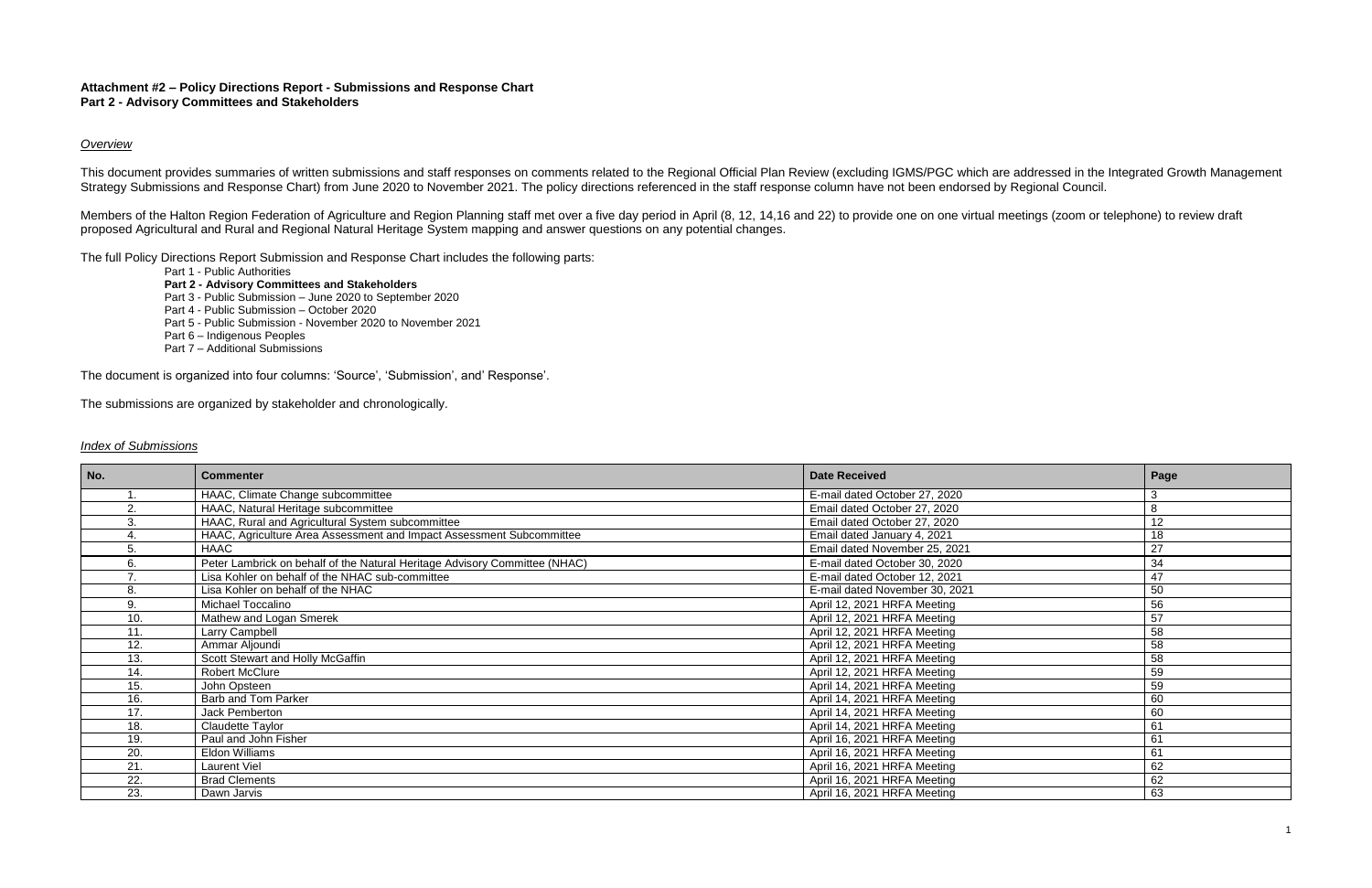| No.      | <b>Commenter</b>         | Date Received               | Page |
|----------|--------------------------|-----------------------------|------|
|          | Jamie Fisher             | April 16, 2021 HRFA Meeting | ٥۰   |
| 25.      | John Tovell              | April 22, 2021 HRFA Meeting | ுட   |
| 26.      | Dave Vickers             | April 22, 2021 HRFA Meeting | ່ຽະ  |
|          | Tracy and Murray Breckon | April 22, 2021 HRFA Meeting | ം:   |
| 28.      | Vanessa Warren           | April 22, 2021 HRFA Meeting | o:   |
| 20<br>ـت | Jane and Hugh Hyndman    | April 22, 2021 HRFA Meeting | ່ຽະ  |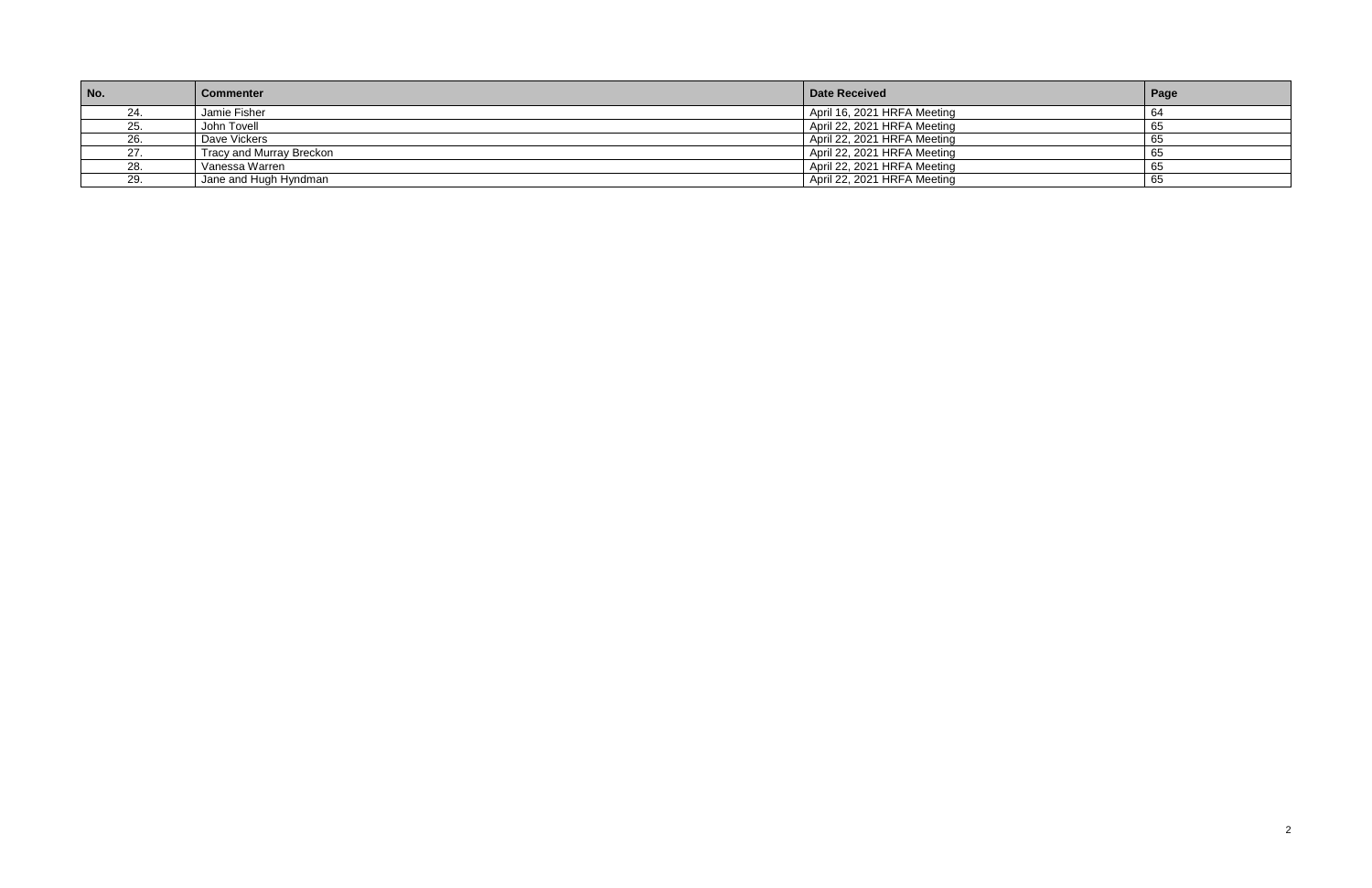### *Submissions & Responses*

| No.            | <b>Source</b>            | <b>Submission</b>                                                                                         | <b>Response</b>                                   |
|----------------|--------------------------|-----------------------------------------------------------------------------------------------------------|---------------------------------------------------|
| $\mathbf{1}$ . | HAAC, Climate Change     | <b>HAAC Subcommittee Comments - Climate Change</b>                                                        | Regional staff acknowl                            |
|                | subcommittee             | Subcommittee: Cecil Patterson, Bert Andrews, John Opsteen, Nancy Comber, Al Ehrlick, Colin Best,          | the agricultural commu                            |
|                |                          | Barb Parker, and Meaghan Richardson.                                                                      | Policy Direction CC-7 I                           |
|                | E-mail dated October 27, | <b>Guests: Jamie Fisher, Peter Lambrick</b>                                                               | recommends support f                              |
|                | 2020                     | Regional Staff: Anna DeMarchi-Meyers                                                                      | areas and provision for                           |
|                |                          |                                                                                                           | <b>Natural Heritage Syste</b>                     |
|                |                          | <b>Climate Change Discussion Paper Questions</b>                                                          | emphasizing the relation                          |
|                |                          |                                                                                                           | agricultural land acts a                          |
|                |                          | Question 1. Have you felt the impacts of climate change on your community? What impacts are               |                                                   |
|                |                          | of most concern to you in the next 20 years?                                                              | In response to comme                              |
|                |                          | Yes, weather is a top issue for farmers/agriculture.                                                      | etc.), Policy Direction (                         |
|                |                          |                                                                                                           | renewable energy soul                             |
|                |                          | Weather can be unpredictable and can have devastating effects on agriculture. Drought, excessive rain     | systems, and/or distrib                           |
|                |                          | fall, intense storms, growing frequency of storms, changes in when the farming seasons begin and end,     | recommends Commun                                 |
|                |                          | and wind can be devastating. There are even variations in the amount of rain within short distances that  | specific planning proce                           |
|                |                          | are being reported. In the last 5 years, we have seen wind consistently 12 months of the year.            | feasibility of energy ge                          |
|                |                          |                                                                                                           | energy consumption a                              |
|                |                          | Due to climate change we are now seeing invasive species which can bring a new set of problems for        | district energy and ren                           |
|                |                          | farmers. For example: opossums and invasive plants in Southern Ontario,                                   | Policy Direction CC-2 a                           |
|                |                          |                                                                                                           | energy policies in the P                          |
|                |                          |                                                                                                           | technologies.                                     |
|                |                          | We are concerned about agricultural impacts, food supply, drought and flood conditions becoming           |                                                   |
|                |                          | unstable. Crop insurance claims have increased over time and this would result in premiums increasing.    | Updating existing trans                           |
|                |                          | This impacts the financial viability of farming. Another example is our hay supply, where some hay has    |                                                   |
|                |                          | done well in Ontario, but drought conditions out West meant that hay was shipped there to feed livestock. | regarding north-south                             |
|                |                          | The past several years has been affected by the lack of animal feed (hay) in various areas, even within   | and traffic may also be<br>focuses on overall enh |
|                |                          | Halton. This is a large agricultural market for Halton.                                                   |                                                   |
|                |                          |                                                                                                           | connections to climate                            |
|                |                          | Tender fruit has been affected by both early and late frosts. This past summer we experienced a late      |                                                   |
|                |                          | planting season for vegetables which seriously impacted across Ontario the price of fresh food.           | Policy Direction CC-5                             |
|                |                          |                                                                                                           | and/or enhance green                              |
|                |                          | Weather changes are happening faster than we can adapt.                                                   | Green development sta                             |
|                |                          |                                                                                                           | encourage builders an                             |
|                |                          | <b>Opportunities:</b> Vegetable production has been good but what about other crops. This could mean      | adaptive and sustainal                            |
|                |                          | opportunity such as the ability to grow other crops. This may open the door to indoor growing to control  | of a changing climate.                            |
|                |                          | some of these variables to maintain food supply at a reasonable price to the consumer. Halton Region      |                                                   |
|                |                          | could provide opportunities for small greenhouse operators to locate in the natural heritage open areas   | Regional staff recogniz                           |
|                |                          | due to the smaller footprint than traditional agriculture.                                                | Halton and propose Po                             |
|                |                          |                                                                                                           | update of Emergency I                             |
|                |                          | Halton Region could build on the opportunity other regions have taken by helping in the cost of cover     | resiliency and identify                           |
|                |                          | plants which aid in soil retention and assists in run-off, protecting lakes and water ways.               | of extreme weather ev                             |
|                |                          |                                                                                                           | account environmental                             |
|                |                          | Question 2. How do you think the Regional Official Plan can help Halton respond to climate                | also recommends the                               |
|                |                          | change? What mitigation and adaptation actions would you like to see embedded in the ROP?                 | infrastructure for risk a                         |
|                |                          | The ROP needs to prioritize the highest capability of use on agricultural lands particularly prime        | infrastructure resilience                         |
|                |                          | agricultural lands i.e. planting trees for natural heritage. Trees on prime land is an inefficient use of |                                                   |
|                |                          | quality soil when other carbon sink crops could be grown. We need to consider the highest and best        | Furthermore, HAAC's                               |
|                |                          | possible use.                                                                                             | protected from develop                            |
|                |                          |                                                                                                           | Direction RAS-1 which                             |

ledges and recognize the difficulties expressed by unity due to the impacts of a changing climate. has a distinct focus on agriculture and food and for urban agriculture opportunities within settlement or agricultural uses in components of the Regional em. This policy direction also recommends onship between agriculture and climate change as as an important carbon sink.

ents about energy (renewables, district heating, CC-6 supports developing policies that promote rces, alternative energy systems, district energy outed energy systems. The policy direction also nity Energy Plans to be a requirement of the areaess. Community Energy Plan's will look at the eneration, distribution, and storage, reduction of and greenhouse gasses, and opportunities for ewable energy sources at a neighbourhood scale. also provides an opportunity to enhance existing ROP (section 176) by exploring energy-from-waste

sportation policy in the ROP to address comments transit, cycling trails, and safety on rural roads, e considered through Policy Direction CC-1 which hancements to ROP policy to create more direct e change.

encourages the local municipalities to introduce development standards for new developments. tandards are measures made by municipalities to developers to create developments using ble design and effectively respond to the impacts

ze the extreme weather events experienced in olicy Direction CC-9 to recommend the review and Management policies to ensure they plan for areas where hazards lands and adverse impacts ents intersect. This policy direction takes into al planning considerations. Policy Direction CC-4 Region and local municipalities assess and vulnerabilities and identify actions to increase ie.

comments on ensuring agricultural lands are pment and designated are reflected in Policy n recommends the designation of prime agricultural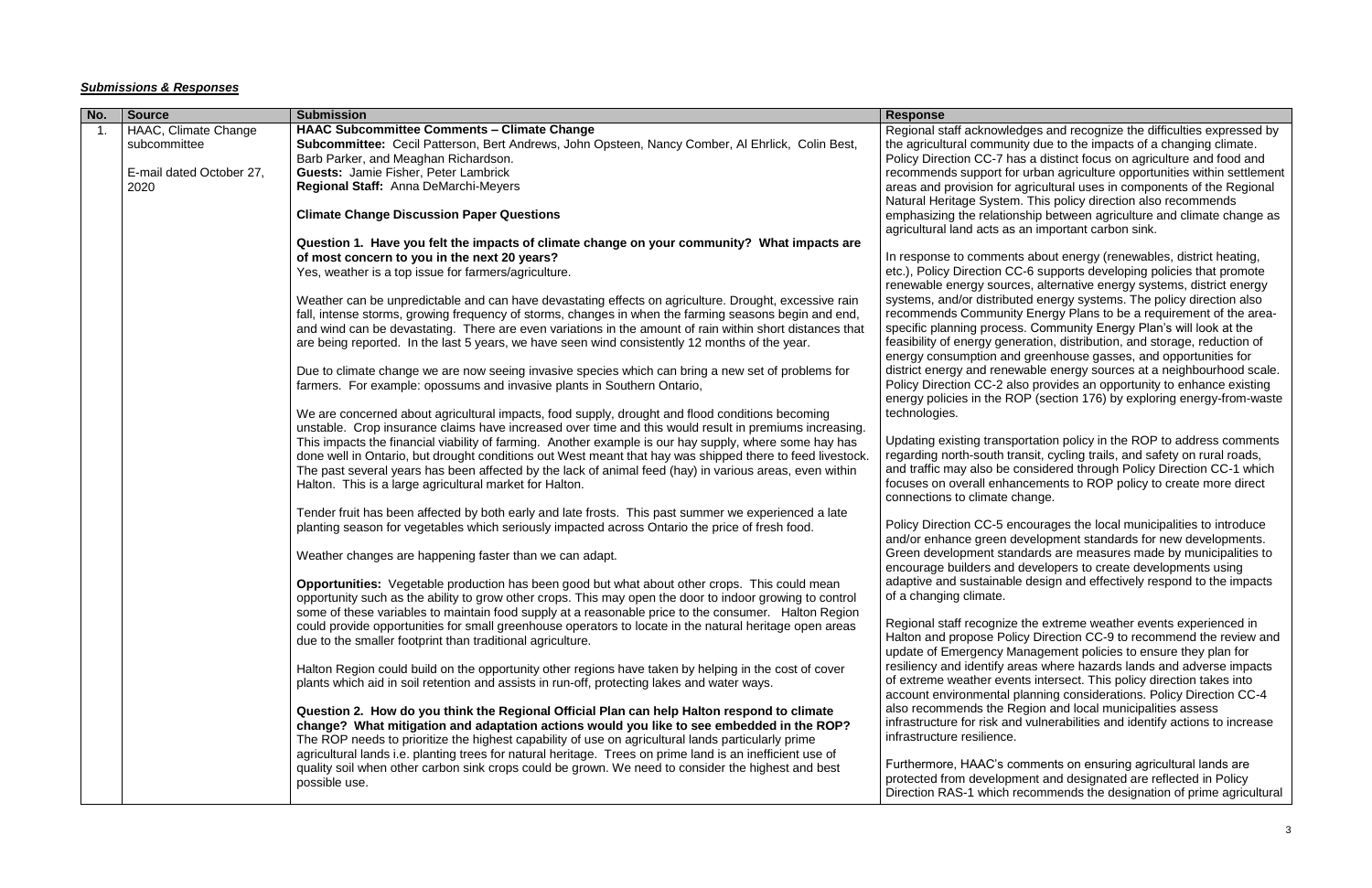| No. | <b>Source</b> | <b>Submission</b>                                                                                                                                                                                                                                                                                                                                                                                                                                                                                                                                                                                                                                                                                                                                                                                                                                                                                                                                                                                                                                                                                                                                                                                                                                                                                                                                                                                                                                           | <b>Response</b>                                                                                                                                                                                                                                                                                                                                                   |
|-----|---------------|-------------------------------------------------------------------------------------------------------------------------------------------------------------------------------------------------------------------------------------------------------------------------------------------------------------------------------------------------------------------------------------------------------------------------------------------------------------------------------------------------------------------------------------------------------------------------------------------------------------------------------------------------------------------------------------------------------------------------------------------------------------------------------------------------------------------------------------------------------------------------------------------------------------------------------------------------------------------------------------------------------------------------------------------------------------------------------------------------------------------------------------------------------------------------------------------------------------------------------------------------------------------------------------------------------------------------------------------------------------------------------------------------------------------------------------------------------------|-------------------------------------------------------------------------------------------------------------------------------------------------------------------------------------------------------------------------------------------------------------------------------------------------------------------------------------------------------------------|
|     |               | Planting of tree's for nurseries or Christmas trees is viewed differently than planting trees for natural<br>heritage. Unfortunately, the fear of natural heritage designations has deterred farmers from planting trees<br>in recent years, therefore creating an outcome not beneficial to natural heritage or climate change.                                                                                                                                                                                                                                                                                                                                                                                                                                                                                                                                                                                                                                                                                                                                                                                                                                                                                                                                                                                                                                                                                                                            | areas, as well as rural I<br>provides added protect<br>higher class soils. Polic<br>pertaining to edge plan                                                                                                                                                                                                                                                       |
|     |               | Encourage prime ag lands to be cropped sustainably. Prime ag lands need to be protected from<br>residential development. Most people want to limit greenfield development and expand existing<br>communities to preserve the agricultural sector. Could there be something that could indicate what plants<br>might be the most helpful with regards to helping mitigate the effects of climate change. This might be<br>more effectively placed in the Regional Climate Strategy.<br>There is a lot of top soil that goes with large caliper trees. Phragmites is spreading with little action to<br>control it and this invasive species is really causing issues. Giant hogweed is a noxious weed and has<br>been eradicated. Invasive species management is important and should be placed in the Climate<br>Change strategy. Why are conversation authorities (CA) not addressing the phragmites issue? Answer<br>might be that this is not the CA's core mandate. Phragmites affects flooding which is their core mandate.<br>Green energy and renewable energy sources as well as building energy standards are areas that could<br>be explored. Regional fleets could move towards electric or hybrid cars. Milton looked at electric buses<br>but these are too expensive at the present time. A Regional transit system would help address<br>transportation and climate change. There is lots of movement in the west and east but little public | Regional staff notes tha<br><b>Discussion Paper/Integ</b><br>been addressed in mat<br>No. 48 (ROPA 48), or v<br>Concept materials, incl<br>also available in the IG<br>Additionally, Regional s<br>assist the agricultural c<br>committee member's c<br>different plants which w<br>of climate change, as v<br>considered in a corpora<br>Heritage Strategy prope |
|     |               | transportation is available from north and south. North south movement is important due to health care,<br>and other regional services located in the south. Other municipalities do have Regional transit systems<br>which would remove traffic off of the highways.                                                                                                                                                                                                                                                                                                                                                                                                                                                                                                                                                                                                                                                                                                                                                                                                                                                                                                                                                                                                                                                                                                                                                                                       | on rural internet and cli<br>of the ROP, but may be<br>response and/or other                                                                                                                                                                                                                                                                                      |
|     |               | In the Official Plan, there is an opportunity to include goals i.e. getting rid of invasive species, regional<br>forests should maximize planting the best variety of trees to address climate change, work towards<br>eliminating invasive species and encourage green initiatives without the fear of future designations.                                                                                                                                                                                                                                                                                                                                                                                                                                                                                                                                                                                                                                                                                                                                                                                                                                                                                                                                                                                                                                                                                                                                | The Region is also und<br>climate change in acco<br>2019-2022 and Counci                                                                                                                                                                                                                                                                                          |
|     |               | Best Management practices regarding soil health are principle adaptation measures for primary ag/crop<br>production. GDS may help with mitigation. This may not fit into the ROPA and may be part of a Strategy<br>for Agriculture.<br>Question 3. Halton's population is forecast to grow to one million people and accommodate                                                                                                                                                                                                                                                                                                                                                                                                                                                                                                                                                                                                                                                                                                                                                                                                                                                                                                                                                                                                                                                                                                                            | Halton Region has also<br>advance the Region's v<br>partnership will result ir<br>emissions inventory, co<br>targets, community eng                                                                                                                                                                                                                               |
|     |               | 470,000 jobs by 2041. What do you think about policies to plan for climate change through more<br>compact urban form and complete communities? In your opinion, are we growing in the right<br>direction?                                                                                                                                                                                                                                                                                                                                                                                                                                                                                                                                                                                                                                                                                                                                                                                                                                                                                                                                                                                                                                                                                                                                                                                                                                                   | <b>Halton Climate Collecti</b>                                                                                                                                                                                                                                                                                                                                    |
|     |               | High density does not necessarily mean high rises. It can mean a variety of housing options. Policies<br>should include some climate change mitigation factors in new builds. For example: green roofs, thermal<br>heating, and permeable pavement or replacement options.                                                                                                                                                                                                                                                                                                                                                                                                                                                                                                                                                                                                                                                                                                                                                                                                                                                                                                                                                                                                                                                                                                                                                                                  | Phragmites is an invasi<br>Halton Region works w<br>assist in providing reso<br>jurisdictions. Halton Re                                                                                                                                                                                                                                                          |
|     |               | Do we need to consider a reforecast/ plan for reduced growth and intensification? As Halton intensifies it<br>needs policies in to be established regarding compact urban form. If complete communities means<br>integrated residential/commercial/employment, then Halton needs to look at this too.                                                                                                                                                                                                                                                                                                                                                                                                                                                                                                                                                                                                                                                                                                                                                                                                                                                                                                                                                                                                                                                                                                                                                       | <b>Conservation Authoritie</b><br>species management v<br>determined as part of tl<br>NH-10 refers to introdu                                                                                                                                                                                                                                                     |
|     |               | The job to population scenarios is a challenge due to the growth of warehousing in employment lands.<br>Could breaks be given to those that meet the density targets? We seem to forget the need for office<br>towers for legal, financial and health care services.                                                                                                                                                                                                                                                                                                                                                                                                                                                                                                                                                                                                                                                                                                                                                                                                                                                                                                                                                                                                                                                                                                                                                                                        | requires the Region to<br>Strategy.                                                                                                                                                                                                                                                                                                                               |
|     |               | Municipalities cannot give favours one way or anotherbonusing. We do want more intensified<br>employment areas.                                                                                                                                                                                                                                                                                                                                                                                                                                                                                                                                                                                                                                                                                                                                                                                                                                                                                                                                                                                                                                                                                                                                                                                                                                                                                                                                             | Regional Council will re<br>Regional Official Plan in<br><b>Region Natural Heritag</b><br>Regional Council, staff                                                                                                                                                                                                                                                 |

lands and key features. Designating these areas tion for agriculture in order to preserve lands with cy Direction RAS-7 can also address comments ning.

at comments on the Regional Urban Structure grated Growth Management Strategy (IGMS) have terial related to Regional Official Plan Amendment will be addressed through the Preferred Growth luding the Submissions Charts. More details are **MS Policy Directions.** 

staff will consider and explore opportunities to community in the cost of cover plants based on concerns. Suggestions for resources indicating vould be most beneficial in mitigating the impacts well as concerns over invasive species, may be ate climate change response or in a Natural osed through Policy Direction NH-10. Comments imate change education are not within the purview e addressed through the corporate climate change Regional plans and programs.

dertaking a broader set of actions to respond to ordance with the Region's Strategic Business Plan il's emergency declaration.

b partnered with Halton Environmental Network to work in addressing climate change. The n the preparation of a community greenhouse gas ommunity greenhouse gas emission reductions qagement, and outreach in collaboration with the ive.

ive species problem across southwestern Ontario. vith the affiliated Conservation Authorities who ources and controlling the spread within their egion will continue to explore partnerships with the es and Local Municipalities to address invasive within the Region, with potential opportunities to be he development of the Natural Heritage Strategy. Icing a new policy in the Regional Official Plan that develop a Halton Region Natural Heritage

eceive policy directions that recommend that the Include a policy to develop and maintain a Halton e Strategy early next year. If endorsed by will undertake the Region's Natural Heritage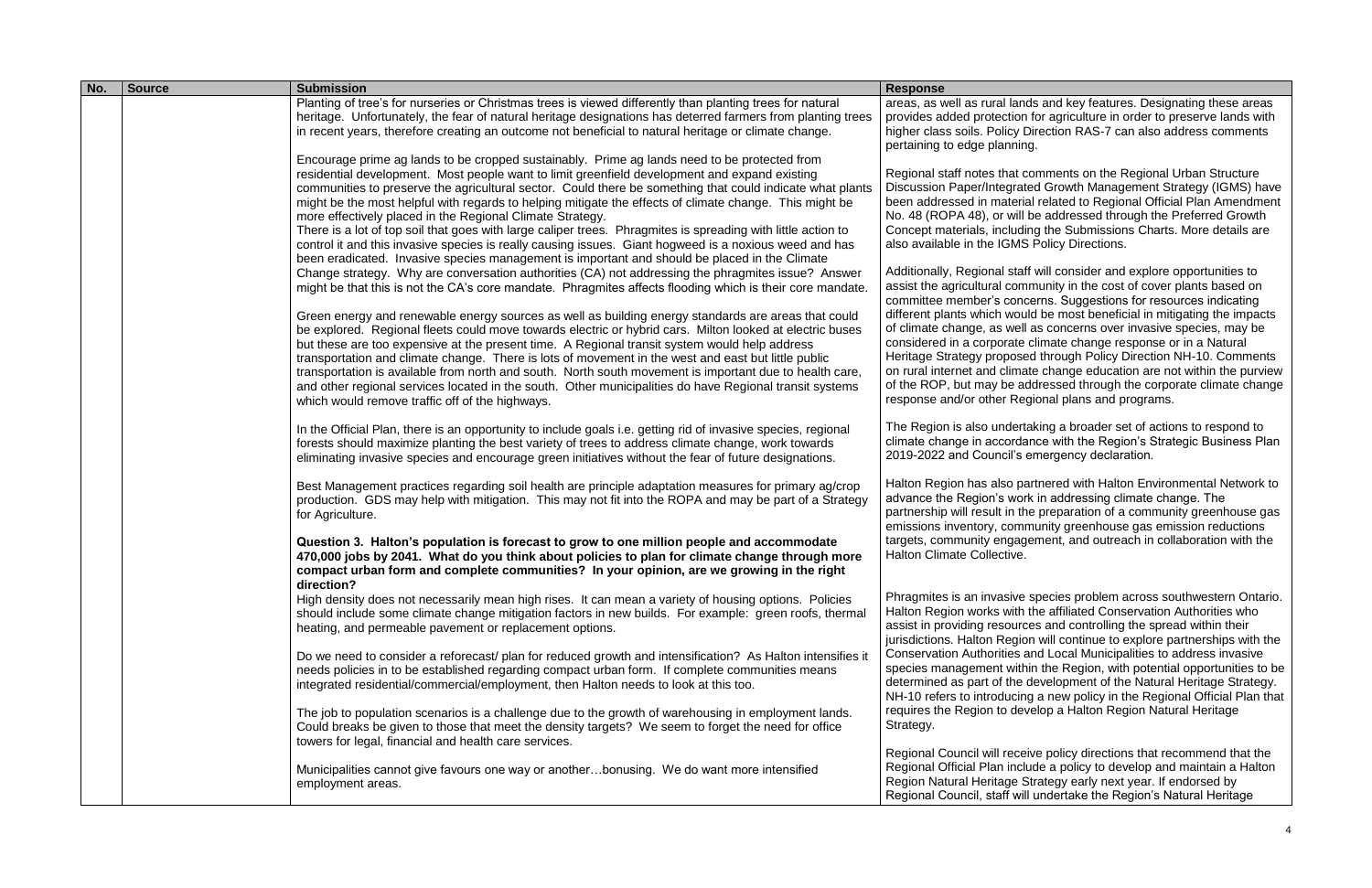actions and initiatives within the context of the Regional Official Plan policies that are needed to achieve a sustainable, natural environment. The proposed Strategy will also explore opportunities for programs to assist the agricultural community in climate change mitigation and stewardship efforts to protect and enhance the Natural Heritage System and identify any opportunities and tools in responding to climate change and reducing Halton's carbon footprint.

tinue to consult with HAAC throughout Phase 3 of

| No. | <b>Source</b> | <b>Submission</b>                                                                                                                                                                                                                                                                                                                                                                                                                                                                                                                                                                                                                                              | <b>Response</b>                                                                                                                     |
|-----|---------------|----------------------------------------------------------------------------------------------------------------------------------------------------------------------------------------------------------------------------------------------------------------------------------------------------------------------------------------------------------------------------------------------------------------------------------------------------------------------------------------------------------------------------------------------------------------------------------------------------------------------------------------------------------------|-------------------------------------------------------------------------------------------------------------------------------------|
|     |               | How do we get more in the way of manufacturing jobs? This is more of the Provincial policies. There is a<br>change of environment because of automation. Where is the job market going? Unfortunately, this<br>question has been answered with questions. The direct answer appears to be no we are not moving in<br>the right direction.                                                                                                                                                                                                                                                                                                                      | Strategy to identify the<br>Regional Official Plan p<br>natural environment. T<br>opportunities for progra<br>change mitigation and |
|     |               | The Regional building and Police Station are not geothermal. The Region should lead by example with<br>new buildings. Added insulation, energy efficiency are things that can be done with existing Regional<br>buildings.                                                                                                                                                                                                                                                                                                                                                                                                                                     | <b>Natural Heritage Syste</b><br>responding to climate o<br>Regional staff will conti                                               |
|     |               | From an agricultural lens, Halton does have farm operations which could benefit from farm labour housing<br>on the property. Possibly look at policy development in this area to allow additional housing options within<br>the farm cluster.                                                                                                                                                                                                                                                                                                                                                                                                                  | the ROPR.                                                                                                                           |
|     |               | Question 4. What do you think the Region should do to help you reduce your GHG emissions?<br>For example, if you typically commute by car to work or school every day, what would make you<br>consider taking transit, biking, walking?<br>Transit that efficiently moves people in all directions North to South and East to West such as the<br>establishment of a Regional transit system. Working from home requires better rural internet. If these<br>internet issues can be resolved, more people can work from home. Work with providers to get this done<br>faster.                                                                                   |                                                                                                                                     |
|     |               | Encourage local food hubs for food distribution.                                                                                                                                                                                                                                                                                                                                                                                                                                                                                                                                                                                                               |                                                                                                                                     |
|     |               | Biofuels can be used, and work could be done with the Region to promote biomass usage.                                                                                                                                                                                                                                                                                                                                                                                                                                                                                                                                                                         |                                                                                                                                     |
|     |               | The use of solar could be encouraged. Roof top solar might be a better option to encourage.                                                                                                                                                                                                                                                                                                                                                                                                                                                                                                                                                                    |                                                                                                                                     |
|     |               | Perennial grass products could be encouraged as well as alternate crops.                                                                                                                                                                                                                                                                                                                                                                                                                                                                                                                                                                                       |                                                                                                                                     |
|     |               | Biking trails need to be made safer for everyone. Possible not part of the road system in new areas. We<br>have great concerns over everyone's safety on Halton's major and rural roads.                                                                                                                                                                                                                                                                                                                                                                                                                                                                       |                                                                                                                                     |
|     |               | The sub-committee believes this area is not applicable for most of agriculture with regards to<br>transportation emissions, as we are only 1% and believe this is offset more than that with sequestration.<br>The sub-committee responded earlier that a lot of Halton residents may work outside of the region and a<br>lot of other people drive through the region to get to work. This may cause difficulties in reducing GHG<br>regarding commuters.                                                                                                                                                                                                     |                                                                                                                                     |
|     |               | Question 5. Do you think the Region should encourage and support local renewable energy<br>sources? IF so, what should be considered?<br>District heating, geothermal can be encouraged in the Official Plan.<br>We would also like to encourage biomass. Biomass can provide a variety of benefits. For example,<br>perennial grasses tend to have a longer root base and give back to the soil, so one can assume they<br>deter erosion, assist in soil quality and are a renewable resource. Work is also being done to digest food<br>waste into biomass for heating. Possible Halton Region should consider running a few pilot projects in<br>this area. |                                                                                                                                     |
|     |               | Education can be used by the Region to encourage production of energy sources. This might fit better in<br>a Strategy. Need to identify and explore opportunities to encourage climate change actions that will<br>mitigate the effects of GHG with the agricultural community. WE need to have a critical mass of                                                                                                                                                                                                                                                                                                                                             |                                                                                                                                     |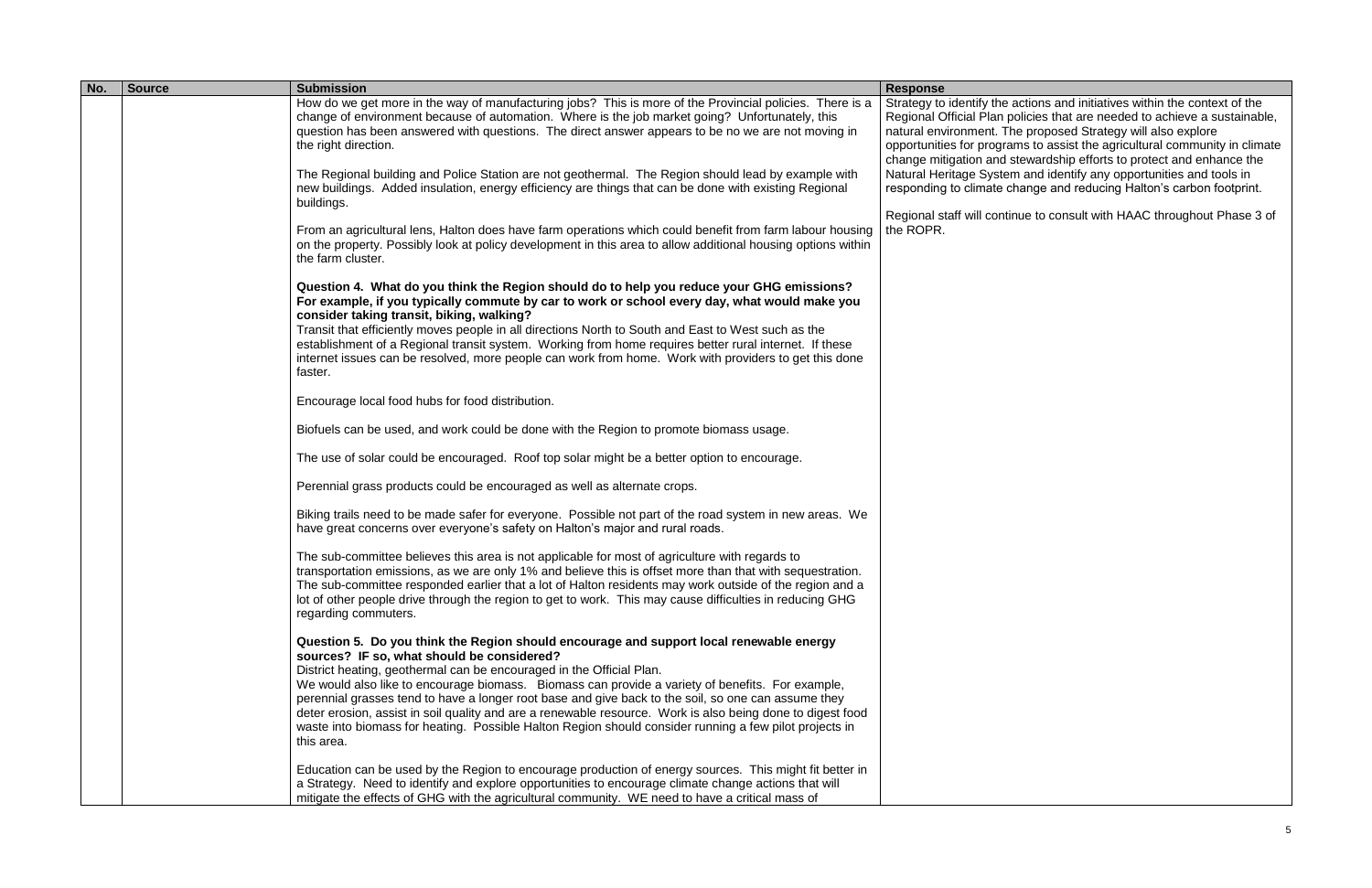| No. | <b>Source</b> | <b>Submission</b>                                                                                                                                                                                                                                                                                                                                                                                                                                                                                                                                                                                                                                                                                           | <b>Response</b>                 |
|-----|---------------|-------------------------------------------------------------------------------------------------------------------------------------------------------------------------------------------------------------------------------------------------------------------------------------------------------------------------------------------------------------------------------------------------------------------------------------------------------------------------------------------------------------------------------------------------------------------------------------------------------------------------------------------------------------------------------------------------------------|---------------------------------|
|     |               | agriculture to ensure its viability. Programs that allow agricultural buildings to be more energy efficient<br>(heat exchangers etc.) could be helpful. Natural gas is more cost effective. Incrementally there are<br>many changes that can be instituted. Our current Ontario Hydro is only operating at about 75% capacity<br>since a lot of manufacturing has left the Province.                                                                                                                                                                                                                                                                                                                        | Comments are ackno<br>response. |
|     |               | Question 6. Can you provide examples of opportunities to address climate change as it relates to<br>agriculture that you would like to see in Halton?<br>Halton needs to maintain a critical mass of agricultural land and with the initial review looking at<br>increasing urban and natural heritage areas, agriculture could be squeezed out of existence.<br>Designations should be based on agriculture and food with natural heritage and climate change as<br>complimentary actions.                                                                                                                                                                                                                 |                                 |
|     |               | Areas which could be explored include cover crops, bio-mass fuel, perennial grasses, solar power,<br>greenhouse operations (location), increase opportunities for farmers to utilize regionally owned lands for<br>agricultural applications, including maple syrup, beekeeping, foraging, perennial grasses, etc.<br>The subcommittee questions whether ag-related and on farm diversification permissions/policies will work<br>to address climate change for most field crop and livestock farmers. There are too many potential issues<br>with biosecurity, trespass/activists for some of us to open our farms up, not to mention increased GHG<br>from customers/employees to the on-farm businesses. |                                 |
|     |               | It is better to promote and implement best management practices that promote soil health and build<br>organic matter to maximize water holding to adapt to drought periods and ability to absorb heavy rains,<br>etc.                                                                                                                                                                                                                                                                                                                                                                                                                                                                                       |                                 |
|     |               | Suggest anything that promotes stewardship and long-term usage and promotes grasslands on Class<br>5.6.7 lands. Work with agricultural organizations to develop and promote good stewardship.                                                                                                                                                                                                                                                                                                                                                                                                                                                                                                               |                                 |
|     |               | Interested has arisen in where the input or feedback came from to suggest these permissions as potential<br>drivers to support ag profit that would then be reinvested in climate change mitigation/adaptation. The<br>sub-committee would like opportunity to discuss this further another meeting.                                                                                                                                                                                                                                                                                                                                                                                                        |                                 |
|     |               | Question 7. According to the PPS, 2020, planning authorities are required to consider potential<br>impacts to climate change in increasing risks associated with natural hazards (e.g. fires and<br>floods). How can ROP policies be enhanced to address climate change impacts on natural<br>hazards?                                                                                                                                                                                                                                                                                                                                                                                                      |                                 |
|     |               | California fires were mentioned because there are poor forest management plans in place. Dried timber<br>has exacerbated the fires. There is a balancing act. The Region can ensure there is preventative<br>maintenance done by Conservation Authorities (CA) to ensure that it does not result in problems such as<br>creek flooding. Funding for CA's does come from the Region. Flood mitigation is a high priority from the<br>Province and should filter down to the CA's. The CA's often get the towns to do this.                                                                                                                                                                                   |                                 |
|     |               | Further discussion included the suggestion that Halton Region and Municipalities need to lead by<br>example through their regional forest work and plans, to identify opportunities to update regional<br>infrastructure, and work in collaboration with CA's to conduct measures to ensure clean ditches and water<br>pathways.                                                                                                                                                                                                                                                                                                                                                                            |                                 |
|     |               | Bullet points on page 31/32 make sense and it is difficult to make any further suggestions, with the<br>exception to use EIA process for residential/commercial, growth to its fullest, however, normal farm<br>practices should be exempt as much as possible.                                                                                                                                                                                                                                                                                                                                                                                                                                             |                                 |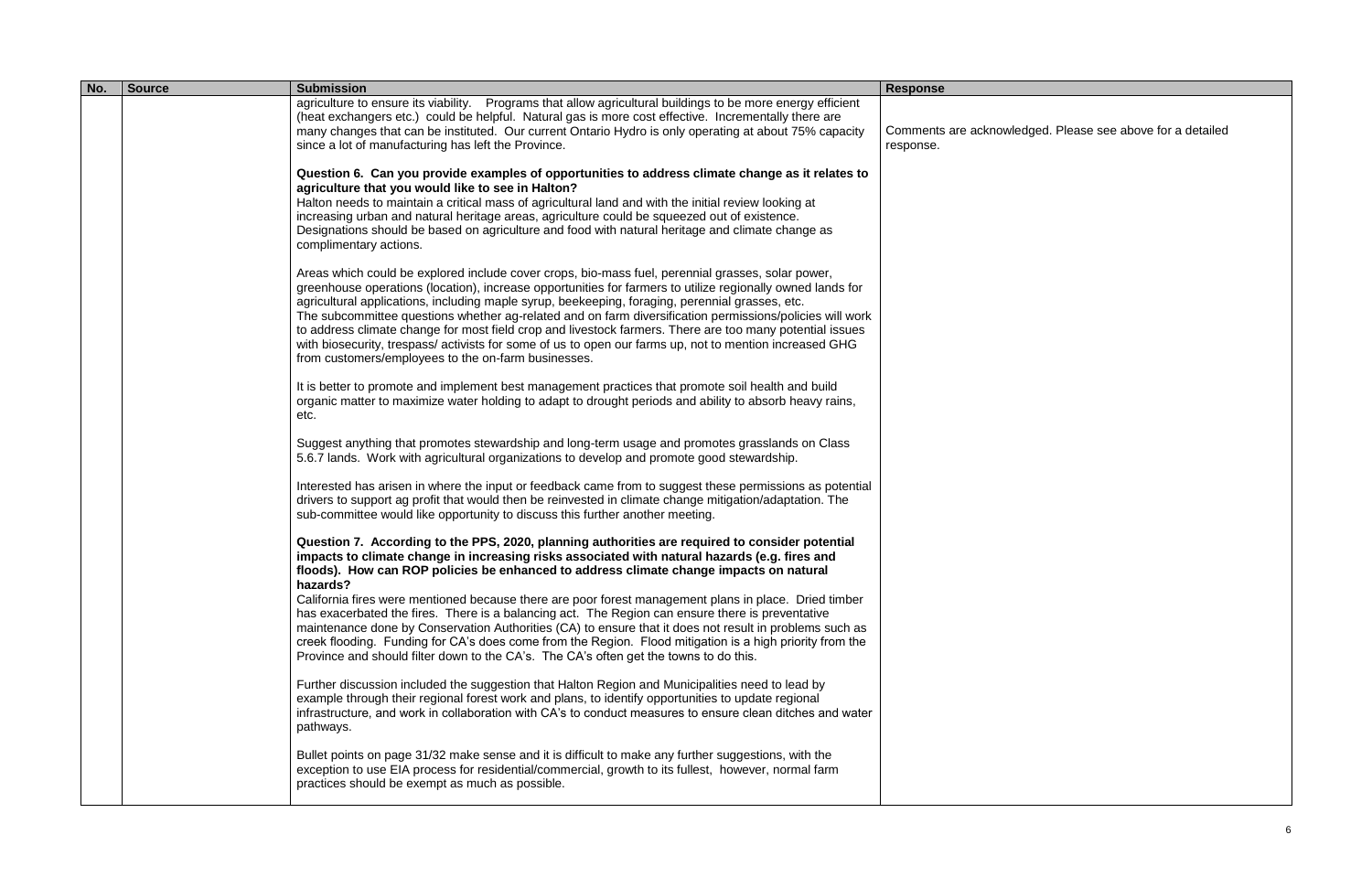| No. | <b>Source</b> | <b>Submission</b>                                                                                                                                                                                                                                                                                                                                                                                                                                                                                                                                                                                                                                                                                                  | <b>Response</b>                  |
|-----|---------------|--------------------------------------------------------------------------------------------------------------------------------------------------------------------------------------------------------------------------------------------------------------------------------------------------------------------------------------------------------------------------------------------------------------------------------------------------------------------------------------------------------------------------------------------------------------------------------------------------------------------------------------------------------------------------------------------------------------------|----------------------------------|
|     |               | Question 8. Are there additional measures the ROP should include to improve air quality?<br>HAAC hopes that intensification occurs first before expansion into agricultural lands and makes the<br>following suggestions.<br>Suggestion 1. Reduce traffic jams and idling which creates issues with air quality. The tie ups on the<br>highways create problems for commuters. Emissions are a real issue. The Clarkson airshed reports<br>show particulate matters. The Oakville bylaws for emissions of industries. This might be worth looking<br>into. Traffic synchronization could be a great mechanism to explore. Identify opportunities to work with<br>the Province to reduce exhaust from the highways. | Comments are acknow<br>response. |
|     |               | Suggestion 2. Identify and set standards for emission controls from manufacturing facilities. Monitor<br>emissions from employment areas. Restrict companies that have high emissions. Encourage clean<br>employment.                                                                                                                                                                                                                                                                                                                                                                                                                                                                                              |                                  |
|     |               | Suggestion 3. Post Covid 19 will there be more people working from home? Edge planning can be a<br>useful tool. Could certain build forms work there such as nursing homes, institutional, cemeteries,<br>arena's soccer fields etc. Near urban agriculture has caused concerns on odors from Mushrooms<br>facilities, chicken barns etc Edge planning may be of benefit in this area.                                                                                                                                                                                                                                                                                                                             |                                  |
|     |               | Suggestion 4. Warehousing is becoming automated and take up huge areas but do not have many jobs<br>and these will likely decrease. Consider minimum employment requirements per acre.                                                                                                                                                                                                                                                                                                                                                                                                                                                                                                                             |                                  |
|     |               | Suggestion 5. There was also discussion about impermeable surfaces. Could flat roofs be used for<br>water collection, roof top gardens, use to wash cars, water gardens etc.                                                                                                                                                                                                                                                                                                                                                                                                                                                                                                                                       |                                  |
|     |               | Suggestion 6. Areas for designating employment zones for the most part made sense. Burlington didn't<br>get much. There was concern about CN intermodal and the locations of some of the residential areas<br>may not make sense. We are in the age of specialization, this brings people outside of their domicile and<br>need to go out to facilitate that profession. This does help with the issue of climate change and the<br>working of a complete community.                                                                                                                                                                                                                                               |                                  |
|     |               | Suggestion 7. We need to ensure the safe movement of farm vehicles. Will transit lines and CN<br>intermodal take up agricultural lands? High speed rail would have been a great solution in terms of<br>moving people.                                                                                                                                                                                                                                                                                                                                                                                                                                                                                             |                                  |
|     |               | Suggestion 8. Major roads could be improved (Highway 25, Trafalgar) compared to the secondary roads.<br>The use of bicycles in the rural areas are problematic. Shoulders developed on rural roads could be<br>helpful to ensure that farm equipment can continue to move efficiently.                                                                                                                                                                                                                                                                                                                                                                                                                             |                                  |
|     |               | Suggestion 9. There are lots of people walking on rural roads particularly since the COVID 19 crisis.<br>Many cyclists seem to cycle in packs and lack road etiquette causing safety issues for all others using the<br>road. There is no law to ensure that they are wearing illuminated vestsdark clothes make it difficult.<br>There could be merit in working with our Regional Police department to do educational campaigns and<br>ensure safety with pedestrians and cyclists. HAAC was involved with the Regional Police and cyclist<br>groups. Multi use type trails off the road are investments that can ensure the safety of the public and<br>assist with climate change measures.                    |                                  |
|     |               | Suggestion 10. Employment Area conversion requests (i.e. mobility hub) are happening and Halton<br>Region needs to mitigate this problem to ensure that local businesses stay in place<br>re-expropriation.<br>Are there ways that the Region Economic Development can ensure that existing businesses can stay in<br>Halton Region.                                                                                                                                                                                                                                                                                                                                                                               |                                  |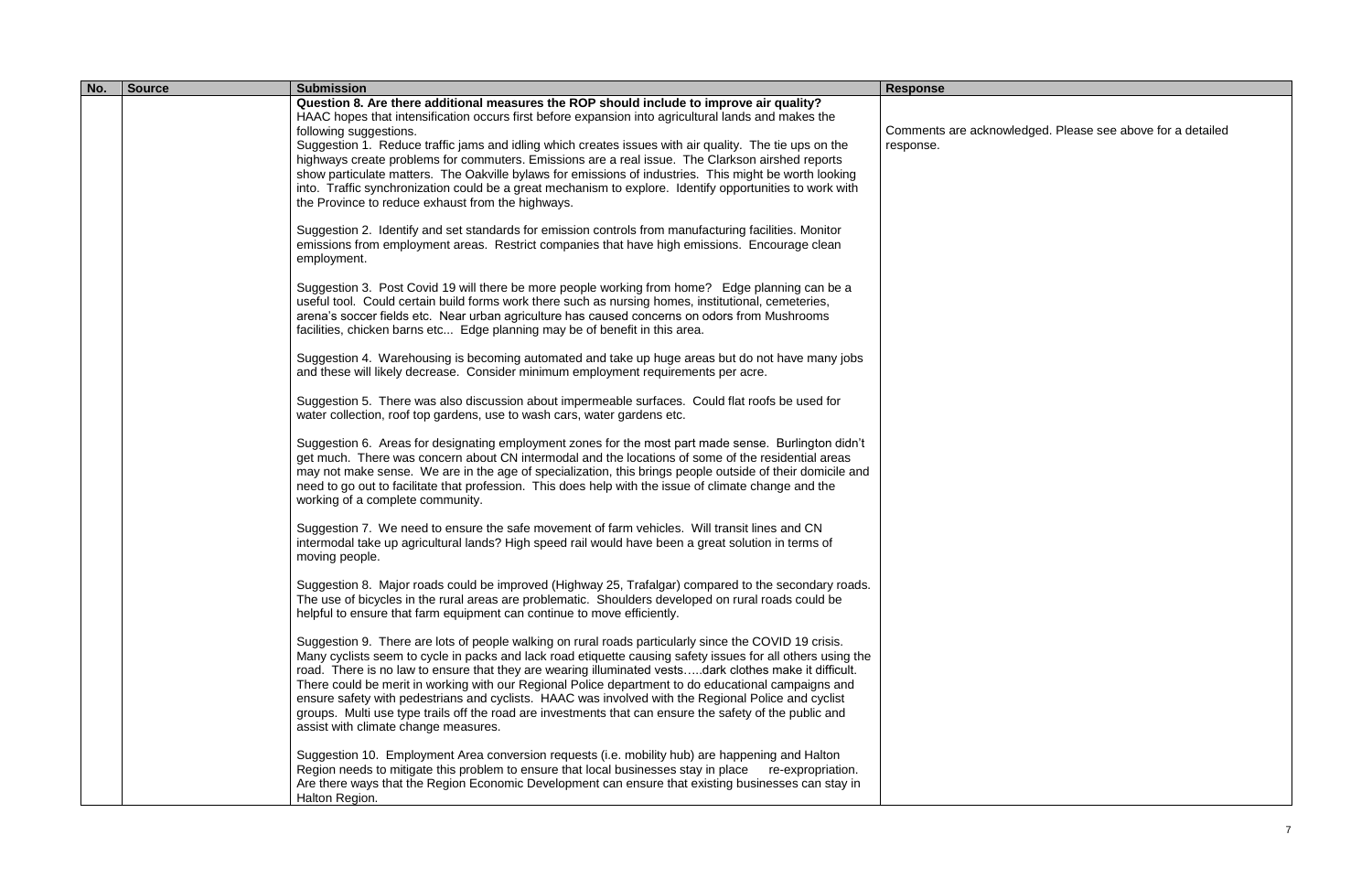| No. | <b>Source</b>                   | <b>Submission</b>                                                                                                                           | <b>Response</b>                                       |
|-----|---------------------------------|---------------------------------------------------------------------------------------------------------------------------------------------|-------------------------------------------------------|
| 2.  | <b>HAAC, Natural Heritage</b>   | <b>HAAC Sub-Committee</b>                                                                                                                   | Acknowledge submissio                                 |
|     | Subcommittee                    | <b>Natural Heritage Discussion Paper</b>                                                                                                    | Discussion Paper.                                     |
|     |                                 |                                                                                                                                             | Halton Region will need                               |
|     | Email dated October 27,<br>2020 | Present: Cecil Patterson, John Opsteen, Meaghan Richardson, Nancy Comber, Colin Best, Alan Ehrlick,<br>Bert Andrews, Barb Parker            | Heritage System for the                               |
|     |                                 | <b>Guest: Peter Lambrick</b>                                                                                                                | HAAC was in support of                                |
|     |                                 | Regional Staff: Anna DeMarchi-Meyers                                                                                                        | Heritage System or Opt                                |
|     |                                 |                                                                                                                                             | Heritage System that in                               |
|     |                                 | Question 1. As required by the Growth Plan, the new Natural Heritage System for the Growth Plan                                             | Systems. The policy direct                            |
|     |                                 | mapping and policies must be incorporated into the Regional Official Plan. Based on options                                                 | and NH-3. HAAC has r                                  |
|     |                                 | outlined in Section 3.3., what is the best approach in incorporating the NHSGP into the ROP?                                                | regarding the Natural H                               |
|     |                                 |                                                                                                                                             | Direction NH-7 where u                                |
|     |                                 | The Sub-committee discussed consistency in applying across the Rural area. Urban NHS should be                                              | Province and conservat                                |
|     |                                 | considered differently. There needs to be definitions or criteria on what is considered development since                                   | System mapping in the                                 |
|     |                                 | all development is not created equal. The devil is in the details. Further comments on consistency                                          | worked with the Halton                                |
|     |                                 | suggested it is good, but it does not include if you need to get permits. Could consistency put more                                        | consultation opportunitie                             |
|     |                                 | restrictions in place? Could the response be tailored with precautions given on a harmonized system?                                        | where appropriate to pu                               |
|     |                                 |                                                                                                                                             | Direction NH-7 also out                               |
|     |                                 | Options will lead to different consequences. Option 2 and 3 are appealing. The committee needs to                                           | recognize refinements t                               |
|     |                                 | consider what the consequences are looking at decades in advance. The need to consider how the<br>systems will work together was discussed. | a planning act approval<br>review of its Official Pla |
|     |                                 |                                                                                                                                             | a regional-scale. The R                               |
|     |                                 | The example of Greenbelts was commented on and that they have come and gone. It is easier to build                                          | <b>Natural Heritage Syster</b>                        |
|     |                                 | on restrictions than to take back restrictions. Option 2 might be the best as it would be a mid-road. The                                   | landscape and strives to                              |
|     |                                 | Parkway Belt now has several thousand homes                                                                                                 | throughout Phase 2 of t                               |
|     |                                 |                                                                                                                                             | Halton Agricultural Advi                              |
|     |                                 | As noted in other discussion papers the Sub-committee has concerns about mapping. We need to get                                            | Heritage Advisory Comi                                |
|     |                                 | aligned with Provincial mapping. The more we can get to proper mapping the better. It was questioned if                                     | and perspective of both                               |
|     |                                 | Regional staff would be working with Conservation staff where ground truthing would be necessary. We                                        | during Phase 3 of the R                               |
|     |                                 | would like to suggest utilizing the expertise in your advisory committees.                                                                  | NH-7 includes direction                               |
|     |                                 |                                                                                                                                             | Regional Official Plan p                              |
|     |                                 | Discussion on options highlighted the following comments.                                                                                   | enhancement areas pro                                 |
|     |                                 | -Option 3 likes harmonization of the 3 policies and yes, it is needed in the urban area.                                                    | for clarity and transpare                             |
|     |                                 | -When there is no harmonization of the permits, etc. would option 1 create more restrictive policies                                        |                                                       |
|     |                                 | through the amalgamation of policies. Preference is given to Option 2                                                                       | <b>Policy Direction RAS-1</b>                         |
|     |                                 | -Option 2 might be the compromising option                                                                                                  | exclusive land use desig                              |
|     |                                 | -How will ground proofing happen? Suggest a combination of Regional staff, HAAC and NHAC                                                    | Agricultural Areas, Rura                              |
|     |                                 | involvement.                                                                                                                                | HAAC's preference to p                                |
|     |                                 |                                                                                                                                             | <b>Discussion Papers whe</b>                          |
|     |                                 | Please consider other options, like the proposed option offered through the Halton Region Federation of                                     | Policy Directions NH-1,                               |
|     |                                 | Agriculture.                                                                                                                                | planning for, and protec                              |
|     |                                 | Question 2. RNHS policies were last updated through ROPA 38. Are the current goals and                                                      | Policy Direction NH-4 re                              |
|     |                                 | objectives for the RNHS policies still relevant/appropriate? How can the ROP be revised further to                                          | stakeholders that suppo                               |
|     |                                 | address these goals and objectives?                                                                                                         | <b>Natural Heritage Syster</b>                        |
|     |                                 |                                                                                                                                             | NH-10 aligns with comn                                |
|     |                                 | The Sub-committee expressed that we are farming the same landscape as the NHS. It does have an                                              | developing a Natural He                               |
|     |                                 | effect when you try to put up a building. At the Ontario Federation of Agriculture level, they have                                         | cover crops and other a                               |
|     |                                 | questioned why do you have to have a building 30 metres from a bush, for example a sugar shack?                                             | <b>Advisory Committees th</b>                         |
|     |                                 | There needs to be some give and take. In Halton, how many major                                                                             | Strategy and the progra                               |

### on from HAAC regarding the Natural Heritage

to determine how to incorporate the Natural Growth Plan into the Regional Official Plan.

f Option 2 – Harmonizing the Provincial Natural ion 3 – Create an updated Regional Natural corporates the Provincial Natural Heritage rection is outlined and in alignment under NH-1 eiterated the importance of proper mapping leritage System and this is captured in Policy pdated base data information available from the ion authorities was used in Natural Heritage Regional Official Plan. In addition, the Region Region Federation of Agriculture and offered ies with individual landowners and site visits It forth the most accurate mapping. Policy lines the recommendation that policy be made to to the Regional Natural Heritage System through more frequently than the Region's statutory in to reflect accurate mapping as best possible on eqion recognizes HAAC's comment that the m and Agricultural System are in fact the same o find an appropriate balance. Efforts have been the Regional Official Plan Review to bring the isory Committee together with the Natural mittee to discuss issues and gain understanding systems. This will continue as appropriate egional Official Plan Review. Policy Direction that a guideline be prepared on the existing olicy framework for linkages, buffers and buiding greater clarity aligning with HAAC's desire ency.

proposes the creation of three new mutually ignations in the Rural Area including Prime al Lands and Key Features which aligns with the bursue mapping option 1 or 2 as outlined in the re Prime Agricultural Areas are designated. NH-2, NH-3 and NH-6 also addresses mapping, cting natural heritage in Halton Region.

eflects comments from HAAC and other orts providing distinct policies and mapping for the m and Water Resource System. Policy Direction nents from HAAC indicating the benefits of eritage Strategy that could include stewardship, spects. Regional staff will engage Halton's I rough the development of the Natural Heritage ams and initiatives created to support this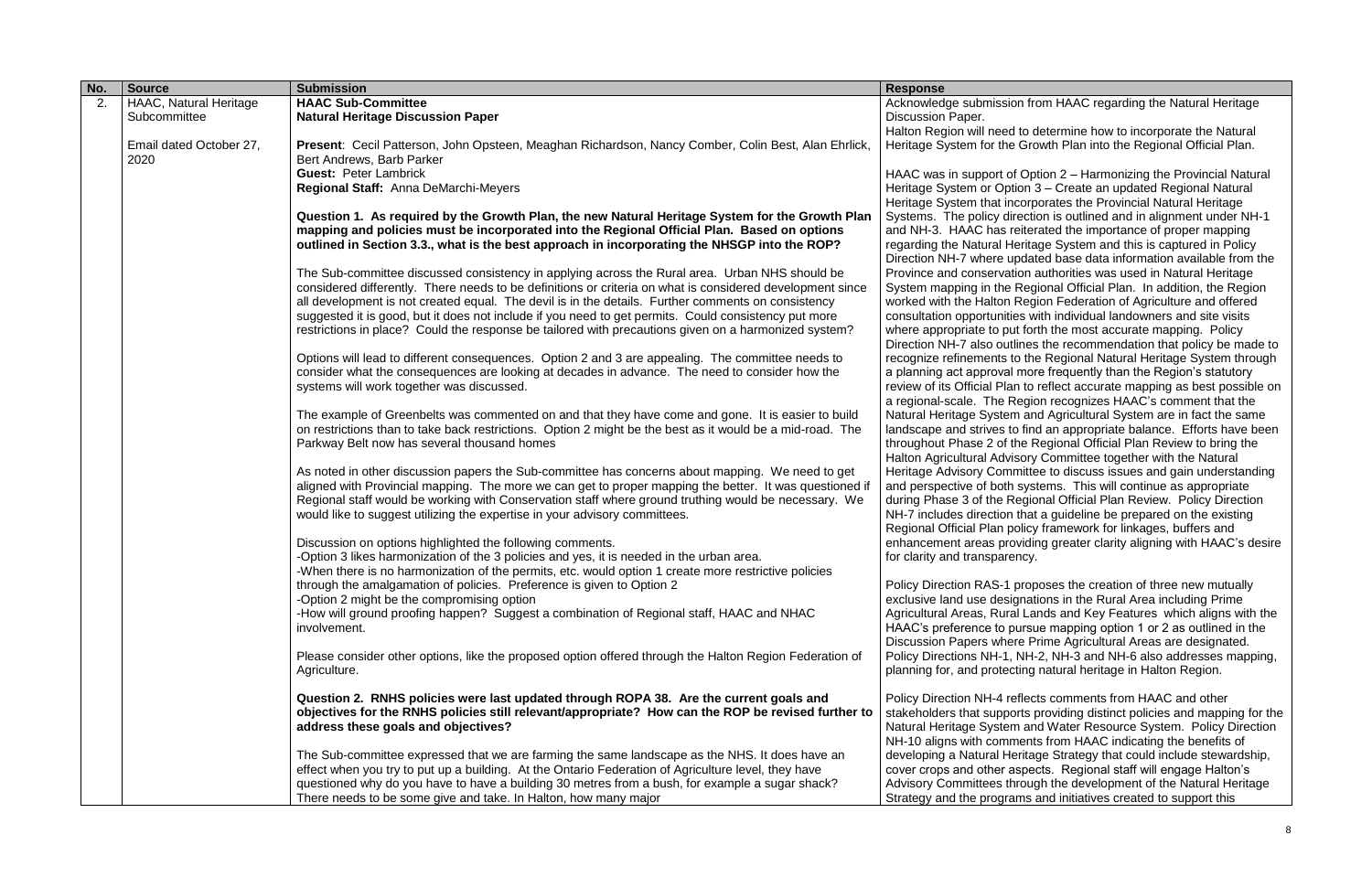| No. | <b>Source</b> | <b>Submission</b>                                                                                                                                                                                                                                                                                                                                                                                                                      | <b>Response</b>                                                                                                                           |
|-----|---------------|----------------------------------------------------------------------------------------------------------------------------------------------------------------------------------------------------------------------------------------------------------------------------------------------------------------------------------------------------------------------------------------------------------------------------------------|-------------------------------------------------------------------------------------------------------------------------------------------|
|     |               | buildings are we going to see? What are the pros and cons of building a large structure on prime<br>agricultural land? There must be some flexibility for planners and the wording could/should reflect that.                                                                                                                                                                                                                          | Strategy. The ROP wil<br>source protection plans<br>Policy Direction NH-5 r                                                               |
|     |               | The NHS system is made up of key features which have different levels of significance, but they are all<br>treated the same. Before investments are made, there needs to be certainty for farming operations.<br>Farmers need to have flexibility but is it reasonable to expect no negative impacts to the entire system?<br>Flexibility in planning was suggested through out our discussion. For example, key features are a myriad | policies in the Regiona<br>Provincial policies and<br>benefit in directing loca                                                           |
|     |               | of different things and are all treated the same, and applications were required. Negative impacts could<br>be different in each circumstance. Can farms take away and re-locate at a different area? Could there<br>be situations when something is removed but replaced somewhere else but still have a no net negative<br>impact?                                                                                                   | While Policy Direction I<br>to recognize the impac<br>significance of woodlar<br>not the vehicle to enha                                  |
|     |               | A suggestion came forward to prioritize the most important types of the key features.                                                                                                                                                                                                                                                                                                                                                  | It is important to recogr<br>policy guidance based                                                                                        |
|     |               | A comparison was vocalized on the landscape in Kent which is quite different than Halton because the<br>wood was not clearable to make arable land. Our abilities have been somewhat curtailed. The<br>landscape is one and the same NHS and agriculture. It was questioned if it is not feasible that additional<br>land will be converted to agriculture.                                                                            | ensure that Regional p<br><b>Conservation Authoritie</b><br>to protect and manage<br>role, Regional staff rem<br>Authorities to explore o |
|     |               | Protection of land is required from urban development not agricultural development.                                                                                                                                                                                                                                                                                                                                                    | a Regional level, the pr<br>(Policy Direction NH-9)                                                                                       |
|     |               | Consider NHS policies on agricultural lands may be subject to exemptions.                                                                                                                                                                                                                                                                                                                                                              | that through its develop<br>landowner stewardship                                                                                         |
|     |               | Could there be an opportunity to conduct a study on buffers and certain activities maple syrup production,<br>that could be undertaken?                                                                                                                                                                                                                                                                                                | educational programs t<br>and invasive species m                                                                                          |
|     |               | If you can build in the bush, you could take away less workable prime land. When we mapped with<br>Grand River Conservation, where they suggested we could build was out in the middle of the field on top<br>of the best lands which may be desirable from an NHS perspective but is not an advantage to the<br>agricultural system. Lots of houses are built in the middle of woods which open into a clearing.                      |                                                                                                                                           |
|     |               | Question 3. Based on the discussion provided above in Section 4.2, to ease the implementation<br>of buffers and vegetative protection zones, should the Region include more detailed policies<br>describing minimum standards?                                                                                                                                                                                                         |                                                                                                                                           |
|     |               | The comment concerned the not recalling the term vegetative protection zones in the last round of ROPA<br>38. This is concerning. Wording is a little strong and sends up warning bells. It was pointed out the<br>language is used in the growth plans.                                                                                                                                                                               |                                                                                                                                           |
|     |               | It is understood that less prescribed details provide the Region more flexibility. This should be asked for<br>agriculture but not urban areas to allow for that flexibility. We need more prescriptive in the urban area<br>and more flexible in the rural area.                                                                                                                                                                      |                                                                                                                                           |
|     |               | The Sub-committee expressed concern over buffer on buffer, inhibits the growth of agriculture on narrow<br>pieces of property. For example, good area for green house operation but not allowed.                                                                                                                                                                                                                                       |                                                                                                                                           |
|     |               | Question 4. Given the policy direction provided by the PPS and Provincial plans, how should the<br>policy and mapping address the relationship between natural heritage protection and agriculture<br>outside of the Urban Area or the Natural Heritage System? Options are provided in Section 5.3.                                                                                                                                   |                                                                                                                                           |

ill need to reflect policies that conform to the three is that apply in the Region as outlined in NH-9. reflects the need to update and enhance existing policies in the Regional Company of Chronicles Chemissipal Official Plan on Natural Hazards to conform to Plans. HAAC has indicated that there could be al municipalities to map Natural Hazards.

NH-8 refers to the updating of the Regional Plan tts of invasive species on the determination of the nds, HAAC has indicated that land use policy is ance stewardship.

nize that the Region's role is largely to provide on provincial direction, interpretation, and to volicies and by-laws are being adhered to. es specialize in providing services and programs ecosystems and natural resources. Given their nain committed to working with the Conservation opportunities for invasive species management. At roposal to develop a Natural Heritage Strategy (end in rough the Regional Official Plan Review and pment could provide tools to enhance and promote landow. There are also opportunities to support to increase awareness about woodland protection nanagement.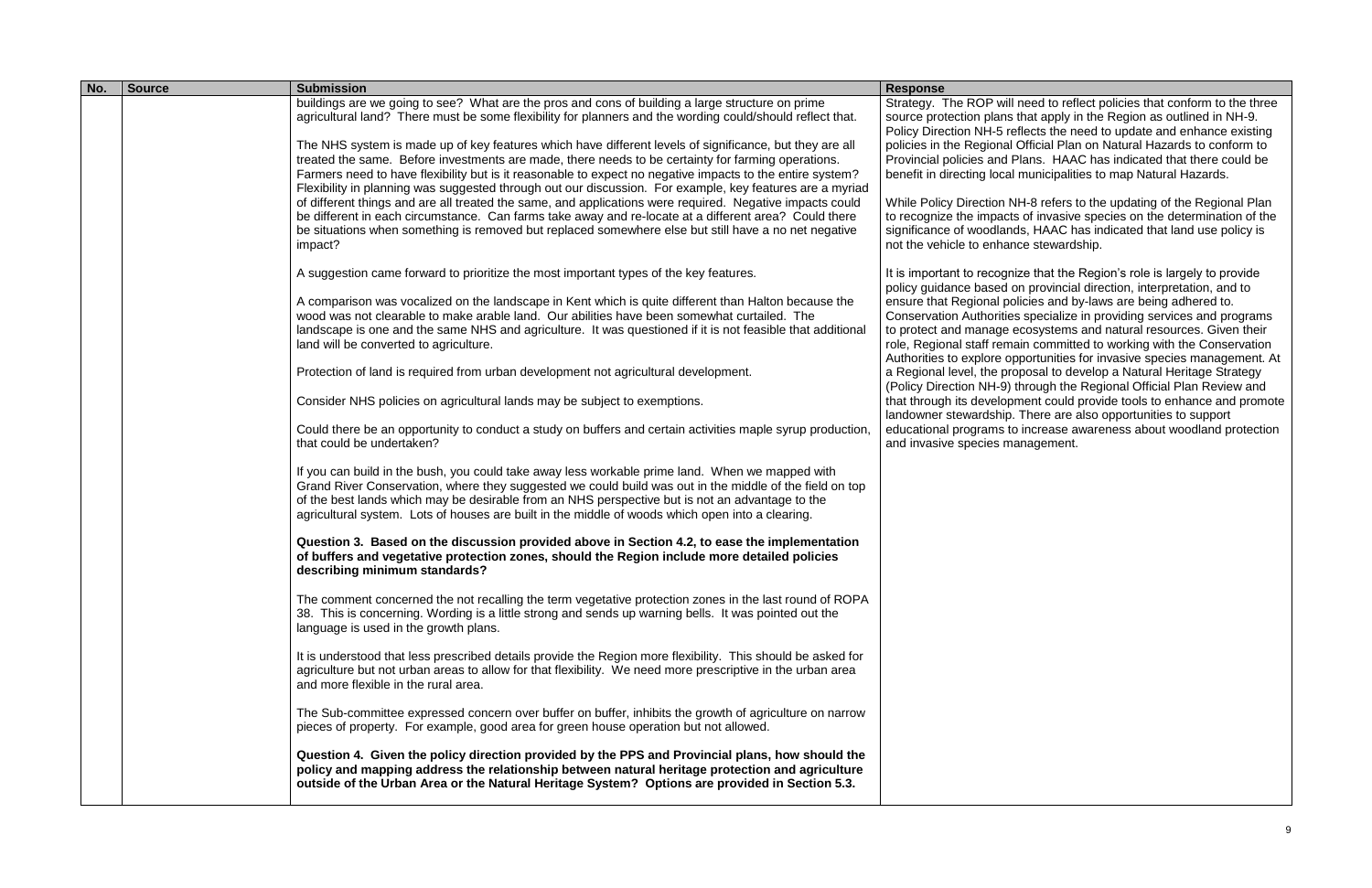| No. | <b>Source</b> | <b>Submission</b>                                                                                                                                                                                                                                                                                                                                                                                                                                                                                                          | <b>Response</b>                  |
|-----|---------------|----------------------------------------------------------------------------------------------------------------------------------------------------------------------------------------------------------------------------------------------------------------------------------------------------------------------------------------------------------------------------------------------------------------------------------------------------------------------------------------------------------------------------|----------------------------------|
|     |               | After discussion, the Sub-committee preferred Option 1 or 2, felt Option 3 too complex and Option 4 taken<br>off the table as it does not conform to Provincial direction                                                                                                                                                                                                                                                                                                                                                  |                                  |
|     |               |                                                                                                                                                                                                                                                                                                                                                                                                                                                                                                                            | Comments are acknot<br>response. |
|     |               | Question 5. The Greenbelt Plan 2017 and Growth Plan 2019 require municipalities to identify a<br>Water Resource System (WRS) in Official Plans. Based on the two (2) options provided in Section                                                                                                                                                                                                                                                                                                                           |                                  |
|     |               | 6.3., how should the WRS be incorporated into the ROP?                                                                                                                                                                                                                                                                                                                                                                                                                                                                     |                                  |
|     |               | It was questioned if this exercise has already mapped the WRS. Farmers in Kelso Lake have already<br>been questioned. The WRS could get muddled. It is best that these two are kept separate.                                                                                                                                                                                                                                                                                                                              |                                  |
|     |               | This question is somewhat confusing and needs refinement. Therefore Option 2 should probably apply.                                                                                                                                                                                                                                                                                                                                                                                                                        |                                  |
|     |               | Question 6. Preserving natural heritage remains a key component of Halton's planning vision.<br>Should Halton Region develop a Natural Heritage Strategy and what should be included in such a<br>strategy?                                                                                                                                                                                                                                                                                                                |                                  |
|     |               | We discussed payments for ecological goods and services could be built into a Natural Heritage Strategy,<br>recognizing this could have negative effects as well. Would not like to see land purchased and turned<br>into lumber. There could be dual purpose uses i.e. planting of fruit trees that could be gleaned and go<br>into the food system. Could this be turned into a positive for agriculture? Lands that are farmable offered<br>to young farmers.                                                           |                                  |
|     |               | Need to promote stewardship which could mean the Region putting money into GRCA for cover crop<br>programs that would allow farmers to be good stewards of the land. Include words to encourage<br>stewardship and climate change initiatives. The strategy could include cover crops, farm forestry<br>exemption (administered by MPAC) with the Region.                                                                                                                                                                  |                                  |
|     |               | NHS key features that society benefits, this should not be taxed. When prescribing and making goals,<br>there should be urban, rural, and Regional goals. When the urban area does such a poor job of looking<br>after the natural resources, this then falls on the rural areas. The rural area ends up picking up the slack.<br>The OP speaks to protecting agricultural land but there has been land taken out of production and placed<br>into trees on some of the best soils. How do we give balance on stewardship? |                                  |
|     |               | The Sub-committee wishes the proposed strategy not to be detrimental to agriculture, make it positive for<br>agriculture. Concerns were expressed over man built natural heritage systems and the potential incorrect<br>labeling of the area.                                                                                                                                                                                                                                                                             |                                  |
|     |               | Halton expresses strong words of protecting agriculture and yet lands have been taken out of agriculture<br>and put into trees. Where is the balance here? How are trees considered better stewardship?                                                                                                                                                                                                                                                                                                                    |                                  |
|     |               | Question 7. Should the ROP incorporate objectives and policies to support/recognize the Cootes<br>to Escarpment Eco Park System?                                                                                                                                                                                                                                                                                                                                                                                           |                                  |
|     |               | It was noted there is an extensive natural area so this fits to be included and recognized as the Cootes to<br>Escarpment Eco Park System with a grandfather clause to allow for existing farming operations.<br>Deerfield Farms is in the area and should have the ability to continue farming. We are surprized this area<br>is not already in the OP.                                                                                                                                                                   |                                  |
|     |               | However, we are not in favour of special treatment of areas. Where would that end?                                                                                                                                                                                                                                                                                                                                                                                                                                         |                                  |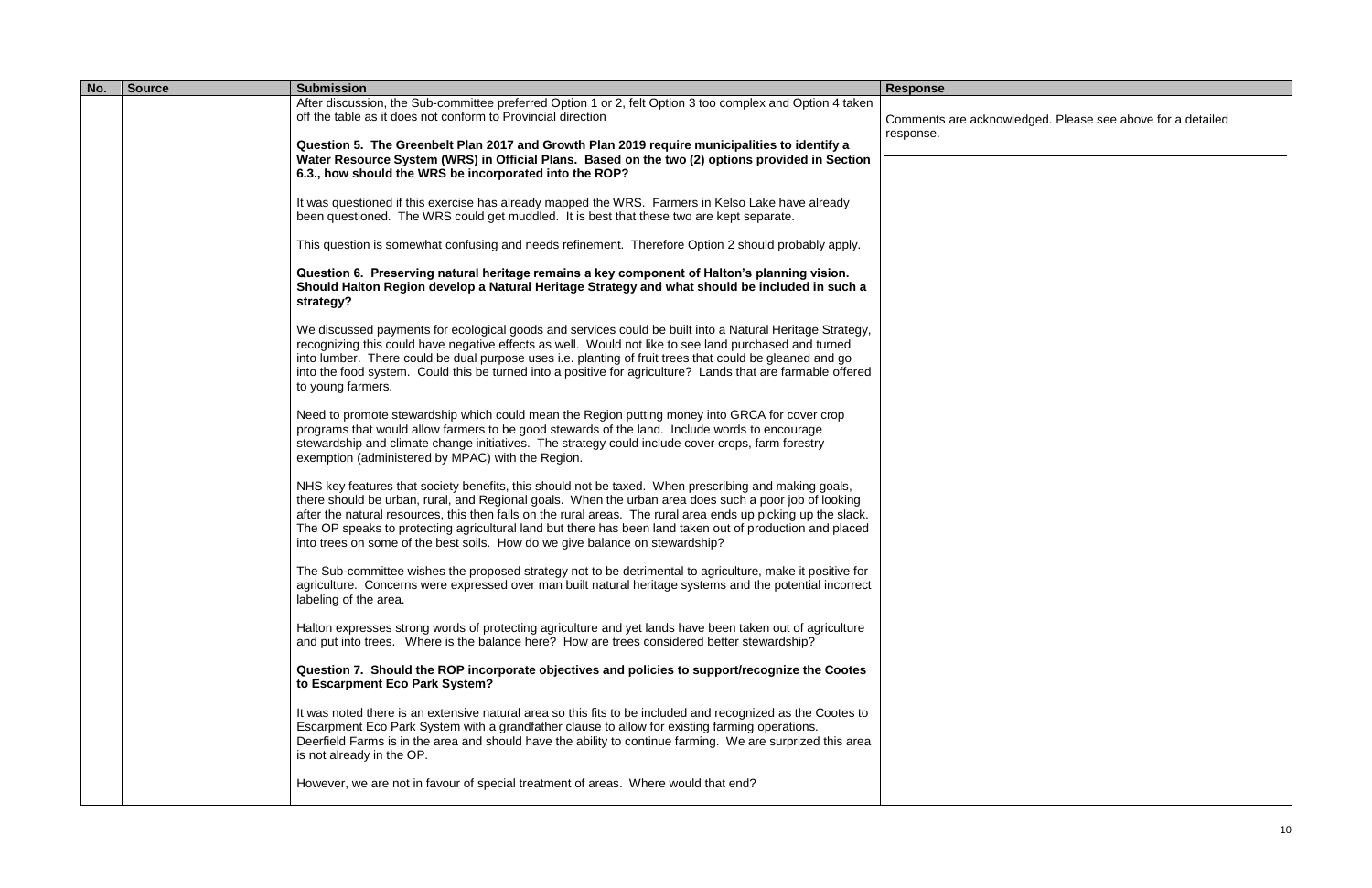| No. | <b>Source</b> | <b>Submission</b>                                                                                                                                                                                                                                                      | <b>Response</b>                  |
|-----|---------------|------------------------------------------------------------------------------------------------------------------------------------------------------------------------------------------------------------------------------------------------------------------------|----------------------------------|
|     |               | Question 8. The ROP is required to conform to applicable Source Protection Plans and must be<br>updated through this ROP process. What is the best approach to address Drinking Water Source<br>Protection policies and mapping?                                       | Comments are acknoy<br>response. |
|     |               | The Sub-committee does suggest there should be a fund that would compensate farmers for activities<br>that cannot occur for example, can not fertilize near well heads, to make those operations whole since<br>society is the beneficiary.                            |                                  |
|     |               | If mapping is already done regarding capture zones, do we need more mapping?                                                                                                                                                                                           |                                  |
|     |               | Policies should be consistent with rural and urban. For example, why can the farmer not fertilize, but the<br>urban area across the road can fertilize their lawns and gardens.                                                                                        |                                  |
|     |               | Information was provided that 72 farms would have restrictions                                                                                                                                                                                                         |                                  |
|     |               | Question 9. The ROP is required to conform to the updated Natural Hazards policies in the PPS.<br>What is the best approach to incorporate Natural Hazards policies and mapping?                                                                                       |                                  |
|     |               | It was suggested that fire hazards (unmanaged forests) should be brought to the Regional forester.                                                                                                                                                                     |                                  |
|     |               | There could benefit to directing the local municipalities to map Natural Hazards. The local municipalities<br>would have a better sense of what exists compared to the Region.                                                                                         |                                  |
|     |               | Question 10. How can Halton Region best support the protection and enhancement of significant<br>woodlands, through land use policy?                                                                                                                                   |                                  |
|     |               | Land use policy is not the vehicle to enhance woodland stewardship. There are other more effective tools<br>in our toolbox. Incentives need to be provided to do this.                                                                                                 |                                  |
|     |               | Suggested the need to be careful that policies are reasonable.                                                                                                                                                                                                         |                                  |
|     |               | Agriculture has a great relationship with the Regional Forester, but could policies be misinterpreted with<br>the next person in this position?                                                                                                                        |                                  |
|     |               | The Region needs to be strong and educate people that trees are a resource that need to be effectively<br>managed. This could link into the Natural Heritage Strategy.                                                                                                 |                                  |
|     |               | It was noted, Ron Reinholt provides an annual update to Regional Council.<br>Question 11. Are there any additional considerations or trends that Halton Region should review<br>in terms of the Natural Heritage component of the ROP?                                 |                                  |
|     |               | When there are applications that affect agricultural areas or NHS, could the Advisory Committees be<br>involved in giving opinion? Could this be introduced into the Terms of Reference?                                                                               |                                  |
|     |               | Hard urban boundaries should be instituted. Initiatives to develop to encourage a natural environment in<br>the urban area should be pursued. There should be discussion about ecological functions in the urban<br>area i.e. permeable surfaces used for parking etc. |                                  |
|     |               |                                                                                                                                                                                                                                                                        |                                  |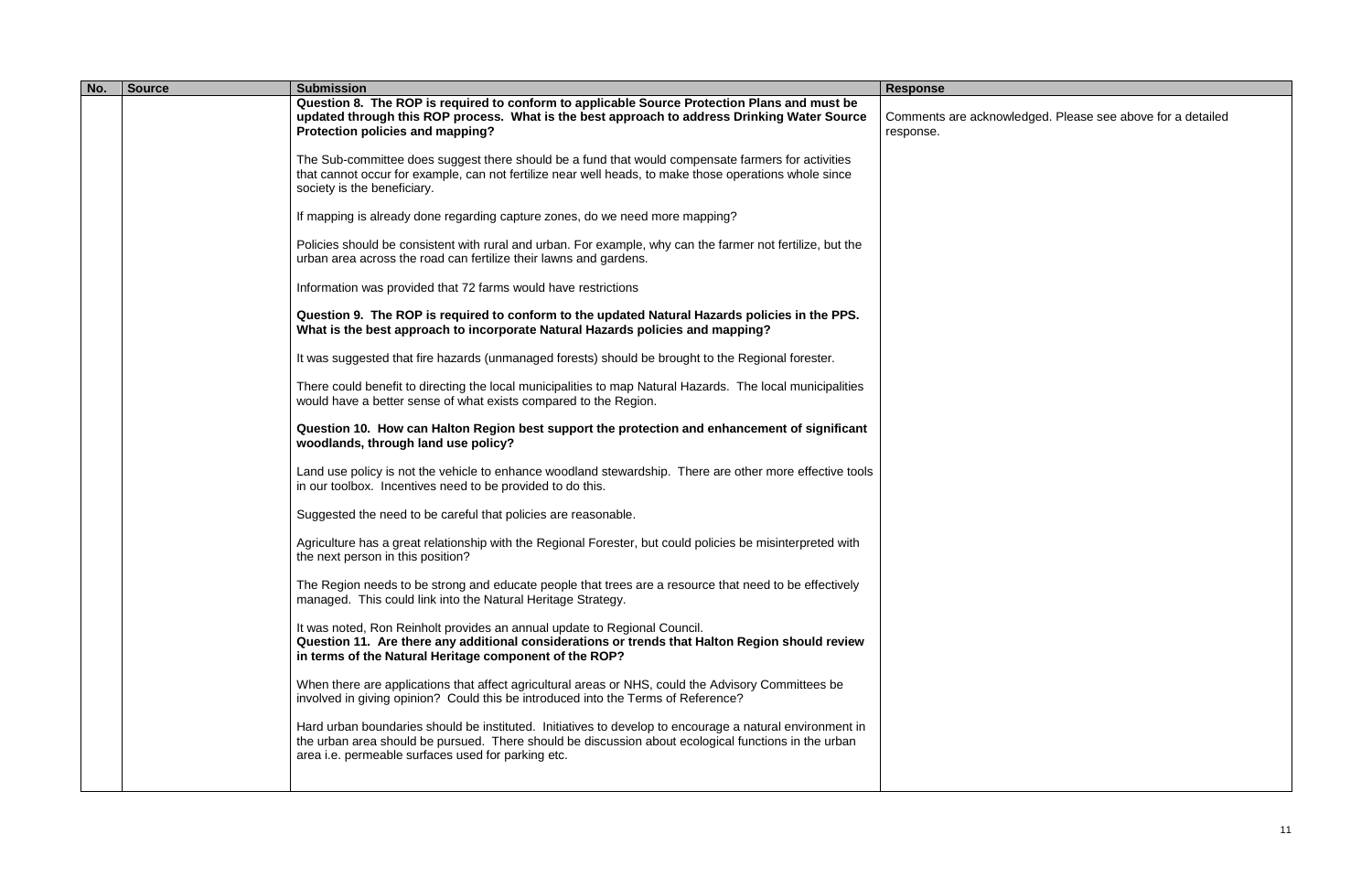| No. | <b>Source</b>              | <b>Submission</b>                                                                                                                                                                                             | <b>Response</b>                                     |
|-----|----------------------------|---------------------------------------------------------------------------------------------------------------------------------------------------------------------------------------------------------------|-----------------------------------------------------|
| 3.  | HAAC, Rural and            | <b>HAAC Subcommittee Comments - Rural and Agricultural System</b>                                                                                                                                             | Submission comments                                 |
|     | <b>Agricultural System</b> |                                                                                                                                                                                                               | proposing. Policy dired                             |
|     | subcommittee               | Sub-Committee: Cecil Patterson, Colin Best, AI Ehrlick, Meaghan Richardson, John Opsteen, Bert                                                                                                                | mutually exclusive land                             |
|     |                            | Andrews, Nancy Comber, Barb Parker                                                                                                                                                                            | Prime Agricultural Area                             |
|     | Email dated October 27,    | Guests: Peter Lambrick, Geoff Maltby, Jamie Fisher,                                                                                                                                                           | with the HAAC's prefere                             |
|     | 2020                       | Regional Staff: Anna DeMarchi-Meyers                                                                                                                                                                          | in the Discussion Paper                             |
|     |                            |                                                                                                                                                                                                               | Policy Directions NH-1,                             |
|     |                            | <b>Question 1. Mapping options</b>                                                                                                                                                                            | planning for, and proted                            |
|     |                            | a. Should the updated ROP designate prime agricultural areas with a separate and                                                                                                                              | viewer tool was availab                             |
|     |                            | unique land use designation? Yes                                                                                                                                                                              | comments from the Adv                               |
|     |                            | b. Are there any additional pros and cons that could be identified for any of the                                                                                                                             | proposed Agricultural S                             |
|     |                            | options?                                                                                                                                                                                                      | Furthermore, Regional                               |
|     |                            | c. Do you have a preferred mapping option? If so, why.                                                                                                                                                        | landowners meetings to                              |
|     |                            |                                                                                                                                                                                                               | visits where appropriate                            |
|     |                            | The sub-committee expressed their preferred mapping option was either 1 or 2 and definitely not 4.                                                                                                            | concern that mapping b<br>based on site visits wer  |
|     |                            | Mapping should be a tool to implement and encourage the changes agriculture needs on the ground.                                                                                                              | this is reflected in NH-7                           |
|     |                            | The Sub-Committee strongly believes in ground truthing and are willing to help do this.                                                                                                                       | policies to recognize ret                           |
|     |                            | Ground truthing is a large endeavour, but we believe at least a sampling should be done on areas in                                                                                                           | to the Regional Natural                             |
|     |                            | question. Mapping should be a tool to implement and encourage the changes we want on the ground.                                                                                                              | on more frequent updat                              |
|     |                            |                                                                                                                                                                                                               | review of its Official Pla                          |
|     |                            | In fact, it was pointed out not all key features are accurately mapped which are important, therefore agree                                                                                                   | policies of the ROP to b                            |
|     |                            | should be no key feature designation. Watercourses not shown on any of the map options, therefore                                                                                                             | for agriculture-related u                           |
|     |                            | should this be a consideration on all options.                                                                                                                                                                | will continue to work on                            |
|     |                            |                                                                                                                                                                                                               | activities using the Guid                           |
|     |                            | All four options are offered from the Regional planning perspective and have not looked to see how things                                                                                                     | Agricultural Areas along                            |
|     |                            | would be implemented. We anticipate continued challenges with implementation.                                                                                                                                 | for OFDU to a maximur                               |
|     |                            | When the ROP is not in conformity with Provincial Policy Statement, then the municipalities cannot be in                                                                                                      | Region acknowledges t                               |
|     |                            | conformity and implementation is difficult. As a note of interest, Burlington passed a motion that in                                                                                                         | are a finite resource an                            |
|     |                            | Burlington's next official plan, prime agricultural area is a designation. These are huge hurdles and                                                                                                         | lands but rather in the u                           |
|     |                            | encourage policy to create tools to strengthen agriculture. There needs to be good policies to encourage                                                                                                      | per RAS-3. The Regior                               |
|     |                            | agriculture.                                                                                                                                                                                                  | clarity and detail in orde                          |
|     |                            |                                                                                                                                                                                                               | Assessment reflected in                             |
|     |                            | Comments on Option 1 included The Sub-committee believes it is the cleanest and best option and would                                                                                                         | should not apply to agri                            |
|     |                            | be in conformity with the PPS. All NHS and key features would be an overlay. The process may change                                                                                                           | additional time and fina                            |
|     |                            | which will be easier for agriculture to continue. All PPS protections and Regional protections could be                                                                                                       | take place on additiona                             |
|     |                            | achieved.                                                                                                                                                                                                     | Regional Official Plan R                            |
|     |                            |                                                                                                                                                                                                               | requirements regarding                              |
|     |                            | Comments on Option 2 – This option shows Prime Ag, NHS key features would be designated and would                                                                                                             | aligns with the position<br>would benefit from bein |
|     |                            | satisfy conformity. However not all key features could be delineated, making it to interpret draft zoning.<br>Key features defined beyond the PPS should not disrupt agriculture. Concern was expressed about | recognizes the commer                               |
|     |                            | unmapped key features. This makes Option 2 more challenging and can be done in a way to ensure                                                                                                                | consideration of Edge F                             |
|     |                            | agricultural issues can be implemented. It also satisfies what Regional Council previously passed (2018).                                                                                                     | between urban and rura                              |
|     |                            |                                                                                                                                                                                                               |                                                     |
|     |                            | Option 3 – Is more complex and may be difficult to execute and manage.                                                                                                                                        |                                                     |
|     |                            | Option 4 – The Sub-committee felt this map should not be on the table at all. This option shows existing                                                                                                      |                                                     |
|     |                            | policy and mapping, and possibly written with a bias to promote it, even though does not meet PPS 2020.                                                                                                       |                                                     |
|     |                            |                                                                                                                                                                                                               |                                                     |
|     |                            |                                                                                                                                                                                                               |                                                     |

align with the policy directions that the Region is ction RAS-1 proposes the creation of three new use designations in the Rural Area including as, Rural Lands and Key Features which aligns ence to pursue mapping option 1 or 2 as outlined **in the Prime Agricultural Areas are designated.** NH-2, NH-3 and NH-6 also addresses mapping, cting natural heritage in Halton Region. A geo vie on the Regional website based on previous visory Group that demonstrates existing and draft System and Natural Heritage mapping.

staff worked with the HRFA to schedule virtual o address any property inquiries along with site e in response to the agricultural communities be as accurate as possible. Any refinements re reflective in updated mapping. Furthermore where stakeholder feedback indicated the finements through a planning approvals process Heritage System that is accepted by the Region tes to the mapping than at the Region's statutory an. RAS-2 aligns with the position of updating the broaden permissions and allow for opportunities uses and on-farm diversified uses. The Region establishing policies to further define these delines on Permitted Uses in Ontario's Prime g with the suggested 2 percent of farm property m of 1 ha as a key guidance document. The the position of HAAC that prime agricultural lands ad that cemeteries should not be located on these urban area or on lesser capability rural lands as In also recognizes the need to provide greater er to arrive at a higher quality Agricultural Impact in RAS-4. HAAC has commented that AIA's icultural operations citing that it results in ancial considerations. Further consultation will al requirements for AIA's through Phase 3 of the Review. HAAC has indicated that additional solar farms should be investigated. RAS-5 that there are some special needs housing that ng located in a rural setting. The Region nts from HAAC regarding the desire for Planning as a means of reducing conflicts al usages reflected in RAS-7.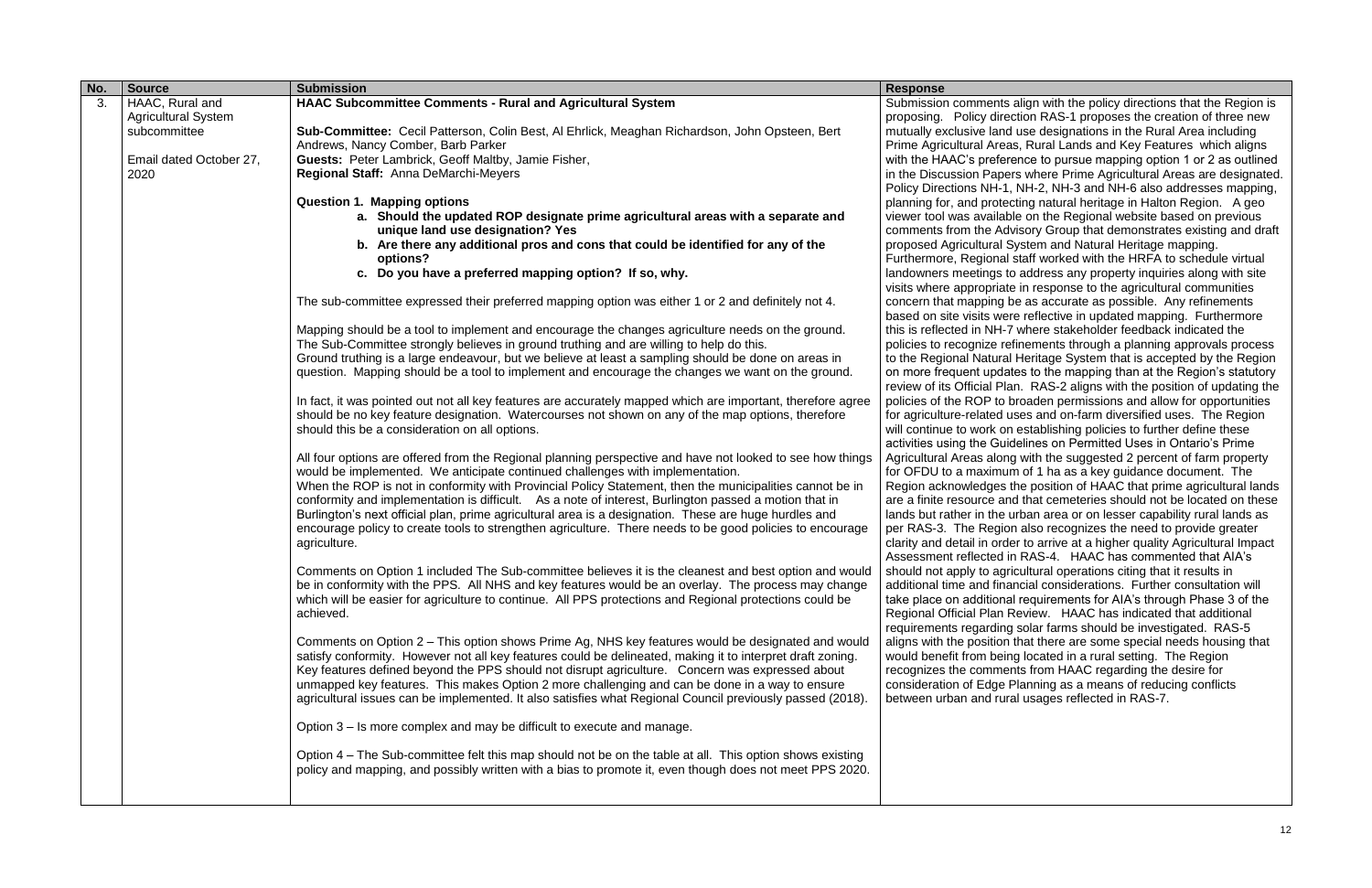| No. | <b>Source</b> | <b>Submission</b>                                                                                                                                                                                                                                                                                                                                                                                                                                                                                                                                                                                                                                                                                                                                                                               | <b>Response</b>     |
|-----|---------------|-------------------------------------------------------------------------------------------------------------------------------------------------------------------------------------------------------------------------------------------------------------------------------------------------------------------------------------------------------------------------------------------------------------------------------------------------------------------------------------------------------------------------------------------------------------------------------------------------------------------------------------------------------------------------------------------------------------------------------------------------------------------------------------------------|---------------------|
|     |               | It was further noted unmapped key features exist. Could there be specifics? Appendix 2 of the NHS<br>paper, list of key features with check marks of those that are unmapped. Richard Clark said that<br>unmapped features allows for key features to be identified. Clarification is required.                                                                                                                                                                                                                                                                                                                                                                                                                                                                                                 | Comments are acknot |
|     |               | The Sub-committee feels that the definition of unmapped key features has broadened which causes<br>concern.                                                                                                                                                                                                                                                                                                                                                                                                                                                                                                                                                                                                                                                                                     | response.           |
|     |               | A general comment suggested a preferred word would be "constraint".                                                                                                                                                                                                                                                                                                                                                                                                                                                                                                                                                                                                                                                                                                                             |                     |
|     |               | Note: Council Motion: May 23, 2018 – Moved John Taylor, The recommendation supports the long term<br>protection of the NHS, whereas the Region and in accordance must conform and not conflict – through<br>OP, plan is amended by providing NHS as an overlay, agricultural land use is a designationcopy LPS<br>45-18 forwarded to Burlington etc.                                                                                                                                                                                                                                                                                                                                                                                                                                            |                     |
|     |               | Councillor Colin Best stated former Council decisions cannot be considered a mandate. The sub-<br>committee suggests this does not enhance continuity in Regional administration and question the<br>response.                                                                                                                                                                                                                                                                                                                                                                                                                                                                                                                                                                                  |                     |
|     |               | Further, the sub-committee felt strongly that agriculture needs to continue whether prime or rural lands. It<br>was further expressed our want to ensure there are not limitations on prime agricultural lands.                                                                                                                                                                                                                                                                                                                                                                                                                                                                                                                                                                                 |                     |
|     |               | Further discussion lead toward the suggestion that a modification be made an Option between 1 and 2.<br>We requested the opportunity to come back and discuss this additional option with staff. The Sub-<br>committee recommends that agricultural uses do not need to go through an AIA. These would be only for<br>a non-agricultural use i.e. golf course, expansion of an urban area, cemeteries. The overlay requirement<br>in its simplest form could include an AIA and an EIA. You would look at the mapped features but also<br>unmapped features so the study could be done well. It may make sense to have an agricultural system<br>that reflects what is happening on the ground. This would strike a balance between planning conformity<br>and what is happening on the ground. |                     |
|     |               | Everyone agreed the maps are not useful at the scale provided. They need to be enlarged and have lot<br>and concession identifiers.                                                                                                                                                                                                                                                                                                                                                                                                                                                                                                                                                                                                                                                             |                     |
|     |               | Our guest to the meeting Jamie Fisher commented it was nice to have HAAC and HRFA have a similar<br>position on the mapping.                                                                                                                                                                                                                                                                                                                                                                                                                                                                                                                                                                                                                                                                    |                     |
|     |               | <b>Question 2. Agriculture-related uses</b><br>a. Should the ROP permit the agriculture-related uses as outlined in the Guidelines on<br>Permitted Uses in Ontario's Prime Agricultural Areas in its entirety?<br>b. What additional conditions or restrictions should be required for any agriculture-related<br>uses?<br>c. Should some uses only be permitted in the Rural Area as opposed to Prime Agricultural<br>Lands?                                                                                                                                                                                                                                                                                                                                                                   |                     |
|     |               | The following items were noted:                                                                                                                                                                                                                                                                                                                                                                                                                                                                                                                                                                                                                                                                                                                                                                 |                     |
|     |               | The sub-committee is in favour of the examples of permitted and not permitted uses, except exclusion of<br>vet practices. Specifically, large animal vets. Comments refer to number 5 in the discussion paper, under<br>5.3 and the provision of sufficient guidelines. It was further noted these guidelines, need to be clear.                                                                                                                                                                                                                                                                                                                                                                                                                                                                |                     |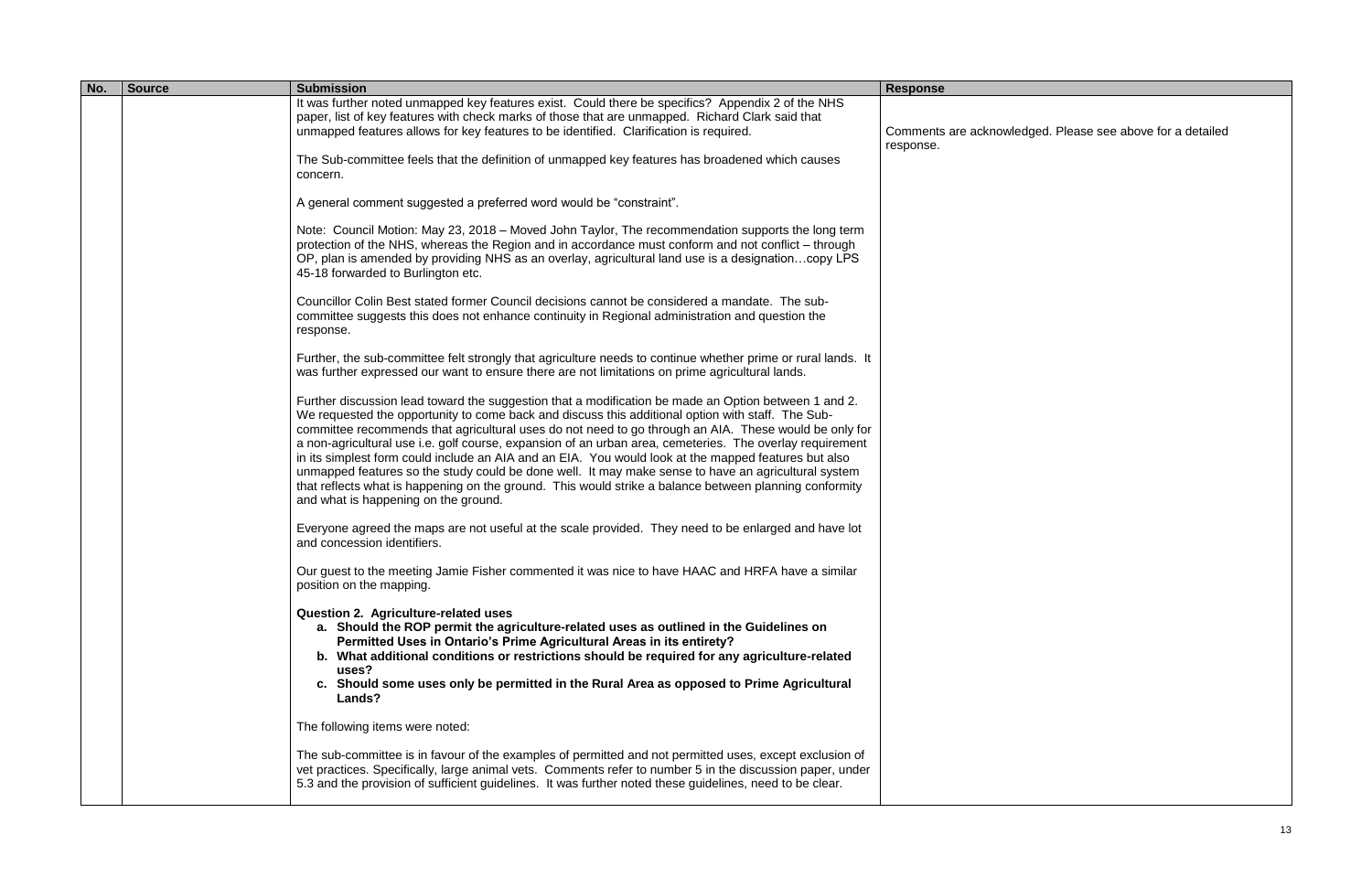| No. | <b>Source</b> | <b>Submission</b>                                                                                                                                                                                                                                                                                                                                                                                                                                                                                                                                                                                                                                                                                                                                                                                                                                                                                                                                                                                                                                                                                                                              | <b>Response</b>                 |
|-----|---------------|------------------------------------------------------------------------------------------------------------------------------------------------------------------------------------------------------------------------------------------------------------------------------------------------------------------------------------------------------------------------------------------------------------------------------------------------------------------------------------------------------------------------------------------------------------------------------------------------------------------------------------------------------------------------------------------------------------------------------------------------------------------------------------------------------------------------------------------------------------------------------------------------------------------------------------------------------------------------------------------------------------------------------------------------------------------------------------------------------------------------------------------------|---------------------------------|
|     |               | With many farm operations have large vehicle equipment yards, the committee wanted to express the<br>need for an objective opinion on "trucking" yards. Farms need and utilize a variety of transportation<br>equipment to get goods to market and end users.                                                                                                                                                                                                                                                                                                                                                                                                                                                                                                                                                                                                                                                                                                                                                                                                                                                                                  | Comments are ackno<br>response. |
|     |               | The Sub-committee would like to refer to past HAAC comments:                                                                                                                                                                                                                                                                                                                                                                                                                                                                                                                                                                                                                                                                                                                                                                                                                                                                                                                                                                                                                                                                                   |                                 |
|     |               | HAAC Response 2019: HAAC fully supports the existing 2014 PPS definition, criteria, and examples of<br>what is considered agricultural related uses and feels that they should be allowed to the fullest extent<br>possible as long as the criteria in the "Guidelines on Permitted Uses in Ontario's Prime Agricultural Areas"<br>are met.                                                                                                                                                                                                                                                                                                                                                                                                                                                                                                                                                                                                                                                                                                                                                                                                    |                                 |
|     |               | The Sub-committee is asking that normal farm practice be more clearly defined. People need to clearly<br>know what "normal farm practice" is and that it will be accepted before investing in it. Suggest not using<br>"farm operations in the area" which allows for regional differences. Agriculture could look quite different in<br>20 to 25 years and so there needs to be flexibility.                                                                                                                                                                                                                                                                                                                                                                                                                                                                                                                                                                                                                                                                                                                                                  |                                 |
|     |               | It was commented on the provincial guidelines provide a good agricultural issues table in the provincial<br>guidelines. Provincial guidelines also have a good outline of Normal Farm Practices.                                                                                                                                                                                                                                                                                                                                                                                                                                                                                                                                                                                                                                                                                                                                                                                                                                                                                                                                               |                                 |
|     |               | It was suggested the ROP look at the Permitted Use Guidelines with clear limits on what is enforceable<br>on scale. With the proper approach it can be made workable on the ground. Education is key. We may<br>not always get a clear answer on anything before it starts.                                                                                                                                                                                                                                                                                                                                                                                                                                                                                                                                                                                                                                                                                                                                                                                                                                                                    |                                 |
|     |               | <b>Question 3. On-farm diversified uses</b><br>a. Should the ROP permit on-farm diversified uses as outlined in the Guidelines on<br>Permitted Uses in Ontario's Prime Agricultural Areas in its entirety?                                                                                                                                                                                                                                                                                                                                                                                                                                                                                                                                                                                                                                                                                                                                                                                                                                                                                                                                     |                                 |
|     |               | Yes. The Sub-committee agreed it is good for agriculture to be able to make additional revenue. Could<br>there be rules that could be written in zoning by laws to allow? Could there be a municipal officer that<br>would allow to a certain size and scale, as right?                                                                                                                                                                                                                                                                                                                                                                                                                                                                                                                                                                                                                                                                                                                                                                                                                                                                        |                                 |
|     |               | Halton Region may wish to consider a minimum owned acreage requirement, for example, 50 acres?<br>HAAC: HAAC fully supports the 2014 definition, criteria, and examples of what is considered an on-farm<br>diversified use and what is not considered an on-farm diversified use and feels that they should be<br>allowed to the fullest extent possible as long as the criteria in the "Guidelines on Permitted Uses in<br>Ontario's Prime Agricultural Areas" are met. In order to have long-term sustainability of farming in Halton,<br>HAAC believes that the ability to generate additional revenue streams is critical. It was expressed that<br>tax implications (development charges, MPAC assessments) that affect farming operations need to be<br>carefully considered to ensure that they do not become counterproductive to the enabling policies being<br>introduced in the Official Plan. Furthermore, the definition of "normal farm practice" needs to reflect what<br>is currently being done throughout the world on similar operations in order to keep up with changes being<br>experienced in the agricultural sector. |                                 |
|     |               | What additional conditions or restrictions should be required for any on-farm diversified uses?                                                                                                                                                                                                                                                                                                                                                                                                                                                                                                                                                                                                                                                                                                                                                                                                                                                                                                                                                                                                                                                |                                 |
|     |               | It was noted, most of the planners are urban and their understanding of agriculture is becoming less.<br>Halton Region is truly fortunate to have the ability to have input on Advisory Councils. If through the<br>process, we ask Advisory Committees to get involved to have input to planners on specifics. The Sub-<br>committee would like to make clear that the Advisory Committees would be prepared to work with<br>planners to get something workable regarding restrictions. Guidelines are an excellent starting point.                                                                                                                                                                                                                                                                                                                                                                                                                                                                                                                                                                                                           |                                 |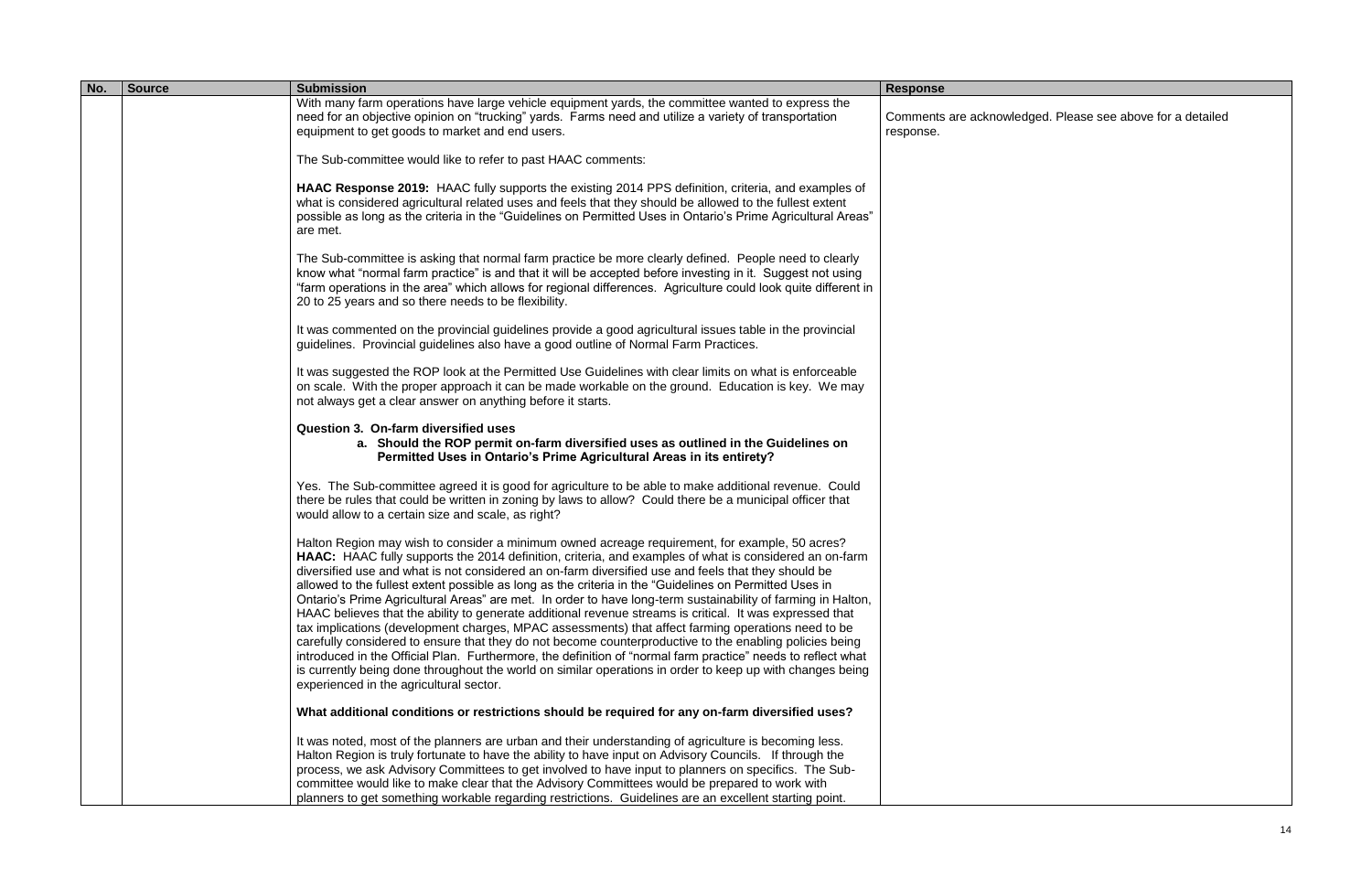| No. | <b>Source</b> | <b>Submission</b>                                                                                                                                                                                                                                                                                                                                                                                                                                                                                                         | <b>Response</b>                  |
|-----|---------------|---------------------------------------------------------------------------------------------------------------------------------------------------------------------------------------------------------------------------------------------------------------------------------------------------------------------------------------------------------------------------------------------------------------------------------------------------------------------------------------------------------------------------|----------------------------------|
|     |               | Halton Region may wish to consider a minimum owned acreage requirement, for example, 50 acres?<br>b. The Guidelines on Permitted Used in Ontario's Prime Agricultural Areas limit on-                                                                                                                                                                                                                                                                                                                                     | Comments are acknoy<br>response. |
|     |               | farm diversified uses to no more than 2 percent of the farm property on which the<br>uses are located to a maximum of 1 ha. As well, the gross floor area of buildings<br>used for on-farm diversified uses is limited (e.g. 20 percent of the 2 percent). Are<br>these the appropriate size limitations for Halton farms?                                                                                                                                                                                                |                                  |
|     |               | Generally, the Sub-committee felt 2 percent is adequate.                                                                                                                                                                                                                                                                                                                                                                                                                                                                  |                                  |
|     |               | Concerns were expressed on ground mounted solar and how they are taxed, as agriculture or<br>commercial. We belief the Province was provided direction to allow solar mounted panels.                                                                                                                                                                                                                                                                                                                                     |                                  |
|     |               | An additional concern was expressed about multiple farm holdings that may want to collectively use one<br>site to have on-farm diversified uses.                                                                                                                                                                                                                                                                                                                                                                          |                                  |
|     |               | Question 4. To what extent should the updated ROP permit cemeteries in:<br>a. Urban areas<br>b. Rural areas<br>c. Prime agricultural areas                                                                                                                                                                                                                                                                                                                                                                                |                                  |
|     |               | Explain the criteria e.g. factors that are important to you, that should be considered when<br>evaluating cemetery applications for each?                                                                                                                                                                                                                                                                                                                                                                                 |                                  |
|     |               | The Sub-committee felt we do not need to allow cemeteries in rural or prime ag. Areas. From an<br>agricultural perspective, these would not be needed. With urban expansions, the Region and local<br>municipalities need to find the areas where this can be accommodated.                                                                                                                                                                                                                                               |                                  |
|     |               | Further discussion included a Regional Study on the need for more cemeteries and additional<br>consideration on placing size restrictions. Study should include different cultures and different burial<br>customs.                                                                                                                                                                                                                                                                                                       |                                  |
|     |               | In an effort to preserve agriculture, the Sub-Committee strongly believes cemeteries should not be<br>allowed in rural or prime agricultural areas. It was asked if the NHS could accommodate burials and it<br>was stated the Provide supports the position of not allowing in NHS.                                                                                                                                                                                                                                      |                                  |
|     |               | Cemeteries could be utilized in proposed edge planning between urban and rural.                                                                                                                                                                                                                                                                                                                                                                                                                                           |                                  |
|     |               | We refer to previous HAAC comments; Dec 16: HAAC believes that cemeteries should not be on prime<br>agricultural land but rather in the urban area or on lesser capability rural lands.                                                                                                                                                                                                                                                                                                                                   |                                  |
|     |               | Today's cemeteries are large in scale and given that there is a finite amount of prime land, efforts need to<br>be made to protect these lands for the future. Once these lands are converted to cemeteries, they will<br>never go back to agriculture. The suggestion was made that there needs to be new innovative ways to<br>deal with burials with the possible introduction of size restrictions. The approach to burial in the past does<br>not mean that we must continue to use the same approach in the future. |                                  |
|     |               | Question 5. Do the AIA policy requirements in the ROP sufficiently protect agricultural operations<br>in the Prime Agricultural Area and Rural Area? If not, what additional requirements do you think<br>are needed?                                                                                                                                                                                                                                                                                                     |                                  |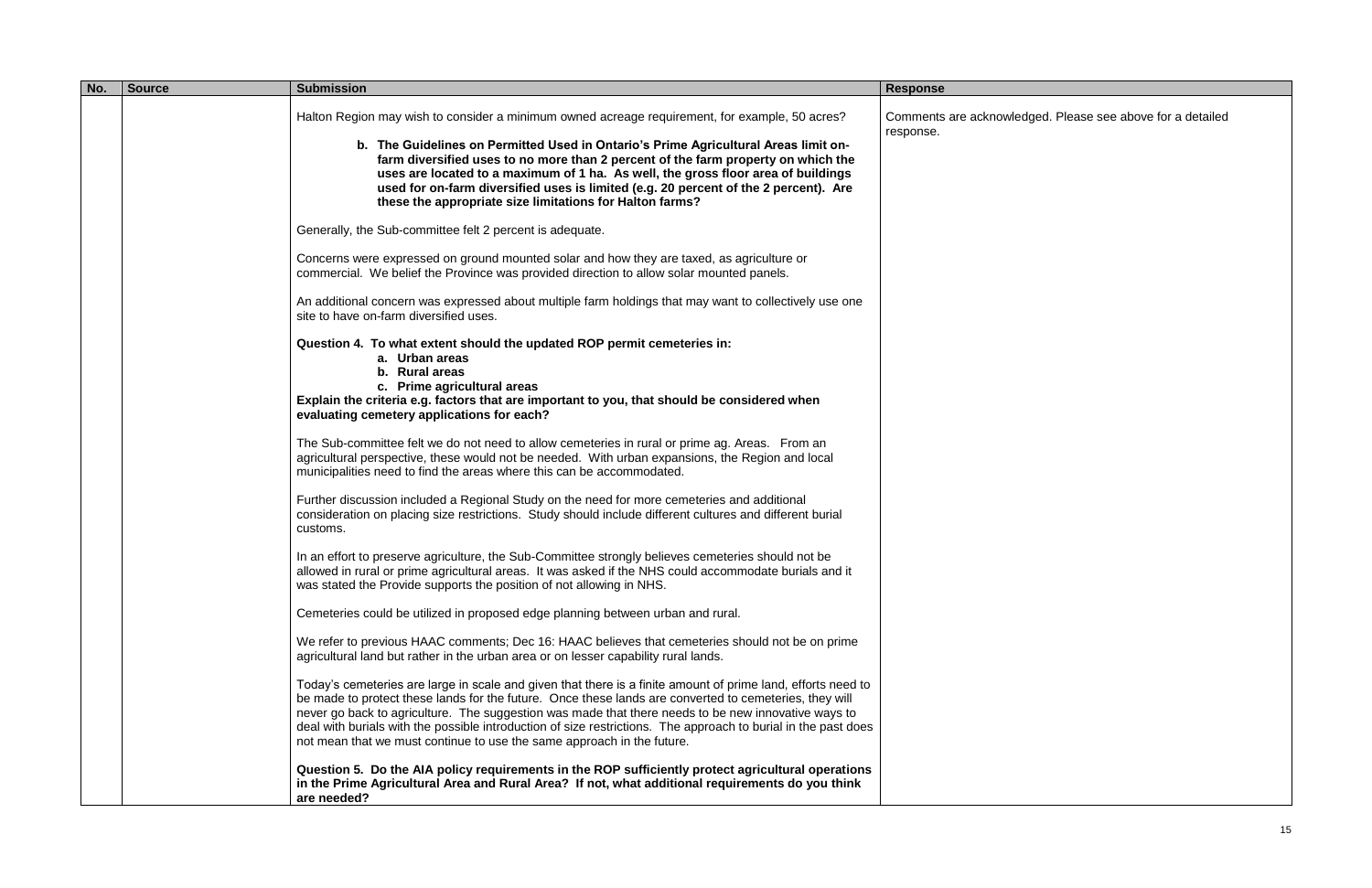| No. | <b>Source</b> | <b>Submission</b>                                                                                                                                                                                                                                                                                                                                                                                                                      | <b>Response</b>                 |
|-----|---------------|----------------------------------------------------------------------------------------------------------------------------------------------------------------------------------------------------------------------------------------------------------------------------------------------------------------------------------------------------------------------------------------------------------------------------------------|---------------------------------|
|     |               | History has shown that AIA's in the past never stopped or changed anything. It was more of a justification<br>measure. It is important that AIA's do not apply to agriculture. The Sub-committee mentioned they knew<br>of farmers involved in a scoped AIA. Concern was expressed about the length of time, which appears to<br>be typically a year for approval, with costs noted between \$10,000 and a full AIA could be \$50,000. | Comments are ackno<br>response. |
|     |               | Sub-committee members expressed their impression of AIA's in the past as being pathetic and noted the<br>Velodrome, and gas plant expansion. Further questioning if for the NHS expansion should it be required<br>to determine the impact on agriculture? This is a permanent change to the landscape regarding<br>agriculture.                                                                                                       |                                 |
|     |               | Please note HAAC's previously supplied comment: "Settlement areas, mineral resource extraction areas<br>and any other use that could negatively impact agriculture as a whole should be subject to an Agricultural<br>Impact Assessment. Concern was expressed about the quality of an Agricultural Impact Assessment.<br>AIA's could be reviewed by HAAC to assist with the evaluation of these reports."                             |                                 |
|     |               | Question: If you want to create a wetland or woodlot is an AIA done? For example, when land is taken<br>out of production by Conservation Halton.                                                                                                                                                                                                                                                                                      |                                 |
|     |               | Question: Could the Region provide a budget so agriculture can refute reports through another expert?                                                                                                                                                                                                                                                                                                                                  |                                 |
|     |               | Is there a mechanism to review AIA's? Again, we strongly suggest you utilize the expertise of the advisory<br>committees.                                                                                                                                                                                                                                                                                                              |                                 |
|     |               | Question 6. Should the requirements for an AIA be included in any other new or existing ROP<br>policies?                                                                                                                                                                                                                                                                                                                               |                                 |
|     |               | The Sub-committee suggests Solar farms should require one. Green energy projects should be<br>evaluated to ensure that the lands go back to agriculture. The committee felt this should be included in<br>NHS expansions and be in the NHS. Forest plantings should be perhaps directed on less capable soils.                                                                                                                         |                                 |
|     |               | The Sub-committee discussed small scale on farm renewable energy projects and that they should be<br>exempt, similar to surplus farm dwelling severance applications.                                                                                                                                                                                                                                                                  |                                 |
|     |               | The requirement for Solar/wind energy, should be considered on Regional and Conservation Halton<br>lands, instead of taking land out of agriculture use. For example, tree planting.                                                                                                                                                                                                                                                   |                                 |
|     |               | The Sub-committee also stated quarry should go back to agriculture.                                                                                                                                                                                                                                                                                                                                                                    |                                 |
|     |               | Question 7. Should special needs housing be permitted outside of urban areas and under what<br>conditions?                                                                                                                                                                                                                                                                                                                             |                                 |
|     |               | The Sub-Committee was provided some knowledge on existing special need housing in rural and prime<br>agriculture. For example, people with development disabilities with behavioural issues (i.e. may not want<br>to wear clothes, bad language), may be better situated in a rural setting. Typically, these homes would<br>purchase existing homes in a rural setting and not interfere with agriculture.                            |                                 |
|     |               | It was noted that some special needs houses have been successful in the rural areas. However, some<br>are not appropriately situated and provide safety factors. It was noted location is important. The Region<br>should put some parameters to ensure the safety of the residents.                                                                                                                                                   |                                 |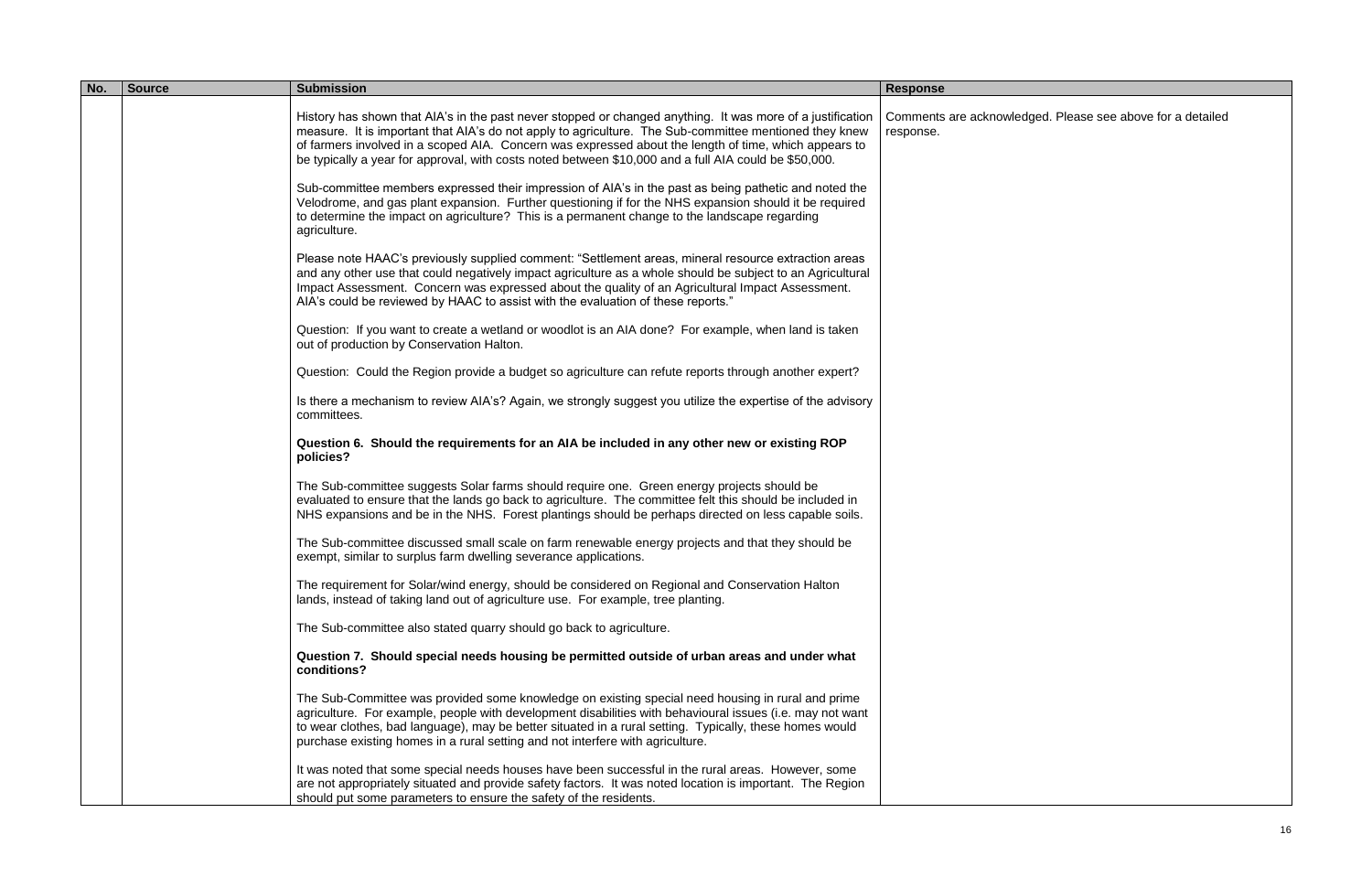| No. | <b>Source</b> | <b>Submission</b>                                                                                                                                                                                                          | <b>Response</b>     |
|-----|---------------|----------------------------------------------------------------------------------------------------------------------------------------------------------------------------------------------------------------------------|---------------------|
|     |               | We recognized most group homes can be professionally managed and beneficial to the community.                                                                                                                              | Comments are acknow |
|     |               | The Sub-committee discussed the benefits to society and the relatively small impact on rural and prime                                                                                                                     | response.           |
|     |               | agriculture areas. Differences between urban and rural is the noise quality. A mellow atmosphere may                                                                                                                       |                     |
|     |               | increase responses with residents. We also recognize the Province has encouraged home environments<br>and encourage inclusion.                                                                                             |                     |
|     |               |                                                                                                                                                                                                                            |                     |
|     |               | With this being said, the Sub-Committee thought there should be Regional consideration on the size of<br>lot, building cluster type of approach to evaluate different scenarios. We would encourage the                    |                     |
|     |               | development of large organizations providing multiple buildings/condos for a specific target group but see                                                                                                                 |                     |
|     |               | large properties lost to agriculture. Size restrictions could be a way of working with this challenge.                                                                                                                     |                     |
|     |               | Is there potentially risk in rural and agricultural areas of some specific types of special needs persons                                                                                                                  |                     |
|     |               | wandering from these premises and getting lost in farm fields or forests and swamps?                                                                                                                                       |                     |
|     |               | Question 8. Are there any additional considerations or trends that Halton Region should review in                                                                                                                          |                     |
|     |               | terms of the Rural and Agricultural System component of the ROP?                                                                                                                                                           |                     |
|     |               | The Sub-committee would appreciate the consideration of Edge Planning as a means of reducing                                                                                                                               |                     |
|     |               | aggravation between urban and rural usages.                                                                                                                                                                                |                     |
|     |               | We are also concerned about key hydrological features and the parameters around these. The farming                                                                                                                         |                     |
|     |               | community wants to know more as it would/could affect the agricultural system and their farms.                                                                                                                             |                     |
|     |               | We strongly believe in Ground Truthing to aid in mapping rural and agricultural areas.                                                                                                                                     |                     |
|     |               | The Sub-committee wants to see permanent urban boundaries. How do we get the encouragement to                                                                                                                              |                     |
|     |               | get a permanent urban countryside like Waterloo? Can we define where the expect the number of people                                                                                                                       |                     |
|     |               | and jobs per hectare.                                                                                                                                                                                                      |                     |
|     |               | Please note previous HAAC comments, Dec 16#5 "Concern was expressed by HAAC about some of the                                                                                                                              |                     |
|     |               | extremely large homes being built in the rural areas. It was felt that the rural areas should be protected<br>from this type of large development. There are efforts restricting the agricultural building envelope yet no |                     |
|     |               | restrictions on home size. Infrastructure should be avoided to the largest extent on prime agricultural                                                                                                                    |                     |
|     |               | lands. The group felt that greenhouses should be encouraged on the lower capability lands. As well, the<br>same level of protection should occur on rural lands as compared to prime since viable farm operations          |                     |
|     |               | can still be established on these lands. Cannabis operations should be located within the industrial                                                                                                                       |                     |
|     |               | areas. It was also stated that normal farm practices should still be allowed to continue in the rural areas.                                                                                                               |                     |
|     |               | There needs to be acknowledgement that normal farm practices are evolving and changing and that there<br>needs to be efforts to look at what is happening in other parts of the world with similar operations."            |                     |
|     |               |                                                                                                                                                                                                                            |                     |
|     |               | Question: Can the Region supply definitions of Key natural features. This could affect agricultural<br>systems greatly.                                                                                                    |                     |
|     |               |                                                                                                                                                                                                                            |                     |
|     |               | Question: Would edge planning go hand in hand with permanent urban boundaries?                                                                                                                                             |                     |
|     |               | Thank you for the opportunity to provide our comments for your consideration.                                                                                                                                              |                     |
|     |               |                                                                                                                                                                                                                            |                     |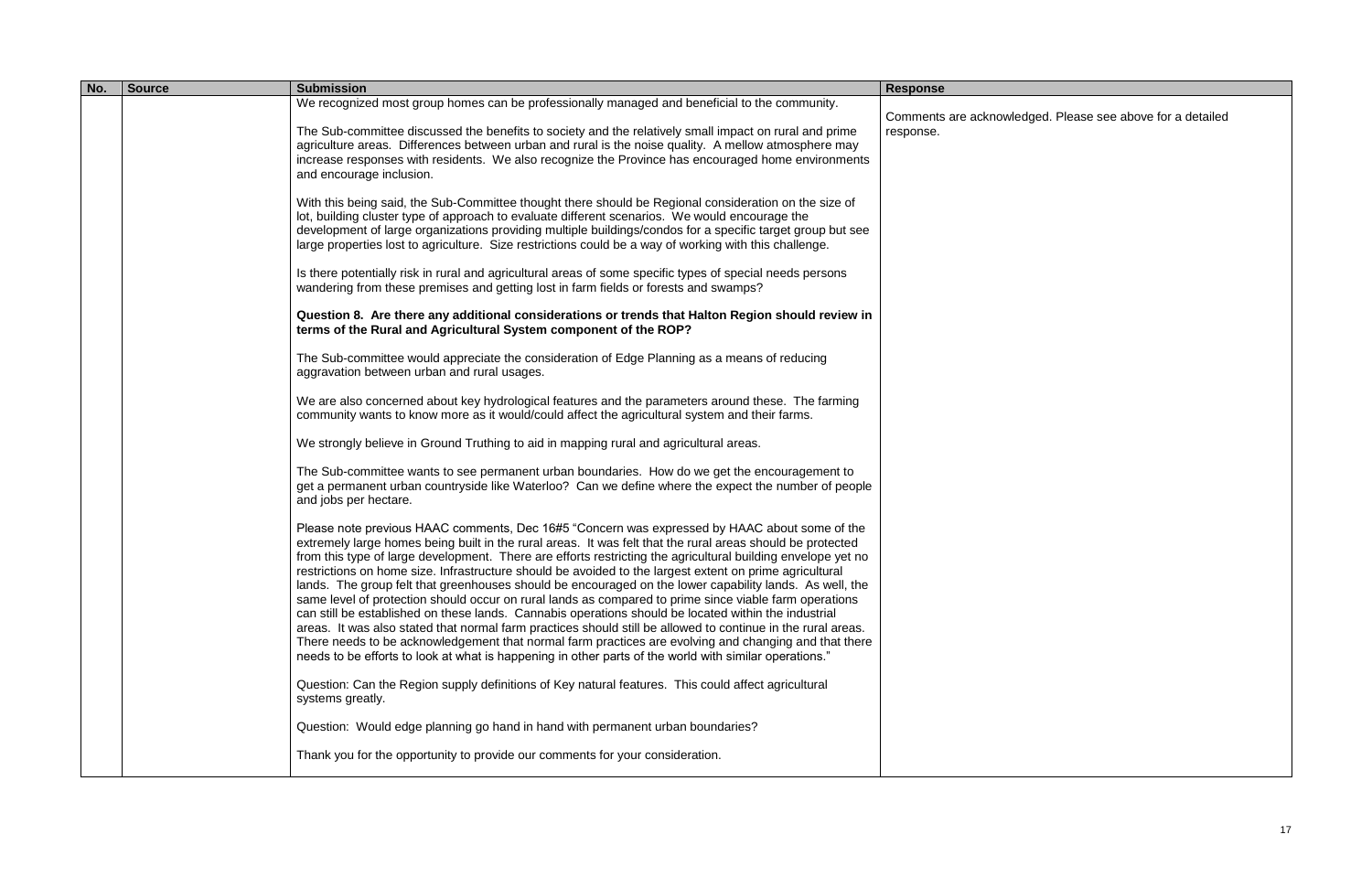| No. | <b>Source</b>                  | <b>Submission</b>                                                                                                                                                                                                                                                                                                           | <b>Response</b>                                           |
|-----|--------------------------------|-----------------------------------------------------------------------------------------------------------------------------------------------------------------------------------------------------------------------------------------------------------------------------------------------------------------------------|-----------------------------------------------------------|
| 4.  | HAAC, Agriculture Area         | <b>HAAC Subcommittee Comments</b>                                                                                                                                                                                                                                                                                           |                                                           |
|     | Assessment and Impact          | Agriculture Area Assessment and Impact Assessment                                                                                                                                                                                                                                                                           | Acknowledgement of the                                    |
|     | <b>Assessment Subcommittee</b> | Subcommittee: Cecil Patterson, Bert Andrews, John Opsteen, Nancy Comber, Al Ehrlick, Colin Best,                                                                                                                                                                                                                            | favours options that take                                 |
|     |                                | Barb Parker, Rashad Mehmood, Meaghan Richardson.                                                                                                                                                                                                                                                                            | production. These comm                                    |
|     | Email dated January 4, 2021    | Regional Staff: Anna DeMarchi-Meyers,                                                                                                                                                                                                                                                                                       | <b>Preferred Growth Concep</b>                            |
|     |                                | Dated: November 25, 2020                                                                                                                                                                                                                                                                                                    | Management Strategy se                                    |
|     |                                |                                                                                                                                                                                                                                                                                                                             | Region appreciates the o                                  |
|     |                                | <b>General Comments.</b>                                                                                                                                                                                                                                                                                                    | AIAs or in the identification                             |
|     |                                | Before the committee proceeded to review and comment on the Agriculture Area Assessment and Impact<br>Assessment, it was requested time be allowed for general comments.                                                                                                                                                    | given area as part of an /                                |
|     |                                |                                                                                                                                                                                                                                                                                                                             | Environmental Goods and                                   |
|     |                                | -The information was received too late to create an informed opinion. Anna provided the workbook was                                                                                                                                                                                                                        |                                                           |
|     |                                | received late from the Consultant. However, it was too late to review for informed discussion.                                                                                                                                                                                                                              | HAAC comments with reg<br>and Servicing to be recop       |
|     |                                | -The timeframe given in general to respond is very short especially with COVID 19. December 10th                                                                                                                                                                                                                            | received. The Regional C                                  |
|     |                                | deadline is too short. The Sub-committee is of the impression there are no tight deadlines from the                                                                                                                                                                                                                         | implement programs and                                    |
|     |                                | province and have difficulty understanding the tight timelines imposed.                                                                                                                                                                                                                                                     | Halton, which may includ<br>stewardship including the     |
|     |                                | -Disappointment with the meeting in how it was presented. We were very rushed in the breakout rooms                                                                                                                                                                                                                         | <b>Environmental Impact As</b>                            |
|     |                                | and believe joint conversations with NHAC were needed. The HAAC Sub-Committee express the wish                                                                                                                                                                                                                              | preservation and enhance                                  |
|     |                                | for HAAC to be able to comment on the NHS System. If there is no wiggle room with NHS System, then                                                                                                                                                                                                                          | inception this policy, the I                              |
|     |                                | all the growth would need to be accommodated by the agricultural system which is concerning.                                                                                                                                                                                                                                | agricultural buildings/rela<br>10 identifies that through |
|     |                                | -It was expressed NHS are deemed important with no concerns on the affect on agriculture.                                                                                                                                                                                                                                   | there is a need to explore<br>and services to assist the  |
|     |                                | -There is concern that the growth projections are off to begin with as we have not hit the previous growth<br>projection targets, senior staff has been asked to adjust projections based on our current state. More<br>accurate population projections could change the projection of agriculture lands being taken out of | change mitigation and ste<br>Natural Heritage System.     |
|     |                                | production.                                                                                                                                                                                                                                                                                                                 | Regional staff notes that                                 |
|     |                                |                                                                                                                                                                                                                                                                                                                             | <b>Discussion Paper/Integra</b>                           |
|     |                                | -Further to this the economy projections are in question as well due to COVID-19. Are agricultural<br>operations considered to be economic drivers? Current gross farm/amount of agricultural land how                                                                                                                      | been addressed in mater<br>No. 48 (ROPA 48), or will      |
|     |                                | much economic loss would be represented across the 4 growth scenarios. It was noted greenhouse<br>operations have higher per person employment ratios. What is the average economic loss across the<br>growth scenarios?                                                                                                    | Concept materials, includ<br>also available in the IGM    |
|     |                                | Workbook                                                                                                                                                                                                                                                                                                                    |                                                           |
|     |                                | What do you think of the current approach to measures 3.1.1, 3.1.2 and 3.1.3?                                                                                                                                                                                                                                               |                                                           |
|     |                                | When the land is developed it is removed from agricultural production. If we want people to farm, we<br>need to focus on protecting the best land in Halton. Favour options that favour the least amount of                                                                                                                 |                                                           |
|     |                                | agricultural land. However, the Sub-committee does not endorse any of the options being presented.<br>How can we justify the permanent loss of prime agricultural land? The best is being developed.                                                                                                                        |                                                           |
|     |                                | From an agricultural lens, when NHS is increased, it creates additional measures which impede                                                                                                                                                                                                                               |                                                           |
|     |                                | agriculture. It is suggested staff review the proposed boundaries using current population densities as                                                                                                                                                                                                                     |                                                           |
|     |                                | opposed to targets, high densities, and ten-year controlled boundaries of growth. It was suggested we                                                                                                                                                                                                                       |                                                           |
|     |                                | make growth projections to 2031, 2041 and 2051 releasing land for development in an orderly fashion to                                                                                                                                                                                                                      |                                                           |
|     |                                | encourage densification and deter speculator buying outside of the boundaries suggested due to the                                                                                                                                                                                                                          |                                                           |

e receipt of the submission and that HAAC ke the least amount of agricultural land out of iments are related to the determination of a ept and documented in the Integrated Growth segment of the Consultation Summary. The offer of HAAC to assist with the review of any tion of any agricultural operations/buildings in any **Agricultural Impact Assessment.** 

and Servicing:

egards to the request for Environmental Goods ognized in the Regional Official Plan have been Official Plan supports the development and id plans to support and sustain agriculture in Ide, financial support to promote environmental he preparation of Environmental Farm Plans and Assessments for agricultural buildings, and ncement of natural areas and functions. Since the e Region has provide in-kind services for ten lated uses within Halton's NHS. Furthermore, NH-Ithe Halton Region Natural Heritage Strategy, re opportunities to support stewardship programs he agricultural farming community in climate stewardship efforts to protect and enhance the

at comments on the Regional Urban Structure rated Growth Management Strategy (IGMS) have erial related to Regional Official Plan Amendment vill be addressed through the Preferred Growth uding the Submissions Charts. More details are MS Policy Directions.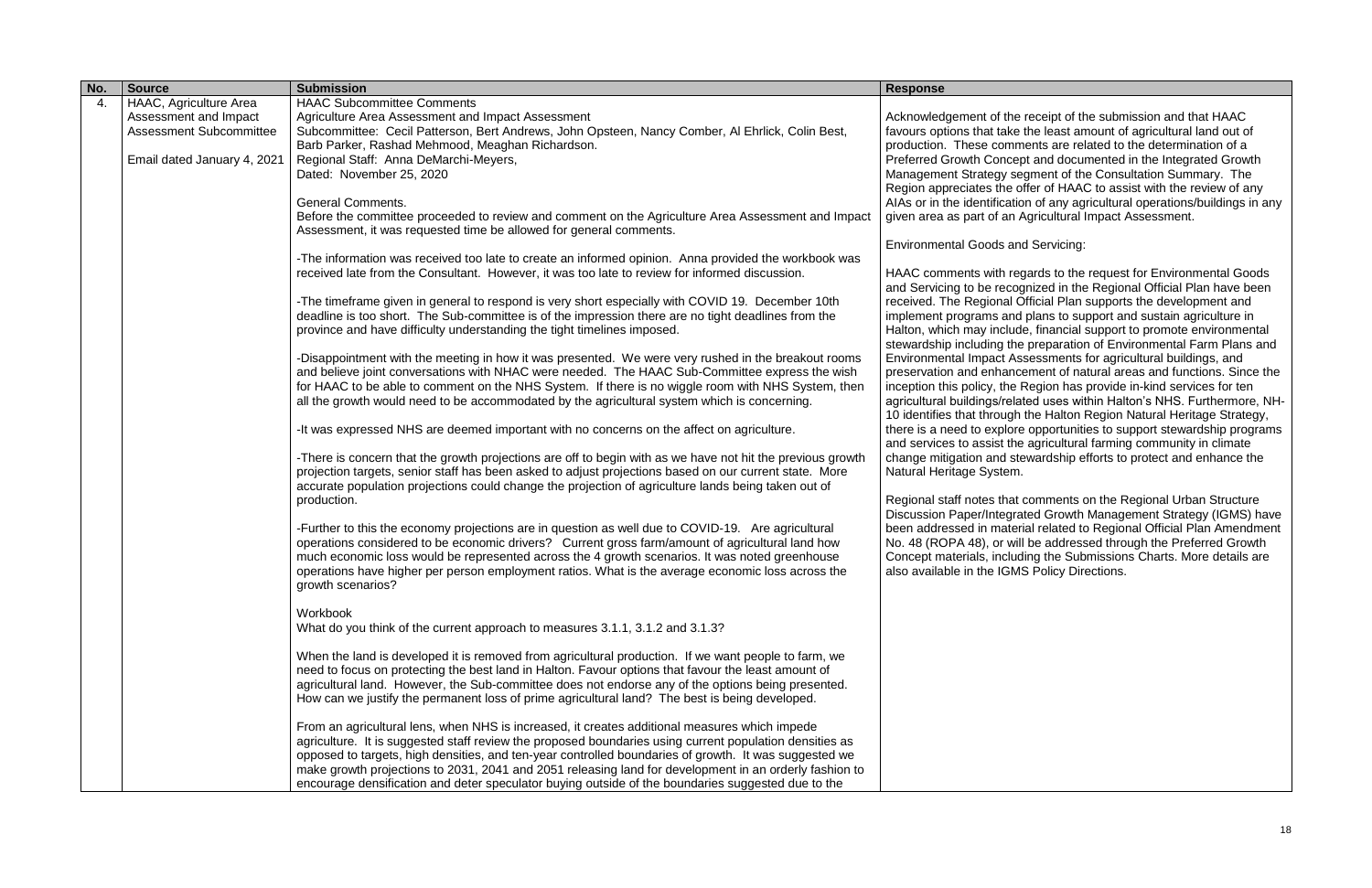| No. | <b>Source</b> | <b>Submission</b>                                                                                                                                                                                                                                                                                                                                                                                                                                                                                                                                                                                                                                                                  | <b>Response</b>                  |
|-----|---------------|------------------------------------------------------------------------------------------------------------------------------------------------------------------------------------------------------------------------------------------------------------------------------------------------------------------------------------------------------------------------------------------------------------------------------------------------------------------------------------------------------------------------------------------------------------------------------------------------------------------------------------------------------------------------------------|----------------------------------|
|     |               | prolonged potential for development. Tighter boundaries are necessary. Boundaries need to be<br>tightened to meet the Provincial densification numbers.                                                                                                                                                                                                                                                                                                                                                                                                                                                                                                                            | Comments are acknov<br>response. |
|     |               |                                                                                                                                                                                                                                                                                                                                                                                                                                                                                                                                                                                                                                                                                    |                                  |
|     |               | Concern was expressed on the large tracts of land on either side of the 407 which are still not developed?                                                                                                                                                                                                                                                                                                                                                                                                                                                                                                                                                                         |                                  |
|     |               | The Sub-committee implores the Region to pursue one of the Options that takes the least amount of land<br>out of agricultural production but believe less is possible. We suggest a Concept 5 (smaller urban<br>boundaries, using current population numbers, taking even less out of production than Concept 3.                                                                                                                                                                                                                                                                                                                                                                   |                                  |
|     |               | We cannot express enough our concern about the quality of land being taken out of production for<br>development.                                                                                                                                                                                                                                                                                                                                                                                                                                                                                                                                                                   |                                  |
|     |               | Further discussion regarding the education of the public on normal farm practices followed, commenting<br>on how farmers sometimes have no say and are brought into the urban area such as the Walkers and the<br>McCann's.                                                                                                                                                                                                                                                                                                                                                                                                                                                        |                                  |
|     |               | It was questioned if the proposed concepts meet PPS with regards to prime agriculture and if<br>consideration was given in developing the concepts on the possible CN intermodal yard and its effects on<br>the proposed development.                                                                                                                                                                                                                                                                                                                                                                                                                                              |                                  |
|     |               | Quality of life is important.                                                                                                                                                                                                                                                                                                                                                                                                                                                                                                                                                                                                                                                      |                                  |
|     |               | Discussion ensued on agricultural buildings and MDS calculations. It was noted MDS does not apply in<br>urban areas. Farm animals versus urban area growth is concerning. Anna discussed the Region's<br>efforts to capture an inventory of agricultural value assets (barns/structures which could hold livestock). It<br>was questioned if this should also contain any structure with change of use comes into play. Cecil has<br>offered to help make connections to help interview active farmers. A direct approach is preferred. The<br>value of what is coming out of these farms becomes important. Suggestion to contact associations to<br>identify any key operations. |                                  |
|     |               | Concept 3.1.1.<br>Retains the largest amount of contiguous agricultural land possible. There will be employment, people,<br>transit area around Milton. The best land to the west and south west of Georgetown will eventually be<br>developed.<br>$\ldots$ /3<br>3.1.2<br>Want to know how many ha of Class 1, 2 and 3 be affected. Least Ha of land being affected is the<br>desirable approach.                                                                                                                                                                                                                                                                                 |                                  |
|     |               | 3.1.3<br>Most acceptable approach, but not endorsed.                                                                                                                                                                                                                                                                                                                                                                                                                                                                                                                                                                                                                               |                                  |
|     |               | 3.1.4<br>No comment.                                                                                                                                                                                                                                                                                                                                                                                                                                                                                                                                                                                                                                                               |                                  |
|     |               | <b>HAAC Subcommittee Comments</b><br><b>Growth Concept Evaluation Workbook</b><br>Subcommittee: Cecil Patterson, Bert Andrews, John Opsteen, Nancy Comber, Al Ehrlick, Colin Best,<br>Barb Parker, Rashad Mehmood, Meaghan Richardson.<br>Regional Staff: Anna DeMarchi-Meyers, Steve Burke<br>Dated: December 2, 2020                                                                                                                                                                                                                                                                                                                                                             |                                  |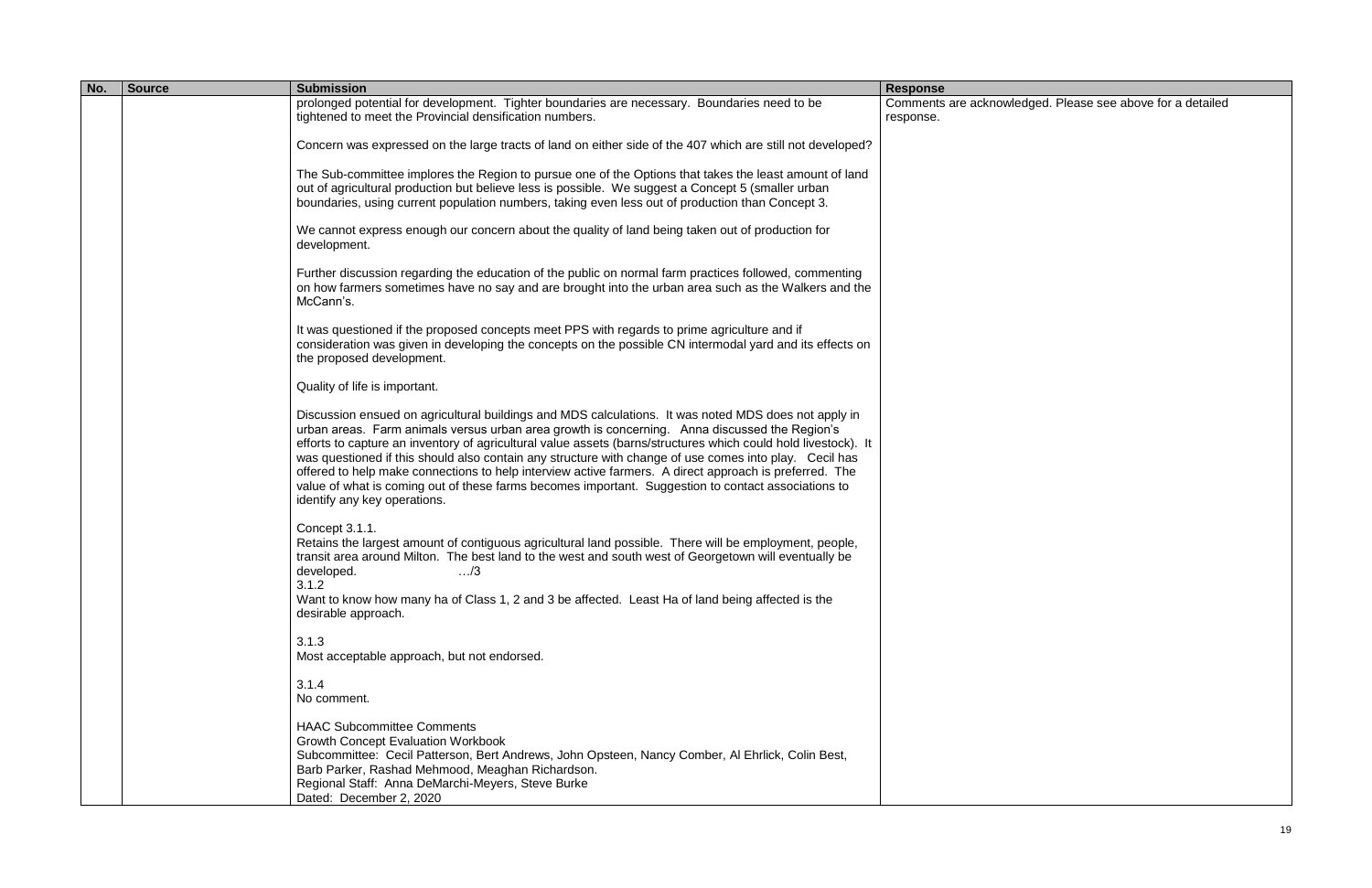| No. | <b>Source</b> | <b>Submission</b>                                                                                                                                                                                                                                                                                                                                                                                                                                                                                                                                                                                                                                                                                                                              | <b>Response</b>                 |
|-----|---------------|------------------------------------------------------------------------------------------------------------------------------------------------------------------------------------------------------------------------------------------------------------------------------------------------------------------------------------------------------------------------------------------------------------------------------------------------------------------------------------------------------------------------------------------------------------------------------------------------------------------------------------------------------------------------------------------------------------------------------------------------|---------------------------------|
|     |               | Note: Wednesday, December 9, 2020 arrangements have been made to provide the presentation<br>presented to NHAC. It was questioned if NHAC was aware of the loss of agricultural land within these<br>concepts? The Sub-Committee appreciates the opportunity to review this information with regards to<br>growth.                                                                                                                                                                                                                                                                                                                                                                                                                             | Comments are ackno<br>response. |
|     |               | It was provided that HAAC is getting an early look which will enable us to review as a whole and provide<br>additional feedback.                                                                                                                                                                                                                                                                                                                                                                                                                                                                                                                                                                                                               |                                 |
|     |               | Theme 1                                                                                                                                                                                                                                                                                                                                                                                                                                                                                                                                                                                                                                                                                                                                        |                                 |
|     |               | Measure 1.1.1 to 1.1.4 make sense.<br>It was noted by the HAAC Sub-committee our comments in this area are opinion based and not<br>knowledge based, therefore our opinions are based on agriculture and the affects imposed upon.                                                                                                                                                                                                                                                                                                                                                                                                                                                                                                             |                                 |
|     |               | The Sub-Committee questions if we should be looking at soil capacity. How much is prime agriculture<br>and what percentage of land is that? When can we expect a response on this? Discussion ensued and a<br>commitment was given to provide soon.                                                                                                                                                                                                                                                                                                                                                                                                                                                                                            |                                 |
|     |               | From an agricultural point of view, Concept 3 is the best. Soil capacity is very important. Concept 3 which<br>takes the least amount of land is rated as high amount the current options provided.                                                                                                                                                                                                                                                                                                                                                                                                                                                                                                                                            |                                 |
|     |               | The Sub-committee questioned if it is possible to meet PPS requirements in the existing areas. It was<br>expressed Concept 3 does allow for this to happen.                                                                                                                                                                                                                                                                                                                                                                                                                                                                                                                                                                                    |                                 |
|     |               | The Sub-committee expressed the need for more detailed mapping, specifically when we are being asked<br>for comments on transit centers. For example, note major roads as reference points. Not all sub-<br>committee members are familiar with the lands and areas that are being proposed for Growth areas. At<br>the very least, Concept 1 should have the major roads identified on the maps to make them more user<br>friendly. The agricultural maps should also have an overlay to see the Class 1,2 and 3 lands and their<br>locations. The Regional documents are conceptual at this point. Concern that any future strategic<br>employment area that is mapped, will not have any investments made into agricultural infrastructure. |                                 |
|     |               | Question: How much is redevelopment of mature neighbourhoods been considered?<br>Response: Growth Plan targets are a minimum and set by the Province.                                                                                                                                                                                                                                                                                                                                                                                                                                                                                                                                                                                          |                                 |
|     |               | Concern was expressed about which Concepts have the most pie (referring to pie charts in workbook).<br>While the measures are not ranked, it will depend on what is important to Councillors. Agriculture may or<br>may not be top of mind. It was also noted not all sections have the same number of pies.                                                                                                                                                                                                                                                                                                                                                                                                                                   |                                 |
|     |               | Key choices will need to be made.                                                                                                                                                                                                                                                                                                                                                                                                                                                                                                                                                                                                                                                                                                              |                                 |
|     |               | It was expressed that NHS in increasing, urban areas are increasing, strategic employment areas are<br>increasing, and agricultural areas are decreasing. Looking for agriculture to have an equal footing with<br>NHS, urban, employment etc. If there is substantial loss to agriculture to accommodate growth, then<br>there should be considerations given to agriculture to ensure farm viability?                                                                                                                                                                                                                                                                                                                                        |                                 |
|     |               | Question: How much is considered with regards to land repurposing?<br>Response: These have been factored in. We need to look at the least amount of impact on agricultural<br>lands. Targets in the growth plan are minimum, the Region can not plan for less.                                                                                                                                                                                                                                                                                                                                                                                                                                                                                 |                                 |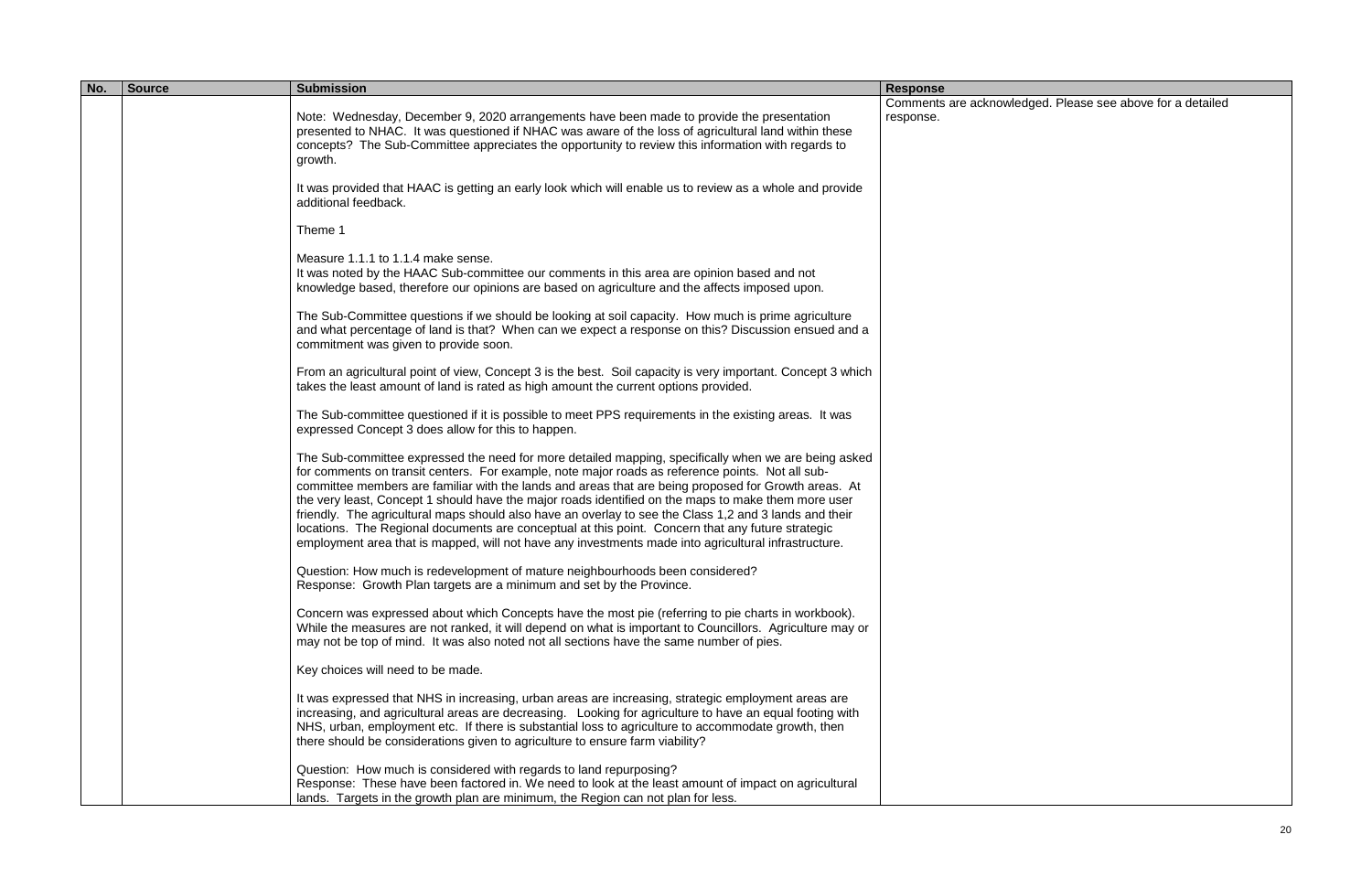| No. | <b>Source</b> | <b>Submission</b>                                                                                                                                                                                                                                                                                                                                                                   | <b>Response</b>                 |
|-----|---------------|-------------------------------------------------------------------------------------------------------------------------------------------------------------------------------------------------------------------------------------------------------------------------------------------------------------------------------------------------------------------------------------|---------------------------------|
|     |               | Question: Which concept has the most pie in all areas?<br>Response: It has not been totaled but beliefs it is Concept 3. The Region needs to make key choices.                                                                                                                                                                                                                      | Comments are ackno<br>response. |
|     |               | Please note these are not a final choice and just concepts.                                                                                                                                                                                                                                                                                                                         |                                 |
|     |               | A Halton Region Federation of Agriculture representative commented their main goal is to protect<br>agriculture.                                                                                                                                                                                                                                                                    |                                 |
|     |               | It was noted not all themes have the same number of measures/pies.                                                                                                                                                                                                                                                                                                                  |                                 |
|     |               | Rural employment is included in the employment analysis.                                                                                                                                                                                                                                                                                                                            |                                 |
|     |               | Some of the best farmland has been bought up by speculators and continues to be bought up. This puts<br>pressure on farms. Agriculture is as important to the economy as employment areas. More people<br>contribute to more problems! COVID-19 19 has drawn attention to how there are additional problems<br>when people are living in increased densities.                       |                                 |
|     |               | Question: How is the Region going to achieve the building of apartments with so much land available?                                                                                                                                                                                                                                                                                |                                 |
|     |               | Response: Apartments are part of the mixed housing discussion. We have choices to make to meet<br>objectives.                                                                                                                                                                                                                                                                       |                                 |
|     |               | Soil matters but so does farm viability. Farms are being boxed in which will affect farm viability.<br>Development appears to be sporadic and not consistent. It was suggested to complete growth in Milton<br>and refrain from growth in the Halton Hills area to enable agriculture systems to exist.                                                                             |                                 |
|     |               | NHS reduces Halton's food security by half since the Region's insistence on protecting natural heritage<br>over food security. If farm infrastructure were allowed on NHS designated areas, it could lessen the<br>burden on agriculture and ensure food security.                                                                                                                  |                                 |
|     |               | The Sub-committee expressed concerns about road widening. The criteria seem reasonable in terms of<br>putting growth close to transit corridors etc.                                                                                                                                                                                                                                |                                 |
|     |               | Farms close to people is beneficial in one sense but how do we offer opportunities for farmers to have<br>spaces where they can sell farm products in town. People want a one stop shop.                                                                                                                                                                                            |                                 |
|     |               | The pies tell the story with Concept 3 have no additional residential and minimal employment. It makes<br>the most sense. Barns can easily disintegrate and it's important that these are maintained.                                                                                                                                                                               |                                 |
|     |               | Discussion focused on what is the current capacity of agriculture and not what is happening. We need to<br>consider what good agricultural land could be. There are clear areas of land that now have major farm<br>operations existing today. Ten years ago, we never would of thought of a sheep dairy in Halton.<br>Discussion ensured on various properties and infrastructure. |                                 |
|     |               | Halton Region staff provided they are doing a crude assessment of what is existing to complete an<br>analysis to create a more detailed information for the purposes of understanding the full impact.                                                                                                                                                                              |                                 |
|     |               | Discussion around whether tenure of land is important as it will indicate whether there is intent for the<br>land to continue in agriculture.                                                                                                                                                                                                                                       |                                 |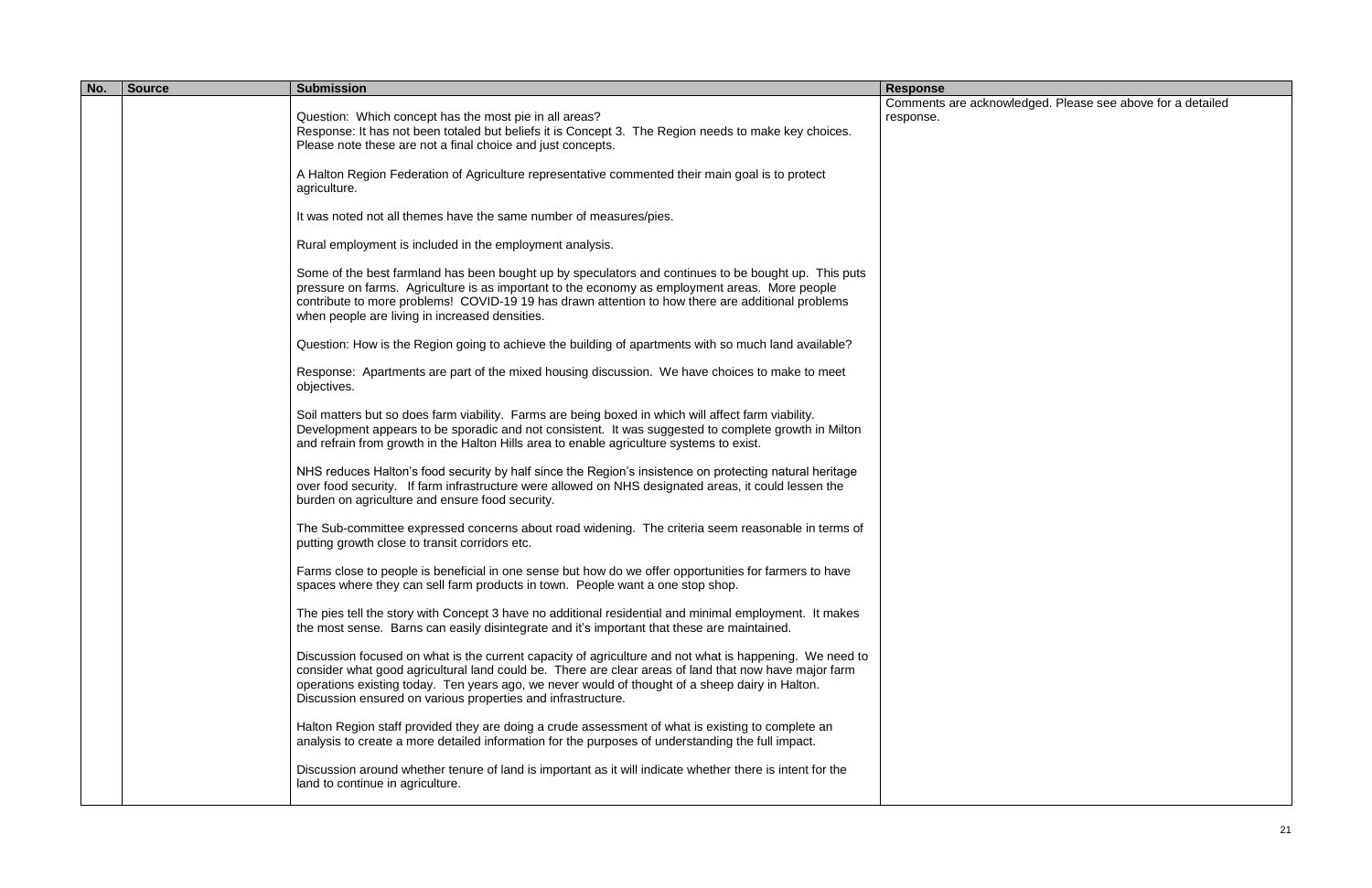| No. | <b>Source</b> | <b>Submission</b>                                                                                                                                                                                                                                                                                                                                                                                                                                                                                                                                                                                                     | <b>Response</b>                  |
|-----|---------------|-----------------------------------------------------------------------------------------------------------------------------------------------------------------------------------------------------------------------------------------------------------------------------------------------------------------------------------------------------------------------------------------------------------------------------------------------------------------------------------------------------------------------------------------------------------------------------------------------------------------------|----------------------------------|
|     |               | We then moved to the relevant weighting if any between employment lands and residential lands. Is<br>employment based on assumptions? What type of employment does Halton want to attract? It is broken<br>down into different employment types. What are the economic values 1 job/1 housing unit? The<br>Regional staff respond financial impact assessments will be going to Council in the future and more of<br>this information will be available in the discussion papers.                                                                                                                                     | Comments are acknow<br>response. |
|     |               | The conversation returned to the comment on equal footing for NHS/Urban/Employment and Agriculture.                                                                                                                                                                                                                                                                                                                                                                                                                                                                                                                   |                                  |
|     |               | Unfortunately, staff responded agriculture is the looser. The evaluation is intended to maximize the<br>agricultural land preserved.<br>$\ldots/6$<br>To alleviate this impact, a request was made to reduce buffer zones which impact agriculture.                                                                                                                                                                                                                                                                                                                                                                   |                                  |
|     |               | Further discussion took place on how agriculture always seems to be on the losing side. We are always<br>put in a position, to negotiate how much we get hurt. Can we look at NHS to see where we can gain<br>agriculture back? An example would be if a quarry is rehabilitated and but back in agriculture.                                                                                                                                                                                                                                                                                                         |                                  |
|     |               | Not seeing considerations for ecological goods and services provided at the present time. Agriculture<br>provides community benefits for environmental goods and services with the expectation agriculture pays.<br>These benefits need to be public recognized and appreciated. The agricultural community is frustrated in<br>every Regional Official Plan engagement. We need to know what mitigation from the region/society is<br>being given for our resources. Agriculture is as important as woodlands, etc. We can make it better for<br>agriculture to maintain a critical mass. Once it's gone, it's gone! |                                  |
|     |               | Natural heritage may not be good due to the fact it is designated from air photos and not all those areas<br>are viable natural heritage. Not all-natural heritage features are of the same importance.                                                                                                                                                                                                                                                                                                                                                                                                               |                                  |
|     |               | We are asking to minimize the effects on agriculture from all players.                                                                                                                                                                                                                                                                                                                                                                                                                                                                                                                                                |                                  |
|     |               | It was requested to look at climate change and the sequestration capacity of agricultural land in Halton.<br>Look at what is being sequestered in Halton based on production.                                                                                                                                                                                                                                                                                                                                                                                                                                         |                                  |
|     |               | <b>HAAC Subcommittee Comments</b><br>NHS and Water Resource System Evaluation Framework Assessment<br>Subcommittee: Cecil Patterson, Bert Andrews, John Opsteen, Nancy Comber,<br>Colin Best, Al Ehrlick, Barb Parker, Rashad Mehmood<br>Regional Staff: Anna DeMarchi-Meyers, Leilani Lee-Yates, Kristen Harrison (North South<br>Environmental), Rick Reitmeier,<br>Dated: December 9, 2020                                                                                                                                                                                                                         |                                  |
|     |               | Leilani reviewed the slide deck that was present to NHAC during the last joint HAAC NHAC meeting in<br>Breakout Room 2.                                                                                                                                                                                                                                                                                                                                                                                                                                                                                               |                                  |
|     |               | Question: In Scenario 4, are you looking at development of the landfill site?<br>Response: Other layers will be added in to provide that. Lands Need Assessment would be looked at.                                                                                                                                                                                                                                                                                                                                                                                                                                   |                                  |
|     |               | Question: In Halton Hills what were the red hatch areas?<br>Response: NHS included in the Growth Plan to be included as an overlay.                                                                                                                                                                                                                                                                                                                                                                                                                                                                                   |                                  |
|     |               |                                                                                                                                                                                                                                                                                                                                                                                                                                                                                                                                                                                                                       |                                  |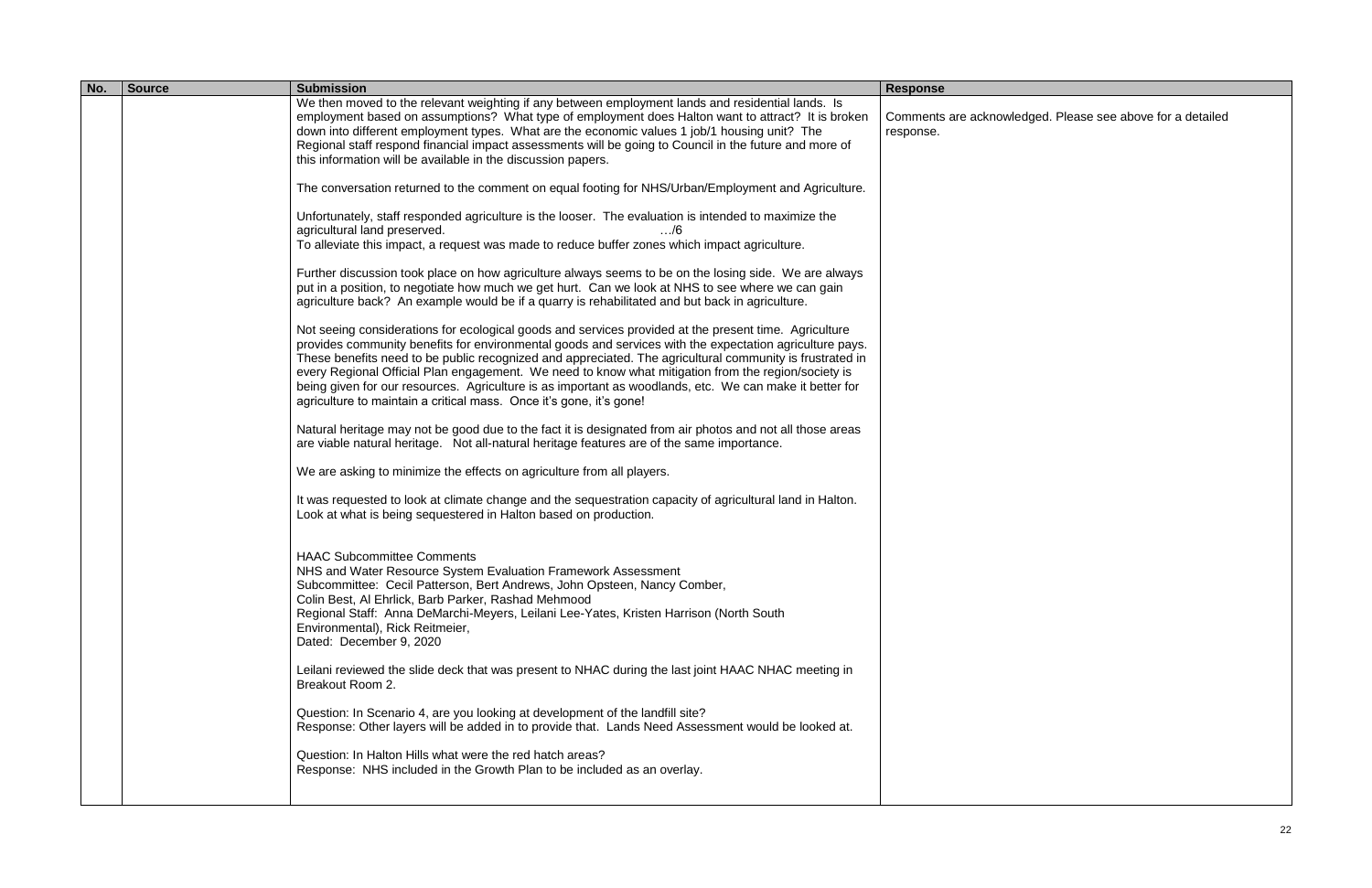| No. | <b>Source</b> | <b>Submission</b>                                                                                                                                                                                                                                                                                                                                                                                                                                                                                                                                                                                                                                                                                                                                                                         | <b>Response</b>                 |
|-----|---------------|-------------------------------------------------------------------------------------------------------------------------------------------------------------------------------------------------------------------------------------------------------------------------------------------------------------------------------------------------------------------------------------------------------------------------------------------------------------------------------------------------------------------------------------------------------------------------------------------------------------------------------------------------------------------------------------------------------------------------------------------------------------------------------------------|---------------------------------|
|     |               | Question: Is the Region looking at how the Water Resource System could impact Agriculture and are<br>they conducting AIA's? (volume, quality, mitigation to farms affected, etc.)                                                                                                                                                                                                                                                                                                                                                                                                                                                                                                                                                                                                         | Comments are ackno<br>response. |
|     |               | Response: More detailed information would be available further in the process. There could be an<br>opportunity for the agricultural community to share information they may have. Asking if it could affect<br>wells that are used for drinking water, livestock supply etc. This should be considered. Rick to ask Ben if<br>anything can be done at this point to flag this.                                                                                                                                                                                                                                                                                                                                                                                                           |                                 |
|     |               | HAAC – guarantee of quality and quantity of water needs to be part of the recommendations moving<br>forward. The Region needs to ensure supply to those affected.<br>Response: This is imbedded in the process, but later in the process.                                                                                                                                                                                                                                                                                                                                                                                                                                                                                                                                                 |                                 |
|     |               | It was requested that maps and possibility documents could be sent to the committee who faces<br>challenges with internet and Zoom. Could the Region make a declaration that the process is not intended<br>to affect the quality or quantity for any rural areas. Response: This will be taken back to the IGMS team.                                                                                                                                                                                                                                                                                                                                                                                                                                                                    |                                 |
|     |               | Question: Will the water resource system be ground truthed?<br>Response: Refinements will be done through the process of review. The best available data will be used.<br>A sub watershed study component would be required at the urban boundary expansion stage that would<br>provide the process to confirm the components of the ground water system. At this point features would<br>be flagged for linkages etc.                                                                                                                                                                                                                                                                                                                                                                    |                                 |
|     |               | The planning and the Integrated Growth Planning are to reflect needs to 2051, has there been<br>consideration for a phased-in approach, a controlled way so there is not piece meal growth and to ensure<br>the studies are done correctly. This is a massive area to free up all at once and there will not necessary<br>be connection. Is there consideration to a stepped process where certain pieces open in 10-year<br>increments.<br>Response: We will look at phasing that need to be looked at such as infrastructure, allocation etc. to look<br>at the growth. We can follow up with Steve to get a more detailed answer to the group.                                                                                                                                         |                                 |
|     |               | Question: Is agriculture is expected to continue to when?<br>Response: This commentary was specific to NHS component areas not to limit agricultural operations.<br>HAAC: We were told at our last meeting agriculture was the loser. We are asking how is agriculture to<br>continue? How, when, for how longs, and what is it allowed to do.<br>Response: The Province allows urban boundary expansion into agricultural areas. The addition of white<br>belt to the Greenbelt could be one method for protection. Regional Council could decide to have a 5th<br>option where there is no expansion. Another option would be to designate areas as Specialty Crop for<br>long term protection.<br>Your frustration is understandable. The ROP states agriculture need to stay.         |                                 |
|     |               | Farmers may be losing the best land for agriculture, but we do not look at using the worst of NHS (some<br>which may not provide the same levels of benefits). We could keep the best level of agriculture. Is this a<br>concept we can try to sell?<br>Response: We are looking at the definition of significant woodlands to add a quality criterion to it i.e.,<br>black locust an invasive species is that worth keeping? Therefore, we do AIAs. The Province indicates<br>that you need to demonstrate no negative impact. Our hands are tied by the Province with key natural<br>features.<br>We need to push back to save the best land in Canada for agriculture. It was noted normal farm<br>practices are allowed in other areas. We can not build in a feature without an EIA. |                                 |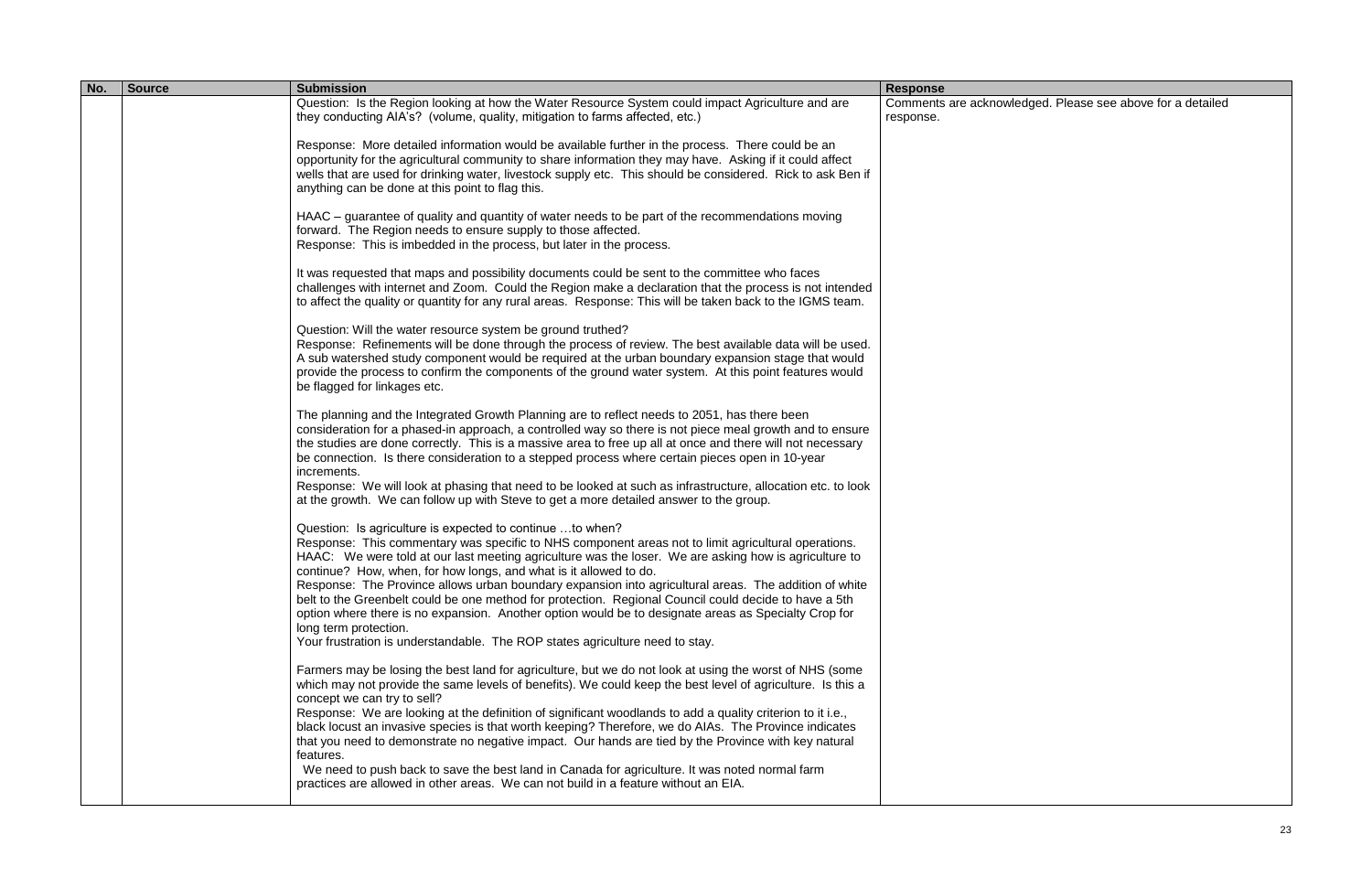| No. | <b>Source</b> | <b>Submission</b>                                                                                                                                                                                                                                                                                                                                                                                                                                                                                             | <b>Response</b>                 |
|-----|---------------|---------------------------------------------------------------------------------------------------------------------------------------------------------------------------------------------------------------------------------------------------------------------------------------------------------------------------------------------------------------------------------------------------------------------------------------------------------------------------------------------------------------|---------------------------------|
|     |               | With the proposed new development agriculture could lose 2,000 ha currently in agriculture. However,<br>we are keeping the poor natural heritage areas which are not health or good. We need to achieve a<br>balance with the infinite resources we have. We are disappointed in the province and need to push back.<br>Response: Capturing comments is a starting point. Halton is trying to show our agricultural quality. We<br>have hired natural heritage experts and feel verily assured of their work. | Comments are ackno<br>response. |
|     |               | Question: Does natural heritage systems rank their areas similar to agriculture. For example: Class #1<br>Key Features,                                                                                                                                                                                                                                                                                                                                                                                       |                                 |
|     |               | Halton Region is pushing for higher densities. We are not seeing the growth projections compared to the<br>current actuals.                                                                                                                                                                                                                                                                                                                                                                                   |                                 |
|     |               | At this point in the meeting, the Sub-committee reviewed two documents supplied by members. Those<br>documents were titled:<br>Terms of Reference: to be changed to Glossary of Terms                                                                                                                                                                                                                                                                                                                         |                                 |
|     |               | Proposal to Enhance Agriculture to Mitigate the Massive Loss of Agriculture Land Proposed in the<br>Regional Official Plan Review.                                                                                                                                                                                                                                                                                                                                                                            |                                 |
|     |               | Regarding the Terms of Reference, it was decided to rename this document to Glossary of Terms and to<br>cite where the definitions came from.                                                                                                                                                                                                                                                                                                                                                                 |                                 |
|     |               | Discussion on the Proposal included:                                                                                                                                                                                                                                                                                                                                                                                                                                                                          |                                 |
|     |               | This is a proposal on real measures to help agriculture remain viable. We look to provide more examples<br>and have them confirmed.                                                                                                                                                                                                                                                                                                                                                                           |                                 |
|     |               | Region: It is good to have the discussion and suggest the following change:<br>Change paragraph to state: we strongly believe the PPS.<br>It was noted road salt is not always administered by the Region. It was noted alternatives are available.                                                                                                                                                                                                                                                           |                                 |
|     |               | However, we need to control what we can and teach what we cannot.                                                                                                                                                                                                                                                                                                                                                                                                                                             |                                 |
|     |               | These papers are provided for discussion purposes with the intent of moving forward on the agricultural.                                                                                                                                                                                                                                                                                                                                                                                                      |                                 |
|     |               | Response: We can have a discussion on a wide set of options, the Region wants to save agricultural<br>lands, and, in the guidelines, we have no choice.<br>-Key agricultural Features: Brilliant idea and we want to explore this further.                                                                                                                                                                                                                                                                    |                                 |
|     |               | -Woodlands does not include plantations<br>-Police, excellent idea, we are in discussion with public works and Peel Region to make sure everyone is<br>on the same page.                                                                                                                                                                                                                                                                                                                                      |                                 |
|     |               | -Not all proposed activities would be part of the ROP but maybe in the RAS.<br>-Discussion on edge planning and invite new ideas                                                                                                                                                                                                                                                                                                                                                                              |                                 |
|     |               | Haac Sub-committee confirmed this is a jumping off point and more detail is needed to separate out what<br>we are talking about or requesting.                                                                                                                                                                                                                                                                                                                                                                |                                 |
|     |               | Discussion then proceeded on "benefits to society".                                                                                                                                                                                                                                                                                                                                                                                                                                                           |                                 |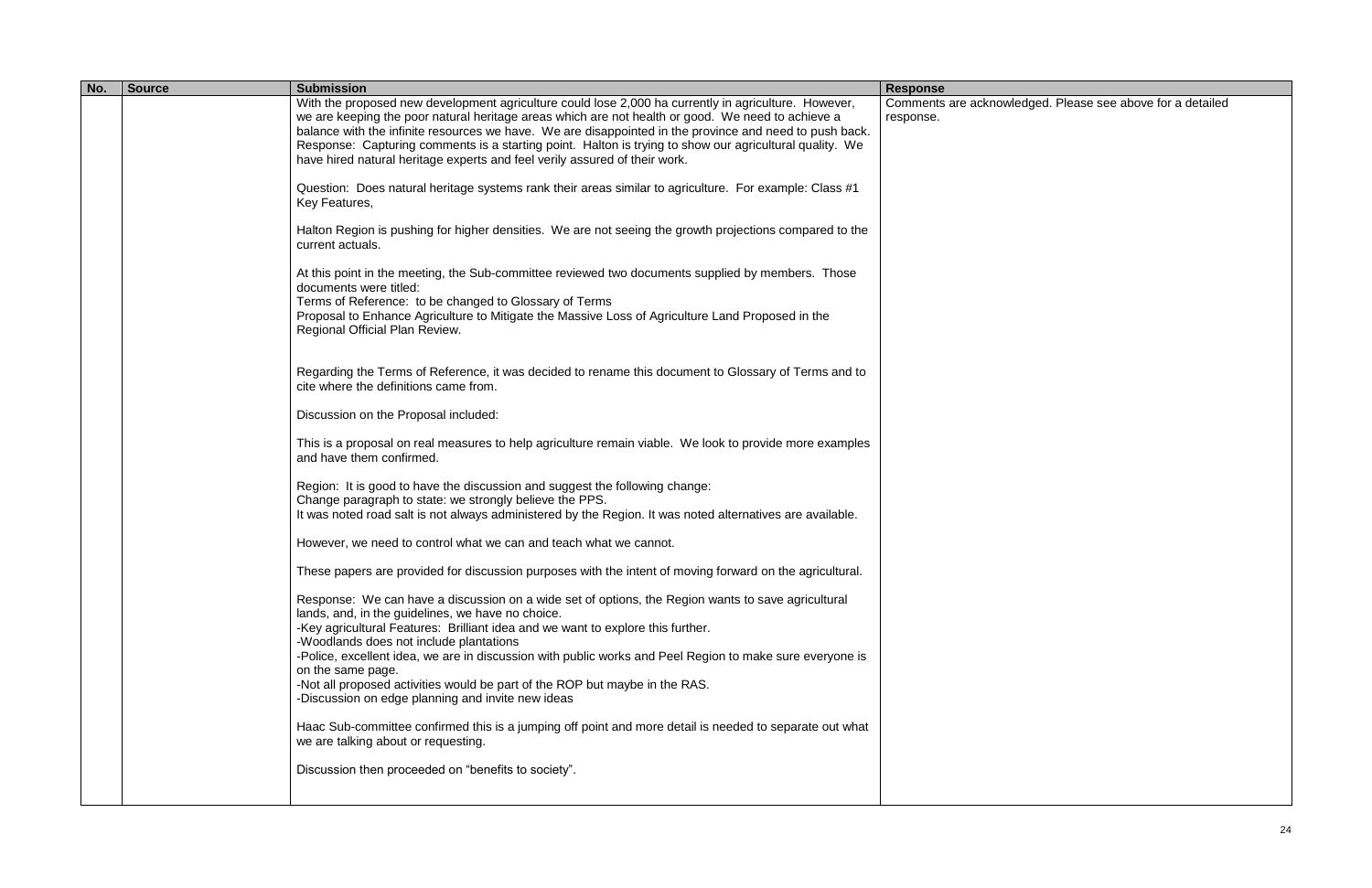| No. | <b>Source</b> | <b>Submission</b>                                                                                                                                                                                                                                                                                                                                                                                                                                                                                                                                                                                                                                                                                                        | <b>Response</b>                 |
|-----|---------------|--------------------------------------------------------------------------------------------------------------------------------------------------------------------------------------------------------------------------------------------------------------------------------------------------------------------------------------------------------------------------------------------------------------------------------------------------------------------------------------------------------------------------------------------------------------------------------------------------------------------------------------------------------------------------------------------------------------------------|---------------------------------|
|     |               | Response: This concept is in the RAS however it is not a top action item. Will require study and<br>examination of what the Conservation Authorities have been doing. The NH group is looking at this as<br>well.                                                                                                                                                                                                                                                                                                                                                                                                                                                                                                        | Comments are ackno<br>response. |
|     |               | Examples of this were then discussed, highlighting England, Norfolk County. United States -<br>Massachusetts and Illinois offer other incentives. We should continue to look at the U.S. for<br>compensations, incentives.                                                                                                                                                                                                                                                                                                                                                                                                                                                                                               |                                 |
|     |               | Halton residents need to recognize the great service that farmers provide and are not getting the<br>recognition for.                                                                                                                                                                                                                                                                                                                                                                                                                                                                                                                                                                                                    |                                 |
|     |               | There are funding bodies available and could be applied for as joint initiatives. For example, Trees<br>Canada program                                                                                                                                                                                                                                                                                                                                                                                                                                                                                                                                                                                                   |                                 |
|     |               | Attachments:<br><b>Draft Glossary of Terms</b><br>Draft Proposal to Enhance Agriculture To Mitigate the Massive Loss of Agriculture Land                                                                                                                                                                                                                                                                                                                                                                                                                                                                                                                                                                                 |                                 |
|     |               | <b>DRAFT</b><br><b>HAAC Sub-Committee</b><br>December 8, 2020<br>Glossary of Terms                                                                                                                                                                                                                                                                                                                                                                                                                                                                                                                                                                                                                                       |                                 |
|     |               | <b>Environmental Goods:</b><br>are typically non-market goods, including clean air, clean water, landscape, green transport infrastructure<br>(footpaths, cycleways, greenways, etc.), public parks, urban parks, rivers, mountains, forests, and<br>beaches. Environmental goods are a sub-category of public goods. Concerns with environmental goods<br>focus on the effects that the exploitation of ecological systems have on the economy, the well-being of<br>humans and other species, and on the environment. Users not having to pay an upfront cost and external<br>factors like pollution that can damage environmental goods indefinitely are some of the challenges in<br>protecting environmental goods. |                                 |
|     |               | Fees for Environmental Goods and Services: are financial benefit provided to farmers or landowners in<br>exchange for managing their land to provide some sort of ecological service. They have been defined as<br>"a transparent system for the additional provision of environmental services through conditional payments<br>to voluntary providers". These programmes promote the conservation of natural resources.                                                                                                                                                                                                                                                                                                 |                                 |
|     |               | HAAC Sub-Committee conversations have suggested a fee for environmental goods and services to the<br>local farming community. Below are a few examples:                                                                                                                                                                                                                                                                                                                                                                                                                                                                                                                                                                  |                                 |
|     |               | Incentive: a thing that motivates or encourages one to do something.                                                                                                                                                                                                                                                                                                                                                                                                                                                                                                                                                                                                                                                     |                                 |
|     |               | HAAC Sub-committee conversations have suggested incentive programs with encourage an action which<br>creates an environmental good. For example:<br>Cover the cost of seed for cover crops to increase soil retention, decrease erosion from run-off and help<br>alleviate potential flooding.                                                                                                                                                                                                                                                                                                                                                                                                                           |                                 |
|     |               | Compensation: the action or process of awarding someone money as a recompense for loss.                                                                                                                                                                                                                                                                                                                                                                                                                                                                                                                                                                                                                                  |                                 |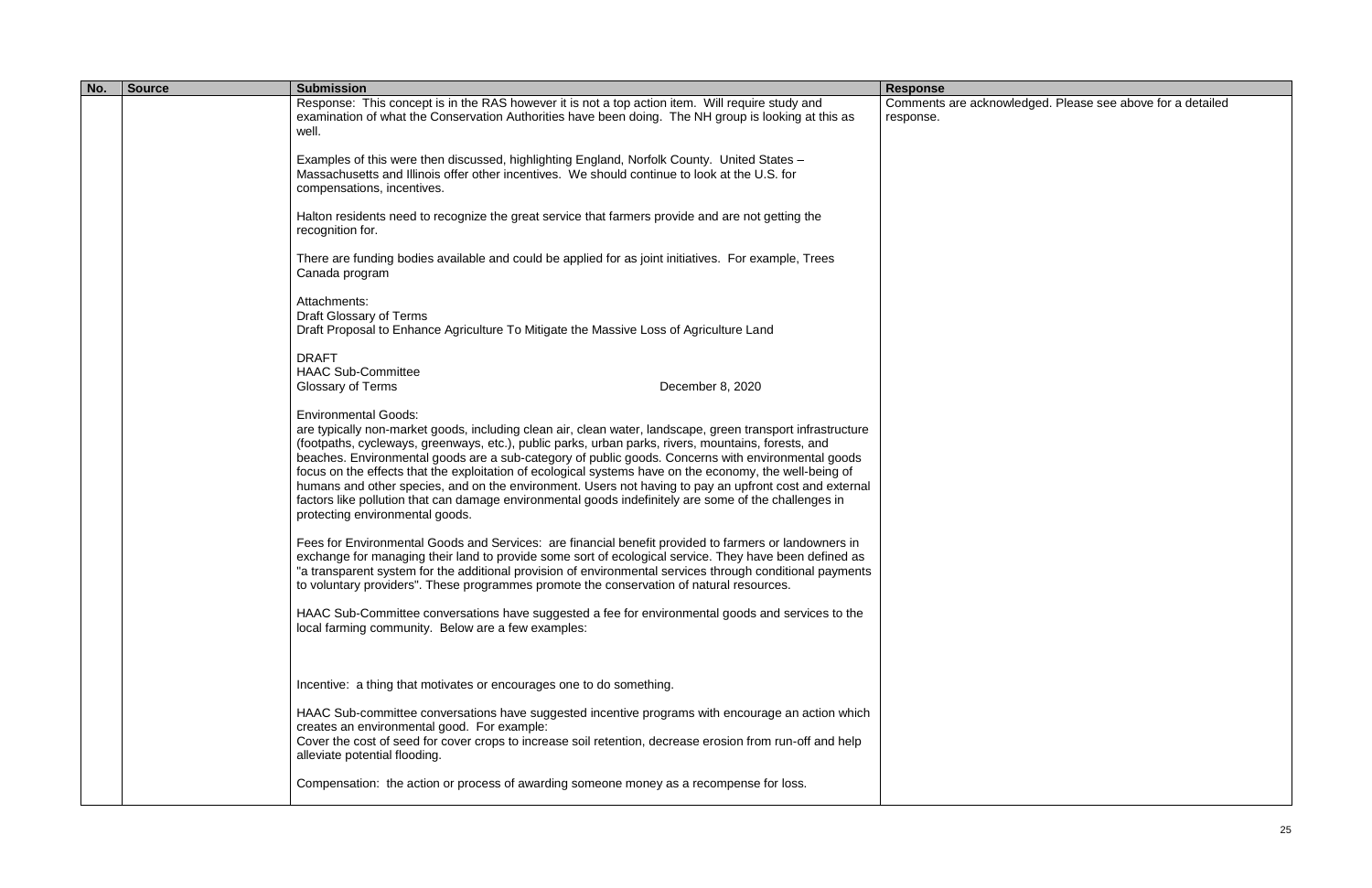| HAAC Sub-committee often uses this term, however the correct term would be "fee for environmental<br>goods and services". We are looking at a positive action and not a loss.<br>response.<br>Examples include:<br>Funding/Grants: a sum of money given by a government or other organization for a particular purpose.<br>Funding and grants are often include an application form requiring background information, project<br>information, work plan and objectives. For the purpose of the HAAC's sub-committee conversations with<br>regards to ROPR, we are individual grants to farmers.<br>An example would be: soil enhancement by diverting top soil from development sites for deposit on<br>farmers' fields. This action is of benefit to the farmer and not necessarily society as a whole.<br><b>DRAFT</b><br>Proposal to Enhance Agriculture To Mitigate the Massive Loss of Agriculture Land<br>Proposed in the Regional Official Plan Review.<br>Introduction:<br>The Regional Official Plan Review proposes an increase in areas designated for Urban, Employment and<br>Natural Heritage, with a corresponding decrease in agricultural lands.<br>The HAAC Sub-Committee is looking towards the Halton Region to be progressive in mitigating the<br>effects this loss will have on agriculture in Halton. To this end the HAAC Sub-committee wishes to work<br>with Regional Employees and Regional Councillors for enhancements for agriculture to become more<br>productive.<br>It is the HAAC Sub-committees understanding that Provincial guidelines indicate agriculture is to be<br>designated and natural heritage is to be an overlay. However, information provided indicates Halton<br>Region Planning does not intend to follow these guidelines, we strongly recommend the development of<br>policies aimed at enabling agriculture to continue to exist and be financially viable in Halton into the<br>future. We believe agriculture and natural heritage areas are equally important and often the same land<br>owned by the same people.<br><b>Suggested Policies:</b><br>To start the discussion on potential policies, we would like to offer the following to start the discussion.<br>Policy: Agricultural Key Features Protection<br>Whereas:<br>-the farm building cluster is very integral to any farm operation<br>-trees are often planted within the farm building cluster to provide wind breaks, shade, landscaping, and<br>small family orchards<br>-water is needed for farm building clusters to operate and is protected by the farmer to enable use<br>The HAAC Sub-committee proposes the farm building cluster be designated as an Agricultural Key<br>Feature Area and further propose a 30-meter buffer zone around the cluster to ensure continued viability.<br>Policy: Agreement Forests | No. | <b>Source</b> | <b>Submission</b> | <b>Response</b>    |
|-------------------------------------------------------------------------------------------------------------------------------------------------------------------------------------------------------------------------------------------------------------------------------------------------------------------------------------------------------------------------------------------------------------------------------------------------------------------------------------------------------------------------------------------------------------------------------------------------------------------------------------------------------------------------------------------------------------------------------------------------------------------------------------------------------------------------------------------------------------------------------------------------------------------------------------------------------------------------------------------------------------------------------------------------------------------------------------------------------------------------------------------------------------------------------------------------------------------------------------------------------------------------------------------------------------------------------------------------------------------------------------------------------------------------------------------------------------------------------------------------------------------------------------------------------------------------------------------------------------------------------------------------------------------------------------------------------------------------------------------------------------------------------------------------------------------------------------------------------------------------------------------------------------------------------------------------------------------------------------------------------------------------------------------------------------------------------------------------------------------------------------------------------------------------------------------------------------------------------------------------------------------------------------------------------------------------------------------------------------------------------------------------------------------------------------------------------------------------------------------------------------------------------------------------------------------------------------------------------------------------------------------------------------------------------------------------------------------------------------------------------------------------------------------------------------------------------------------------------|-----|---------------|-------------------|--------------------|
|                                                                                                                                                                                                                                                                                                                                                                                                                                                                                                                                                                                                                                                                                                                                                                                                                                                                                                                                                                                                                                                                                                                                                                                                                                                                                                                                                                                                                                                                                                                                                                                                                                                                                                                                                                                                                                                                                                                                                                                                                                                                                                                                                                                                                                                                                                                                                                                                                                                                                                                                                                                                                                                                                                                                                                                                                                                       |     |               |                   | Comments are ackno |
|                                                                                                                                                                                                                                                                                                                                                                                                                                                                                                                                                                                                                                                                                                                                                                                                                                                                                                                                                                                                                                                                                                                                                                                                                                                                                                                                                                                                                                                                                                                                                                                                                                                                                                                                                                                                                                                                                                                                                                                                                                                                                                                                                                                                                                                                                                                                                                                                                                                                                                                                                                                                                                                                                                                                                                                                                                                       |     |               |                   |                    |
|                                                                                                                                                                                                                                                                                                                                                                                                                                                                                                                                                                                                                                                                                                                                                                                                                                                                                                                                                                                                                                                                                                                                                                                                                                                                                                                                                                                                                                                                                                                                                                                                                                                                                                                                                                                                                                                                                                                                                                                                                                                                                                                                                                                                                                                                                                                                                                                                                                                                                                                                                                                                                                                                                                                                                                                                                                                       |     |               |                   |                    |
|                                                                                                                                                                                                                                                                                                                                                                                                                                                                                                                                                                                                                                                                                                                                                                                                                                                                                                                                                                                                                                                                                                                                                                                                                                                                                                                                                                                                                                                                                                                                                                                                                                                                                                                                                                                                                                                                                                                                                                                                                                                                                                                                                                                                                                                                                                                                                                                                                                                                                                                                                                                                                                                                                                                                                                                                                                                       |     |               |                   |                    |
|                                                                                                                                                                                                                                                                                                                                                                                                                                                                                                                                                                                                                                                                                                                                                                                                                                                                                                                                                                                                                                                                                                                                                                                                                                                                                                                                                                                                                                                                                                                                                                                                                                                                                                                                                                                                                                                                                                                                                                                                                                                                                                                                                                                                                                                                                                                                                                                                                                                                                                                                                                                                                                                                                                                                                                                                                                                       |     |               |                   |                    |
|                                                                                                                                                                                                                                                                                                                                                                                                                                                                                                                                                                                                                                                                                                                                                                                                                                                                                                                                                                                                                                                                                                                                                                                                                                                                                                                                                                                                                                                                                                                                                                                                                                                                                                                                                                                                                                                                                                                                                                                                                                                                                                                                                                                                                                                                                                                                                                                                                                                                                                                                                                                                                                                                                                                                                                                                                                                       |     |               |                   |                    |
|                                                                                                                                                                                                                                                                                                                                                                                                                                                                                                                                                                                                                                                                                                                                                                                                                                                                                                                                                                                                                                                                                                                                                                                                                                                                                                                                                                                                                                                                                                                                                                                                                                                                                                                                                                                                                                                                                                                                                                                                                                                                                                                                                                                                                                                                                                                                                                                                                                                                                                                                                                                                                                                                                                                                                                                                                                                       |     |               |                   |                    |
|                                                                                                                                                                                                                                                                                                                                                                                                                                                                                                                                                                                                                                                                                                                                                                                                                                                                                                                                                                                                                                                                                                                                                                                                                                                                                                                                                                                                                                                                                                                                                                                                                                                                                                                                                                                                                                                                                                                                                                                                                                                                                                                                                                                                                                                                                                                                                                                                                                                                                                                                                                                                                                                                                                                                                                                                                                                       |     |               |                   |                    |
|                                                                                                                                                                                                                                                                                                                                                                                                                                                                                                                                                                                                                                                                                                                                                                                                                                                                                                                                                                                                                                                                                                                                                                                                                                                                                                                                                                                                                                                                                                                                                                                                                                                                                                                                                                                                                                                                                                                                                                                                                                                                                                                                                                                                                                                                                                                                                                                                                                                                                                                                                                                                                                                                                                                                                                                                                                                       |     |               |                   |                    |
|                                                                                                                                                                                                                                                                                                                                                                                                                                                                                                                                                                                                                                                                                                                                                                                                                                                                                                                                                                                                                                                                                                                                                                                                                                                                                                                                                                                                                                                                                                                                                                                                                                                                                                                                                                                                                                                                                                                                                                                                                                                                                                                                                                                                                                                                                                                                                                                                                                                                                                                                                                                                                                                                                                                                                                                                                                                       |     |               |                   |                    |
|                                                                                                                                                                                                                                                                                                                                                                                                                                                                                                                                                                                                                                                                                                                                                                                                                                                                                                                                                                                                                                                                                                                                                                                                                                                                                                                                                                                                                                                                                                                                                                                                                                                                                                                                                                                                                                                                                                                                                                                                                                                                                                                                                                                                                                                                                                                                                                                                                                                                                                                                                                                                                                                                                                                                                                                                                                                       |     |               |                   |                    |
|                                                                                                                                                                                                                                                                                                                                                                                                                                                                                                                                                                                                                                                                                                                                                                                                                                                                                                                                                                                                                                                                                                                                                                                                                                                                                                                                                                                                                                                                                                                                                                                                                                                                                                                                                                                                                                                                                                                                                                                                                                                                                                                                                                                                                                                                                                                                                                                                                                                                                                                                                                                                                                                                                                                                                                                                                                                       |     |               |                   |                    |
|                                                                                                                                                                                                                                                                                                                                                                                                                                                                                                                                                                                                                                                                                                                                                                                                                                                                                                                                                                                                                                                                                                                                                                                                                                                                                                                                                                                                                                                                                                                                                                                                                                                                                                                                                                                                                                                                                                                                                                                                                                                                                                                                                                                                                                                                                                                                                                                                                                                                                                                                                                                                                                                                                                                                                                                                                                                       |     |               |                   |                    |
|                                                                                                                                                                                                                                                                                                                                                                                                                                                                                                                                                                                                                                                                                                                                                                                                                                                                                                                                                                                                                                                                                                                                                                                                                                                                                                                                                                                                                                                                                                                                                                                                                                                                                                                                                                                                                                                                                                                                                                                                                                                                                                                                                                                                                                                                                                                                                                                                                                                                                                                                                                                                                                                                                                                                                                                                                                                       |     |               |                   |                    |
|                                                                                                                                                                                                                                                                                                                                                                                                                                                                                                                                                                                                                                                                                                                                                                                                                                                                                                                                                                                                                                                                                                                                                                                                                                                                                                                                                                                                                                                                                                                                                                                                                                                                                                                                                                                                                                                                                                                                                                                                                                                                                                                                                                                                                                                                                                                                                                                                                                                                                                                                                                                                                                                                                                                                                                                                                                                       |     |               |                   |                    |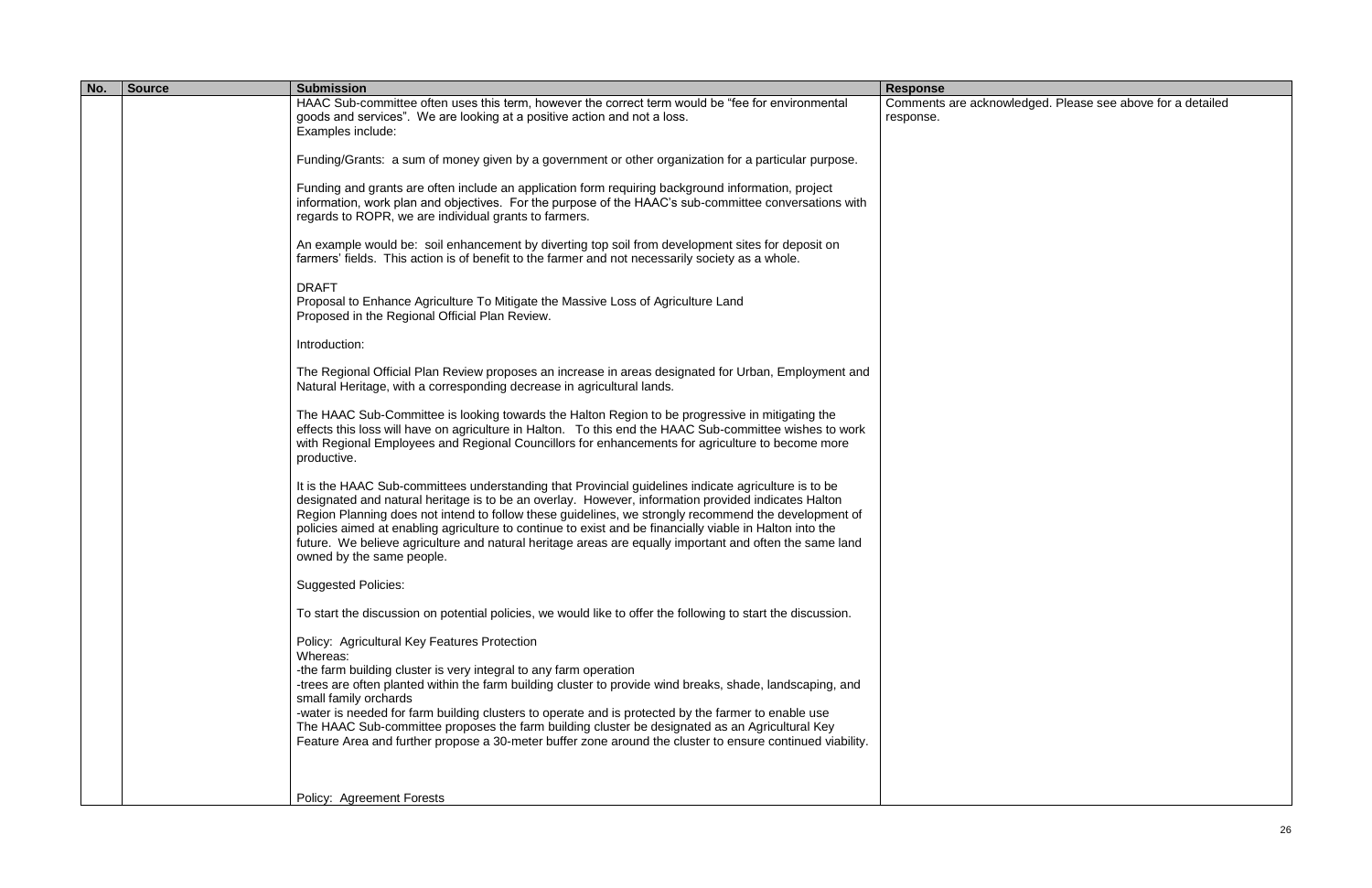| No. | <b>Source</b>             | <b>Submission</b>                                                                                                                                                                                                                                                                                                                                           |                                                                                                                                                                                                                                                                                                                                                                                                                                                                                                                                                                                                                                      | <b>Response</b>                                                                                                                   |
|-----|---------------------------|-------------------------------------------------------------------------------------------------------------------------------------------------------------------------------------------------------------------------------------------------------------------------------------------------------------------------------------------------------------|--------------------------------------------------------------------------------------------------------------------------------------------------------------------------------------------------------------------------------------------------------------------------------------------------------------------------------------------------------------------------------------------------------------------------------------------------------------------------------------------------------------------------------------------------------------------------------------------------------------------------------------|-----------------------------------------------------------------------------------------------------------------------------------|
|     |                           | removed or amended from natural heritage policies.                                                                                                                                                                                                                                                                                                          | Whereas agreement forests are typically designed for lumber operations (a recognized agriculture<br>occupation) and often contain trees which are not noted for climate change mitigation.<br>Therefore, a natural heritage buffer zone should not be imposed for agricultural operations and be                                                                                                                                                                                                                                                                                                                                     | Comments are acknow<br>response.                                                                                                  |
|     |                           | Policy: Development of Natural Heritage Sites<br>beside this newly created natural heritage area                                                                                                                                                                                                                                                            | Whereas; when a field is purchased or owned by the Conservation authority and/or municipality and<br>allowed to return to natural heritage and/or planted with the intention of naturalization.<br>Therefore, a natural heritage buffer zone should not apply to a grandfathered agricultural operation                                                                                                                                                                                                                                                                                                                              |                                                                                                                                   |
|     |                           | Policy: Enforcement of Laws Pertaining to Agriculture<br>Whereas;<br>police force                                                                                                                                                                                                                                                                           | -examples are readily available on the lack of knowledge of laws pertaining to agriculture by the local                                                                                                                                                                                                                                                                                                                                                                                                                                                                                                                              |                                                                                                                                   |
|     |                           | -farmers are being charged for normal farm practices<br>-trespassers are not being charged and the cost of the trespassing is not recognized<br>Therefore, a designated officer is to work liaison with HAAC regularly to discuss farm related law<br>enforcement issues and said officer is to familiarize themselves with various laws regarding the same |                                                                                                                                                                                                                                                                                                                                                                                                                                                                                                                                                                                                                                      |                                                                                                                                   |
|     |                           | Policy: No Road Salt Designated Areas<br>have become unusable                                                                                                                                                                                                                                                                                               | Whereas; farm irrigation ponds and water sources have suffered from the application of road salt and<br>Therefore; Halton Region review their road salt program to provide designated areas and/or farm<br>mitigation efforts to ensure farm water sources are not contaminated by road salt.                                                                                                                                                                                                                                                                                                                                        |                                                                                                                                   |
| 5.  | <b>HAAC</b>               | <b>Regional Official Plan Review (ROPR) Consultation</b>                                                                                                                                                                                                                                                                                                    | <b>Regional Responset</b>                                                                                                                                                                                                                                                                                                                                                                                                                                                                                                                                                                                                            |                                                                                                                                   |
|     | Emailed November 25, 2021 | Natural Heritage Advisory Committee (NHAC) and Halton Agricultural Advisory Committee (HAAC)<br>- Policy Directions Workshop - November 3, 2021                                                                                                                                                                                                             | The Province requires                                                                                                                                                                                                                                                                                                                                                                                                                                                                                                                                                                                                                |                                                                                                                                   |
|     |                           | circulated it to HAAC (and NHAC) for their consideration and comments.                                                                                                                                                                                                                                                                                      | The table below includes comments from HAAC on the Woodlands policy direction theme area and the<br>Agricultural Working Group (AWG) Summary Report as part of a joint Advisory Committee meeting held<br>in November 2021. The AWG was formed to provide an additional layer of consultation as a part of the<br>ROPR to emphasize the voice of the agricultural community in Halton, better understand their concerns<br>an identify potential approaches that could be explored and developed through Policy Directions and<br>Phase 3 of the ROPR. Regional staff prepared a summary report of the consultation with the AWG and | below:<br><b>Provincial Policy S</b><br>ecologically, functio<br>$2.1(b)$ ).<br>The Growth Plan (2019<br>Section 3.2.5 identifies |
|     |                           | <b>Policy Direction Theme Area</b>                                                                                                                                                                                                                                                                                                                          | Notes from Breakout Room #2 (HAAC)                                                                                                                                                                                                                                                                                                                                                                                                                                                                                                                                                                                                   | features. For lands wit<br>Plan, and Natural Heri                                                                                 |
|     |                           | <b>Woodlands</b>                                                                                                                                                                                                                                                                                                                                            |                                                                                                                                                                                                                                                                                                                                                                                                                                                                                                                                                                                                                                      | development or site alt<br>features (including sign                                                                               |
|     |                           | Do you feel your comments have<br>been addressed as they relate to<br>woodland quality?                                                                                                                                                                                                                                                                     | Acknowledge, respect, and ensure The Farming and Food<br>Production Protection Act (FFPPA) which states one to the two<br>main themes of the FFPPA is; "No municipal by-law applies to<br>restrict a normal farm practice carried on as part of an<br>agricultural operation."                                                                                                                                                                                                                                                                                                                                                       | System.<br>The Regional Official F<br>Statement and conforr<br>with Provincial directio<br>Regional Official Plan                 |
|     |                           |                                                                                                                                                                                                                                                                                                                                                             | In its preamble, the FFPPA outlines the reasons why this<br>legislation is important.                                                                                                                                                                                                                                                                                                                                                                                                                                                                                                                                                | <b>Regional Natural Herit</b><br>definition of Woodland<br>that should be protecte                                                |

# **Regional Response to HAAC's Comments on Woodlands:**

the protection of significant woodlands as outlined

Statement (2020) defines 'significant woodlands' as ionally or economically important (i.e., Section

19), Section 4.2.3 and Greenbelt Plan (2017), s significant woodlands as key natural heritage features. For lands within the Natural Heritage System of the Growth Plan, and Natural Heritage System of the Greenbelt Plan, new Iteration is not permitted in key natural heritage Inificant woodlands) within the Natural Heritage

Plan must be consistent with Provincial Policy m to Provincial Plans. Therefore, in accordance on, woodlands must be protected for in the Regional Official Plan (ROP) and are identified as a Key Feature in the Regional Natural Heritage System. Currently, the ROP contains a definition of Woodland, as well as policy criteria that identify woodlands ed as Significant Woodland.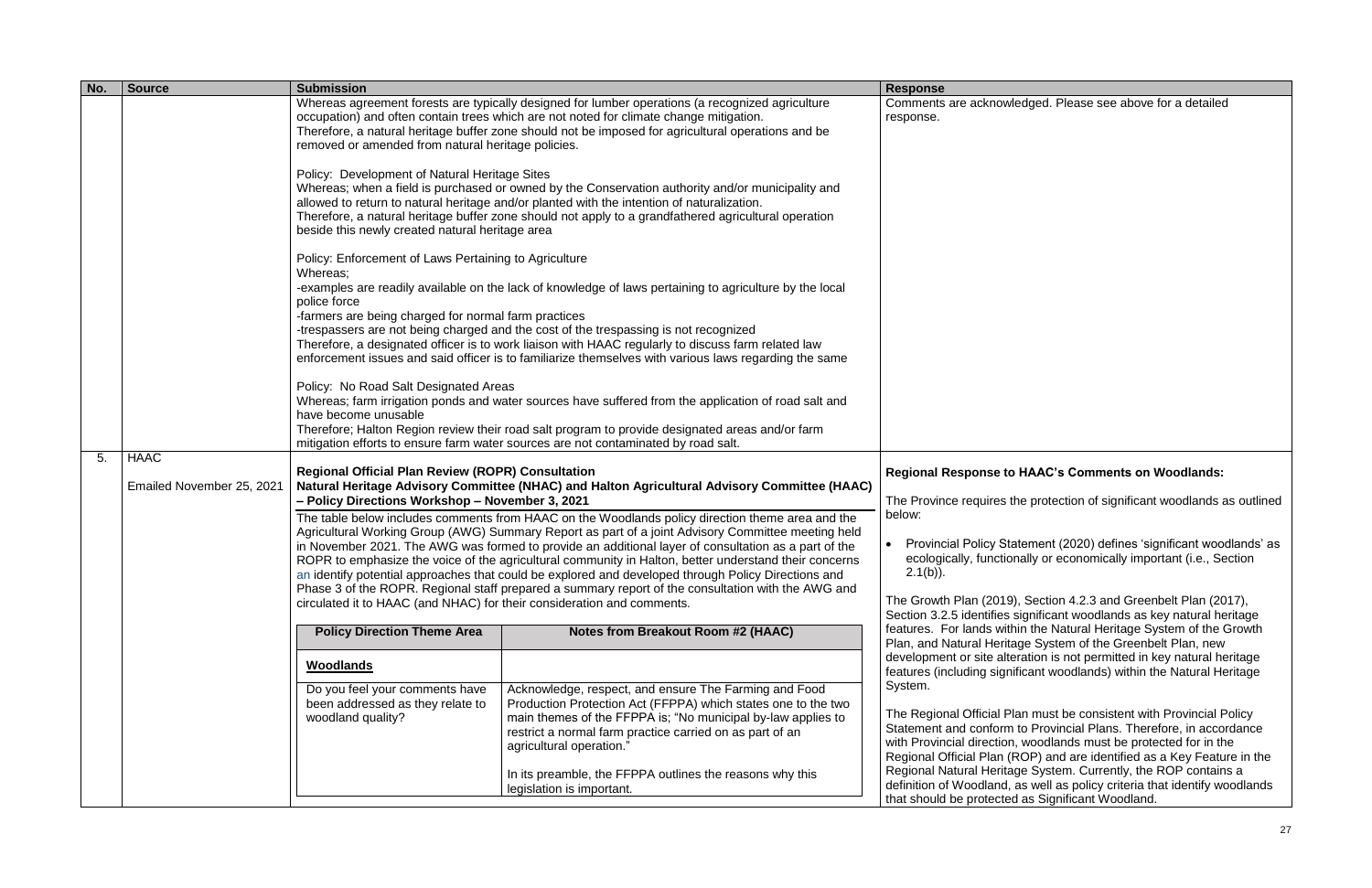| No. | <b>Source</b> | <b>Submission</b>                                                                                                                                                                                                                                                                                                                                                                                                                                                                                                                                                                                                                                                                                                                                                                                                                                                                                                                                                                                                                                                                                                                                                                                                                                                                                                                                                                                                                                                                                                                                                                                                                                                                                                                                                                                                                                                                                                                                                                                                                                                                                                                                                                                                                                                                                                                                                                                                                                                                                                                                                              | <b>Response</b>                                                                                                                                                                                                                                                                                                                                                                                                                                                                                                                                                                                                                                                                                                                                                                                                                                                                                                                                                                                                                                                                                             |
|-----|---------------|--------------------------------------------------------------------------------------------------------------------------------------------------------------------------------------------------------------------------------------------------------------------------------------------------------------------------------------------------------------------------------------------------------------------------------------------------------------------------------------------------------------------------------------------------------------------------------------------------------------------------------------------------------------------------------------------------------------------------------------------------------------------------------------------------------------------------------------------------------------------------------------------------------------------------------------------------------------------------------------------------------------------------------------------------------------------------------------------------------------------------------------------------------------------------------------------------------------------------------------------------------------------------------------------------------------------------------------------------------------------------------------------------------------------------------------------------------------------------------------------------------------------------------------------------------------------------------------------------------------------------------------------------------------------------------------------------------------------------------------------------------------------------------------------------------------------------------------------------------------------------------------------------------------------------------------------------------------------------------------------------------------------------------------------------------------------------------------------------------------------------------------------------------------------------------------------------------------------------------------------------------------------------------------------------------------------------------------------------------------------------------------------------------------------------------------------------------------------------------------------------------------------------------------------------------------------------------|-------------------------------------------------------------------------------------------------------------------------------------------------------------------------------------------------------------------------------------------------------------------------------------------------------------------------------------------------------------------------------------------------------------------------------------------------------------------------------------------------------------------------------------------------------------------------------------------------------------------------------------------------------------------------------------------------------------------------------------------------------------------------------------------------------------------------------------------------------------------------------------------------------------------------------------------------------------------------------------------------------------------------------------------------------------------------------------------------------------|
|     |               | "It is desirable to conserve, protect and encourage the<br>development and improvement of agricultural lands for the<br>production of food, fibre and other agricultural or horticultural<br>products. Agricultural activities may include intensive<br>operations that may cause discomfort and inconveniences to<br>those on adjacent lands. Because of the pressures exerted on<br>the agricultural community, it is increasingly difficult for<br>agricultural owners and operators to effectively produce food,<br>fibre and other agricultural or horticultural products. It is in the<br>Provincial interest that in agricultural areas, agricultural uses<br>and normal farm practices be promoted and protected in a way<br>that balances the needs of the agricultural community with<br>provincial health, safety and environmental concerns."<br>HAAC fully understands the need for good stewardship and<br>encourages incentives for good stewardship. However, to<br>place invasive species and the potential damage and harm to<br>livestock, crops, farm operations and our family's wellbeing is<br>disgraceful.<br>No. There is too much emphasis/value placed on the<br>"woodland system" and not and enough on the tree<br>quality; invasive species should not be protected just<br>because they are a tree or plant, especially when their<br>removal could allow for the location of an agricultural<br>building in that area instead of agricultural land.<br>Non-native species need to be managed and removed,<br>as per provided in the Q & A. White pine plantation<br>treatment policy needs to be clear and still feel that<br>these should be exempted.<br>More information sought on rules and regulations, why<br>invasive species are part of woodland system,<br>management of invasive species. Request for further<br>clarification and input on these topics.<br>Did the woodlands system policy come from the<br>Province or Region?<br>Desire to understand how much leeway there is in<br>managing invasive species and under which authorities<br>(Region, CA's).<br>Ownership of the tree's needs to be acknowledged<br>(landowner).<br>Concern that invasive species aspect is usually dealt<br>with in an urban setting but it appears to be applied in a<br>rural context in Halton. In reviewing other<br>municipalities, the potential woodlands policy is utilized<br>in the urban setting only. Why is the Region looking to<br>utilize such a policy in the rural part of Halton affecting<br>farms and rural land owners? | In terms of HAAC's con<br>species and other non-<br>provide an important ed<br>ecosystem services) ar<br>Heritage System.<br>Halton Region works w<br>assist in providing resor<br>species within their juris<br>partnerships with the C<br>to address invasive spe<br>potential opportunities f<br>part of the developmen<br>considered in the ongoi<br>NH-10.<br>Many invasive species<br>local Conservation Auth<br>best management prac<br>requirements under the<br>Region's Tree-Bylaw (1<br>offered by the Conserva<br>assistance for invasive<br>The Region continues t<br>matters related to balar<br>Heritage System. Cons<br>for enhancement and re<br>implementation of the F<br>The intent of the woodla<br>approaches to address<br>including factors like an<br>invasive species). The<br>woodland management<br>changes to the Tree By<br>Review. The Tree-Bylay<br>regulation and Regiona<br>The Regional Official P<br>and significant woodlan<br>groups, and landowner<br>The specific application<br>the context / site or prop<br>It is important to note th<br>to demonstrate no nega |

In terms of terms of the Apartanents regarding invasive species, invasive -native species can dominate woodlands, but also ecological function (i.e., for wildlife habitat and and warrant protection as a part of the Natural

with the affiliated Conservation Authorities who ources and controlling the spread of invasive risdictions. The Region will continue to explore Conservation Authorities and Local Municipalities ecies management within the Region, with for landowner stewardship to be determined as a nt of the Natural Heritage Strategy which is being oing Regional Official Plan Review Identified as

s may also retain the potential for restoration. The thority and/or the Regional Forester can advise on ctice opportunities and determining any re Conservation Authority's Regulation and/or the -Bylaw (121 -05). There may also be landowner programs vation Authorities that provides environmental e species management.

> to engage with the Agricultural Community on ancing the Agricultural System and Natural isideration of context as it relates to opportunities restoration may be explored through the ROP.

Iland policy review is to consider different policy is woodland quality and woodland degradation, anthropogenic and/or ecological disturbances (i.e., invasive species). The Region's Tree -Bylaw (121 -05) speaks to nt and harvesting. There are no anticipated -Law through the ongoing Regional Official Plan aw continues to remain an important tool for ral Official Plan policy implementation.

> Plan policies, including those related to woodlands ands, are applicable to agencies, stakeholder ers, with development or other interests in Halton. on of natural heritage policies may also depend on oposal under consideration.

> that compensation is not accepted as an approach gative impacts to the Natural Heritage System. It is plicy directions to consider compensation, however ncement and restoration may be considered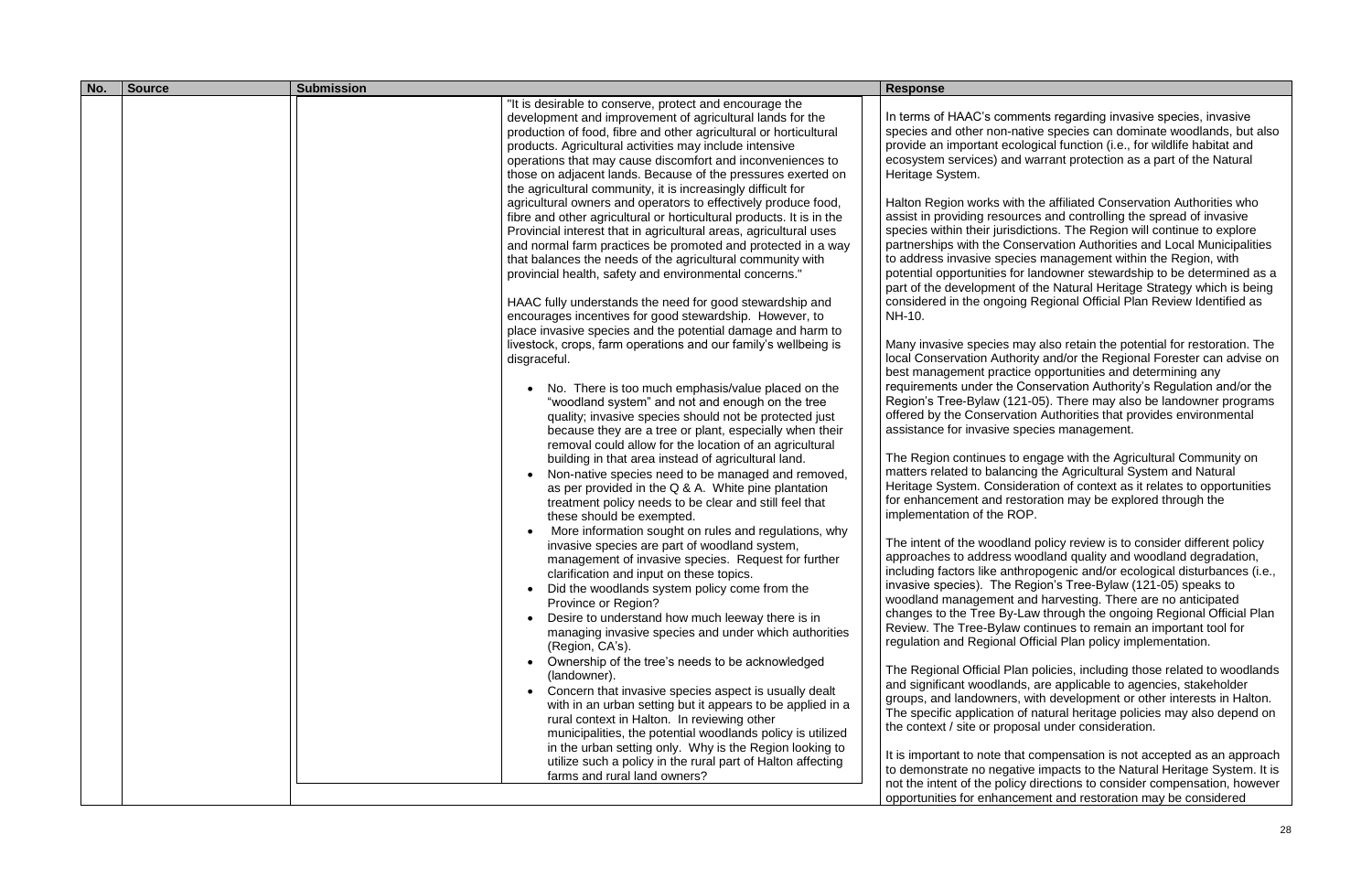Invasive species and other non -native species can dominate woodlands, portant ecological function (i.e., for wildlife habitat s) and warrant protection as a part of the Natural

> -2, RAS -6, and/or NH -11 refer to agriculture uses I uses. Natural heritage and agriculture are not erms of where they are located in the rural area. In ig is occurring within the Natural Heritage System ldings already exist within key natural heritage I Official Plan currently permits certain agriculture eration uses within the Regional Natural Heritage the Niagara Escarpment Natural Area or the key ise areas where the only key feature is a

| No. | <b>Source</b> | <b>Submission</b>                                                                                                                                                                                                                                                                                                                                                                                                                                                                                                                                                                                                                                                                                                                                                                                                                                                                                                                                                                                                                                                                                                                                                                                                                                                                                                                                                                                                                                                                                                                                                                                                                                                                                                                                                                                                                                                                                                                                                                                                                                                                                                                                                 | <b>Response</b>                                                                                                                                                                                                                                                                                                                                                                                                                                                                                                                                                                                                                                                                                                                                                                                                                                                                   |
|-----|---------------|-------------------------------------------------------------------------------------------------------------------------------------------------------------------------------------------------------------------------------------------------------------------------------------------------------------------------------------------------------------------------------------------------------------------------------------------------------------------------------------------------------------------------------------------------------------------------------------------------------------------------------------------------------------------------------------------------------------------------------------------------------------------------------------------------------------------------------------------------------------------------------------------------------------------------------------------------------------------------------------------------------------------------------------------------------------------------------------------------------------------------------------------------------------------------------------------------------------------------------------------------------------------------------------------------------------------------------------------------------------------------------------------------------------------------------------------------------------------------------------------------------------------------------------------------------------------------------------------------------------------------------------------------------------------------------------------------------------------------------------------------------------------------------------------------------------------------------------------------------------------------------------------------------------------------------------------------------------------------------------------------------------------------------------------------------------------------------------------------------------------------------------------------------------------|-----------------------------------------------------------------------------------------------------------------------------------------------------------------------------------------------------------------------------------------------------------------------------------------------------------------------------------------------------------------------------------------------------------------------------------------------------------------------------------------------------------------------------------------------------------------------------------------------------------------------------------------------------------------------------------------------------------------------------------------------------------------------------------------------------------------------------------------------------------------------------------|
|     |               | If CA's can eradicate invasive species, then this activity<br>should also be allowed on private or public land so that<br>there is a consistent approach. More clarity is required<br>around invasive species where they are the<br>predominant species and the delineation of a key<br>feature. If parks belonging to CA's and the province do<br>not permit invasive species then why is Halton Region<br>considering this plan?<br>Areas of naturalization when fields are left fallow, can<br>we go back to where the original woodlot is located to<br>be properly represented in order to provide balance to<br>both the Agricultural System and the Natural Heritage<br>System?<br>Degradation of native species is occurring and causing<br>degradation of woodlots due to invasive species and is<br>expected to increase because of climate change.<br>This aspect needs to be recognized and the<br>responsibility should not be placed on individual<br>landowners. It requires a concerted effort and is a<br>shared societal responsibility.<br>This potential policy does not look at the health aspect<br>to landowners and animals that invasive species can<br>cause. An example poison ivy and poison sumac could<br>result in emergency room visits. If a woodlot has harmful<br>health aspects to landowners and animals, then that<br>corresponding section of the woodlot should be able to<br>be removed.<br>What is the intent of policy? Is it to change the ROP or<br>tree bylaw and if so how? For the rural area, woodland<br>policy is more appropriate as encouraging the essential<br>landowner co-operation and a variety of perspectives<br>rather than adding additional layers of regulation.<br>How much farmland is the Region going to remove from<br>perfectly clear farmland in order to protect vegetation?<br>Will these same rules apply to the municipality as well<br>as private landowners if the Region decided to follow<br>through with these directions?<br>Presentation and answers to questions were unclear.<br>This topic area requires its own separate meeting and<br>additional time for consideration. | Regional staff acknowl<br>change mitigation and<br>change (i.e., extreme v<br>being addressed throug<br><b>Regional Response to</b><br><b>Report:</b><br>The Region acknowled<br>by the Agricultural Wor<br><b>Policy Direction RAS-6</b><br>review process with the<br>municipalities the NEC<br>providing clarity and ce<br>opportunity to consider<br>site plan process (Reco<br>to simplify the applicati<br>concierge service for a<br>(Recommendation 8), a<br>Through the ROPR, let<br>there was additional lar<br>System. In addition to t<br>Discussion Papers, cor<br><b>Regional Natural Herita</b><br>included 41 individual I<br>and delineate boundari<br>Heritage System. Regio<br>landowners to reach ou<br>stage of the ROPR.<br>Invasive species and o<br>but also provide an imp<br>and ecosystem service<br>Heritage System.<br><b>Policy Directions RAS-</b> |
|     |               | Belief that the Region is being blamed for restrictive<br>policies that are actually stemming from different levels<br>of government, therefore clarification is needed.                                                                                                                                                                                                                                                                                                                                                                                                                                                                                                                                                                                                                                                                                                                                                                                                                                                                                                                                                                                                                                                                                                                                                                                                                                                                                                                                                                                                                                                                                                                                                                                                                                                                                                                                                                                                                                                                                                                                                                                          | and on farm diversified<br>mutually exclusive in te<br>many instances farming                                                                                                                                                                                                                                                                                                                                                                                                                                                                                                                                                                                                                                                                                                                                                                                                     |
|     |               | Need for compensation for environmental goods and<br>services.<br>Need to consider the effect climate change has on<br>invasive species and woodland policy so it deals with<br>upcoming issues in a proactive manner                                                                                                                                                                                                                                                                                                                                                                                                                                                                                                                                                                                                                                                                                                                                                                                                                                                                                                                                                                                                                                                                                                                                                                                                                                                                                                                                                                                                                                                                                                                                                                                                                                                                                                                                                                                                                                                                                                                                             | and in some cases buil<br>features. The Regional<br>buildings and farm ope<br>System but outside of t                                                                                                                                                                                                                                                                                                                                                                                                                                                                                                                                                                                                                                                                                                                                                                             |
|     |               |                                                                                                                                                                                                                                                                                                                                                                                                                                                                                                                                                                                                                                                                                                                                                                                                                                                                                                                                                                                                                                                                                                                                                                                                                                                                                                                                                                                                                                                                                                                                                                                                                                                                                                                                                                                                                                                                                                                                                                                                                                                                                                                                                                   | features other than tho                                                                                                                                                                                                                                                                                                                                                                                                                                                                                                                                                                                                                                                                                                                                                                                                                                                           |

edge the important role of woodlands in climate adaptation, as well as the effects of climate weather events) on woodlands. These matters are igh Stage 3, Phase 3 of the ROPR.

## **Regional Response to HAAC's Comments on the AWG Summary**

Iges the concerns and comments brought forward rking Group (AWG).

i recommends streamlining the development e goal of encouraging coordination of regulation,  $k$ , and agencies, decreasing costs, as well as providing clarity and certainty for the applicant. RAS -6 provides the and explore HAAC's support for streamlining the ommendation 3), the Region to work with the NEC tion process (Recommendation 5), developing a concierge service for agricultural -related development applications and waiving fees (Recommendation 9).

> Iters were addressed by mail to landowners where nds being included in Halton's Natural Heritage the engagement process on the Phase 2 nsultation with individual stakeholders on the age System mapping continued into 2021 and landowner meetings and 19 site visits to analyze ies of key features of the Regional Natural ional staff will continue to engage and encourage ut if there are any questions/concerns in the next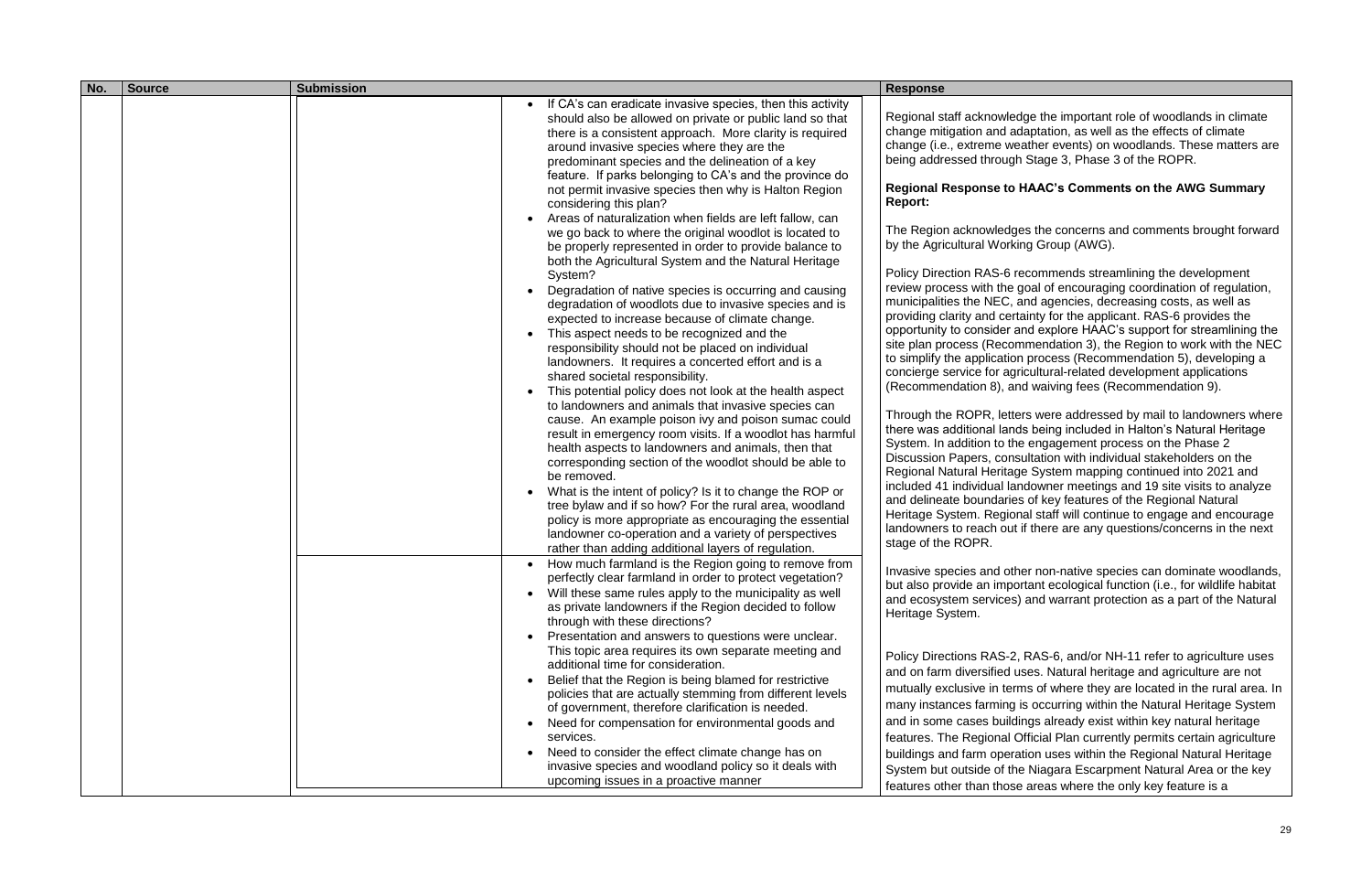| No. | <b>Source</b> | <b>Submission</b>                                                                                                                                                                                                                                                                                                                                                                                                                                                                                                                                                 |                                                                                                                                                                                                                                                                                                                                                                                                                                                                                                                                                                                                                                                                                                                                                                                                                                                                                                                                                                                                                                                                                                                                                                                                                                                                                                                                                                                                                                                                                                                                                                                                                                                                                                                                                                   | <b>Response</b>                                                                                                                                                                                                                                                                                                                                                                                                                                                  |
|-----|---------------|-------------------------------------------------------------------------------------------------------------------------------------------------------------------------------------------------------------------------------------------------------------------------------------------------------------------------------------------------------------------------------------------------------------------------------------------------------------------------------------------------------------------------------------------------------------------|-------------------------------------------------------------------------------------------------------------------------------------------------------------------------------------------------------------------------------------------------------------------------------------------------------------------------------------------------------------------------------------------------------------------------------------------------------------------------------------------------------------------------------------------------------------------------------------------------------------------------------------------------------------------------------------------------------------------------------------------------------------------------------------------------------------------------------------------------------------------------------------------------------------------------------------------------------------------------------------------------------------------------------------------------------------------------------------------------------------------------------------------------------------------------------------------------------------------------------------------------------------------------------------------------------------------------------------------------------------------------------------------------------------------------------------------------------------------------------------------------------------------------------------------------------------------------------------------------------------------------------------------------------------------------------------------------------------------------------------------------------------------|------------------------------------------------------------------------------------------------------------------------------------------------------------------------------------------------------------------------------------------------------------------------------------------------------------------------------------------------------------------------------------------------------------------------------------------------------------------|
|     |               | <b>AWG Summary Report</b><br>Do you agree with the following<br>recommendations?<br>Do you have any questions or<br>concerns?<br>Is there anything that Regional<br>staff should be aware of or<br>consider further?<br><b>Recommendation 1: The</b><br>Region will continue working<br>with the agricultural<br>community on the<br>development of updated key<br>feature mapping to ensure<br>that the mapping is as<br>accurate as possible in the<br>next iteration of the ROP.<br><b>Reference: Report sections</b><br>6.1 (p. 13-15) and 6.2 (p. 15-<br>16) | <b>General Comments</b><br>Create ROP policies that do not require potentially<br>onerous levels of red tape for farmers<br>Important that all landowners hear back from Regional<br>staff following site visits<br>Only mapping that is proved accurate should go in the<br>Official Plan. Staff explained that there is a policy<br>direction that provides the ability to refine the NHS so<br>that mapping is updated more frequently than the<br>statutory requirement and is more accurate.<br>Concern expressed about invasive species that are<br>automatically considered part of a natural heritage<br>feature and the desire that the types of tree's (invasive<br>species vs. native) be considered when assessing an<br>agricultural building application or expansion of an<br>agricultural building into a key feature. Need to<br>recognize the need to optimize agricultural land<br>available for production. Exemptions needed to<br>continue to allow building in the existing farm cluster.<br>Farmers should be paid for providing ecological goods<br>and services and would like to see the Region put<br>forward this recommendation.<br>Concern expressed that the term "consider" is used<br>throughout the AWG Summary report and some of the<br>recommendations as it can be perceived that there is a<br>lack of commitment on behalf of the Region towards<br>agriculture.<br>HAAC should be involved as an active participant in any<br>policy development regarding the NHS as the land is<br>owned by farmers and carry out stewardship activities.<br>A double standard appears to exist. If a no negative<br>impact test is applied, and a hydrological or ecological<br>impact is determined, by default then a new building | significant earth sciend<br>Regional Official Plan<br><b>Environmental Impact</b><br>alterations and identifie<br>would not trigger a stu<br>These policy directions<br>opportunities for clarifi<br>uses within the Regior<br>policy framework and<br>Statement, 2020 and o<br>would be considered b<br>would demonstrate no<br>System. Outside of ke<br>specifically for agricult<br>uses. Regional staff w<br>Committees with regar<br>Natural Heritage Syste |
|     |               |                                                                                                                                                                                                                                                                                                                                                                                                                                                                                                                                                                   | must be positioned on agricultural land. There is no<br>corresponding application the other way and yet<br>agricultural land and in particular, prime agricultural land                                                                                                                                                                                                                                                                                                                                                                                                                                                                                                                                                                                                                                                                                                                                                                                                                                                                                                                                                                                                                                                                                                                                                                                                                                                                                                                                                                                                                                                                                                                                                                                           |                                                                                                                                                                                                                                                                                                                                                                                                                                                                  |
|     |               | <b>Recommendation 2: The</b><br>Region will continue to<br>directly contact those that<br>may be affected by updated<br>mapping.                                                                                                                                                                                                                                                                                                                                                                                                                                  | is a finite and valuable resource.<br>A personalized letter is preferred as a means of<br>informing landowners of any changes to the NHS<br>designation to their property. Some landowners did not<br>receive any notice regarding changes as well as a<br>concern that a postcard could be inadvertently thrown<br>away.                                                                                                                                                                                                                                                                                                                                                                                                                                                                                                                                                                                                                                                                                                                                                                                                                                                                                                                                                                                                                                                                                                                                                                                                                                                                                                                                                                                                                                         |                                                                                                                                                                                                                                                                                                                                                                                                                                                                  |

ce area of natural and scientific interest. The also sets the criteria for the requirements of an t Assessment for proposed development and site ied opportunities for when an agricultural building udy.

is recommend that the Region explore additional ication on permissions for agricultural buildings and nal Natural Heritage System within the existing that is consistent with the Provincial Policy conforms to Provincial Plans. This permission based on a set criteria (i.e. size threshold) and megative impact to the Regional Natural Heritage y features, there will continue to be permissions ture, agriculture-related and on-farm diversified vill continue to engage with the Advisory ards to agricultural permitted uses within Halton's em.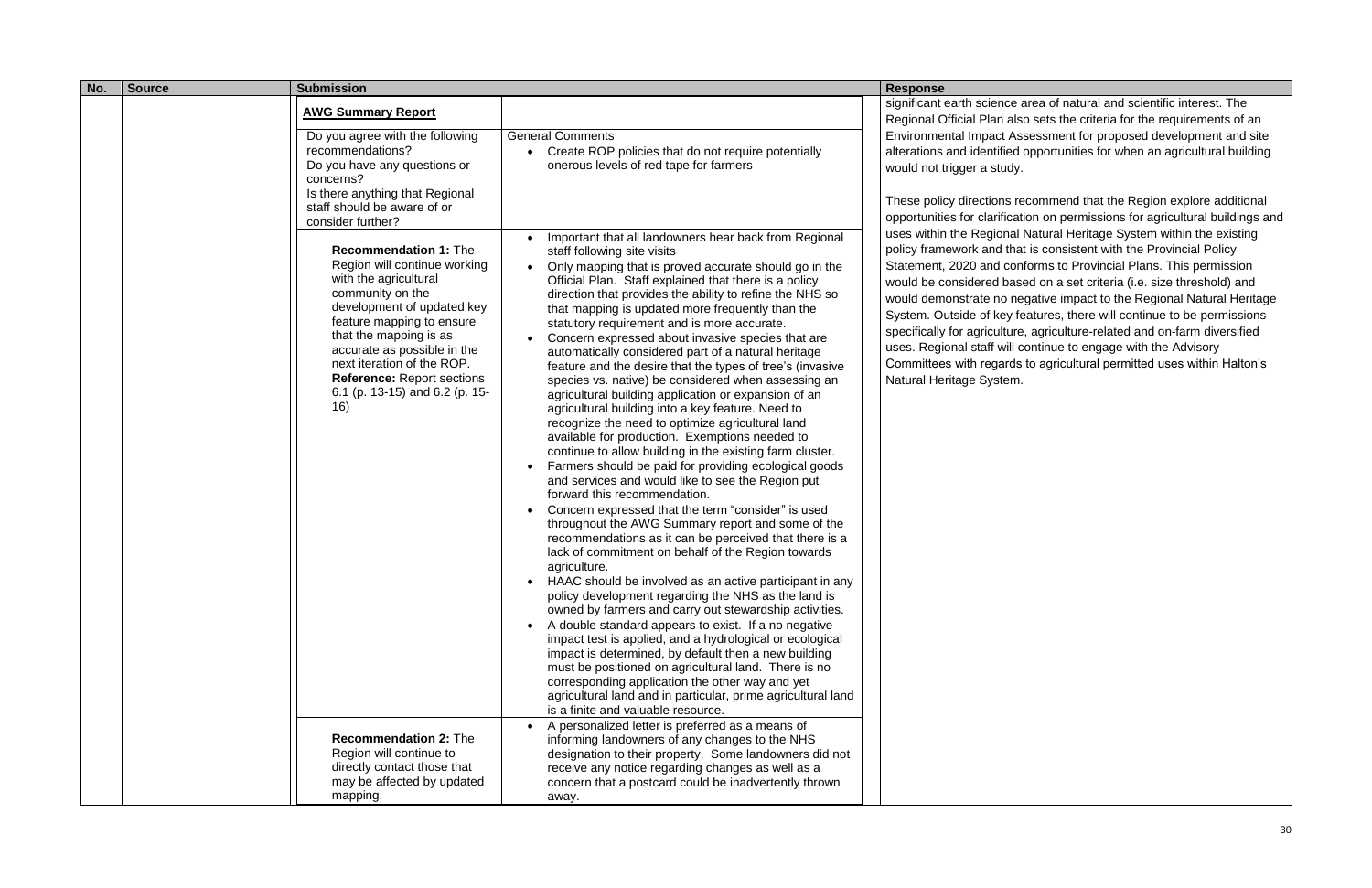| No. | <b>Source</b> | <b>Submission</b>                                                                                                                                                                                                                                                                                       |                                                                                                                                                                                                                                                                                                                                                                                                                                                                                                                                                                                                                                                                                                                                                                                                                                                                                                                                                                                       | <b>Response</b>                  |
|-----|---------------|---------------------------------------------------------------------------------------------------------------------------------------------------------------------------------------------------------------------------------------------------------------------------------------------------------|---------------------------------------------------------------------------------------------------------------------------------------------------------------------------------------------------------------------------------------------------------------------------------------------------------------------------------------------------------------------------------------------------------------------------------------------------------------------------------------------------------------------------------------------------------------------------------------------------------------------------------------------------------------------------------------------------------------------------------------------------------------------------------------------------------------------------------------------------------------------------------------------------------------------------------------------------------------------------------------|----------------------------------|
|     |               | <b>Reference: Report section</b><br>$6.2$ (p. 15-16)<br><b>Recommendation 3: The</b>                                                                                                                                                                                                                    | ROPA 38 did not see landowners receiving individual<br>notification of any changes to the designations on their<br>property. The Region has the responsibility to inform<br>landowners.<br>HAAC felt that the geo viewer is a very useful tool<br>$\bullet$<br>however; it is hard to locate on the Regional website.<br>Efforts should be made to make it more visible on the<br>website. As well, would like to see property<br>designations pre-ROPA 38 before the natural heritage<br>system was introduced to be able to see the<br>progression on any given property as part of the layers.<br>Education on the Natural Heritage System should be<br>$\bullet$<br>provided to the real estate industry as well as informing<br>agents on how to use the geo viewer.<br>Information on invasive species management programs<br>should be provided to rural landowners.<br>Encourage modified site plan process to be<br>incorporated at a local level as less expensive process, | Comments are acknow<br>response. |
|     |               | Region will explore<br>opportunities that would allow<br>municipalities to streamline<br>the site plan process, if they<br>determine that it is<br>appropriate to do so.<br><b>Reference: Report section</b><br>$6.3$ (p. 16-17)                                                                        | more manageable for the proponent, less onerous and<br>does not require the same extent of technical drawings.<br>Also noted to be an NEC recommendation.<br>Encourage the Region to work with the local<br>municipalities as agricultural tourism is an up and<br>coming trend while recognizing site plan is a tool that<br>can be employed at the local level. Information from the<br>Region can be used to help inform local approaches to<br>OFDU's<br>Low and medium impact OFDU activities should be<br>permitted as-of-right.<br>Want to ensure minimum impact to road traffic.<br>$\bullet$                                                                                                                                                                                                                                                                                                                                                                                 |                                  |
|     |               | <b>Recommendation 4: The</b><br>Region will update its EIA<br>guidelines to provide greater<br>clarity on triggers, scoping<br>and the waiving of EIAs, with<br>these guidelines based on an<br>updated ROP policy<br>framework.<br><b>Reference: Report sections</b><br>6.3 (p. 16-17) and 6.6 (p. 22) | Supportive of updating EIA for greater clarity.<br>$\bullet$<br>Would like to see the Region's AIA's updated in<br>advance of the Growth Concept being put forward.<br>Continuous review and improvement of EIAs (dynamic<br>process) recognizing there is constant change<br>The best policy is to have ROP policy for normal rural<br>$\bullet$<br>and agricultural uses that eliminates the need for EIAs.<br>If EIAs were required, HAAC would encourage<br>continued scoping and waiving of EIAs to the greatest<br>extent possible.<br>When ground-truthing has occurred, ensure mapping is<br>updated accordingly and reflected in ROP mapping. It<br>is recommended that mapping is updated more<br>frequency than legislatively mandated by the Province.                                                                                                                                                                                                                    |                                  |
|     |               |                                                                                                                                                                                                                                                                                                         |                                                                                                                                                                                                                                                                                                                                                                                                                                                                                                                                                                                                                                                                                                                                                                                                                                                                                                                                                                                       |                                  |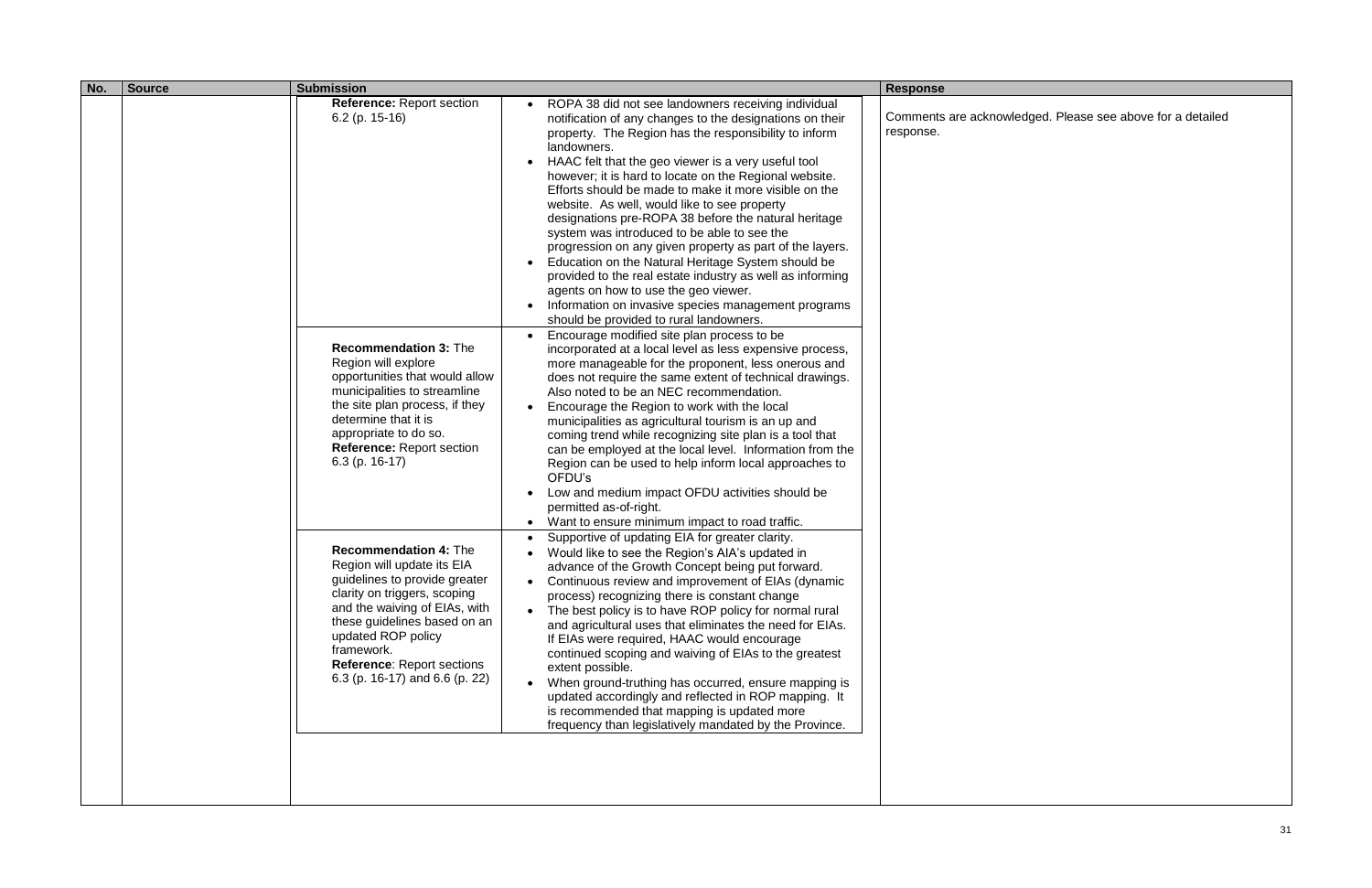| No. | <b>Source</b> | <b>Submission</b>                                                                                                                                                                                                                                                                                                                                                                                                               |                                                                                                                                                                                                                                                                                                                                                                                                                                                                                                                                                                                                                                                                                                                                                                                                                                                                                                                                                                                                                                                                                                                                                                                                                                                                                                                                                                             | <b>Response</b>                  |
|-----|---------------|---------------------------------------------------------------------------------------------------------------------------------------------------------------------------------------------------------------------------------------------------------------------------------------------------------------------------------------------------------------------------------------------------------------------------------|-----------------------------------------------------------------------------------------------------------------------------------------------------------------------------------------------------------------------------------------------------------------------------------------------------------------------------------------------------------------------------------------------------------------------------------------------------------------------------------------------------------------------------------------------------------------------------------------------------------------------------------------------------------------------------------------------------------------------------------------------------------------------------------------------------------------------------------------------------------------------------------------------------------------------------------------------------------------------------------------------------------------------------------------------------------------------------------------------------------------------------------------------------------------------------------------------------------------------------------------------------------------------------------------------------------------------------------------------------------------------------|----------------------------------|
|     |               | <b>Recommendation 5: The</b><br>Region will work with the<br>Niagara Escarpment<br>Commission and develop an<br>operational guide that<br>outlines the Region's role in<br>the processing of<br><b>Development Permit</b><br>applications.<br><b>Reference: Report sections</b><br>6.3 (p. 16-17) and 6.6 (p. 22)                                                                                                               | Develop a simple checklist to ensure that all necessary<br>information has been assembled when submitting a<br>Development Permit application. An outline of the<br>process would be helpful. It should be "user-friendly"<br>and easy to use with all agencies should use the same<br>terminology.<br>Concern expressed about the length of time required to<br>process some applications. The Region could work with<br>other municipalities to raise this concern with the<br>Minister. NEC appears to be under resourced resulting<br>in delays in application approval. Any efforts that can<br>streamline the process would be helpful. Could the<br>Region consider supplying part-time assistance such as<br>an employee on secondment? Regional employee to<br>work with the proponent to move an application forward<br>at the NEC at a faster speed.<br>Move towards a one-window approach. Move towards<br>encouraging best management practices rather than<br>over-regulating. Can we work towards this type of<br>approach?<br>Region should write encouragement policies (assumed<br>permissions or extended/long-term permits) to simplify<br>processes.<br>Region to approach the NEC about these suggestions<br>to make the business case for implementation<br>Change could occur by having groups collectively<br>approach the Province about the NEC. | Comments are acknoy<br>response. |
|     |               | <b>Recommendation 6: The</b><br>Region will consider<br>opportunities that allow for<br>as-of-right permissions for<br>agricultural uses and<br>buildings to locate within key<br>features and vegetation<br>protection zones, where<br>possible while remaining in<br>conformity with provincial<br>policies and plans, and in<br>consultation with all<br>stakeholders.<br><b>Reference: Report section</b><br>6.4 (p. 17-21) | The agricultural community would support any initiatives<br>$\bullet$<br>that would improve the functionality of agricultural<br>operations being able to construct buildings. Ideally,<br>would prefer to have no restrictions but any<br>improvements in processes would be welcome including<br>allowing for specific exemptions for minor development<br>with agricultural buildings.<br>Support specific exemptions for ag uses and buildings,<br>with size thresholds to be determined in consultation<br>with HAAC; provide for pre exemptions as of right on a<br>certain square footage, new or expansion, only requiring<br>a building permit<br>Concern about when buildings have been destroyed in a<br>fire and are rebuilt or when farmers increase standards<br>(i.e. septic) and the associated fees that are charged.<br>Want to see a grandfathered clause that exempts<br>further charges to deflect costs to farmers (i.e. DC's) on<br>their reconstruction. Not just charges but fast track the<br>process to enable rebuilding<br>Where applicable, would support in kind services that<br>could be provided to deflect costs to the agricultural<br>community.                                                                                                                                                                                       |                                  |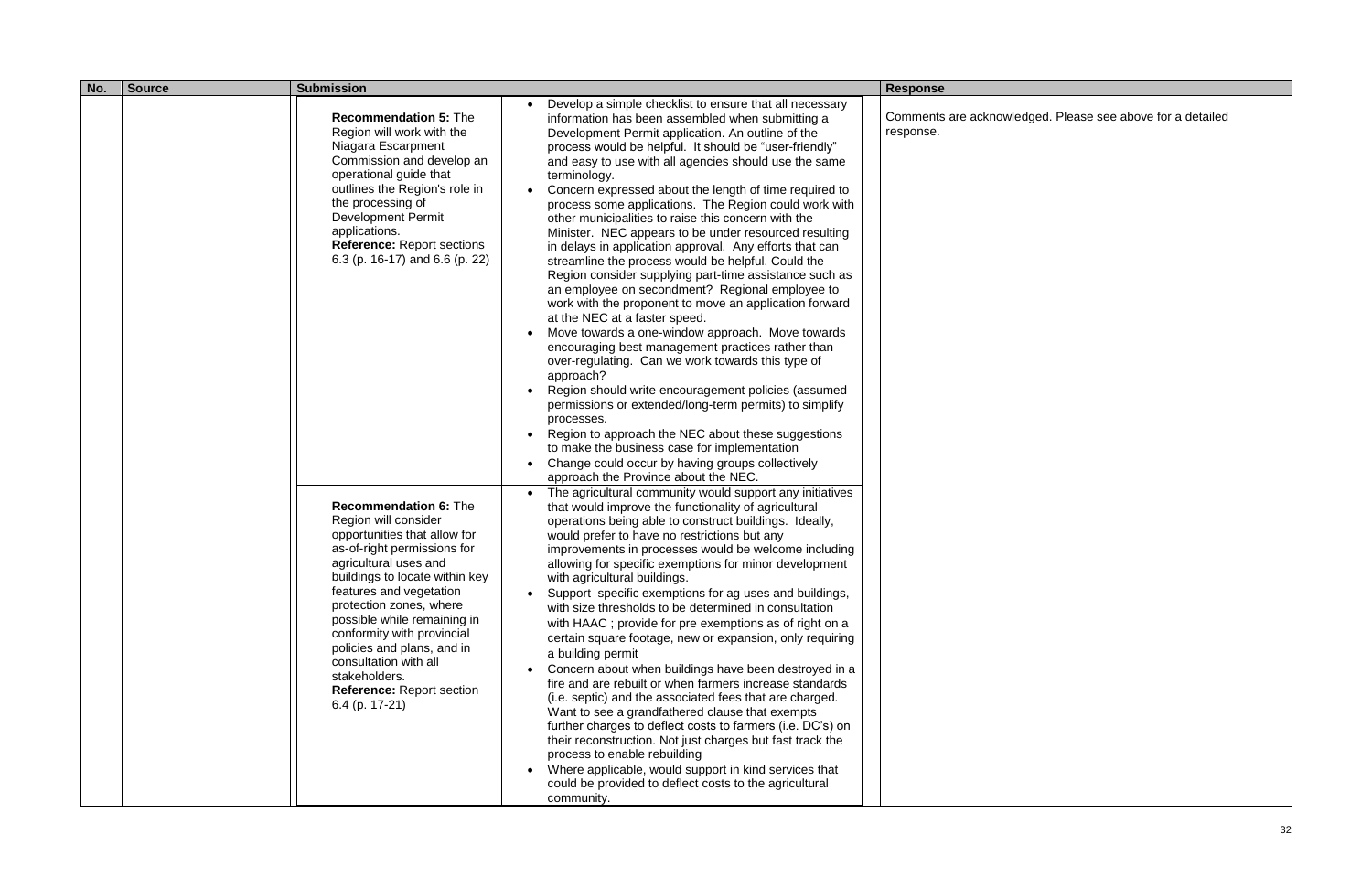| No. | <b>Source</b> | <b>Submission</b>                                                                                                                                                                                                                                                                                                                                                                                                                       |                                                                                                                                                                                                                                                                                                                                                                                                                                                                                                                                                                                                                                                                                                                                            | <b>Response</b>     |
|-----|---------------|-----------------------------------------------------------------------------------------------------------------------------------------------------------------------------------------------------------------------------------------------------------------------------------------------------------------------------------------------------------------------------------------------------------------------------------------|--------------------------------------------------------------------------------------------------------------------------------------------------------------------------------------------------------------------------------------------------------------------------------------------------------------------------------------------------------------------------------------------------------------------------------------------------------------------------------------------------------------------------------------------------------------------------------------------------------------------------------------------------------------------------------------------------------------------------------------------|---------------------|
|     |               |                                                                                                                                                                                                                                                                                                                                                                                                                                         | Wording in the OP should direct locals to be also be<br>open to these principles and be more directive.                                                                                                                                                                                                                                                                                                                                                                                                                                                                                                                                                                                                                                    | Comments are acknow |
|     |               | <b>Recommendation 7: The</b><br>Region will prepare updated<br>ROP policies, and through<br>the Rural and Agricultural<br><b>Strategy and the Natural</b><br>Heritage Strategy, to further<br>recognize the importance of<br>agriculture, recognize<br>farmers as good stewards<br>and which remove barriers to<br>agricultural investment<br>wherever possible.<br><b>Reference: Report sections</b><br>6.4 (p. 17-21) and 6.5 (21-22) | HAAC strongly supports any policies that<br>improves/enables the functionality of agricultural<br>operations; stewardship initiatives i.e. tree plantings<br>should not be punished by those areas then becoming<br>designated<br>Farmers are the largest landowner of natural heritage<br>areas and HAAC should be considered as a key<br>stakeholder in consultations regarding a Natural<br>Heritage Strategy in order to enable the Agricultural<br>System and Natural Heritage System to work together.<br>Biosecurity, liability issues must be considered as<br>policies or programs are developed.<br>Acknowledgement of ownership needs to clarified and<br>respect given to private landowners for their role in<br>stewardship. | response.           |
|     |               | <b>Recommendation 8: The</b><br>Region will consider<br>developing a concierge<br>service to provide direct<br>assistance in navigating<br>planning processes when<br>applications to develop<br>agricultural uses are<br>submitted.<br>Reference: Report section<br>$6.6$ (p. 22)                                                                                                                                                      | A concierge service is useful when we can get a yes or<br>no answer, but not a "maybe". Need a collective<br>decision with all levels and agencies on-board.<br>Service needs to include information that the applicant<br>understands the legislative body they are dealing with.<br>There also needs to be recognition that sometimes the<br>Region may be blamed when carrying out the<br>requirements from the Province or other plans.<br>Decision tree or check list would be useful<br>Avoid people spending lots of money to satisfy policy if it<br>is likely that the answer is "no"                                                                                                                                             |                     |
|     |               | <b>Recommendation 9: The</b><br>Region will determine if there<br>is an ability to allow for the<br>waiving of fees related to the<br>Regional role in the review of<br>applications.<br>Reference: Report section<br>$6.6$ (p. 22)                                                                                                                                                                                                     | <b>HAAC strongly supports</b><br>FBR # would be required to have waiving of fee's<br>otherwise review and confirmation that the proponent is<br>a farmer by HAAC<br>There are instances where a starting farmer cannot get<br>$\bullet$<br>an FBR right away as they are establishing their farming<br>operation and may not yet have generated \$7,000 of<br>gross farm receipts.                                                                                                                                                                                                                                                                                                                                                         |                     |
|     |               | <b>Recommendation 10: The</b><br>Region commits to further<br>consultation with the<br>agricultural community as the                                                                                                                                                                                                                                                                                                                    | <b>HAAC</b> strongly supports<br>Consultation should occur as it is proposed and<br>developed as part of the process<br>HAAC input coming from an expert Regional Advisory<br>Committee should be given higher consideration than                                                                                                                                                                                                                                                                                                                                                                                                                                                                                                          |                     |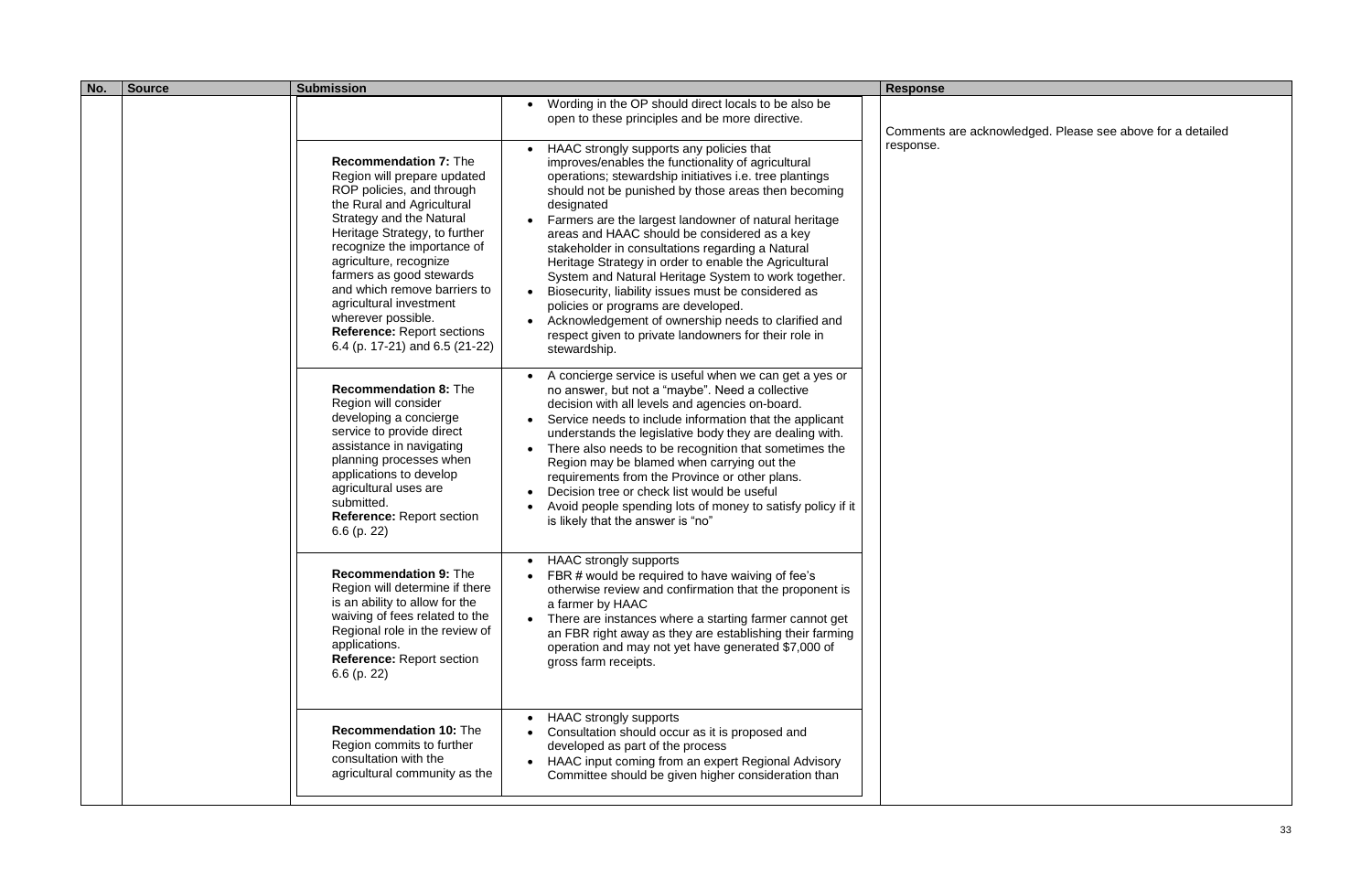| No. | <b>Source</b>                                                                                                        | <b>Submission</b>                                                                                                                                                                                                                                                                                                                                                  |                                                                                                                                                                                                                                                                                                                                                                                                                                                                                                                                                                                                                                                                                                                                                                                                                                                                                                                                                                                                                                                                                                                                                                                                                                                                                                                                                                                                                                                                                                                                                                                                                                                                                                                                                    | <b>Response</b>                                                                                                                                                                                                                                                                                                                                                                                                                                                                                                                                                                                                                                                                                                                                                                                                                   |
|-----|----------------------------------------------------------------------------------------------------------------------|--------------------------------------------------------------------------------------------------------------------------------------------------------------------------------------------------------------------------------------------------------------------------------------------------------------------------------------------------------------------|----------------------------------------------------------------------------------------------------------------------------------------------------------------------------------------------------------------------------------------------------------------------------------------------------------------------------------------------------------------------------------------------------------------------------------------------------------------------------------------------------------------------------------------------------------------------------------------------------------------------------------------------------------------------------------------------------------------------------------------------------------------------------------------------------------------------------------------------------------------------------------------------------------------------------------------------------------------------------------------------------------------------------------------------------------------------------------------------------------------------------------------------------------------------------------------------------------------------------------------------------------------------------------------------------------------------------------------------------------------------------------------------------------------------------------------------------------------------------------------------------------------------------------------------------------------------------------------------------------------------------------------------------------------------------------------------------------------------------------------------------|-----------------------------------------------------------------------------------------------------------------------------------------------------------------------------------------------------------------------------------------------------------------------------------------------------------------------------------------------------------------------------------------------------------------------------------------------------------------------------------------------------------------------------------------------------------------------------------------------------------------------------------------------------------------------------------------------------------------------------------------------------------------------------------------------------------------------------------|
|     |                                                                                                                      | policies in the ROP are<br>updated.<br>Reference: Report section 5<br>$(p. 11-12)$                                                                                                                                                                                                                                                                                 | general public comments when it comes to agricultural<br>and rural matters.<br>General public comments may not be altruistic with<br>respect to agriculture or come from a knowledgeable<br>position. HAAC has a number of experts and represent<br>broad sectors and memberships in the agricultural<br>sector.                                                                                                                                                                                                                                                                                                                                                                                                                                                                                                                                                                                                                                                                                                                                                                                                                                                                                                                                                                                                                                                                                                                                                                                                                                                                                                                                                                                                                                   | Comments are acknow<br>response.                                                                                                                                                                                                                                                                                                                                                                                                                                                                                                                                                                                                                                                                                                                                                                                                  |
| 6.  | Peter Lambrick on behalf of<br>the Natural Heritage<br>Advisory Committee (NHAC)<br>E-mail dated October 30,<br>2020 | [ATTACHED LETTER]<br>TO: Halton Region Planning Policy Staff<br>FROM: Chair of the Natural Heritage Advisory Committee<br>Change<br>DATE: October 30, 2020<br>Natural Heritage and Climate Change Discussion Papers.<br>provide further input.<br><b>General Questionnaire:</b><br><b>Natural Heritage</b><br>$\circ$<br>$\circ$<br>to maintain the 50%<br>$\circ$ | RE: NHAC's Comments on the ROPR Discussion Papers - Natural Heritage System + Climate<br>Please find below, NHAC's responses to both the General and Technical Questionnaires pertaining to<br>NHAC thanks Regional staff for the opportunity to review and provide comments, and for assistance with<br>the commenting process. NHAC will be please to clarify any comments, respond to questions, and<br>1. The current Regional Official Plan aims to protect approximately 50% of the total area of<br>Halton for Natural Heritage. Is this an appropriate goal to maintain? Are there other ways to<br>measure how effective we are at protecting the environment?<br>Agreement that 50% should be maintained at a minimum<br>$\circ$ COVID-19 has demonstrated the importance of publicly accessible open/natural space<br>One challenge is that Conservation Authorities (CAs) have large ownership, so much<br>of the land is not publicly accessible – consider having discussions with CAs to<br>alleviate these access restrictions. However, not all CA lands should be available for<br>recreation given environmental and ecological sensitivity.<br>Could be good to consider more prescriptive policies or regulatory process (if need be)<br>Important to consider the implications of maintaining 50% for vertical (building up)<br>versus horizontal growth (building out)<br>Need to be conscious of architectural design, architectural quality personal<br>safety, and affordability.<br>Point was raised that the question is misleading and seems to imply that 50% is<br>aspirational. The question suggests that 50% is a moving target rather than a fixed<br>target. The 50% should not be considered a moving target. | Thank you, for the com<br>and Climate Change Di<br>of our documentation a<br>the ROPR.<br>If you have any questio<br>with staff, please feel fr<br><b>General Questionnaire:</b><br><b>Natural Heritage</b><br>Policy Direction NH-7 re<br>that will build on the exi<br>System (RNHS) policy<br>on maintaining approxir<br>minimum. Policy Directi<br>Region Natural Heritage<br>consider programs and<br>climate change mitigation<br>Additionally, Policy Dire<br>planning. This policy dir<br>introduced to reduce po<br>agricultural uses in the<br>recommends that polici<br>in the context of second<br>adjacent to agriculture a<br>expansions.<br>Regional staff notes tha<br><b>Discussion Paper/Integ</b><br>been addressed in mate<br>No. 48 (ROPA 48), or w<br>Concept materials, inclu<br>also available in the IGI |

nments from NHAC on the ROPR Natural Heritage Discussion Papers. This submission will form part and will be considered by staff as we proceed with

ions or wish to discuss NHAC's comments further free to contact Regional Staff.

recommends updating the policies and mapping xisting comprehensive Regional Natural Heritage If framework and is reflective of NHAC's comments ,<br>‹imately 50% of Halton's natural heritage at a ction NH-10 recommends the creation of a Halton ge Strategy which provides an opportunity to d services relating to stewardship, restoration and tion.

rection RAS-7 reflects concerns regarding edge direction identifies that new policies need to be ootential conflicts between urban areas and e rural area through edge planning policies. It cies encourage the consideration of edge planning ndary plans where greenfield development is and when considering urban area boundary

hat comments on the Regional Urban Structure grated Growth Management Strategy (IGMS) have aterial related to Regional Official Plan Amendment will be addressed through the Preferred Growth cluding the Submissions Charts. More details are GMS Policy Directions.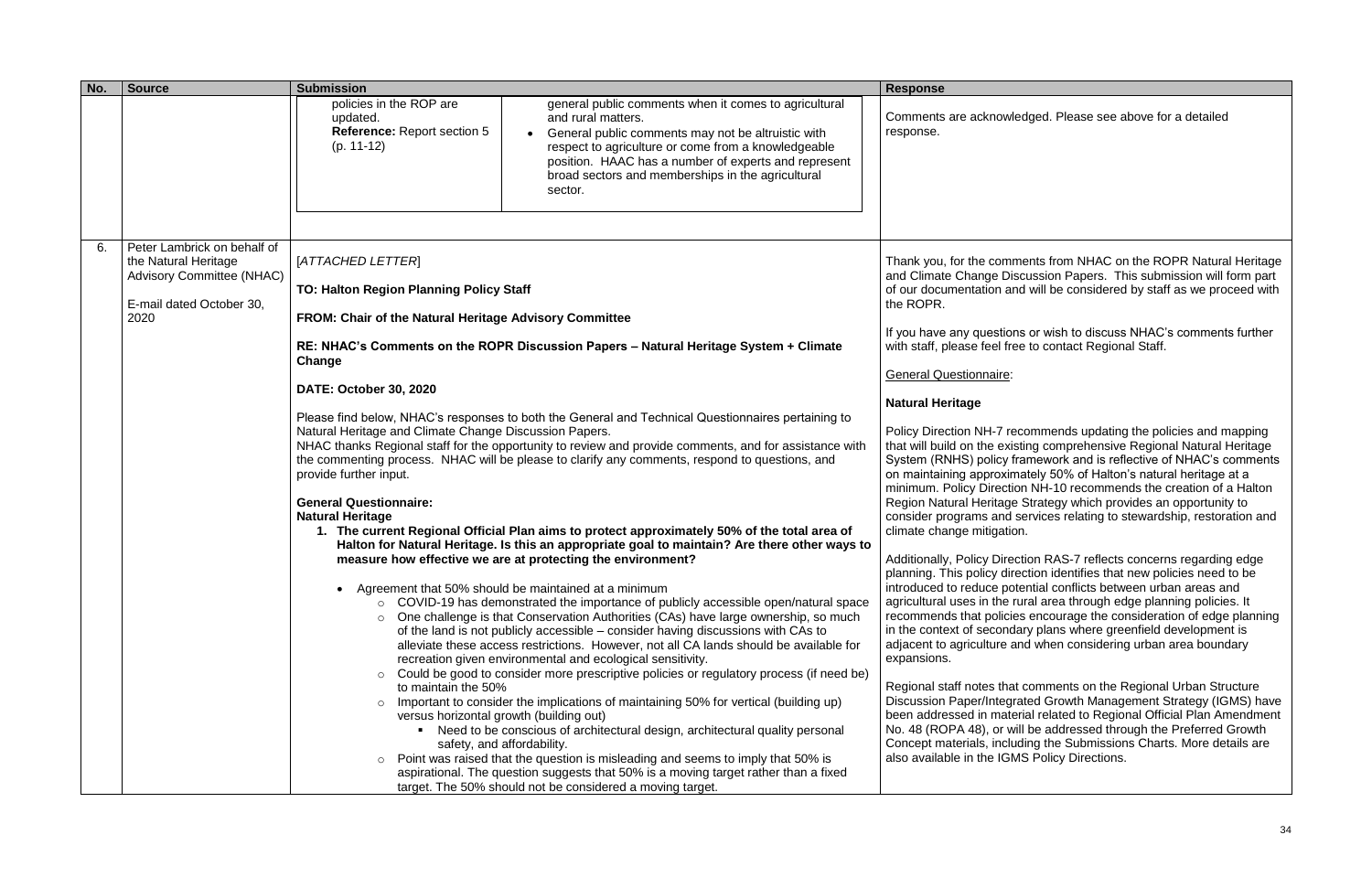| No. | <b>Source</b> | <b>Submission</b>                                                                                                                                                                          | <b>Response</b>                                  |
|-----|---------------|--------------------------------------------------------------------------------------------------------------------------------------------------------------------------------------------|--------------------------------------------------|
|     |               | • Consideration must be given to areas targeted for intensification (i.e. new Greenfield areas                                                                                             | <b>Climate Change</b>                            |
|     |               | versus NHS and Agricultural lands). One benefit of intensification could be smart cities.                                                                                                  |                                                  |
|     |               | Important to implement hard urban boundaries and intensify urban areas. Concern about                                                                                                      | The climate change po                            |
|     |               | Greenfields, as well as the impact of intensification on agricultural lands, biodiversity,                                                                                                 | outlined in Provincial po                        |
|     |               | infrastructure, etc.                                                                                                                                                                       | create new policies and                          |
|     |               | Discussed golf courses as an example of a land use that has been requested by developers                                                                                                   | Plan (ROP) and enhan                             |
|     |               | to be brought into the urban area in regard to settlement boundary expansions                                                                                                              | The direction and enco                           |
|     |               | Important to consider whether there is anything wrong with what we have and how to improve                                                                                                 | ROP will further guide                           |
|     |               | the process/how the ROPR can lead to a more efficient and effective process                                                                                                                | level. The UN's Sustair                          |
|     |               | Important to consider the following:                                                                                                                                                       | in the climate change p                          |
|     |               | o Ways to maintain and improve stewardship                                                                                                                                                 | #2, #7, and #13.                                 |
|     |               | Ways to deal with land uses in private versus public development contexts                                                                                                                  |                                                  |
|     |               | Question was posed about whether there can be push back on the Province's Growth Plan in light                                                                                             | The current in-force an                          |
|     |               | of COVID-19                                                                                                                                                                                | (ROP section 145), air                           |
|     |               |                                                                                                                                                                                            | $101(4)$ h), $101(5)$ c) and                     |
|     |               | 2. Are there other policies or actions Halton can include in the Regional Official Plan Review                                                                                             | culture of conservation                          |
|     |               | to protect and enhance the Natural Heritage System?                                                                                                                                        | CC-7 supports local for                          |
|     |               |                                                                                                                                                                                            | stewardship role farme<br>change.                |
|     |               | Maintain hard urban boundaries and do not "blur" the lines between rural and urban, especially in                                                                                          |                                                  |
|     |               | regard to edge planning                                                                                                                                                                    | Regional staff recogniz                          |
|     |               |                                                                                                                                                                                            | significantly to the gree                        |
|     |               |                                                                                                                                                                                            | to continue improving to                         |
|     |               | <b>Climate Change</b>                                                                                                                                                                      | Direction CC-1 which s                           |
|     |               | 3. What do you think is the biggest climate change challenge for Halton to address through                                                                                                 | objectives, policies, and                        |
|     |               | land-use planning in the next 20 years?                                                                                                                                                    | public transit as well as                        |
|     |               |                                                                                                                                                                                            | sections 171, 172, and                           |
|     |               | Much of the focus is on urban design and urban development strategies. The required action                                                                                                 | be conducted on electr                           |
|     |               | must come from both municipal and provincial governments. The integration of the UN's                                                                                                      |                                                  |
|     |               | Sustainability Development Goals (SDGs) should be considered. (https://sdgs.un.org/goals)                                                                                                  | The policy directions al                         |
|     |               | Difficult to predict the future, but important challenges to consider are those related to water, air,                                                                                     | change and infrastructu                          |
|     |               | and food – in terms of quality, quantity, stewardship, production etc.                                                                                                                     | appropriate low impact                           |
|     |               | Province and other levels of government must take leadership in advancing climate change action                                                                                            | into stormwater manag                            |
|     |               | (i.e. leveraging solar energy; addressing lack of centralized heating systems; jurisdictional scans                                                                                        | and local municipalities                         |
|     |               | of best practices in other areas like Europe)                                                                                                                                              | and CC-5 recommends                              |
|     |               | Transportation and transit is another challenge<br>$\circ$ Transit system is not operating the way it was designed to, as there are more people                                            | of local municipal greer                         |
|     |               | driving than taking public transit                                                                                                                                                         | exploring the developm                           |
|     |               | Sprawl is also a challenge and encourages people to drive                                                                                                                                  | development standards                            |
|     |               | Important to consider challenges posed by allocation and implication of growth (i.e. concerns                                                                                              | enhance their own star                           |
|     |               | about too many people in one place can perpetuate notions to sprawl, which can erode the NHS)                                                                                              | Municipalities with guid                         |
|     |               | Water management issues are important as well, including how to provide water to residents<br>$\bullet$                                                                                    | plan areas in accordan                           |
|     |               |                                                                                                                                                                                            | implementation across                            |
|     |               | Important to raise awareness about and assess Halton's vulnerability to climate change (i.e.<br>beyond changes in day-to-day climate, make known the implications for infrastructure etc.) | opportunity to enhance                           |
|     |               |                                                                                                                                                                                            | by exploring energy-fro                          |
|     |               | Resiliency should be the goal - creating communities that have the capacity to manage and adapt.<br>Green Development Standards and guidelines are an important tool to achieve this.      |                                                  |
|     |               |                                                                                                                                                                                            | Comments regarding c                             |
|     |               | Halton has the resources and capacity to be leaders/champions in climate change resiliency (i.e.<br>through improved regulations and planning approaches)                                  | and parks are acknowle                           |
|     |               | We need to explore natural assets with land-use planning and to understand the true value of                                                                                               | best planned at the loct                         |
|     |               | sequestration within the land, soil, crops, plants, and trees.                                                                                                                             | The climate change ler<br>Natural Heritage and R |
|     |               |                                                                                                                                                                                            |                                                  |

Ilicy directions are influenced by the direction olicies and plans. Policy Directions will be used to d update existing policies in the Regional Official Ice the existing sustainability vision of ROPA 38. ouragement of adopted and approved policy in the planning and climate action at the local municipal nability Development Goals (SDGs) are reflected bolicy directions, including but not limited to SDG

d effect ROP contains policies related to water (ROP section 143), and food (ROP sections  $\frac{1}{152(1)g)}$ . Policy Direction CC-2 supports a including water conservation and air quality, and od and food security within Halton and the irs have in mitigating and adapting to climate

re that the transportation sector contributes enhouse gas emission levels in Halton and strive transportation in the region through Policy ets out to strengthen existing ROP vision, goals, d definitions. This includes policies pertaining to those supporting active transportation (ROP 173). Policy exploration and research could also ic vehicles.

Iso address the relationship between climate ure. CC-3 recommends the incorporation of development and green infrastructure solutions jement planning, CC-4 recommends the Region and and vulnerabilities, to assess infrastructure risk and vulnerabilities, s the encouragement of introducing or enhancing n development standards. Regional staff are nent of a best practices resource for green s which local municipalities may consider as they ndards. Additionally, staff will provide Local dance on Community Energy Plans for secondary ice with Policy Direction CC-6 for consistent the region. Policy Direction CC-2 provides an existing energy policies in the ROP (section 176) om-waste technologies.

carbon sequestration potential of urban gardens edged by staff, but parks and gardens would be al municipal level rather than the Regional level. ns applied to certain Policy Directions of the Rural and Agriculture theme areas recognize the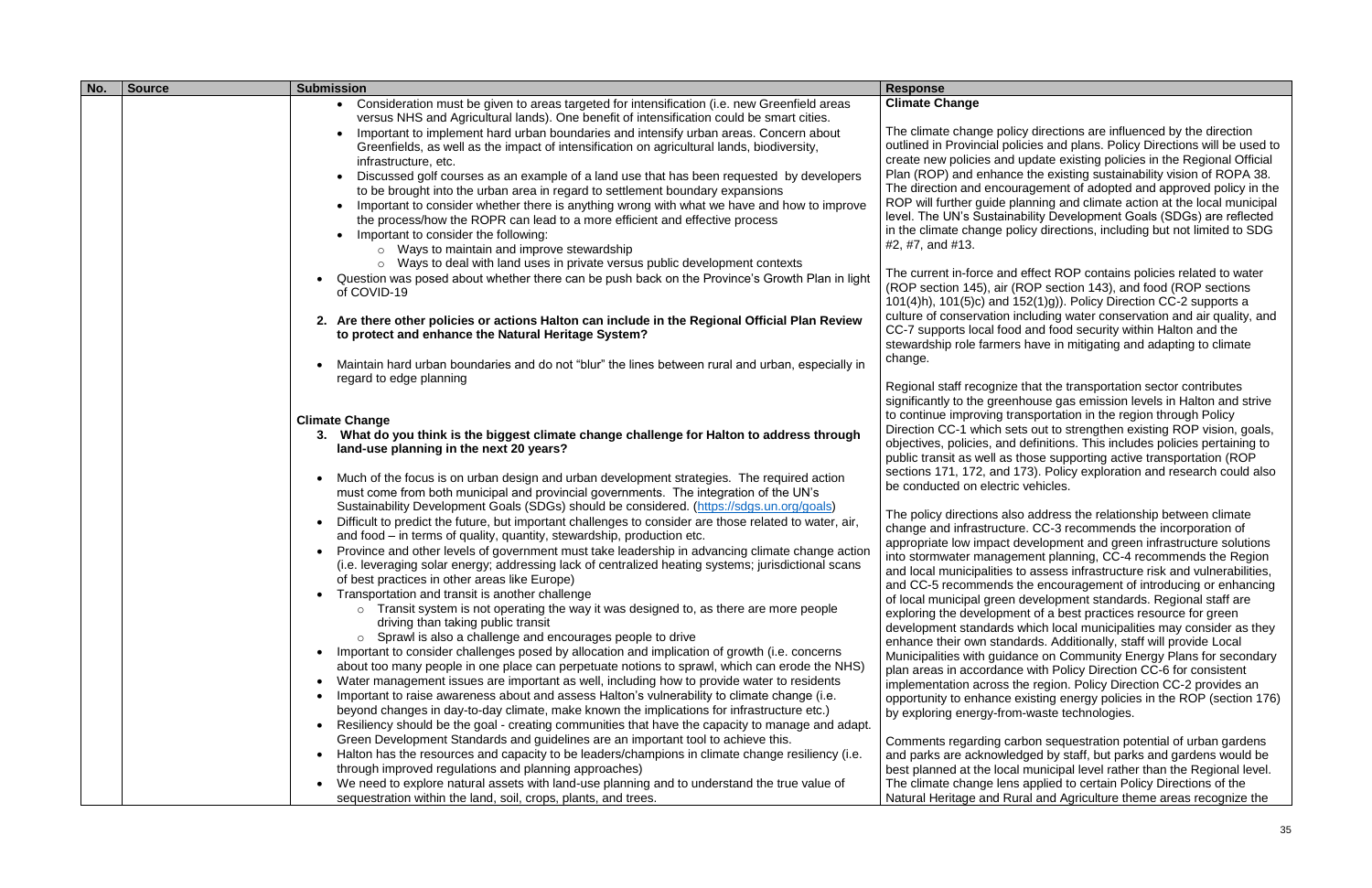| No. | <b>Source</b> | <b>Submission</b>                                                                                                                                                                                                                                                                                                                                                                                                                                                                                                                                                                                                                                                                                                                                                                                                                                                                                                                                                                                                                                                                                                                                                                                                                                                                    | <b>Response</b>                                                                                                                                                                                                                                                                                                                                                                                                                                                    |
|-----|---------------|--------------------------------------------------------------------------------------------------------------------------------------------------------------------------------------------------------------------------------------------------------------------------------------------------------------------------------------------------------------------------------------------------------------------------------------------------------------------------------------------------------------------------------------------------------------------------------------------------------------------------------------------------------------------------------------------------------------------------------------------------------------------------------------------------------------------------------------------------------------------------------------------------------------------------------------------------------------------------------------------------------------------------------------------------------------------------------------------------------------------------------------------------------------------------------------------------------------------------------------------------------------------------------------|--------------------------------------------------------------------------------------------------------------------------------------------------------------------------------------------------------------------------------------------------------------------------------------------------------------------------------------------------------------------------------------------------------------------------------------------------------------------|
|     |               |                                                                                                                                                                                                                                                                                                                                                                                                                                                                                                                                                                                                                                                                                                                                                                                                                                                                                                                                                                                                                                                                                                                                                                                                                                                                                      | importance of land as a c<br>available in the Rural Are                                                                                                                                                                                                                                                                                                                                                                                                            |
|     |               | 4. What do you think the Region should do to help you reduce your carbon emissions? For<br>example, if you typically commute by car to work or school every day, what would make<br>you consider taking transit, biking or walking?                                                                                                                                                                                                                                                                                                                                                                                                                                                                                                                                                                                                                                                                                                                                                                                                                                                                                                                                                                                                                                                  | Regional staff notes that<br><b>Discussion Paper/Integra</b><br>been addressed in mater                                                                                                                                                                                                                                                                                                                                                                            |
|     |               | Urban gardens and parks have the potential to offer a large area of land for soil carbon dioxide<br>sequestration. Commercial interest (landscape companies Greenhouses), must be given<br>incentives and guided to contribute to the solution by promoting the sale and support for the public<br>to convert to alternative gardening practices. Municipal regulations will have to be also in tune with                                                                                                                                                                                                                                                                                                                                                                                                                                                                                                                                                                                                                                                                                                                                                                                                                                                                            | No. 48 (ROPA 48), or wil<br>Concept materials, includ<br>also available in the IGM                                                                                                                                                                                                                                                                                                                                                                                 |
|     |               | this effort.<br>Considerations:                                                                                                                                                                                                                                                                                                                                                                                                                                                                                                                                                                                                                                                                                                                                                                                                                                                                                                                                                                                                                                                                                                                                                                                                                                                      | <b>Soil Management Pract</b>                                                                                                                                                                                                                                                                                                                                                                                                                                       |
|     |               | ○ Green Development Standards<br>Green infrastructure<br>$\circ$<br>Hard urban boundaries<br>$\circ$<br>o Proper land use planning can increase sequestration value<br>Discussed the opportunity for Region to complement or support the work of local area<br>municipalities on guidelines for new development and to perhaps ensure consistent<br>implementation<br>Region is poised and has great opportunity to reduce emissions. The true value of sequestration<br>would align well with implementing hard urban boundaries - this is needed in order to<br>build community resiliency. Studying and understanding the value of soil will help elevate<br>the value of having hard urban boundaries.<br>Important to consider the sequestration value of what we put on top of and in soil (i.e. resilient<br>grass species)                                                                                                                                                                                                                                                                                                                                                                                                                                                   | The Halton Soil and Crop<br><b>Federation of Agriculture</b><br>management practices so<br>annual Agricultural Forun<br>theme area. Topics relat<br>to the agricultural commu<br><b>Environmental Farm Plar</b><br>order to be able to apply<br>which can include cost sl<br>will continue to be hosted<br>Canadian Agricultural Pa<br>2023.                                                                                                                       |
|     |               | Must learn from effects and affects of different soil management practices (i.e. no till) that have<br>been pivotal in erosion prevention.<br>Regional waste facilities are a great asset and opportunity exists to use waste as fuel (i.e. bio                                                                                                                                                                                                                                                                                                                                                                                                                                                                                                                                                                                                                                                                                                                                                                                                                                                                                                                                                                                                                                      | <b>Technical Questionnaire:</b><br><b>Natural Heritage</b>                                                                                                                                                                                                                                                                                                                                                                                                         |
|     |               | digesters, methane etc.)<br>Assets are the genesis of central heating and methane gas production. Region has ability to be a<br>leader in energy efficiency/harnessing energy from waste.<br>Regional Roads are also an asset, as this infrastructure provides an opportunity to lower<br>emissions through mobility approaches like active transportation, multi-modal streets, dedicated<br>bus lanes (i.e. for north-south Regional mobility between rural and urban areas), electric vehicle<br>lanes, electric vehicles, Metrolinx GO electrification paired with innovative first-last mile options to<br>get to and from stations<br>Retrofitting buildings and facilities (e.g. long term care homes) provides an opportunity for climate<br>neutrality through GHG mitigation, green roofs, etc.<br>o Such an approach would have long lasting effects, however, it requires financial incentives<br>to convert from existing facilities that are not just to more efficient but are at the same time<br>cleaner energy alternatives.<br>Seek opportunities to manage and store water (i.e. some municipalities like Oakville and<br>Burlington are downstream and may experience more damage from heavy water flows)<br>Restoration would be one such strategy.<br>$\circ$ | Regional staff acknowled<br>consistency for the NHS,<br>as it recommends harmo<br>Natural Heritage System<br>to create a Provincial Nat<br>potential policy duplicatio<br>NH-1 and NH-3 outline th<br>incorporation of the Natu<br>ROP and reflect commer<br>Additional clarity on NHS<br>Policy Direction NH-6 (als<br>System overlay with Key<br>maintain the Natural Heri<br>The policy direction also<br>designate the Regional N<br>settlement areas. Further |
|     |               | <b>Technical Questionnaire:</b><br><b>Natural Heritage</b><br>1. As required by the Growth Plan, the new Natural Heritage System for the Growth Plan mapping<br>and policies must be incorporated into the Regional Official Plan. Based on options outlined in                                                                                                                                                                                                                                                                                                                                                                                                                                                                                                                                                                                                                                                                                                                                                                                                                                                                                                                                                                                                                      | Assessment (EIA) Guide<br>considering development<br>provides tools and clarity<br>development can occur a                                                                                                                                                                                                                                                                                                                                                         |

carbon sink and the sequestration potential \rea.

at comments on the Regional Urban Structure grated Growth Management Strategy (IGMS) have terial related to Regional Official Plan Amendment will be addressed through the Preferred Growth luding the Submissions Charts. More details are MS Policy Directions.

## **Ictices**

Top Improvement Association and the Halton re is very actively involved in promoting good soil such as no-till practices. The Region hosted an um and soil health has been featured as a key lated to soil health can continue to be introduced munity as large. As well, the Region hosts regular lan workshops. An updated plan is mandatory in ly for Canadian Agricultural Partnership funding sharing on certain stewardship activities. These ted by Halton Region. The new reiteration of the Partnership funding will be announced in early

edge NHAC's comments about overall S, and Policy Direction NH-3 may assist with this nonizing mapping and policies for the Greenbelt m and the Growth Plan Natural Heritage System Vatural Heritage System in the ROP and avoid tions between these systems. Policy Directions the recommended mapping approach for the itural Heritage System for the Growth Plan in the ents regarding mapping and policy complexity. HS designations and overlays are outlined in (also see RAS-1), where the Natural Heritage ey Features designated in rural areas and eritage System designation in Settlement Areas to recommends that the current approach to Reformat Heritage System remains within nermore, the Region's Environmental Impact delines (2020) provide direction to landowners ent or site alteration in or near Halton's NHS and ity on the process and when and where development can occur and when an EIA is triggered or can be waived.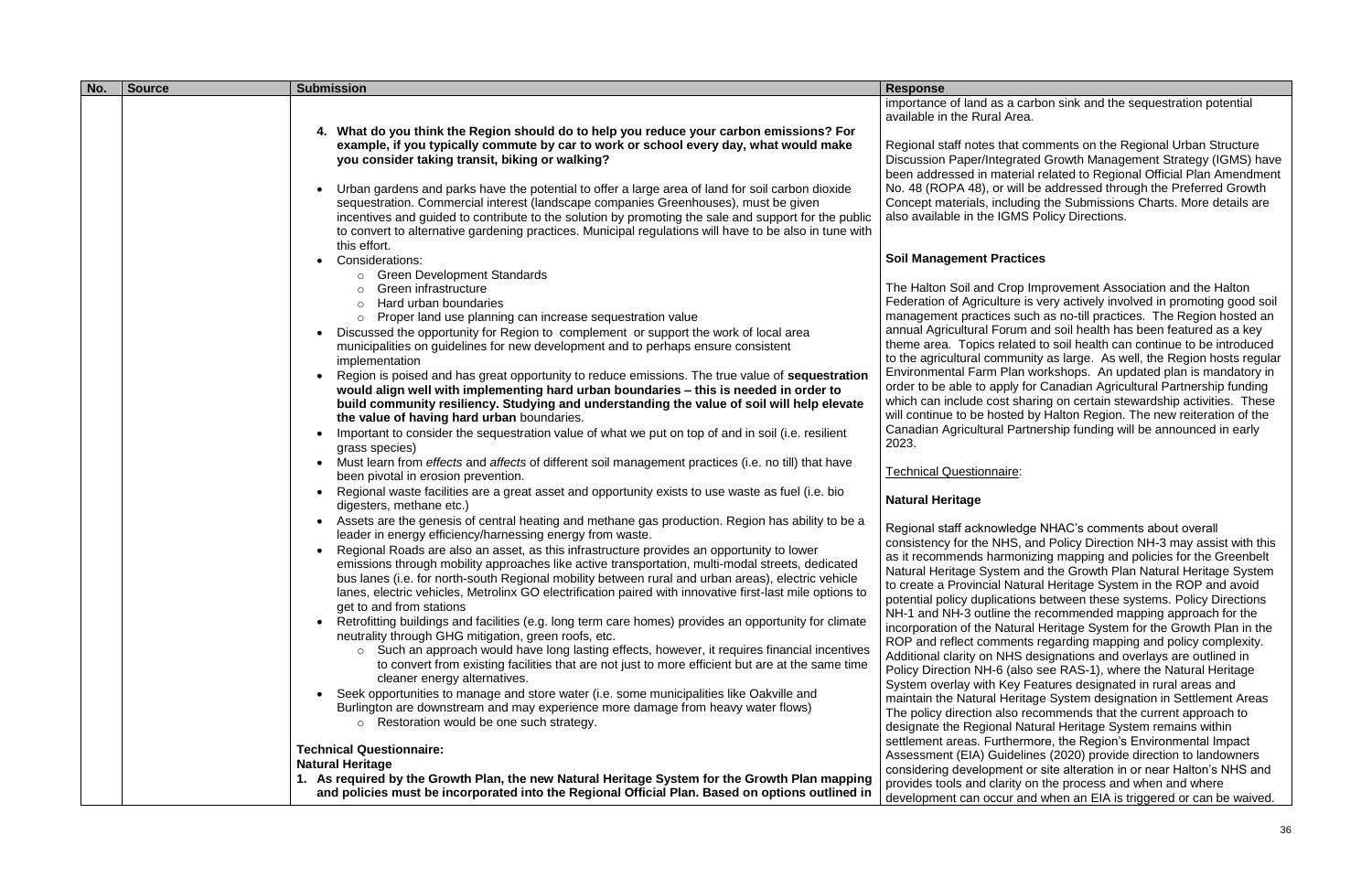| the Natural Heritage Discussion paper, what is the best approach in incorporating the Natural<br>Heritage System for the Growth Plan into the Regional Official Plan?<br><b>Policy Direction NH-7</b><br>will build on the curre<br>For more information on this topic, please see pages 13-20 of the Natural Heritage Discussion<br>System policy framev<br>clarification on how lir<br>Paper (options appear in Section 3.3)<br>buffers are establishe<br>that builds on the exis<br>Consider the complexity variable (i.e. which one is least costly take less time to implement, and is<br>$\bullet$<br>the definitions for link<br>easiest to change later?). Complexity lies in how the policies are explained and applied.<br>features. It will provid<br>Most preferred are Options 1 then 2; least preferred is Option 3<br>components, outline a<br>$\circ$ Discussed that a designation is needed, and is worth considering instead of an overlay<br>policies and used to a<br>Adding a climate change lens may help as well<br><b>Regional Natural Her</b><br>development<br>proposals. | <b>Response</b> |
|-----------------------------------------------------------------------------------------------------------------------------------------------------------------------------------------------------------------------------------------------------------------------------------------------------------------------------------------------------------------------------------------------------------------------------------------------------------------------------------------------------------------------------------------------------------------------------------------------------------------------------------------------------------------------------------------------------------------------------------------------------------------------------------------------------------------------------------------------------------------------------------------------------------------------------------------------------------------------------------------------------------------------------------------------------------------------------------------------------|-----------------|
|                                                                                                                                                                                                                                                                                                                                                                                                                                                                                                                                                                                                                                                                                                                                                                                                                                                                                                                                                                                                                                                                                                     |                 |
|                                                                                                                                                                                                                                                                                                                                                                                                                                                                                                                                                                                                                                                                                                                                                                                                                                                                                                                                                                                                                                                                                                     |                 |
|                                                                                                                                                                                                                                                                                                                                                                                                                                                                                                                                                                                                                                                                                                                                                                                                                                                                                                                                                                                                                                                                                                     |                 |
|                                                                                                                                                                                                                                                                                                                                                                                                                                                                                                                                                                                                                                                                                                                                                                                                                                                                                                                                                                                                                                                                                                     |                 |
|                                                                                                                                                                                                                                                                                                                                                                                                                                                                                                                                                                                                                                                                                                                                                                                                                                                                                                                                                                                                                                                                                                     |                 |
|                                                                                                                                                                                                                                                                                                                                                                                                                                                                                                                                                                                                                                                                                                                                                                                                                                                                                                                                                                                                                                                                                                     |                 |
|                                                                                                                                                                                                                                                                                                                                                                                                                                                                                                                                                                                                                                                                                                                                                                                                                                                                                                                                                                                                                                                                                                     |                 |
|                                                                                                                                                                                                                                                                                                                                                                                                                                                                                                                                                                                                                                                                                                                                                                                                                                                                                                                                                                                                                                                                                                     |                 |
|                                                                                                                                                                                                                                                                                                                                                                                                                                                                                                                                                                                                                                                                                                                                                                                                                                                                                                                                                                                                                                                                                                     |                 |
|                                                                                                                                                                                                                                                                                                                                                                                                                                                                                                                                                                                                                                                                                                                                                                                                                                                                                                                                                                                                                                                                                                     |                 |
|                                                                                                                                                                                                                                                                                                                                                                                                                                                                                                                                                                                                                                                                                                                                                                                                                                                                                                                                                                                                                                                                                                     |                 |
|                                                                                                                                                                                                                                                                                                                                                                                                                                                                                                                                                                                                                                                                                                                                                                                                                                                                                                                                                                                                                                                                                                     |                 |
|                                                                                                                                                                                                                                                                                                                                                                                                                                                                                                                                                                                                                                                                                                                                                                                                                                                                                                                                                                                                                                                                                                     |                 |
| 2. Regional Natural Heritage System policies were last updated through Regional Official Plan                                                                                                                                                                                                                                                                                                                                                                                                                                                                                                                                                                                                                                                                                                                                                                                                                                                                                                                                                                                                       |                 |
| Amendment 38. Are the current goals and objectives for the Regional Natural Heritage System                                                                                                                                                                                                                                                                                                                                                                                                                                                                                                                                                                                                                                                                                                                                                                                                                                                                                                                                                                                                         |                 |
| Policy Direction NH-5<br>policies still relevant/appropriate? How the can Regional Official Plan be revised further to                                                                                                                                                                                                                                                                                                                                                                                                                                                                                                                                                                                                                                                                                                                                                                                                                                                                                                                                                                              |                 |
| the Regional Official I<br>address these goals and objectives? For more information on this topic, please see pages 21-                                                                                                                                                                                                                                                                                                                                                                                                                                                                                                                                                                                                                                                                                                                                                                                                                                                                                                                                                                             |                 |
| consistent with the PI<br>23 of the Natural Heritage Discussion Paper.                                                                                                                                                                                                                                                                                                                                                                                                                                                                                                                                                                                                                                                                                                                                                                                                                                                                                                                                                                                                                              |                 |
| <b>Policy Direction refled</b><br>Buffers need to be clear, bigger, restrictive<br>of local municipalities                                                                                                                                                                                                                                                                                                                                                                                                                                                                                                                                                                                                                                                                                                                                                                                                                                                                                                                                                                                          |                 |
| A buffer framework is a good starting point, but need to consider embedding tests or metrics<br>to climate change. Ad                                                                                                                                                                                                                                                                                                                                                                                                                                                                                                                                                                                                                                                                                                                                                                                                                                                                                                                                                                               |                 |
| A question was posed as to whether consideration has been given to differentiating buffers for<br>Regional staff recogn                                                                                                                                                                                                                                                                                                                                                                                                                                                                                                                                                                                                                                                                                                                                                                                                                                                                                                                                                                             |                 |
| urban versus rural development (i.e. for wildlife passages or in the context of development on<br>Halton and propose F                                                                                                                                                                                                                                                                                                                                                                                                                                                                                                                                                                                                                                                                                                                                                                                                                                                                                                                                                                              |                 |
| agricultural land). Regional staff noted that in current context Agriculture and NHS are compatible<br>update of Emergency                                                                                                                                                                                                                                                                                                                                                                                                                                                                                                                                                                                                                                                                                                                                                                                                                                                                                                                                                                          |                 |
| land uses, there is a desire to allow normal farm practices and operations to continue moving<br>resiliency and identify<br>forward.                                                                                                                                                                                                                                                                                                                                                                                                                                                                                                                                                                                                                                                                                                                                                                                                                                                                                                                                                                |                 |
| of extreme weather e<br>Important to determine when the notions of balance between Agriculture and NHS will be                                                                                                                                                                                                                                                                                                                                                                                                                                                                                                                                                                                                                                                                                                                                                                                                                                                                                                                                                                                      |                 |
| $\bullet$<br>applicable in regard to site specific applications                                                                                                                                                                                                                                                                                                                                                                                                                                                                                                                                                                                                                                                                                                                                                                                                                                                                                                                                                                                                                                     |                 |
| Policy Direction NH-8<br>Differentiation should be considered in the determination for location of buffers (i.e. rationale for a<br>$\bullet$                                                                                                                                                                                                                                                                                                                                                                                                                                                                                                                                                                                                                                                                                                                                                                                                                                                                                                                                                       |                 |
| woodland quality and<br>buffer being placed directly in an agricultural field versus elsewhere without infringing on farm                                                                                                                                                                                                                                                                                                                                                                                                                                                                                                                                                                                                                                                                                                                                                                                                                                                                                                                                                                           |                 |
| enhancement and res<br>operations/practices)                                                                                                                                                                                                                                                                                                                                                                                                                                                                                                                                                                                                                                                                                                                                                                                                                                                                                                                                                                                                                                                        |                 |
| and explore commen<br>There is a lot of difference between farm and development operations. Have to be more restrictive                                                                                                                                                                                                                                                                                                                                                                                                                                                                                                                                                                                                                                                                                                                                                                                                                                                                                                                                                                             |                 |
| the definition of degra<br>with operations on developable land and more flexible with operations on prime agricultural land.                                                                                                                                                                                                                                                                                                                                                                                                                                                                                                                                                                                                                                                                                                                                                                                                                                                                                                                                                                        |                 |
| significance and prote<br>Exemptions for Agricultural uses (i.e. outside of key features) are not communicated well – should                                                                                                                                                                                                                                                                                                                                                                                                                                                                                                                                                                                                                                                                                                                                                                                                                                                                                                                                                                        |                 |
| degraded woodlot, wo<br>be put in layman's terms                                                                                                                                                                                                                                                                                                                                                                                                                                                                                                                                                                                                                                                                                                                                                                                                                                                                                                                                                                                                                                                    |                 |
| evaluation targets.<br>Consider adding a land resource element or lens as a distinction                                                                                                                                                                                                                                                                                                                                                                                                                                                                                                                                                                                                                                                                                                                                                                                                                                                                                                                                                                                                             |                 |
| Applies a "whole" or resource land management approach onto the land sector to create a                                                                                                                                                                                                                                                                                                                                                                                                                                                                                                                                                                                                                                                                                                                                                                                                                                                                                                                                                                                                             |                 |
| <b>Policy Direction NH-1</b><br>sustainability use.                                                                                                                                                                                                                                                                                                                                                                                                                                                                                                                                                                                                                                                                                                                                                                                                                                                                                                                                                                                                                                                 |                 |
| Strategy and reflects<br>This adds value to the land and allows for a holistic approach to climate change, food<br>$\circ$                                                                                                                                                                                                                                                                                                                                                                                                                                                                                                                                                                                                                                                                                                                                                                                                                                                                                                                                                                          |                 |
| framework" for other<br>security, etc.                                                                                                                                                                                                                                                                                                                                                                                                                                                                                                                                                                                                                                                                                                                                                                                                                                                                                                                                                                                                                                                              |                 |
| monitoring and educa<br>Agricultural land is within this value as a distinction from green development, which can<br>$\circ$                                                                                                                                                                                                                                                                                                                                                                                                                                                                                                                                                                                                                                                                                                                                                                                                                                                                                                                                                                        |                 |
| Strategy, and carbon<br>help with buffers and other components.                                                                                                                                                                                                                                                                                                                                                                                                                                                                                                                                                                                                                                                                                                                                                                                                                                                                                                                                                                                                                                     |                 |
| change mitigation). T<br>Consider ways to add value to or increase the land resource element of Prime Agricultural<br>$\circ$                                                                                                                                                                                                                                                                                                                                                                                                                                                                                                                                                                                                                                                                                                                                                                                                                                                                                                                                                                       |                 |
| <b>Advisory Committees</b><br>lands that would then compliment NHS (i.e. co-benefits).                                                                                                                                                                                                                                                                                                                                                                                                                                                                                                                                                                                                                                                                                                                                                                                                                                                                                                                                                                                                              |                 |
| throughout the develo<br>Reference was made to the EU model.<br>$\circ$                                                                                                                                                                                                                                                                                                                                                                                                                                                                                                                                                                                                                                                                                                                                                                                                                                                                                                                                                                                                                             |                 |
| Consider use of educational tools like guidelines to communicate the coexistence and interface<br>$\bullet$                                                                                                                                                                                                                                                                                                                                                                                                                                                                                                                                                                                                                                                                                                                                                                                                                                                                                                                                                                                         |                 |
| Policy Directions NH-<br>between uses. Look at other experiences, but have to consider Province direction as well.                                                                                                                                                                                                                                                                                                                                                                                                                                                                                                                                                                                                                                                                                                                                                                                                                                                                                                                                                                                  |                 |
| System and source w<br>Mentioned that an individual (Helma Geerts) who works for OMAFRA now could be a resource<br>NH-4 addresses the I                                                                                                                                                                                                                                                                                                                                                                                                                                                                                                                                                                                                                                                                                                                                                                                                                                                                                                                                                             |                 |
| when Phase 3 (Policy Development) begins<br>Resource System (W                                                                                                                                                                                                                                                                                                                                                                                                                                                                                                                                                                                                                                                                                                                                                                                                                                                                                                                                                                                                                                      |                 |
| the Regional Official I                                                                                                                                                                                                                                                                                                                                                                                                                                                                                                                                                                                                                                                                                                                                                                                                                                                                                                                                                                                                                                                                             |                 |

recommends updating policies and mapping that nt comprehensive Regional Natural Heritage vork. Regional staff are looking to provide nkages, enhancements to key features areas and ed. It is recommended that a guideline is prepared sting Regional Official Plan policy framework and tages, buffers and enhancements areas to key le further direction on the identification of these approaches that can be used to satisfy the relevant support restoration and enhancement within the itage System that can be achieved through

recommends a new "Natural Hazards" section of Plan to introduce natural hazards policies that are PS, 2020 and conform to Provincial plans. This cts NHAC's comments on mapping, policy, the role official plans and zoning by-laws, and connections dditionally, from a climate change perspective, ize the extreme weather events experienced in Policy Direction CC-9 to recommend the review and Management policies to ensure they plan for re areas where hazards lands and adverse impacts vents intersect.

recommends identifying opportunities to address I further explore opportunities for woodland storation. NH-8 provides the opportunity to consider ts regarding woodland quality and invasive species, aded woodlot, a threshold for determining ection, sequestration value of a woodlot, potential of oodland quality criteria, and woodland quality

0 recommends the creation of a Natural Heritage comments regarding providing an "umbrella programs and initiatives to support stewardship, ation, complementing the Rural and Agricultural sequestration (and other strategies for climate here may also be opportunities for Halton's and Conservation Authorities to provide feedback opment of the Natural Heritage Strategy.

4 and NH-9 provide direction on a Water Resource vater portion policies, respectively. Policy Direction Provincial requirement of identifying a Water RS) by incorporating new policies and mapping in Plan that implements a WRS. Although NHAC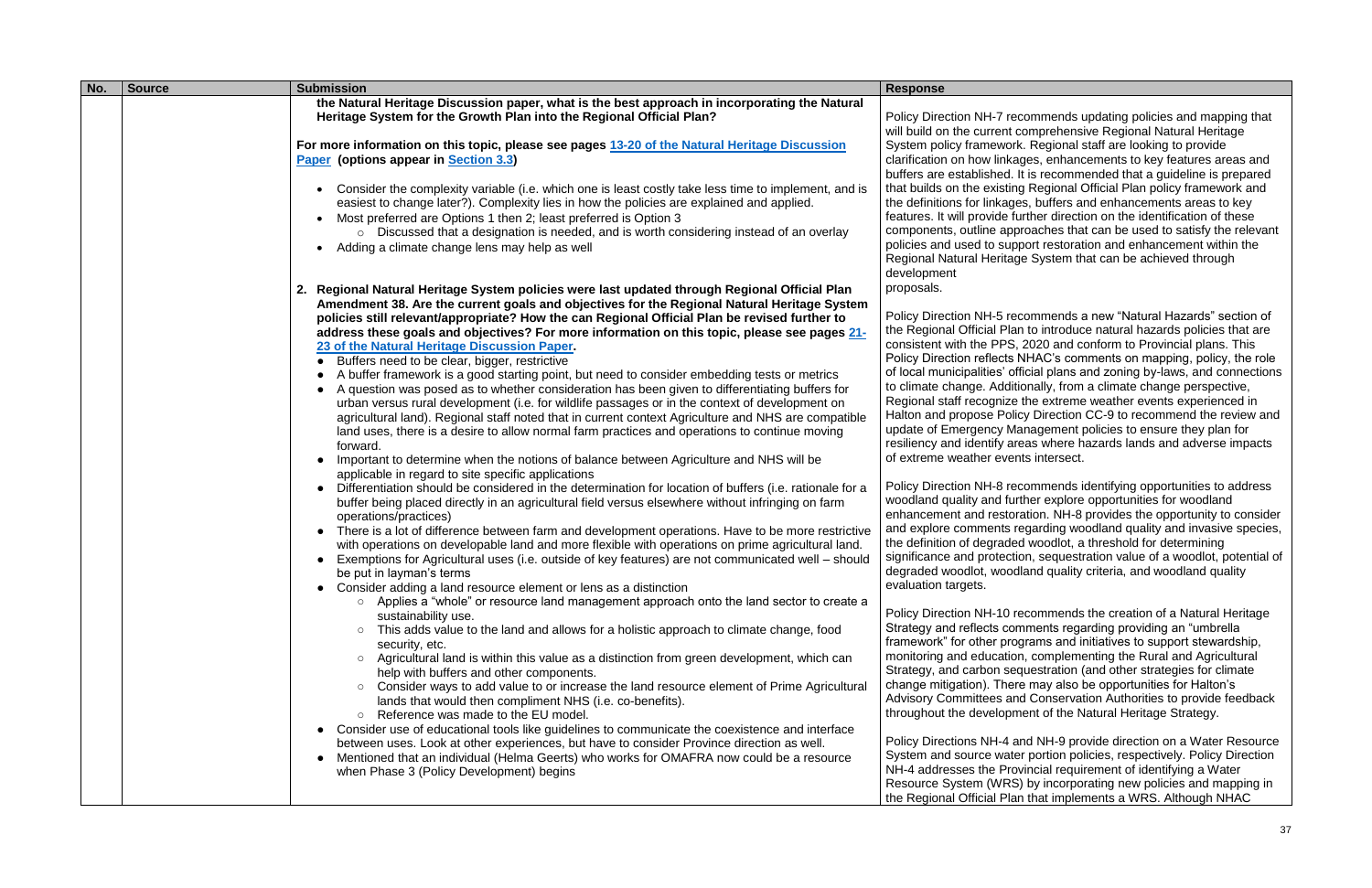| No. | <b>Source</b> | <b>Submission</b>                                                                                                                                                                                                                                                                                                                                                                                                                                                                                                                                                                                                                                                                                                                                                                                                                                                                                                                                                                                                                                                                                                                                                                                                                                                                                                                                                                                                                                                                                                                                                                                                                                                                                                                                                                                                                                                                                                                                                                                                                                                                                                                                                                                                                                                                                                                                                                                                                                                                                                                                                                                                                                                                                                                                                                                                                                                                                                                                                                                                                                                                                                                                                                                                                                                                                                                                                                       | <b>Response</b>                                                                                                                                                                                                                                                                                                                                                                                                                                                                                                                                                                                                                                                                                                                                                                                                                                                                                                                                                                                                                                                                                                                    |
|-----|---------------|-----------------------------------------------------------------------------------------------------------------------------------------------------------------------------------------------------------------------------------------------------------------------------------------------------------------------------------------------------------------------------------------------------------------------------------------------------------------------------------------------------------------------------------------------------------------------------------------------------------------------------------------------------------------------------------------------------------------------------------------------------------------------------------------------------------------------------------------------------------------------------------------------------------------------------------------------------------------------------------------------------------------------------------------------------------------------------------------------------------------------------------------------------------------------------------------------------------------------------------------------------------------------------------------------------------------------------------------------------------------------------------------------------------------------------------------------------------------------------------------------------------------------------------------------------------------------------------------------------------------------------------------------------------------------------------------------------------------------------------------------------------------------------------------------------------------------------------------------------------------------------------------------------------------------------------------------------------------------------------------------------------------------------------------------------------------------------------------------------------------------------------------------------------------------------------------------------------------------------------------------------------------------------------------------------------------------------------------------------------------------------------------------------------------------------------------------------------------------------------------------------------------------------------------------------------------------------------------------------------------------------------------------------------------------------------------------------------------------------------------------------------------------------------------------------------------------------------------------------------------------------------------------------------------------------------------------------------------------------------------------------------------------------------------------------------------------------------------------------------------------------------------------------------------------------------------------------------------------------------------------------------------------------------------------------------------------------------------------------------------------------------------|------------------------------------------------------------------------------------------------------------------------------------------------------------------------------------------------------------------------------------------------------------------------------------------------------------------------------------------------------------------------------------------------------------------------------------------------------------------------------------------------------------------------------------------------------------------------------------------------------------------------------------------------------------------------------------------------------------------------------------------------------------------------------------------------------------------------------------------------------------------------------------------------------------------------------------------------------------------------------------------------------------------------------------------------------------------------------------------------------------------------------------|
|     |               | 3. To ease the implementation of buffers and vegetation protection zones, should the Region<br>include more detailed policies describing minimum standards? For more information on this<br>topic, please see page 23-27 of the Natural Heritage Discussion Paper.<br>Question was posed as to whether Committee prefers strong policies or flexible reference to a<br>framework<br>Important to distinguish between a framework and a OP policy, both have different<br>$\circ$<br>implications for surety<br>A solid buffer framework is needed<br>$\circ$<br>Be very prescriptive. If people want to seek variances they will, and if need separate<br>$\circ$<br>category for agriculture then go ahead<br>Questions: Would a framework recommend different widths than the ROP? Or is a<br>$\circ$<br>framework more of reference to OP? What's the difference between explicitly stating a<br>number in the ROP versus a framework? Regional Staff noted that a framework is not<br>prescriptive, it is just a guideline. Consideration is being given to creating a more definitive<br>framework that can be brought forward to Council to give more strength and consistency in<br>its application (i.e. embedding tests and criteria, risk-based assessment of impacts,<br>sensitivity of features, etc.)<br>Discussed prescribing a single buffer width versus varying above and beyond a prescribed<br>$\circ$<br>buffer width<br>There are many policies and plans by different agencies for buffers. Councilors should push the<br>Province to provide more consistent wording across natural heritage plans – the Region falls<br>within one of the most over planned areas in Ontario.<br>Must recognize implementation of a buffer in context of differences between farmland and<br>developable land. Regional staff noted that there are exemptions for expansions to existing<br>Agricultural buildings; an Environmental Impact Assessment (EIA) may be triggered if a large<br>scale agricultural building is proposed - e.g. in these cases consideration would be given to<br>whether a buffer is needed to protect the integrity of the NHS.<br>Concerns that if a buffer means agricultural land is taken out of production, then this is a problem.<br>Must give thought to qualifying land as a resource. Regional staff noted that policies allow for<br>farming to continue in a buffer.<br>Buffers should be discussed within the context of the ecological functions that are intended to be<br>safeguarded. Buffers are not just passive transects on the landscape, they are the interphase<br>determining how energy, matter and biotic components flow in and out of an ecosystem. They will<br>affect both sides of the boundary.<br>4. Given the policy direction provided by the Provincial Policy Statement and Provincial plans,<br>how should policy and mapping address the relationship between natural heritage protection<br>and agriculture outside of the Urban Area or the Natural Heritage System? For more<br>information on this topic, please see pages 38-45 and of the Natural Heritage Discussion<br>Paper (options appear in Section 5.3) and/or pages 17-27 of the Rural and Agricultural System<br><b>Discussion Paper.</b><br>Omitted – to be addressed in future meeting for Rural and Agricultural System Discussion Paper | expressed a preferenc<br>broader support for dis<br>relationship between th<br>been applied to NH-4 t<br>Change ROPR theme.<br>of general source wate<br>plans with specific poli<br>consider and explore N<br>of policy updates, cons<br>section location in the<br>The approach to Wetla<br>Evaluation System (OV<br>Development, Natural<br><b>Provincial Policy State</b><br><b>Climate Change</b><br>Regional staff recogniz<br>Halton and propose Po<br>update of Emergency I<br>resiliency and identify a<br>of extreme weather eve<br>implications of addition<br>addressing this concer<br>Regional staff recogniz<br>emission levels. Policy<br>new policies in the RO<br>introduce and enhance<br>developments. This co<br>permeable surfaces, a<br>Regional staff is also e<br>resource for green dev<br>may consider when up<br>the work the local mun<br>their green developme<br>work on green develop<br>embedding these stand<br>Policy Direction CC-6 i<br>requirement of the area<br>provide guidance for th<br>implementation. Comm<br>energy generation, dis-<br>consumption and gree<br>energy and renewable |
|     |               | 5. The Greenbelt Plan 2017 and Growth Plan 2019 require municipalities to identify Water<br>Resource Systems in Official Plans. Based on the two (2) options provided in the Natural                                                                                                                                                                                                                                                                                                                                                                                                                                                                                                                                                                                                                                                                                                                                                                                                                                                                                                                                                                                                                                                                                                                                                                                                                                                                                                                                                                                                                                                                                                                                                                                                                                                                                                                                                                                                                                                                                                                                                                                                                                                                                                                                                                                                                                                                                                                                                                                                                                                                                                                                                                                                                                                                                                                                                                                                                                                                                                                                                                                                                                                                                                                                                                                                    |                                                                                                                                                                                                                                                                                                                                                                                                                                                                                                                                                                                                                                                                                                                                                                                                                                                                                                                                                                                                                                                                                                                                    |
|     |               | Heritage Discussion Paper, how should the Water Resource System be incorporated into the                                                                                                                                                                                                                                                                                                                                                                                                                                                                                                                                                                                                                                                                                                                                                                                                                                                                                                                                                                                                                                                                                                                                                                                                                                                                                                                                                                                                                                                                                                                                                                                                                                                                                                                                                                                                                                                                                                                                                                                                                                                                                                                                                                                                                                                                                                                                                                                                                                                                                                                                                                                                                                                                                                                                                                                                                                                                                                                                                                                                                                                                                                                                                                                                                                                                                                |                                                                                                                                                                                                                                                                                                                                                                                                                                                                                                                                                                                                                                                                                                                                                                                                                                                                                                                                                                                                                                                                                                                                    |

ce for a combined WRS and NHS, there was stinct policies and mapping with recognition of the he two systems. A climate change lens has also to recognize the relationship with the Climate Policy Direction NH-9 recommends the inclusion er protection policies that apply across the three cies as needed. NH-9 provides the opportunity to NHAC's comments regarding mapping, frequency sultation with source water project managers, and ROP.

and evaluation through the Ontario Wetland WES) is administered by the Ministry of Northern Resources and Forestry (NDMNRF) as per the ment (2020).

re the extreme weather events experienced in olicy Direction CC-9 to recommend the review and Management policies to ensure they plan for areas where hazards lands and adverse impacts ents intersect. Regional staff acknowledges the ial salt usage in winter months, however, rn does not fall within the purview of the ROP.

zes the impacts buildings have on greenhouse gas Direction CC-5 recommends the introduction of P that encourage the local municipalities to green development standards for new ould include standards for building retrofits, nd electric vehicles and their infrastructure. exploring the development of a best practices relopment standards which local municipalities dating their standards. Regional staff recognizes icipalities have undergone in the development of ent standards and will continue to support local ment standards where appropriate, rather than dards into ROP policy.

recommends Community Energy Plans to be a a-specific planning process and that Regional staff e local municipalities to assist with nunity Energy Plans will look at the feasibility of tribution, and storage, reduction of energy nhouse gasses, and opportunities for district energy sources at a neighbourhood scale.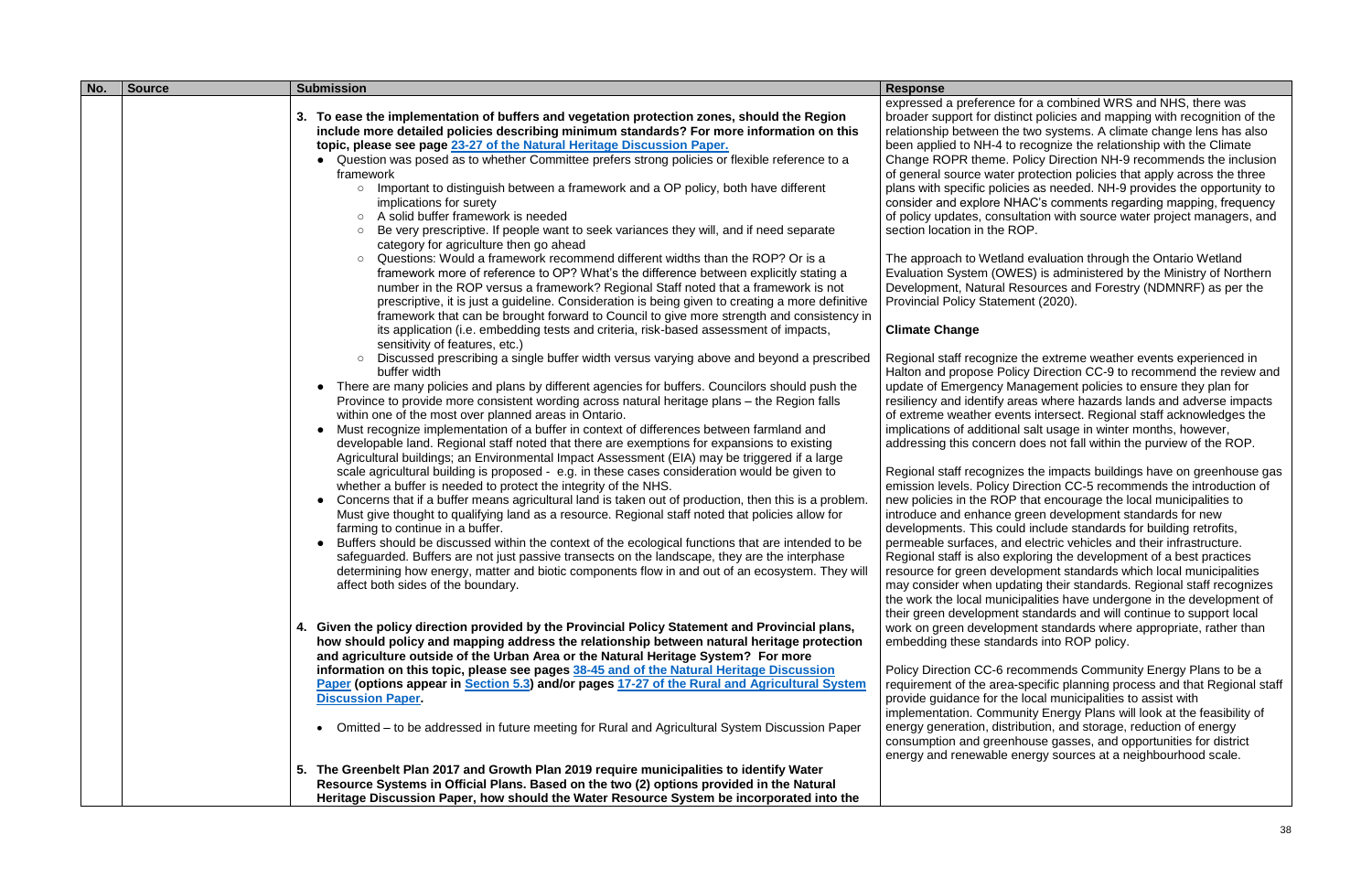| No. | <b>Source</b> | <b>Submission</b>                                                                                                                                                                     | <b>Response</b>                                      |
|-----|---------------|---------------------------------------------------------------------------------------------------------------------------------------------------------------------------------------|------------------------------------------------------|
|     |               | ROP? For more information on this topic, please see pages 46-48 of the Natural Heritage                                                                                               | Policy Direction CC-6 v                              |
|     |               | <b>Discussion Paper (options appear in Section 6.3).</b>                                                                                                                              | that promote net-zero o                              |
|     |               | Option 1 (combining WRS and NHS) is preferred. Important to view both as integrated systems.                                                                                          | alternative energy syst                              |
|     |               | There can be value added in terms of flood resilience, natural filtration, etc. There are so many co-                                                                                 |                                                      |
|     |               | benefits from having WRS incorporated with NHS. We should re-engage with Ben on this work.                                                                                            | Policy Direction CC-2 v                              |
|     |               | Question was posed as to whether this implies that we must give Water Resource Systems (WRS)                                                                                          | energy policies in the F                             |
|     |               | more priority, and how this would fit into the climate change scheme (i.e. first consider hydrologic                                                                                  | technologies.                                        |
|     |               | issues before soil?). It was noted that WRS must be looked at comprehensively through a systems                                                                                       |                                                      |
|     |               | based approach.                                                                                                                                                                       | Suggestions to incorpo                               |
|     |               | Knowing the location of groundwater systems is important for climate change resilience (i.e.<br>$\bullet$                                                                             | reflected in Policy Dire                             |
|     |               | important to know functions and assess mitigation and impacts of development on WRS).                                                                                                 | of green infrastructure                              |
|     |               | Regional staff noted that wellhead protection areas work is separate, but complementary (i.e.<br>overlap in the use of data).                                                         | management planning.                                 |
|     |               | Phase 3 policy writing must be explicit and recognize the likelihood of water related impacts on                                                                                      | Addressing climate cha                               |
|     |               | agricultural operations.                                                                                                                                                              | through Policy Direction                             |
|     |               | Protection and rewetting can reduce emissions.                                                                                                                                        | agriculture, local food s                            |
|     |               |                                                                                                                                                                                       | mitigating and adapting                              |
|     |               |                                                                                                                                                                                       | applied to Policy Direct                             |
|     |               | 6. Preserving natural heritage remains a key component of Halton's planning vision. Should                                                                                            | Heritage theme areas (                               |
|     |               | Halton Region develop a Natural Heritage Strategy and what should be included in such a                                                                                               | lands in the rural area f                            |
|     |               | strategy? For more information on this topic, please see pages 49-50 of the Natural Heritage                                                                                          |                                                      |
|     |               | <b>Discussion Paper.</b>                                                                                                                                                              | The ROP includes sect                                |
|     |               |                                                                                                                                                                                       | active transportation, tr                            |
|     |               | Regional Staff noted that the goal of the strategy is to provide an "umbrella framework" for other                                                                                    | occupancy vehicle usa                                |
|     |               | programs, initiatives, such as restoration and stewardship, community education and awareness,                                                                                        | Direction CC-1, which s                              |
|     |               | greenlands securement, forestry strategy, climate change, partnerships with Conservation                                                                                              | goals, objectives, polici                            |
|     |               | Authorities etc.                                                                                                                                                                      | consider strengthening                               |
|     |               | It was expressed that the Rural Agricultural Strategy and Natural Heritage Strategy need to be<br>$\bullet$                                                                           | well as enhance active                               |
|     |               | complementary (or even combined) rather than separate, as both come from the same land base.                                                                                          |                                                      |
|     |               | Concerns about the perception of white belt as lands for development or "urban lands in waiting".<br>$\bullet$                                                                        | NHAC also provided co                                |
|     |               | Discussed renaming the white belt to the food belt given the agricultural capacity of this area.                                                                                      | transportation master p                              |
|     |               | Question posed about whether the NHS designation will remain. More clarity is needed on                                                                                               | proposed CN rail yard.                               |
|     |               | whether overlay or designations are treated the same. Staff noted that the Natural Heritage<br>Strategy is not just for NHS designation, but intended to be an overarching framework. | 143) and Policy Directio<br>policies to support a cu |
|     |               | Natural Heritage Strategy should consider sequestration value of NHS (e.g. soil, afforestation,                                                                                       | Regional staff will cons                             |
|     |               | $etc.$ ).                                                                                                                                                                             | the policy formulation s                             |
|     |               | Important to collaborate with Conservation Authorities on the Natural Heritage Strategy because                                                                                       |                                                      |
|     |               | they already have initiatives and staff expertise.                                                                                                                                    | The CN Truck-Rail Hub                                |
|     |               |                                                                                                                                                                                       | <b>Environmental Assessr</b>                         |
|     |               |                                                                                                                                                                                       | municipalities continue                              |
|     |               | 7. Should the Regional Official Plan incorporate objectives and policies to support/recognize the                                                                                     | information can be four                              |
|     |               | Cootes to Escarpment EcoPark System? For more information on this topic, please see                                                                                                   | https://www.halton.ca/1                              |
|     |               | pages 53-54 of the Natural Heritage Discussion Paper.                                                                                                                                 | Logistics-Hub-Project                                |
|     |               |                                                                                                                                                                                       |                                                      |
|     |               | Yes - ROP should incorporate objectives and policies to support the Cootes to Escarpment                                                                                              | Regional staff notes tha                             |
|     |               | EcoPark System.                                                                                                                                                                       | <b>Discussion Paper/Integ</b>                        |
|     |               | Question posed as to whether the policies and objectives would apply to just publicly owned lands<br>$\bullet$                                                                        | been addressed in mat                                |
|     |               | and not private lands within the Cootes to Escarpment EcoPark System. Private landowners                                                                                              | No. 48 (ROPA 48), or v                               |
|     |               | should be notified if anything affects their land.                                                                                                                                    | Concept materials, incl                              |
|     |               |                                                                                                                                                                                       | also available in the IG                             |

will also direct Regional staff to develop policies communities, renewable energy systems, ems, and district energy systems.

will provide an opportunity to enhance existing ROP (section 176) by exploring energy-from-waste

orate green infrastructure into the ROP are ction CC-3 which recommends the incorporation and low impact development with stormwater

ange in the context of agriculture is proposed on CC-7 which focuses on agriculture, urban supply, food security and farmers as stewards in g to climate change. Climate change lenses tions in the Rural and Agricultural and Natural (RAS-1 and NH-7) speak to the importance of for their carbon sequestration potential.

tions and policies which support public transit, ravel demand management and reducing single ge (sections 172 and 173). Through Policy supports enhancing the ROP's current vision, ies and definitions, there are opportunities to public transit policies to support electrification, as transportation policies.

omments on air quality and include active blans with locals, monitoring or reporting, and the The current ROP includes policies on air (section ion CC-2 provides the opportunity to enhance ROP alture of conservation which includes air quality. sider the resources NHAC has suggested during stage.

Ib in Milton is subject to the Canadian ment Act, 2012. Halton Region and the local to be engaged with this project. Additional nd on Halton Region's webpage: The-Region/Projects-and-Initiatives/CN-Milton-

at comments on the Regional Urban Structure grated Growth Management Strategy (IGMS) have terial related to Regional Official Plan Amendment will be addressed through the Preferred Growth luding the Submissions Charts. More details are **IMS Policy Directions.**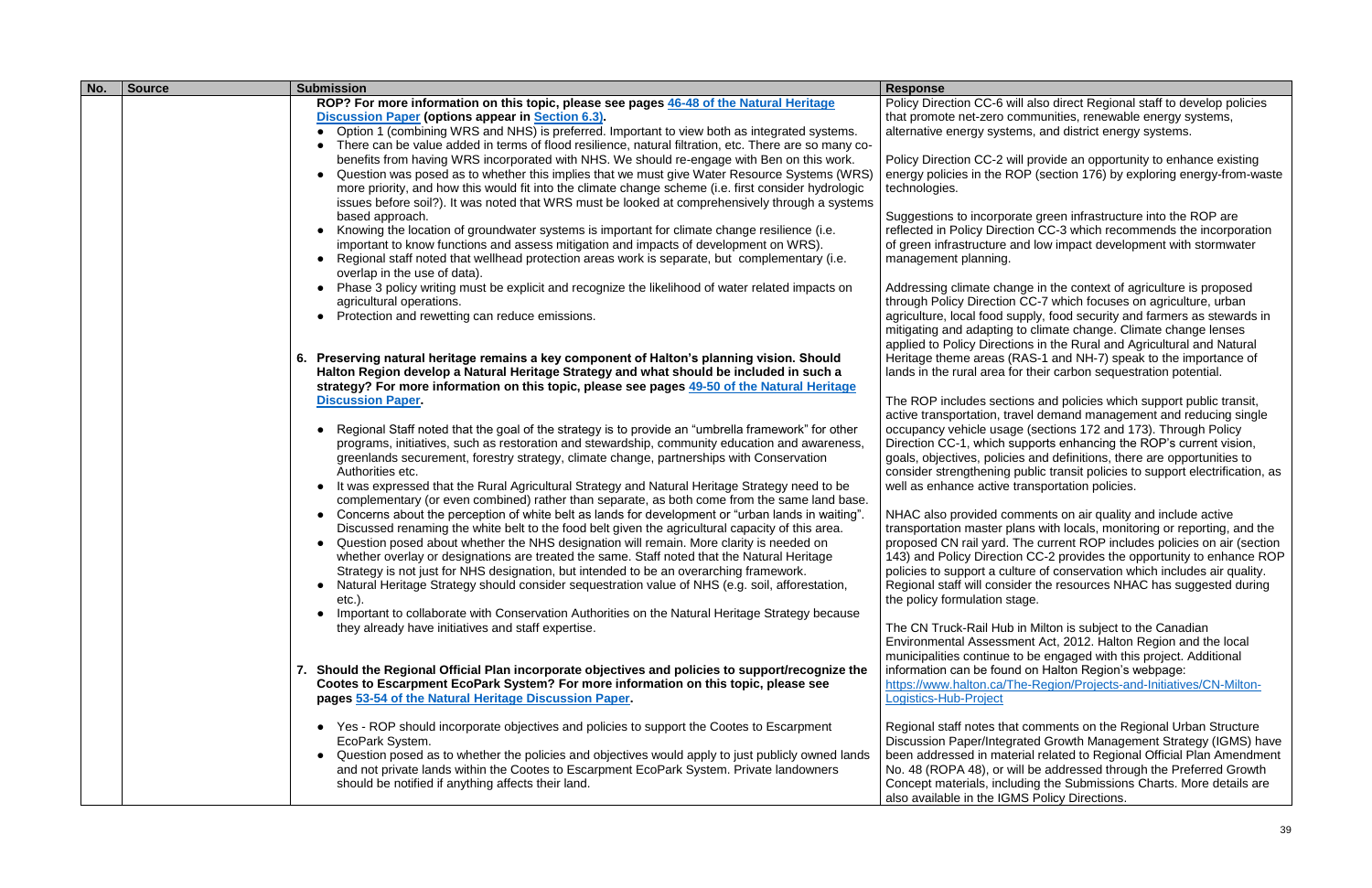| No. | <b>Source</b> | <b>Submission</b>                                                                                                                                                                                                                                                                                                                                                                                                                                                                                                                                                                                                                                                                                                                                                                                                                                                                                                                                                                                                                                                                                                                                                                                                                                                                                                                                                                                                                                                                                                                                                                                                                                                                                                                                                                                                                                                                                                                                                                                                                                                                                                                                                                                                                                                                                                                                                                                                                                                                                                                                                                                                                                                                                                                                                                                                                                                                                                                                                                                                                                                                                                                                                                                                                                                                                                                                                                                                                                                                                                                                                                                                                                                     | <b>Response</b>                                                                                                                                                                                                                                                                                                                                                                                                                                                                                                                                                                         |
|-----|---------------|-----------------------------------------------------------------------------------------------------------------------------------------------------------------------------------------------------------------------------------------------------------------------------------------------------------------------------------------------------------------------------------------------------------------------------------------------------------------------------------------------------------------------------------------------------------------------------------------------------------------------------------------------------------------------------------------------------------------------------------------------------------------------------------------------------------------------------------------------------------------------------------------------------------------------------------------------------------------------------------------------------------------------------------------------------------------------------------------------------------------------------------------------------------------------------------------------------------------------------------------------------------------------------------------------------------------------------------------------------------------------------------------------------------------------------------------------------------------------------------------------------------------------------------------------------------------------------------------------------------------------------------------------------------------------------------------------------------------------------------------------------------------------------------------------------------------------------------------------------------------------------------------------------------------------------------------------------------------------------------------------------------------------------------------------------------------------------------------------------------------------------------------------------------------------------------------------------------------------------------------------------------------------------------------------------------------------------------------------------------------------------------------------------------------------------------------------------------------------------------------------------------------------------------------------------------------------------------------------------------------------------------------------------------------------------------------------------------------------------------------------------------------------------------------------------------------------------------------------------------------------------------------------------------------------------------------------------------------------------------------------------------------------------------------------------------------------------------------------------------------------------------------------------------------------------------------------------------------------------------------------------------------------------------------------------------------------------------------------------------------------------------------------------------------------------------------------------------------------------------------------------------------------------------------------------------------------------------------------------------------------------------------------------------------------|-----------------------------------------------------------------------------------------------------------------------------------------------------------------------------------------------------------------------------------------------------------------------------------------------------------------------------------------------------------------------------------------------------------------------------------------------------------------------------------------------------------------------------------------------------------------------------------------|
|     |               | Staff noted that the intention is to support and recognize the partnership, specifically the<br>$\circ$<br>implementation of management plans for publicly owned lands.<br>Discussed that private landowners need to understand that Cootes to Escarpment<br>$\circ$<br>EcoPark System is not a policy or regulation (e.g. not a ROP designation).<br>Land operates on a voluntary or "willing seller, willing buyer" basis.<br>$\circ$<br>Conservation Halton has a stewardship technician who liaises with private landowners to<br>keep them involved. Liaison has been successful.<br>Since there is no policy, there should be a note within the ROP stating that certain conditions<br>apply to this area, so that there is a clear understanding of the boundaries and objectives of the<br>Cootes to Escarpment EcoPark System.<br>This is an important opportunity to recognize the Cootes to Escarpment EcoPark System as an<br>$\bullet$<br>outstanding example of a collaborative initiative to expand the Province's parks and open space<br>system.<br>8. The Regional Official Plan is required to conform to applicable Source Protection Plans and<br>must be updated through this Regional Official Plan Review process. What is the best<br>approach to address Drinking Water Source Protection policies and mapping? For more<br>information on this topic, please see pages 54-55 of the Natural Heritage Discussion Paper.<br>Important to consider including wording in the ROP that would recognize and allow for updates to<br>Source Protection Plans to still come into effect.<br>Clarification was sought about whether Steve Holysh's groundwater mapping will be included in<br>this work. Staff noted that his modelling is more of a documentation framework - a database.<br>The mapping must be present and permanent as an underlying base map for all other mapping.<br>$\bullet$<br>There are precious lands that cannot be negotiated for the sake of mapping water resources and<br>quality.<br>Need coordination between Government and agencies to ensure that any changes in mapping are<br>$\bullet$<br>consistent.<br>Farmers are finding the current Regional approach challenging and unfeasible (i.e. forecasting in<br>$\bullet$<br>advance of production practices). If Source Water Protection Plans are frequently updated, then it<br>may be better to consider ROP wording that indicates that policies must conform to existing<br>source water protection policies rather than to include mapping and policies directly in the ROP.<br>Since Source Water Protection affects different land uses, there should be a separate section just<br>about this. Could consider merging common policies among the three Source Water Protection<br>Areas, and have a separate section for the Conservation Authorities.<br>Question was posed as to whether any source water managers have been contacted to see their<br>$\bullet$<br>preference. Staff noted that this is ongoing, but that the feedback to date has included concerns<br>about the ROP implications that would arise from the frequent mandated updates for Source<br><b>Water Protection Plans.</b><br>Clarification sought about whether SWP Plans would have precedence over other Provincial<br>Plans.<br>Staff noted that Provincial Plans and SWP Plans are complementary. Pursuant to the<br>$\circ$<br>Clean Water Act (CWA), municipalities must recognize and implement SWP Plans through<br>the ROP.<br>The NEP requires that the implementing authority shall consider source protection plans<br>$\circ$<br>developed under the CWA. | Policy Direction NH-10<br><b>Natural Heritage Strate</b><br>opportunities through p<br>of guidelines/strategies<br>environment, biodivers<br>targets.<br>Additional comments p<br>jurisdiction or the purv<br><b>Building Code, acknov</b><br>household appliances,<br>provided comments wl<br>such as the corporate<br>development plans.<br>The Region is also und<br>climate change in acco<br>2019-2022 and Counc<br>Halton Region has als<br>advance the Region's<br>partnership will result i<br>emissions inventory, c<br>targets, community en<br><b>Halton Climate Collect</b> |
|     |               |                                                                                                                                                                                                                                                                                                                                                                                                                                                                                                                                                                                                                                                                                                                                                                                                                                                                                                                                                                                                                                                                                                                                                                                                                                                                                                                                                                                                                                                                                                                                                                                                                                                                                                                                                                                                                                                                                                                                                                                                                                                                                                                                                                                                                                                                                                                                                                                                                                                                                                                                                                                                                                                                                                                                                                                                                                                                                                                                                                                                                                                                                                                                                                                                                                                                                                                                                                                                                                                                                                                                                                                                                                                                       |                                                                                                                                                                                                                                                                                                                                                                                                                                                                                                                                                                                         |

0 recommends the creation of a Halton Region tegy which provides an opportunity to explore programming include monitoring and development is to manage and conserve the natural sity, migratory species, and tree canopy cover

provided by NHAC but are outside of the Region's  $\frac{1}{2}$  iew of the ROP include suggestions to revise the wledgement of the emissions produced by , climate change education materials. NHAC also which may be addressed in other Regional plans climate change response and/or economic

dertaking a broader set of actions to respond to cordance with the Region's Strategic Business Plan cil's emergency declaration.

so partnered with Halton Environmental Network to advork in addressing climate change. The in the preparation of a community greenhouse gas community greenhouse gas emission reductions ngagement, and outreach in collaboration with the tive.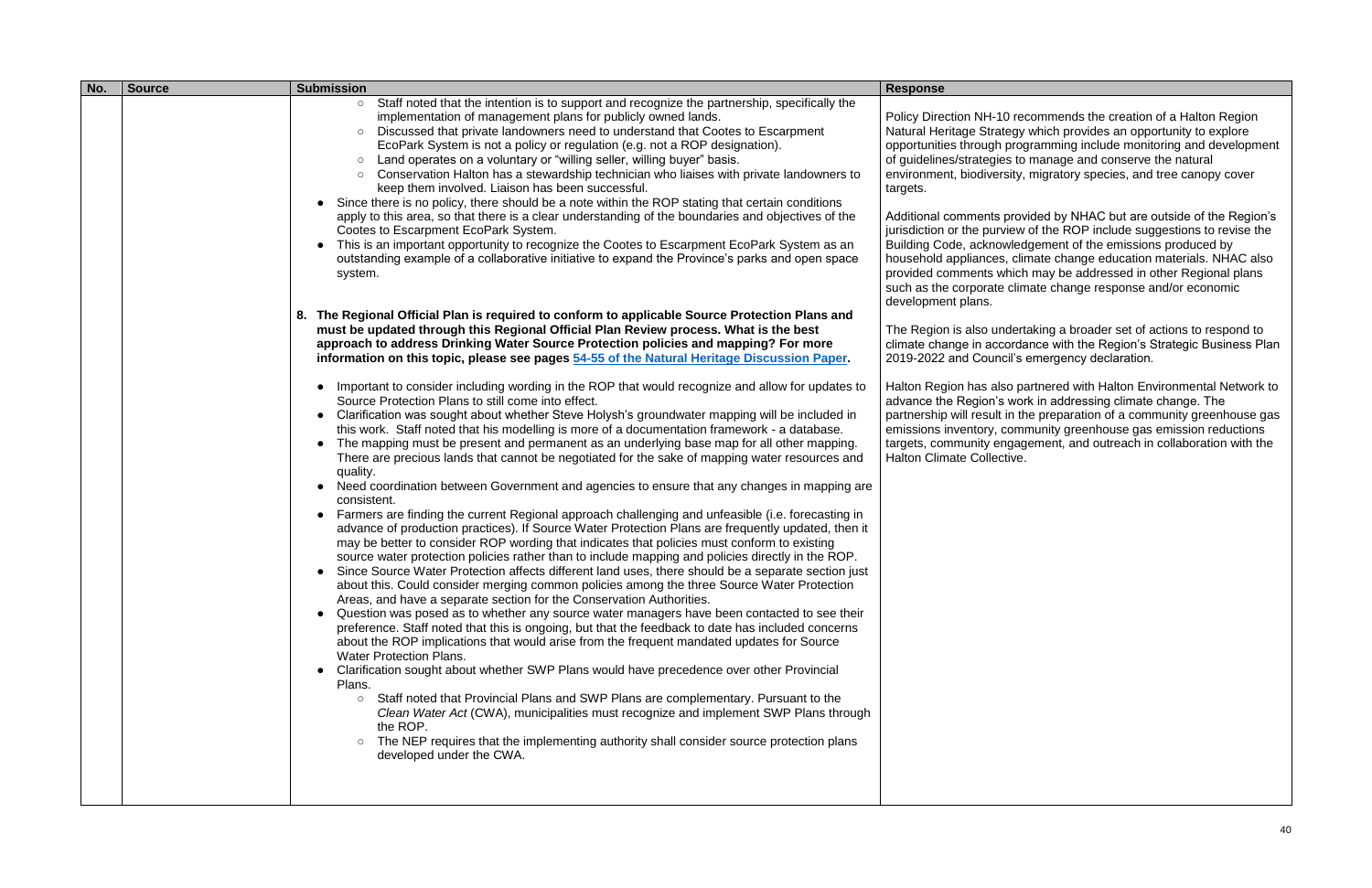| No. | <b>Source</b> | <b>Submission</b>                                                                                                                                                                                    | <b>Response</b>    |
|-----|---------------|------------------------------------------------------------------------------------------------------------------------------------------------------------------------------------------------------|--------------------|
|     |               | 9. The Regional Official Plan is required to conform to the updated Natural Hazard policies in the                                                                                                   |                    |
|     |               | PPS. What is the best approach to incorporate Natural Hazard policies and mapping? For more                                                                                                          | Comments are ackno |
|     |               | information on this topic, please see pages 55-56 of the Natural Heritage Discussion Paper.                                                                                                          | response.          |
|     |               |                                                                                                                                                                                                      |                    |
|     |               | Question was posed as to whether the PPS allows the Region to be more restrictive. Staff noted<br>$\bullet$                                                                                          |                    |
|     |               | that Region can be more restrictive with certain policies than the Growth Plan, except for mineral                                                                                                   |                    |
|     |               | aggregates and agriculture.                                                                                                                                                                          |                    |
|     |               | The NHS system was intended to already include these hazards as sensitive areas in the                                                                                                               |                    |
|     |               | mapping, not sure that yet another overlay is needed. As part of the strategy we need to identify                                                                                                    |                    |
|     |               | natural hazard lands to prevent further degradation (e.g. erosion).                                                                                                                                  |                    |
|     |               | A few expressed that it would be helpful for Natural Hazards to be an overlay.<br>$\bullet$                                                                                                          |                    |
|     |               | Discussed that development within natural hazard lands are subject to Conservation Authority                                                                                                         |                    |
|     |               | regulations. Staff noted that the PPS states that development/site alteration should not be                                                                                                          |                    |
|     |               | permitted in floodplains, so there is some ROP direction that would prohibit development in                                                                                                          |                    |
|     |               | floodplain areas.                                                                                                                                                                                    |                    |
|     |               | Given impacts of climate change, must be prudent and prepared - having something concrete in<br>$\bullet$                                                                                            |                    |
|     |               | plan is beneficial for everyone in the community and will ensure we are resilient and prepared for                                                                                                   |                    |
|     |               | the impacts of climate change on our community.                                                                                                                                                      |                    |
|     |               | The way hazards are defined seems that the term is being used with various connotations.                                                                                                             |                    |
|     |               | Question was posed as to whether buffer lands are included as natural hazard lands? (in                                                                                                              |                    |
|     |               | reference to both buffers to RNHS and buffers to floodplain)                                                                                                                                         |                    |
|     |               | Staff noted that the proposed draft RNHS only included regulated floodplain limits from the<br>$\circ$<br>three Conservation Authorities and did not include their buffers. The buffers to RNHS were |                    |
|     |               | included for rural and urban areas all in one map layer: buffers, linkages, and                                                                                                                      |                    |
|     |               | enhancements. There is opportunity to refine buffers at the time of a development                                                                                                                    |                    |
|     |               | application (NEC or Planning Act, not building permit).                                                                                                                                              |                    |
|     |               | Question was posed as to whether the local Official Plans should show natural hazard lands, as<br>$\bullet$                                                                                          |                    |
|     |               | sometimes there is an impression that local OP is more capable of showing more detailed                                                                                                              |                    |
|     |               | mapping.                                                                                                                                                                                             |                    |
|     |               | ○ Discussed that Regional mapping is preferred, but there may be an opportunity to indicate                                                                                                          |                    |
|     |               | what needs to be refined or verified at the local level.                                                                                                                                             |                    |
|     |               | Option 3 is best - "do not map Natural Hazard in the ROP but rather include additional<br>$\circ$                                                                                                    |                    |
|     |               | policies to direct the Local Municipalities to map Natural Hazards in their Official Plans."                                                                                                         |                    |
|     |               |                                                                                                                                                                                                      |                    |
|     |               |                                                                                                                                                                                                      |                    |
|     |               | 10. How can Halton Region best support the protection and enhancement of significant                                                                                                                 |                    |
|     |               | woodlands through land use policy? For more information on this topic, please see pages 57-                                                                                                          |                    |
|     |               | 58 of the Natural Heritage Discussion Paper.                                                                                                                                                         |                    |
|     |               |                                                                                                                                                                                                      |                    |
|     |               | • Staff noted that the current definition of significant woodlands in s.277 of ROP approved through                                                                                                  |                    |
|     |               | ROPA 38. The intention is not to change the four criteria (as these were approved through OMB                                                                                                        |                    |
|     |               | Minutes of Settlement), but rather to determine how the quality of woodlands should be                                                                                                               |                    |
|     |               | considered from a scientific approach (e.g. impact of invasive species on character and integrity of                                                                                                 |                    |
|     |               | woodland, etc.).                                                                                                                                                                                     |                    |
|     |               | Clarification was sought about whether the current policy regime prohibits development in                                                                                                            |                    |
|     |               | significant woodlands. Staff noted that development is permitted if consistent with PPS, ROP                                                                                                         |                    |
|     |               | policies, and demonstration of no negative impacts.                                                                                                                                                  |                    |
|     |               | Concerns about the definition of a degraded woodlot - a determination of major degradation could                                                                                                     |                    |
|     |               | result in the conclusion that an area is no longer of value and therefore open for more                                                                                                              |                    |
|     |               |                                                                                                                                                                                                      |                    |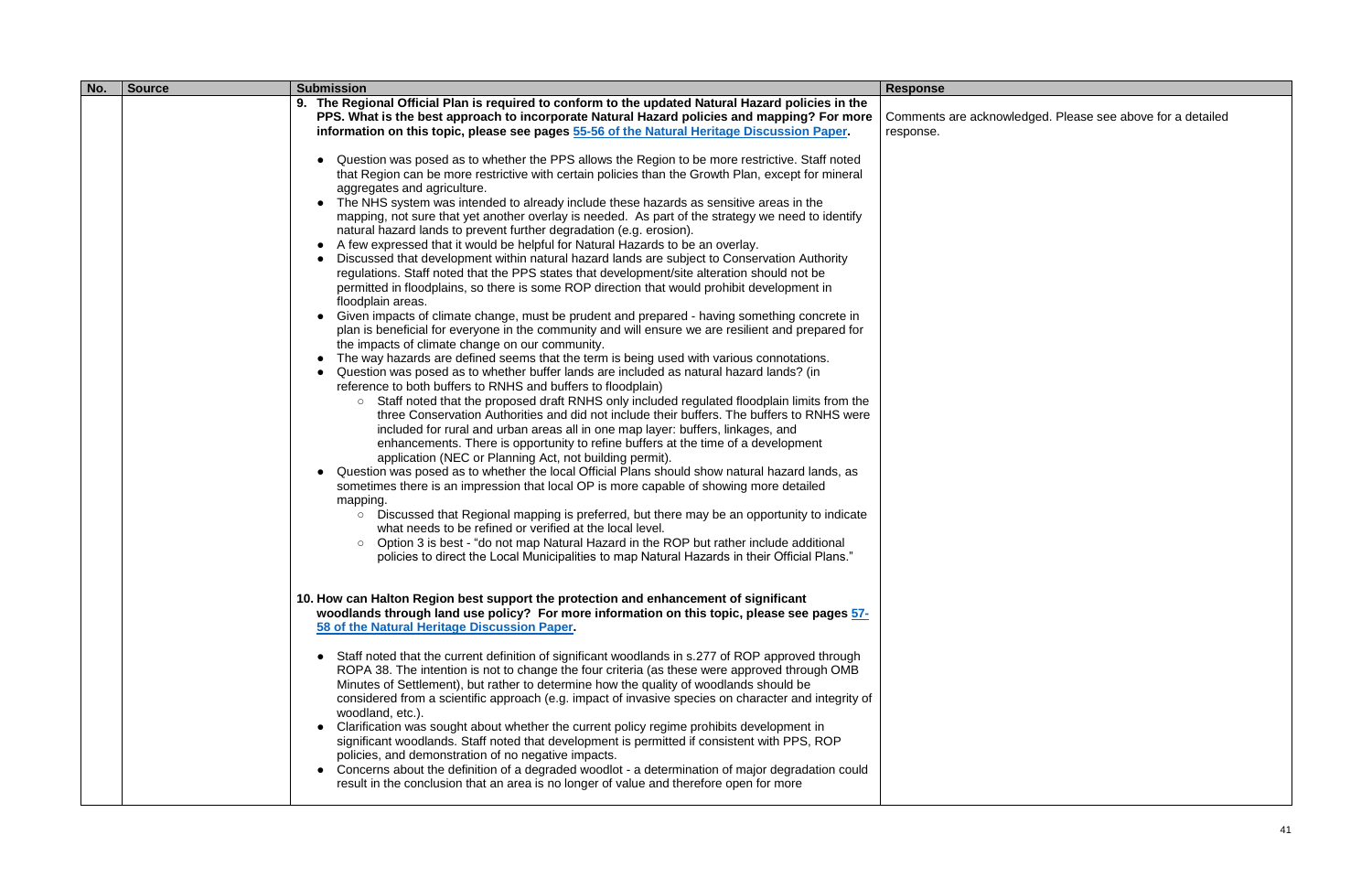| No. | <b>Source</b> | <b>Submission</b>                                                                                                                                                                                                                                                                                                                                                                                                                                                                                                                                                                                                                                                                                                                                                                                                                                                                                                                                                                                                                                                                                                                                                                                                                                                                                                                                                                                                                                                                                                                                                                                                                                                                                                                                                                                                                                                                                                                                                                                                                                                                                                                                                                                                                                       | <b>Response</b>                |
|-----|---------------|---------------------------------------------------------------------------------------------------------------------------------------------------------------------------------------------------------------------------------------------------------------------------------------------------------------------------------------------------------------------------------------------------------------------------------------------------------------------------------------------------------------------------------------------------------------------------------------------------------------------------------------------------------------------------------------------------------------------------------------------------------------------------------------------------------------------------------------------------------------------------------------------------------------------------------------------------------------------------------------------------------------------------------------------------------------------------------------------------------------------------------------------------------------------------------------------------------------------------------------------------------------------------------------------------------------------------------------------------------------------------------------------------------------------------------------------------------------------------------------------------------------------------------------------------------------------------------------------------------------------------------------------------------------------------------------------------------------------------------------------------------------------------------------------------------------------------------------------------------------------------------------------------------------------------------------------------------------------------------------------------------------------------------------------------------------------------------------------------------------------------------------------------------------------------------------------------------------------------------------------------------|--------------------------------|
|     |               | development. Important to ensure preemptive removal is not contributing to degradation of<br>woodlands.<br>Should consider a threshold above which a woodland is considered significant and protected<br>versus not, as well as woodlands degraded by human activity versus invasive species. Would be a<br>shame if it turns into a question of protection versus restoration opportunities.<br>Size might be another factor to consider for significance.<br>Ideally don't want invasive species to dominate, but they still have a valuable ecological function<br>(e.g. provide wildlife habitat). There shouldn't be an automatic conclusion for removal because of<br>a high presence of invasive species.<br>Should look at woodland quality comprehensively as it relates to broader studies, such as an<br>Environment Impact Study. Important to consider relationship between the degradation of<br>woodland and NHS.<br>Adding a sequestration lens would enhance the conversation around the value within a woodlot<br>(e.g. studying how the soil within the woodlot supports the ecosystem).<br>Another fact that also needs to be considered within the scope of the woodlot potential (if<br>degraded) is contribution to habitat linking and rehabilitation.<br>In support of this 100% as a mechanism for conversation not development. Woodlots are living<br>ecosystems and significance will change and shift over the next 50 years, as trees have life cycles<br>and if fairly monoculture will see a decrease over time. Perhaps it also provides a mechanism for<br>grants etc. to help rehabilitate woodlands who are losing "significance."<br>Question was posed: Is it possible to use positive quality criteria such as amount of carbon<br>sequestration, Green Infrastructure role, presence of or support for Species at Risk, Forest Quality<br>Index and/or some other criteria rather than assessing quality based on degree of impact,<br>especially the presence of invasive species?<br>Consider policy which enables the setting of targets so that the system, which includes significant<br>woodlands, can be effectively evaluated with respect to ecological function and contribution to<br>biodiversity. | Comments are ackn<br>response. |
|     |               | 11. Are there any additional considerations or trends that Halton Region should review in terms of<br>the Natural Heritage component of the Regional Official Plan Review?<br>Question was posed as to whether any analysis has been done since inception of NHS to see<br>whether it has increased or decreased in size. Staff noted that this has been monitored in the<br>past, and is definitely an exercise to undertake in the future. Currently at NHS is 50.6%, but with<br>proposed draft NHS mapping amount is about 52% - increase largely due to adding in Greenbelt<br>Plan NHS.<br>Might be too aspirational, but what about taking the concept of linkages further to include<br>$\bullet$<br>connections with adjoining municipalities and watersheds. Natural features and systems don't<br>follow jurisdictional boundaries so this is something to consider.<br>There has been recent interest in the role of Natural Assets as part of the built infrastructure (e.g.<br>storm water management). Is there an opportunity to add a natural asset role to the NHS, which<br>may provide additional support for protecting it?<br>Should consider other factors such as sequestration value, green infrastructure and cost savings<br>and mitigation.<br>Discussed concerns with wetland evaluation approach<br>The Ministry of Natural Resources and Forestry is responsible for final determination of<br>$\circ$<br>PSWs, but they don't conduct site assessments - neither does the Region.                                                                                                                                                                                                                                                                                                                                                                                                                                                                                                                                                                                                                                                                                                                                       |                                |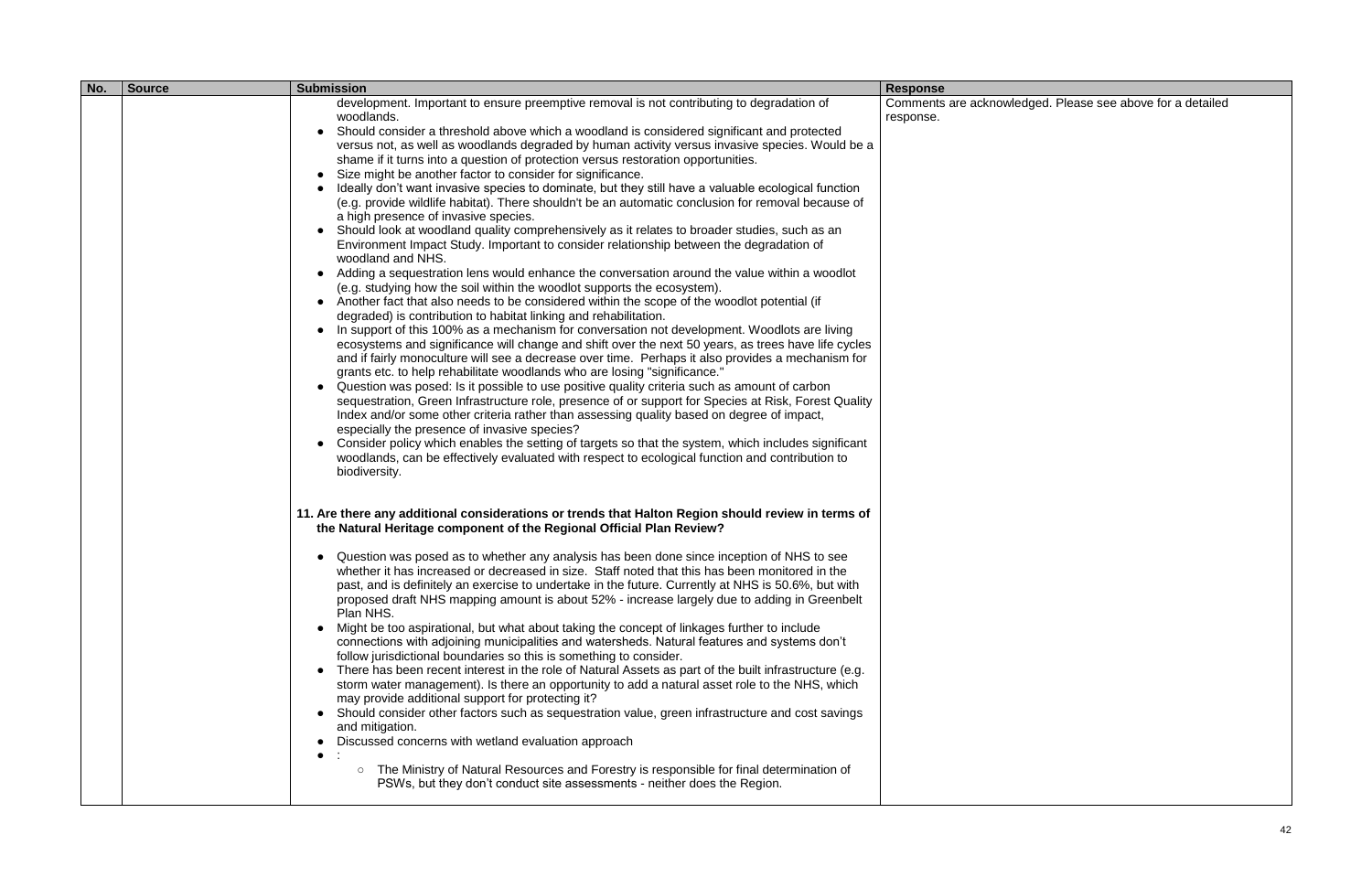| No. | <b>Source</b> | <b>Submission</b>                                                                                                                                                                                                                                                                                                                                                                                                                                                                                                                                                                                                                                                                                                                                                                                                                                                                                                                                                                                                                                                                                                                                                                                                                                                                 | <b>Response</b>                 |
|-----|---------------|-----------------------------------------------------------------------------------------------------------------------------------------------------------------------------------------------------------------------------------------------------------------------------------------------------------------------------------------------------------------------------------------------------------------------------------------------------------------------------------------------------------------------------------------------------------------------------------------------------------------------------------------------------------------------------------------------------------------------------------------------------------------------------------------------------------------------------------------------------------------------------------------------------------------------------------------------------------------------------------------------------------------------------------------------------------------------------------------------------------------------------------------------------------------------------------------------------------------------------------------------------------------------------------|---------------------------------|
|     |               | Wetland assessment is happening at local and developer level, which means that blocks<br>$\circ$<br>are being cut up at smaller scale rather than watershed or sub watershed scale. Ministry<br>has noted that this approach is not ecologically acceptable.<br>Several agencies have a vested interest in knowing the status of wetlands, but OWES is<br>the only method so there is uncertainty about what to do. It was suggested that perhaps<br>the Conservation Authorities and/or Region should create a program to assess wetlands at<br>local and/or regional level. If assessment happens at too small a scale, then value of the<br>wetlands can be perceived as mediocre. The OWES / PSW level looks at landscape scale<br>and considers other factors (e.g. presence of a complex etc.)<br>Loss of wetlands is an issue. Wetlands provide valuable ecological functions, such as<br>$\circ$<br>source water protection, water purification, and climate change mitigation against<br>floods/hazards.                                                                                                                                                                                                                                                                 | Comments are ackno<br>response. |
|     |               | <b>Climate Change</b><br>1. Have you felt the impacts of climate change on your community? What impacts are of most<br>concern to you in the next 20 years? For more information on this topic, please see pages 12-<br>15 of the Climate Change Discussion Paper.<br>Climate change impacts and associated costs are substantial, especially along the waterfront in<br>$\bullet$<br>Oakville and Burlington.<br>Region is starting to experience extreme weather events.<br>Some examples of impacts include:<br>Ice storms in Northern areas of the Region<br>$\circlearrowright$<br>Vector borne diseases (e.g. West Nile Virus and Lyme disease)<br>$\circ$<br>Wind impacts and vulnerability to power outages is substantial<br>$\circ$<br>Economic<br>$\circ$<br>Insurance<br>$\circ$<br>Health<br>$\circ$<br>Mental well-being<br>$\circlearrowright$<br>Concerns about:<br>Water and amount of impermeable surfaces. Consideration must be given to mitigation<br>$\circ$<br>measures to address these issues.<br>The observed shift away from grassland type agriculture, which has caused challenges.<br>$\circ$<br>Energy and hydro usage<br>$\circ$<br>Additional salt usage for roads and surfaces during the winter (mentioned below in a more<br>explicit manner) |                                 |
|     |               | Impacts of extreme weather patterns on food security and impacts on thriving agricultural<br>$\circ$<br>community (e.g. livestock production, greenhouse production)<br>Continuous financial impacts given the increased frequency of climate change events.<br>$\circ$<br>Should factor in economic considerations (e.g. economic resiliency to recover).<br>Micro bursts must also be considered<br>$\circ$<br>Ecological impacts including: increased salt use due to more freeze/thaw through the<br>$\circ$<br>winter, increased invasive survival, low, warm streamflows in the summer which impacts<br>coldwater species, increased number of and amplitude of flooding events and change in<br>timing of the spring melt, etc.<br>Impacts on NHS, specifically on migratory species (e.g. observing earlier salamander<br>emergence times, bird species coming earlier, new species arrivals, temperature<br>thresholds impact turtle reproduction, etc.). Important to recognize the link between the<br>NHS and species and take active measures to preserve North-South migration corridors<br>for plant and wildlife species.                                                                                                                                         |                                 |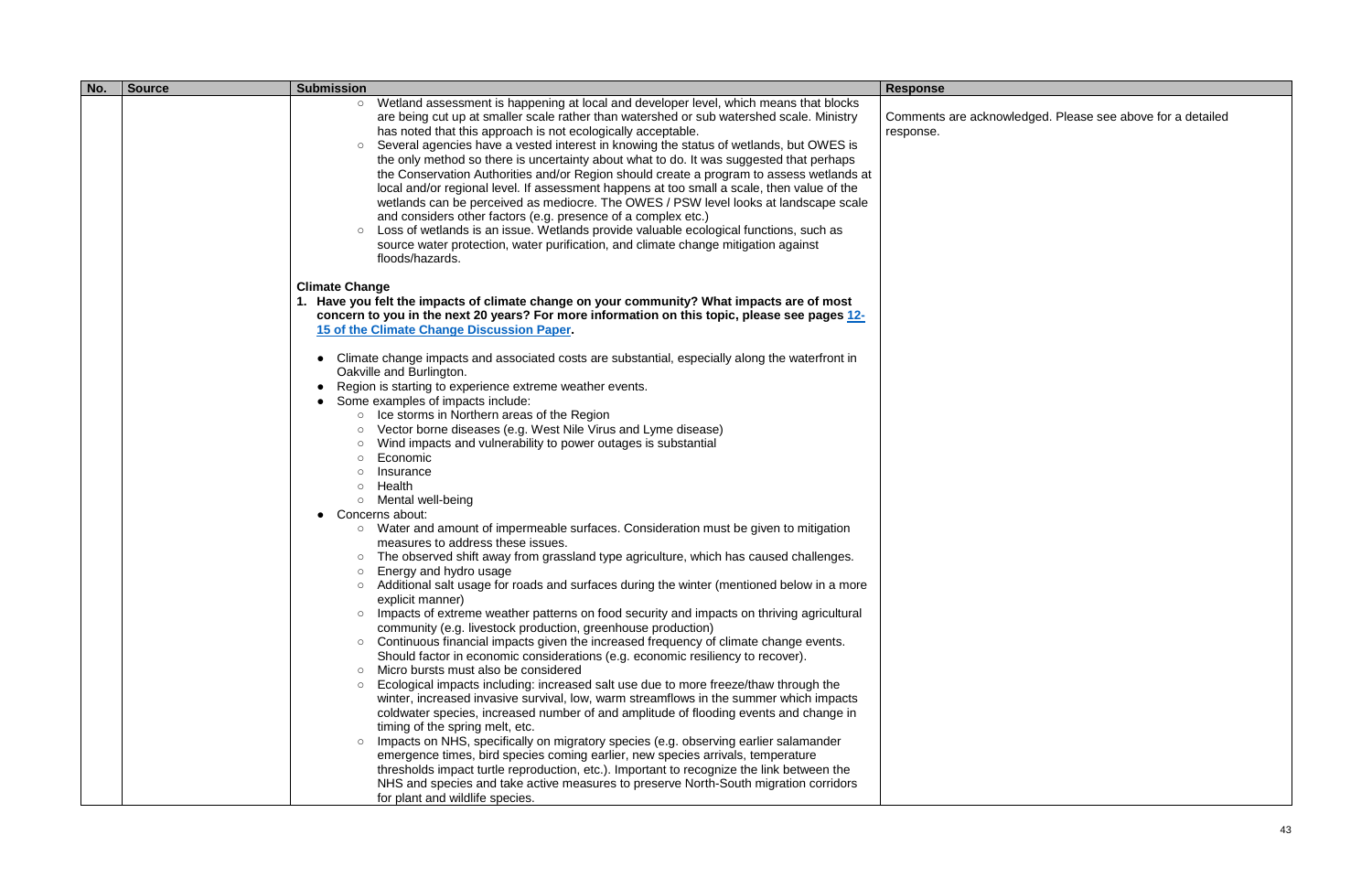| No. | <b>Source</b><br><b>Submission</b> |                                                                                                                                                                                                                                                                                                                                                                                                                                                                                                                                                                                                                                                                                                                                                                                                                                                                                                                                                                                                                                                                                                                                                                                                                                                                                                                                                                                                                                                           | <b>Response</b>                 |
|-----|------------------------------------|-----------------------------------------------------------------------------------------------------------------------------------------------------------------------------------------------------------------------------------------------------------------------------------------------------------------------------------------------------------------------------------------------------------------------------------------------------------------------------------------------------------------------------------------------------------------------------------------------------------------------------------------------------------------------------------------------------------------------------------------------------------------------------------------------------------------------------------------------------------------------------------------------------------------------------------------------------------------------------------------------------------------------------------------------------------------------------------------------------------------------------------------------------------------------------------------------------------------------------------------------------------------------------------------------------------------------------------------------------------------------------------------------------------------------------------------------------------|---------------------------------|
|     |                                    | Important to recognize that species adaptation and resilience to migrate with changing<br>$\circ$<br>climate may be a challenge and must consider the implications of this for ecosystem and<br>humans.<br>Biodiversity crisis is also important to consider, as it is being exacerbated by climate<br>$\circ$<br>change.<br>insect diversity variations and locations should be undertaken to monitor and map changes<br>at a smaller scale though out the region.<br>Integrate regional monitoring needs with Naturalist group work and activities.<br>$\bigcirc$<br>Should consider reviewing best policy/practice and refer to in reporting (i.e. reference was made to<br>LANCET, ICLEI, Canadian Institute of catastrophic loss, and Insurance Bureau of Canada).                                                                                                                                                                                                                                                                                                                                                                                                                                                                                                                                                                                                                                                                                   | Comments are ackno<br>response. |
|     |                                    | 2. How do you think the Regional Official Plan can help Halton respond to climate change? What<br>mitigation and adaptation actions would you like to see embedded in the Regional Official<br>Plan? For more information on this topic, please see pages 16-21 of the Climate Change<br><b>Discussion Paper</b><br>Green development standards (GDS) or green development protocols<br>○ Concerns about increase in impermeable surfaces as Region grows<br>Region has great opportunity to mitigate and adapt to changing climate, but need cohesion<br>$\circ$<br>and succinct regulatory approach that would support lower tier municipalities<br>Consider reviewing best practices and replicating advantageous programs to improve<br>efficiency and effectiveness to have successful outcomes. Reference was made to the City<br>of Burlington, the Town of Oakville (Energy Task Force), and Halton Hills as examples.<br>Embedding green standards in ROP could create consistency, efficiency, and equity<br>$\circ$<br>GDS as policy tool would respond to climate change and address challenges and<br>$\circ$<br>opportunities<br>GDS would have a great benefit to community<br>$\circ$<br>There must be a comprehensive and guiding policy for design and innovative thinking<br>$\bigcirc$<br>Sequestration value of soils etc. is undervalued<br>Tree canopy cover targets                                                               |                                 |
|     |                                    | 3. Halton's population is forecast to grow to one million people and accommodate 470,000 jobs<br>by 2041. What do you think about policies to plan for climate change through more compact<br>urban form and complete communities?<br>In your opinion, are we growing in the right direction? For more information on this topic,<br>please see pages 21-25 of the Climate Change Discussion Paper.<br>Clarification was sought on the population growth targets.<br>"Proposed Amendment No. 1 extends the planning horizon of the Growth Plan from 2041<br>$\circ$<br>to 2051, maintains the approved 2041 population and employment targets in the Growth<br>Plan, 2019, and identifies new population and employment targets to the 2051 planning<br>horizon" (see Regional Urban Structure Discussion Paper).<br>Discussed significance of projections that population will increase to 1 million by 2051.<br>$\circ$<br>Province should be required to show validation of growth numbers suggested.<br>$\circ$<br>COVID-19 has caused people to reevaluate living typologies (e.g. high density, condos etc.)<br>Proper epidemiological data should guide this statement not just fear-based perceptions<br>$\circ$<br>Could consider residential uses on employment lands as an approach to maximize warehouse<br>roofs. This could limit the need for more "development" and encourage hard urban boundaries<br>with appropriate transition areas. |                                 |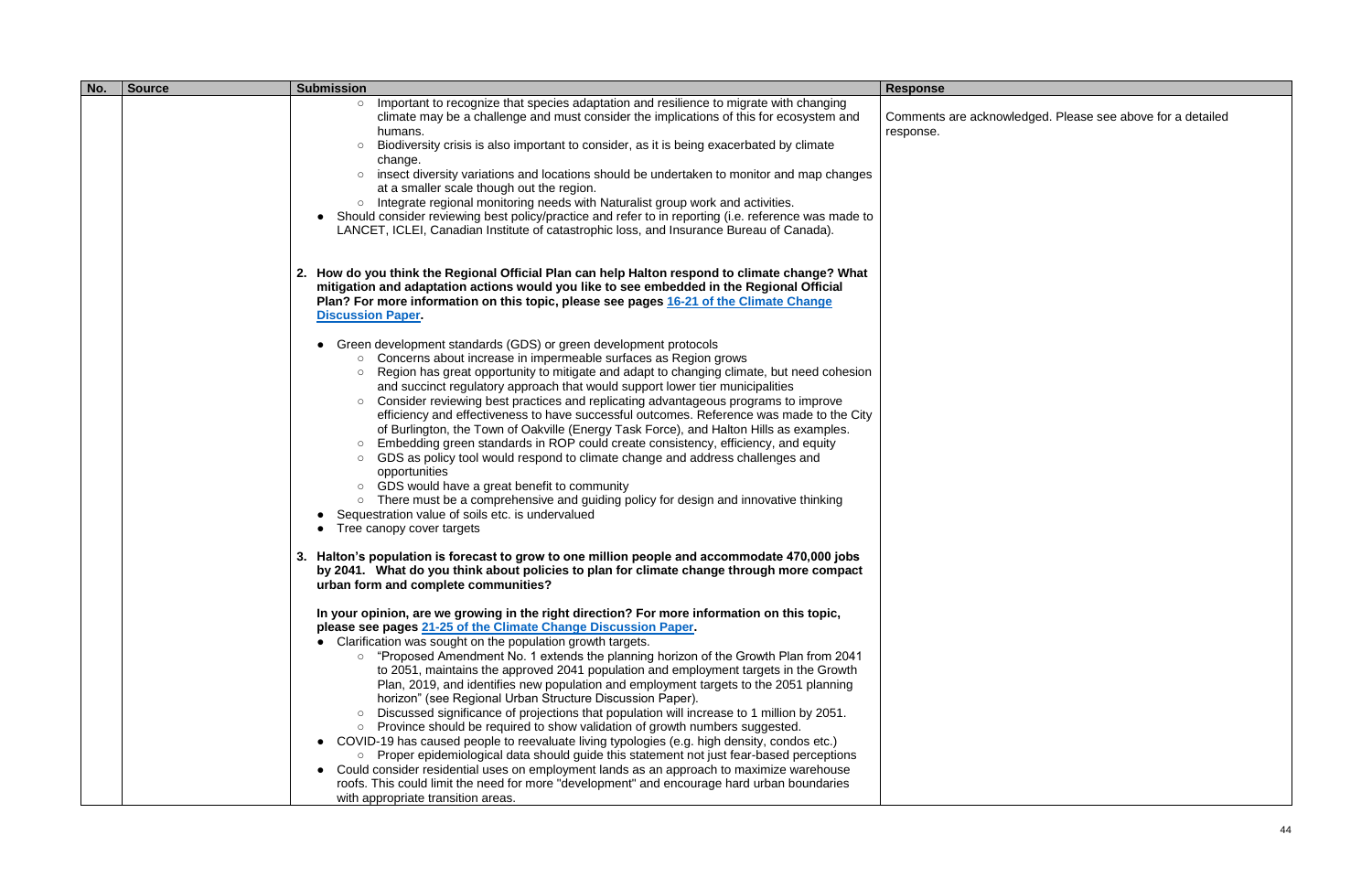| <b>Response</b><br>Hard boundaries between urban and rural areas are needed.<br>$\bullet$<br>Compact urban form and complete communities are at the core of land use planning policies that<br>Comments are ackno<br>support addressing climate change. Although intensification is critical to creating efficient, resilient<br>response.<br>and sustainable communities, this needs to be balanced by ensuring there is appropriate<br>greenspace not only outside of the built environment but within it. The introduction of green<br>infrastructure policies into the ROP would acknowledge the importance of healthy natural systems<br>that function at multiple levels within the community that support climate resiliency including<br>services such as stormwater management, carbon sinks, soil stabilization, management of air<br>pollution management and mitigating urban heat island effects.<br>Would like to see a push for more permeable paving options, also environmental methods of<br>"salting" using wood chips if appropriate etc.<br>Important to take efforts to glean the urban spaces. There is an enormous amount of natural<br>space and function within urban areas (e.g. even Toronto has green space all throughout the city).<br>It's crucial to have compact and well defined urban form that won't bleed into the countryside<br>because sprawl is destructive and costly. Whatever can be done to avoid this is good (e.g. livable<br>urban space with mixed densities, non-traditional greenspaces along streets and urban corridors<br>$etc.$ ).<br>Consider design and changes in building codes. A great deal of change inertia would be<br>achieved by revising these codes.<br>Green roofs - Bosco Verticale is a good example of possibility:<br>https://www.stefanoboeriarchitetti.net/en/project/vertical-forest/<br>4. What do you think the Region should do to help you reduce your greenhouse gas emissions?<br>For example, if you typically commute by car to work or school every day, what would make<br>you consider taking transit, biking or walking? For more information on this topic, please see<br>page 21-27 of the Climate Change Discussion Paper<br>Important considerations include:<br>Enabling and supportive policies for electric vehicle (EV) infrastructure and encouraging<br>$\circ$<br>EV stations in new developments.<br>Support the electrification of public transportation systems.<br>$\circ$<br>Support the development of comprehensive cycling infrastructure and pedestrian pathways<br>$\circ$<br>for safe and accessible active transportation.<br>Support retrofitting and enhancements to existing building stock to enhance energy<br>$\circ$<br>efficiency.<br>Improve traffic flow so as to mitigate air pollution (e.g. idling on major highways contributes or local<br>roads).<br>Region should consider programs or policies in the ROP to encourage a switch from gas/diesel to<br>electric vehicles. This is important because driving is unavoidable for some people.<br>Discussed that consideration should be given to inventory of Regional facilities that can provide<br>$\bullet$<br>this capacity (i.e. electric charging stations).<br>Region needs a good economic development plan. Reference was made to Milton's efforts to<br>attract jobs that will provide opportunities locally so that residents don't have to commute for<br>employment.<br>Need to also work on a "regionalized" (as opposed to Regional) transit system/network and<br>connectivity<br>○ Reference was made to efforts to introduce bus connectivity to the Toronto Premium<br>Outlets in Halton Hills. |
|----------------------------------------------------------------------------------------------------------------------------------------------------------------------------------------------------------------------------------------------------------------------------------------------------------------------------------------------------------------------------------------------------------------------------------------------------------------------------------------------------------------------------------------------------------------------------------------------------------------------------------------------------------------------------------------------------------------------------------------------------------------------------------------------------------------------------------------------------------------------------------------------------------------------------------------------------------------------------------------------------------------------------------------------------------------------------------------------------------------------------------------------------------------------------------------------------------------------------------------------------------------------------------------------------------------------------------------------------------------------------------------------------------------------------------------------------------------------------------------------------------------------------------------------------------------------------------------------------------------------------------------------------------------------------------------------------------------------------------------------------------------------------------------------------------------------------------------------------------------------------------------------------------------------------------------------------------------------------------------------------------------------------------------------------------------------------------------------------------------------------------------------------------------------------------------------------------------------------------------------------------------------------------------------------------------------------------------------------------------------------------------------------------------------------------------------------------------------------------------------------------------------------------------------------------------------------------------------------------------------------------------------------------------------------------------------------------------------------------------------------------------------------------------------------------------------------------------------------------------------------------------------------------------------------------------------------------------------------------------------------------------------------------------------------------------------------------------------------------------------------------------------------------------------------------------------------------------------------------------------------------------------------------------------------------------------------------------------------------------------------------------------------------------------------------------------------------------------------------------------------------------------------------------------------------------------------------------------------------------------------------------------------------------------------------------------------|
| Discussed that a regional transit system could result in chaos and uneven cost burdens for<br>certain municipalities, but looking for opportunities to improve connectivity are still                                                                                                                                                                                                                                                                                                                                                                                                                                                                                                                                                                                                                                                                                                                                                                                                                                                                                                                                                                                                                                                                                                                                                                                                                                                                                                                                                                                                                                                                                                                                                                                                                                                                                                                                                                                                                                                                                                                                                                                                                                                                                                                                                                                                                                                                                                                                                                                                                                                                                                                                                                                                                                                                                                                                                                                                                                                                                                                                                                                                                                                                                                                                                                                                                                                                                                                                                                                                                                                                                                              |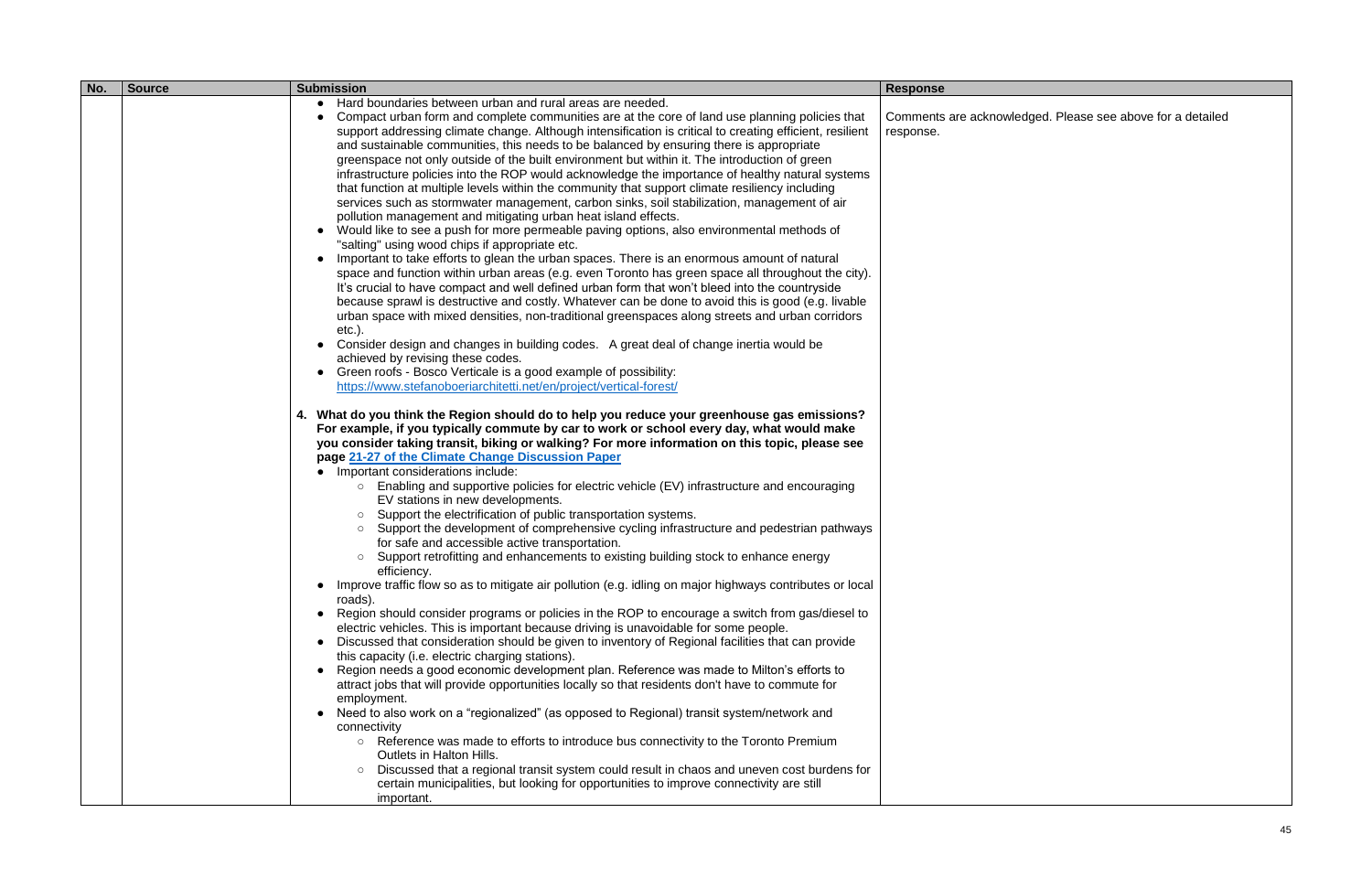| No. | <b>Submission</b><br><b>Source</b> |                                                                                                                                                                                                                                                                                                                                                                                                                                                                                                                                                                                                                                                                                                                                                                                                                                                                                                                                                                                                                                                                                                                                                                                                                                                                                                                                                                                                                                                                                                                                                                                                                                                                                                                                                                                                                                                                                                                                                                                                                                                                                                                                                                                                                                                                                                                                                                                                                                                                                                                                                                                                                                                                                                                                                                                                                                                                                                                                                                                                                                                                                                                                                                                                                                                                                                                                                                                                                                                                                                                                                                                                                                                                                                                                                                                                                                       | <b>Response</b>                 |  |
|-----|------------------------------------|---------------------------------------------------------------------------------------------------------------------------------------------------------------------------------------------------------------------------------------------------------------------------------------------------------------------------------------------------------------------------------------------------------------------------------------------------------------------------------------------------------------------------------------------------------------------------------------------------------------------------------------------------------------------------------------------------------------------------------------------------------------------------------------------------------------------------------------------------------------------------------------------------------------------------------------------------------------------------------------------------------------------------------------------------------------------------------------------------------------------------------------------------------------------------------------------------------------------------------------------------------------------------------------------------------------------------------------------------------------------------------------------------------------------------------------------------------------------------------------------------------------------------------------------------------------------------------------------------------------------------------------------------------------------------------------------------------------------------------------------------------------------------------------------------------------------------------------------------------------------------------------------------------------------------------------------------------------------------------------------------------------------------------------------------------------------------------------------------------------------------------------------------------------------------------------------------------------------------------------------------------------------------------------------------------------------------------------------------------------------------------------------------------------------------------------------------------------------------------------------------------------------------------------------------------------------------------------------------------------------------------------------------------------------------------------------------------------------------------------------------------------------------------------------------------------------------------------------------------------------------------------------------------------------------------------------------------------------------------------------------------------------------------------------------------------------------------------------------------------------------------------------------------------------------------------------------------------------------------------------------------------------------------------------------------------------------------------------------------------------------------------------------------------------------------------------------------------------------------------------------------------------------------------------------------------------------------------------------------------------------------------------------------------------------------------------------------------------------------------------------------------------------------------------------------------------------------------|---------------------------------|--|
|     |                                    | A Regional Transit system could be helpful to address the misalignment of the municipal<br>$\circ$<br>systems which so few people use. But, an appropriate funding mechanism would be<br>needed.<br>Amalgamate all bus transit agencies - no more 'borders', no more 'transit empires'<br>$\circ$<br>Stopping the CN logistics hub from proceeding in Milton would be good.<br>Region should consider programs to encourage or support modernizing building (i.e. energy<br>efficiency).<br>Buildings are a major and often overlooked source of GHGs.<br>$\circ$<br>Reference was made to Toronto's incentive programs.<br>$\circ$<br>Encourage green roofs, especially for GHG reduction and stormwater management.<br>$\circ$<br>Reference was made to France legislation for solar panels or green roofs.<br>Consider using land use planning as tool to encourage sustainable development (i.e. solar<br>$\circ$<br>orientation of buildings to harvest solar energy, community heating systems, etc.)<br>Local community micro-grids with community heating/cooling systems is an opportunity,<br>$\circ$<br>and could be more efficient than having air conditioning.<br>Heat exchangers should be considered too.<br>$\circ$<br>• Support and encourage green development standards (GDS) and encourage municipalities to<br>include GDS in local level plans. There would be value in having a harmonized, though not one-<br>size-fits-all, approach to green standards across the Region and the local municipalities. There is<br>an opportunity for some coordination at a Regional level through its ROP policies.<br>Gas burning furnaces and stoves are also a significant source of CO2.<br>$\bullet$<br>5. Do you think the Region should encourage and support local renewable energy sources? If so,<br>what should be considered? For more information on this topic, please see pages 28-29 of the<br><b>Climate Change Discussion Paper.</b><br>• The Region should encourage and support a local effort for renewable energy sources. The<br>Region should maximize the use of landfill and waste management operations in terms of<br>renewable energy. Regional assets (i.e. Regional Landfill) could be a great source of renewable<br>energy.<br>Developing greater efficiency in delivering energy. Policies should be included that are enabling<br>and supportive of small-scale energy infrastructure (such as district energy systems), particularly<br>in urban growth areas.<br>The Region could consider encouraging the mapping/identification of land use areas that would<br>support district energy systems.<br>6. Can you provide examples of opportunities to address climate change as it relates to<br>agriculture that you would like to see in Halton? For more information on this topic, please see<br>pages 29-30 of the Climate Change Discussion Paper.<br>Encourage working with soil and crops. Keeping soil covered at all times helps with sequestration<br>indicating the true value of agricultural lands and their value for carbon offsets.<br>• Farmers will make environmental goods and service argument. If a farm contributes to climate<br>change mitigation then perhaps this can be complemented by Regional efforts too.<br>Educational component is important to provide information and promote opportunities through the<br>climate change plan (i.e. improving manure storage systems). Reference was made to initiatives<br>by the Ontario Biomass Producers Cooperative. There are great opportunities for innovative<br>initiatives and pilots models on farms.<br>Notion of backyard agriculture and gardens is great, but shouldn't be at expense of agricultural<br>land.<br>Important to promote agricultural food sector for food security<br>$\circ$ | Comments are ackno<br>response. |  |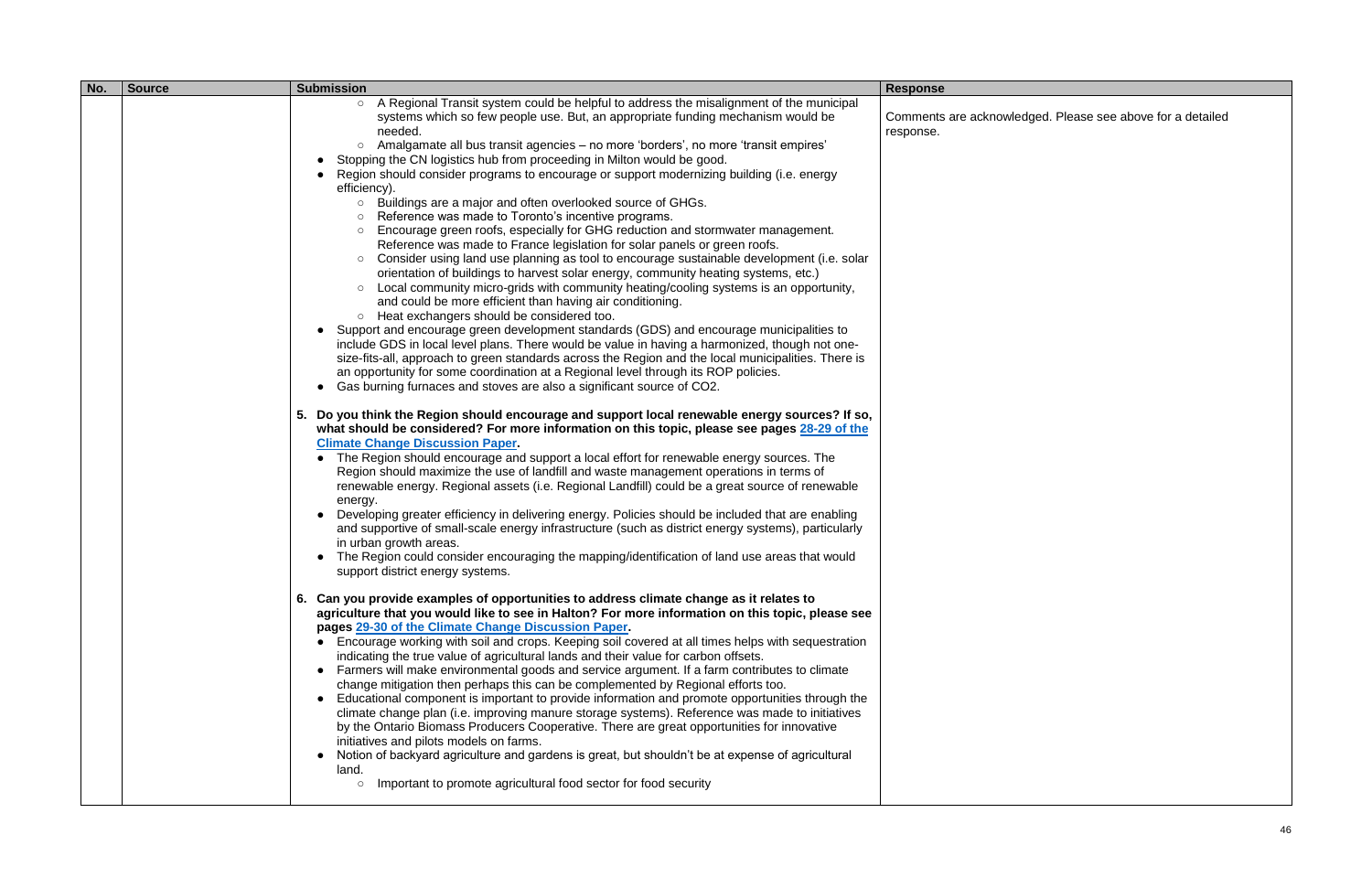| No. | <b>Source</b>                                                                  | <b>Submission</b>                                                                                                                                                                                                                                                                                                                                                                                                                                                                                                                                                                                                                                                                                               | <b>Response</b>                                                                                 |
|-----|--------------------------------------------------------------------------------|-----------------------------------------------------------------------------------------------------------------------------------------------------------------------------------------------------------------------------------------------------------------------------------------------------------------------------------------------------------------------------------------------------------------------------------------------------------------------------------------------------------------------------------------------------------------------------------------------------------------------------------------------------------------------------------------------------------------|-------------------------------------------------------------------------------------------------|
|     |                                                                                | Support farm management plans and encourage and educate about low carbon and<br>$\circ$<br>sustainable farming practices.<br>Ensure opportunities for expiration of sequestration of GHG on farms, and study offsets to<br>$\circ$<br>enhance and support fair value.<br>The white belt has been perceived as being "frozen land." The removal of long term species like<br>perennial grasslands was hard for soil in this area. Need to be clear with land use planning and<br>land use permissions.                                                                                                                                                                                                           | Comments are acknow<br>response.                                                                |
|     |                                                                                | 7. According to the Provincial Policy Statement, planning authorities are required to consider the<br>potential impacts of climate change in increasing risks associated with natural hazards (e.g.,<br>fires and floods). How can Regional Official Plan policies be enhanced to address climate<br>change impacts on natural hazards? For more information on this topic, please see pages 30-<br>32 of the Climate Change Discussion Paper.<br>Refer to earlier discussion on natural hazard mapping (Question 9 of NHS Technical                                                                                                                                                                            |                                                                                                 |
|     |                                                                                | Questionnaire)<br>Re-naturalization is important for combatting climate change<br>Encourage and support the use of sustainable development guidelines/standards to promote<br>sustainable development and building practices including objectives and metrics related to<br>extreme weather and climate change adaptation.<br>Encourage and support the use of new Municipal Act and Planning Act tools for climate change<br>(e.g. Climate Change By-laws requiring green roofs and/or alternative building standards).<br>Staff noted that the recent report from the Minister's office addressing flooding is good to review<br>https://www.ontario.ca/document/independent-review-2019-flood-events-ontario |                                                                                                 |
|     |                                                                                | 8. Are there additional measures the Regional Official Plan should include to improve air<br>quality?<br>For more information on this topic, please see page 32 of the Climate Change Discussion<br>Paper.                                                                                                                                                                                                                                                                                                                                                                                                                                                                                                      |                                                                                                 |
|     |                                                                                | Air quality is since transboundary, so it's hard to comment on this one. However, major local<br>sources are really through transit and buildings, so policies to encourage compact and transit<br>supportive communities, energy efficient buildings, etc. would be beneficial.<br>• Active transportation master plans with locals.<br>• More monitoring or reporting. Reference was made to Peel Region's air quality discussion paper,<br>and Simcoe County as well.<br>Anything like the proposed CN yard will have very negative effects on air quality.<br>$\bullet$                                                                                                                                     |                                                                                                 |
| 7.  | Lisa Kohler on behalf of the<br>NHAC sub-committee<br>E-mail dated October 12, | [ATTACHED MEETING NOTES:<br>Item 4 includes NHAC comments on the Policy Directions. Item 8 includes other general comments<br>received related to the Regional Official Plan Review.]                                                                                                                                                                                                                                                                                                                                                                                                                                                                                                                           | <b>Regional Staff acknowl</b><br>provided real-time resp<br>comments were consid<br>directions. |
|     | 2021                                                                           | <b>NHAC Subcommittee notes</b><br>Notes modified by Vice Chair- October 9, 2021.<br>October 5, 2021 7pm- 9pm                                                                                                                                                                                                                                                                                                                                                                                                                                                                                                                                                                                                    | <b>Policy Directions NH-7</b><br>mapping will build on th<br>framework.                         |
|     |                                                                                | All notes in blue font                                                                                                                                                                                                                                                                                                                                                                                                                                                                                                                                                                                                                                                                                          | <b>Policy Directions NH-4</b><br>System and source wa                                           |

Regional Staff acknowledge NHAC's comments and concerns and provided real-time responses during the discussion. Staff also note that comments were considered and addressed with the following policy

Policy Directions NH-7 provides direction that updates to the policies and mapping will build on the existing comprehensive RNHS policy

Policy Directions NH-4 and NH-9 provide direction on a Water Resource System and source water portion policies, respectively. NH-9 indicates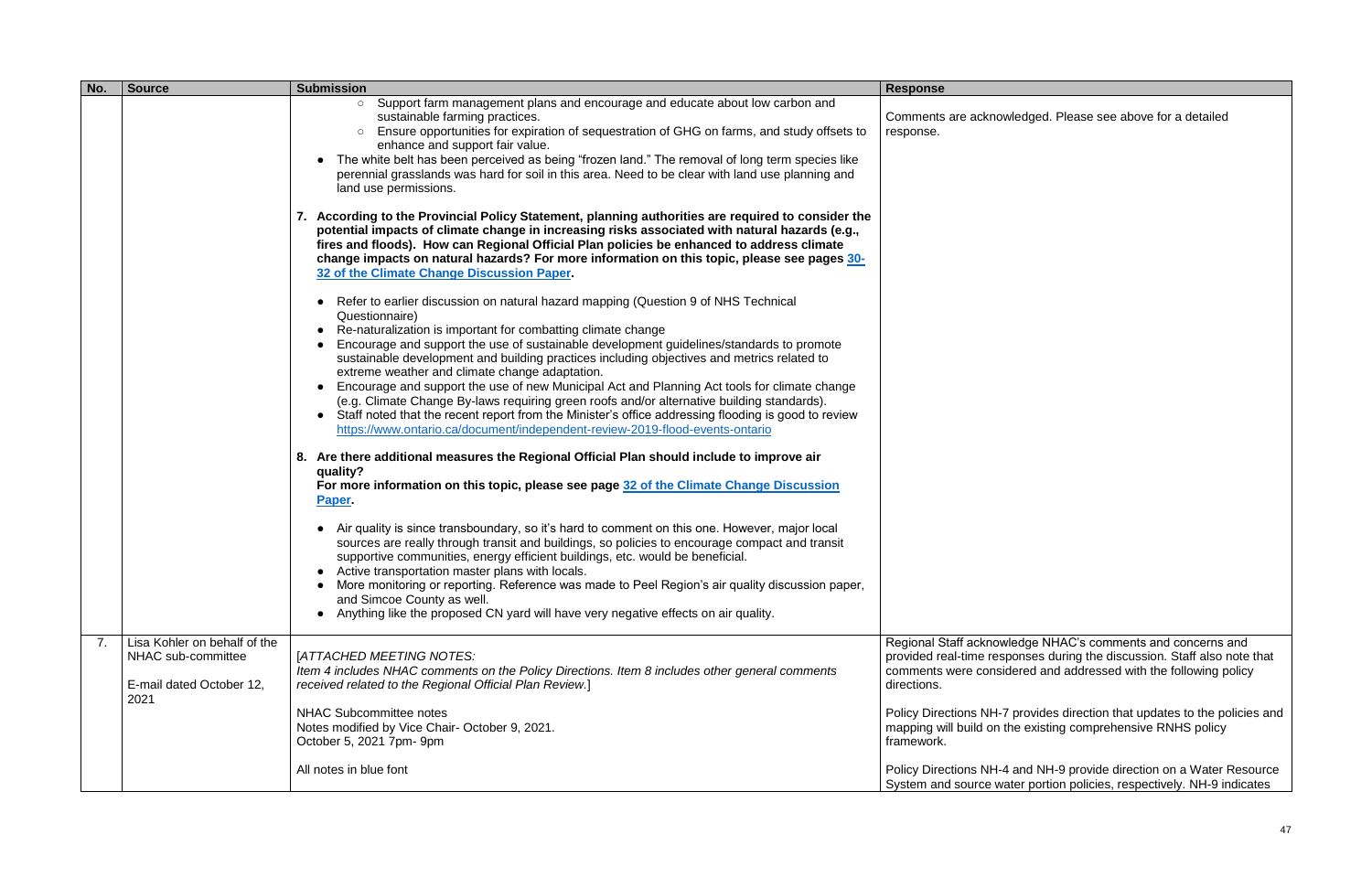| No. | <b>Source</b> |                | <b>Submission</b>                              |                                                                                                                                          | <b>Response</b>                                   |
|-----|---------------|----------------|------------------------------------------------|------------------------------------------------------------------------------------------------------------------------------------------|---------------------------------------------------|
|     |               |                | <b>Action Items</b>                            | <b>Follow-up Action</b>                                                                                                                  | that the ROP should in                            |
|     |               | $\overline{4}$ | <b>Circulated discussion</b>                   | September 2021 information is included in the Halton Region                                                                              | protection plans that a                           |
|     |               |                | question and information                       | Dropbox.                                                                                                                                 |                                                   |
|     |               |                | from the September 8                           |                                                                                                                                          | Policy Direction NH-10                            |
|     |               |                | meeting on the Regional                        | Referring to slides from previous NHAC meetings:                                                                                         | Strategy and reflects o                           |
|     |               |                | Natural Heritage System                        | -number 1 is that in regards to long term mapping? Regional staff:                                                                       | framework" for other p                            |
|     |               |                | <b>Preliminary Policy</b>                      | This is about maintaining a systemic approach to key features,                                                                           | and Agricultural Strate<br>for climate change mit |
|     |               |                | Directions. To be reviewed<br>by Committee and | buffers and linkages and that they are stand-alone key features<br>but are part of the continuous system.                                | securement, etc. Ther                             |
|     |               |                | comments to be provided by                     | -how does that work within the urban area? Regional staff: In the                                                                        | <b>Committees and Cons</b>                        |
|     |               |                | October 13, 2021                               | settlement areas we can be more restrictive and we will continue                                                                         | throughout the develo                             |
|     |               |                |                                                | to designate the NHS and key features, linkages, buffers, and                                                                            |                                                   |
|     |               |                |                                                | enhancements. The linkages will remain as a component to the                                                                             | Regional Council has                              |
|     |               |                |                                                | system and still be conditions to the test that there will be no                                                                         | Regional staff have be                            |
|     |               |                |                                                | negative impact on these lands. Linkages are not highlighted in                                                                          | from Provincial policy                            |
|     |               |                |                                                | the PPS, but in the greenbelt and growth plan they are.                                                                                  | climate change mitiga                             |
|     |               |                |                                                | Designations in the policy are still in play with no negative impact.                                                                    | Halton.                                           |
|     |               |                |                                                | -can the linkage itself have a negative impact-say if there is                                                                           |                                                   |
|     |               |                |                                                | development? Regional staff: Yes, distributions of linkages in                                                                           |                                                   |
|     |               |                |                                                | development could be disruptive within a large-scale urban setting.<br>-Question about updating source water protection policy: Are we   |                                                   |
|     |               |                |                                                | updating since there are new policies that have come into play                                                                           |                                                   |
|     |               |                |                                                | since 2016 and since they were not in the last OP. Regional staff:                                                                       |                                                   |
|     |               |                |                                                | Yes, that is correct these are now a requirement under the source                                                                        |                                                   |
|     |               |                |                                                | water protection act.                                                                                                                    |                                                   |
|     |               |                |                                                |                                                                                                                                          |                                                   |
|     |               |                |                                                | - still have major concerns around the adoption of climate change                                                                        |                                                   |
|     |               |                |                                                | into the plan. We would have to wait another 10 years, to make                                                                           |                                                   |
|     |               |                |                                                | changes - that is very concerning.                                                                                                       |                                                   |
|     |               |                |                                                | - we need to implement climate change policies now. Needs to be                                                                          |                                                   |
|     |               |                |                                                | seriously implemented                                                                                                                    |                                                   |
|     |               |                |                                                | -natural hazard and development between natural spaces and the                                                                           |                                                   |
|     |               |                |                                                | development itself are very dangerous without buffers and lines of<br>division between forest and neighboring houses. Concerns with      |                                                   |
|     |               |                |                                                | forest fires. We need to have a natural barrier to prevent fires and                                                                     |                                                   |
|     |               |                |                                                | the path of destruction. A lot more needs to be done in this area.                                                                       |                                                   |
|     |               |                |                                                | - there is very little space between the buffers (10-15 meters) there                                                                    |                                                   |
|     |               |                |                                                | is not a lot of room to develop a proper ectotherm. Developers                                                                           |                                                   |
|     |               |                |                                                | need to be part of the solutions for climate change adaptation and                                                                       |                                                   |
|     |               |                |                                                | to mitigate potential risks.                                                                                                             |                                                   |
|     |               |                |                                                | - is it possible to ask to extend the buffers, can we ask for certain                                                                    |                                                   |
|     |               |                |                                                | area to expand to 20 meters.                                                                                                             |                                                   |
|     |               |                |                                                | Yes, you can but there needs to be strong justification for this.                                                                        |                                                   |
|     |               |                |                                                | Greenbelt and growth plan require 30 meters, but one thing with                                                                          |                                                   |
|     |               |                |                                                | the regional NHS is that 30 meters is a starting point. Developers<br>can ask for a reduction but the region can provide the guidance to |                                                   |
|     |               |                |                                                | support the 30 meters for the NHS.                                                                                                       |                                                   |
|     |               |                |                                                | -we would like a larger buffer                                                                                                           |                                                   |
|     |               |                |                                                |                                                                                                                                          |                                                   |
|     |               |                |                                                |                                                                                                                                          |                                                   |

include policies that conform to the three source apply in the Region.

10 recommends the creation of a Natural Heritage comments regarding providing an "umbrella framework the many processing the many complementing the Rural and Agricultural Strategy, and carbon sequestration (and other strategies for climate change mitigation), stewardship initiatives, greenlands securement, etc. There may also be opportunities for Halton's Advisory servation Authorities to provide feedback pment of the Natural Heritage Strategy.

> formally declared a climate emergency and Remain, account to the minimum consigning the minimum contract of the direction and plans to ensure the updated ROP includes ation and adaption policies to foster resilience in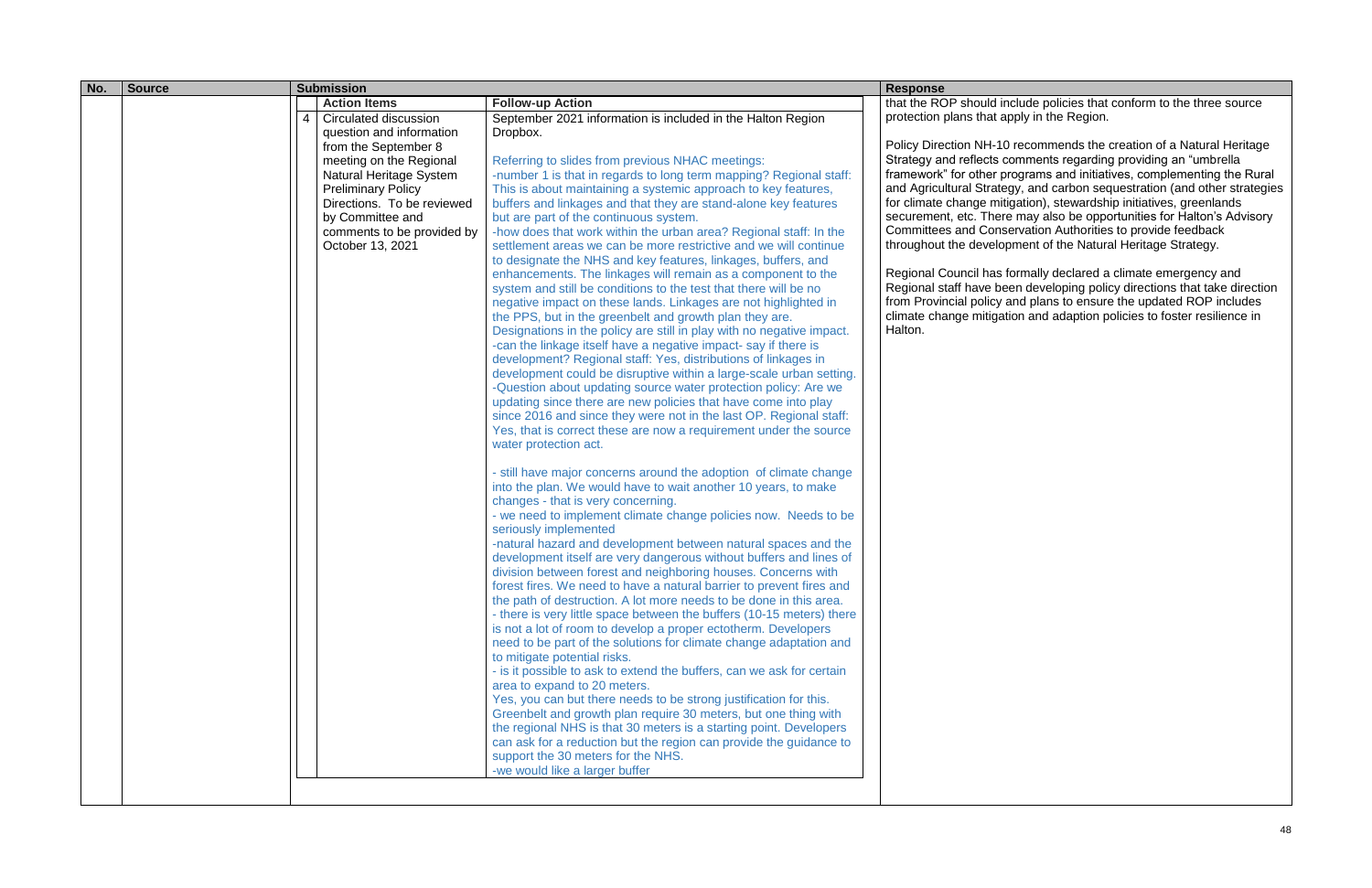| No. | <b>Source</b> | <b>Submission</b> |                                                                                                                                             | <b>Response</b>                                                                                                                                                                                                                                                                                                                                                                                                                                                                                                                                                                                                                                                                                                                                                                                                                                                                                                                                                                                                                                                                                                                                                                                                                                                                                                                                                                                                                                                                                                                                                                                                                                                                                                                                                                                                                                                                                                                                                                                                                                                                                                                                                                                                                                                     |  |                                  |
|-----|---------------|-------------------|---------------------------------------------------------------------------------------------------------------------------------------------|---------------------------------------------------------------------------------------------------------------------------------------------------------------------------------------------------------------------------------------------------------------------------------------------------------------------------------------------------------------------------------------------------------------------------------------------------------------------------------------------------------------------------------------------------------------------------------------------------------------------------------------------------------------------------------------------------------------------------------------------------------------------------------------------------------------------------------------------------------------------------------------------------------------------------------------------------------------------------------------------------------------------------------------------------------------------------------------------------------------------------------------------------------------------------------------------------------------------------------------------------------------------------------------------------------------------------------------------------------------------------------------------------------------------------------------------------------------------------------------------------------------------------------------------------------------------------------------------------------------------------------------------------------------------------------------------------------------------------------------------------------------------------------------------------------------------------------------------------------------------------------------------------------------------------------------------------------------------------------------------------------------------------------------------------------------------------------------------------------------------------------------------------------------------------------------------------------------------------------------------------------------------|--|----------------------------------|
|     |               |                   |                                                                                                                                             | - 100 of meters is an accepted distance for buffers that has<br>scientific value added and there is evidence that this distance has<br>natural benefits.<br>- ecological engineering (green infrastructure) needs to be<br>converted into barriers for fires and other supports for restructuring<br>the land, that needs to be considered within the design of buffers,<br>linkages etc.                                                                                                                                                                                                                                                                                                                                                                                                                                                                                                                                                                                                                                                                                                                                                                                                                                                                                                                                                                                                                                                                                                                                                                                                                                                                                                                                                                                                                                                                                                                                                                                                                                                                                                                                                                                                                                                                           |  | Comments are acknow<br>response. |
|     |               | 8                 | <b>Resend Policy Directions</b><br>Presentations and NHAC<br><b>Breakout Room Responses</b><br>from June, July and August<br>2021 workshops | Policy Directions Presentations and NHAC Breakout Room<br>Responses from June, July, August and September 2021<br>workshops included in the Halton<br>-any additional comments for previous NHAC meetings:<br>-June: NHS<br>-July: Climate change and water resources and source protection<br>-August: Mapping options and hazard, NEC<br>-September: Regional NHS and water resources and source<br>protection<br>-water resources and hydrological considerations : is possible to<br>speak with the Hydrologist? How is the data maintained and what<br>modeling is used? It would be helpful to know so we can<br>understand the conclusions. Also, to support our understanding of<br>the mapping of the features. Regional staff: data comes from the<br>Conservation authority and we can see if we can engage the<br>conservation authority on their methodology and how the<br>monitoring and mapping goes into the formulas.<br>-a lot of the mapping is aerial interpretation, mapping and ground<br>truthing with on-site verification is needed.<br>- Question about Steve Hoylish? (Oak Ridges Moraine) and<br>mapping of water systems. Regional staff: Steve is expanding the<br>database and geological areas, water wells and supply wells; he is<br>working with them on this now and groundwater history and<br>chemistry.<br>-is restorative habitat needed?<br>-Increasing forest cover with a climate change lens and within the<br>forestry group. I think like, Ag forestry sits on both sides of the<br>fence, we are part of the problem but we can be a bigger part of<br>the solutions in regards to the changing climate, there are<br>opportunities within Ag and forestry that needs to be explored and<br>implemented.<br>-is there any thought around tree stewardship on public and<br>private lands? what programs can be put in place for better forest<br>management, to ensure initiatives for more native planting and to<br>ensure healthy forests are maintained and to ensure underbrush is<br>maintained - this could support fire prevention, and mitigate<br>GHG <sub>s</sub> .<br>- we need to ensure healthy biodiversity and prevent and eradicate<br>invasive species that are challenging our ecological health |  |                                  |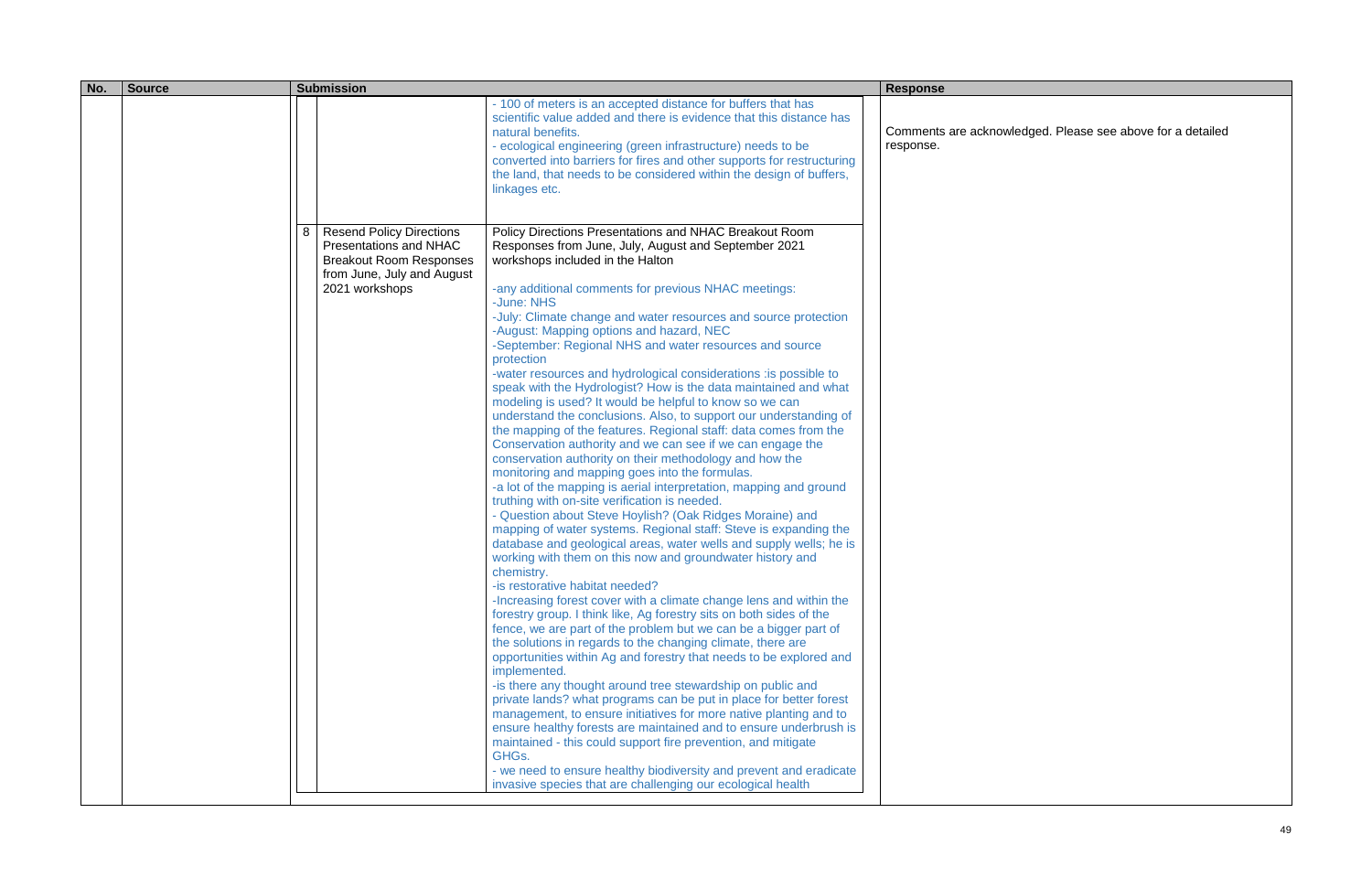| No. | <b>Source</b>                                    | <b>Submission</b>                                                                                                                                                                                                                                                                                                                                                                                                                                                                                                                                                                                                                                                                                                                                                                                                                                                                                                                                                                                                                                                                                                                                                                                                                                                                                                                                                                                                                                                                                                                                                                                                                                                                                                                                                                                                                                                                                                                                                                                                                                                                                                                                                                                                                                                                                                                                                         | <b>Response</b>                                                                                                               |
|-----|--------------------------------------------------|---------------------------------------------------------------------------------------------------------------------------------------------------------------------------------------------------------------------------------------------------------------------------------------------------------------------------------------------------------------------------------------------------------------------------------------------------------------------------------------------------------------------------------------------------------------------------------------------------------------------------------------------------------------------------------------------------------------------------------------------------------------------------------------------------------------------------------------------------------------------------------------------------------------------------------------------------------------------------------------------------------------------------------------------------------------------------------------------------------------------------------------------------------------------------------------------------------------------------------------------------------------------------------------------------------------------------------------------------------------------------------------------------------------------------------------------------------------------------------------------------------------------------------------------------------------------------------------------------------------------------------------------------------------------------------------------------------------------------------------------------------------------------------------------------------------------------------------------------------------------------------------------------------------------------------------------------------------------------------------------------------------------------------------------------------------------------------------------------------------------------------------------------------------------------------------------------------------------------------------------------------------------------------------------------------------------------------------------------------------------------|-------------------------------------------------------------------------------------------------------------------------------|
| 8.  | Lisa Kohler on behalf of the                     | -green land securement/procurement as a regional policy.<br>-Keep as much Ag as possible - not in support of the green land<br>securement/procurement at the expense of Ag land.<br>- Could there be a program that the region could secure the<br>greenland securement and it be leased to farmers for Ag -<br>concerns with Ag being taken out of production for greenland<br>procurement.<br>- ALUS program works with farmers to do ecological restoration on<br>marginal land which is not working well for Ag (primarily wetlands,<br>grasslands/meadow and prairie lands) ALUS has very positive<br>results thus far. Spinoff benefits and may be a consideration for<br>the NHS. There is modest compensation but this is working just<br>with marginal lands.<br>-ALUS has great deal of merit<br>- regenerative practices for less than prime land-this could be<br>implemented for forestry too.<br>- how do we tie this into climate change? We still don't think<br>climate change is elevated enough, and it needs to be.<br>- we need to frame climate into the plans and ensure that there is<br>a climate lens on the NHS and the systems that support the NHS.<br>Since climate is interconnected and so is the NHS, we need to<br>ensure we are taking a broad and wide lens on climate adaptation,<br>and mitigation efforts into the NHS. We need to look at the<br>ecological benefits of these systems and their true value with both<br>sequestration and prevention of climate challenges.<br>- we need to network all the ideas and how they connect and bring<br>them as an underlay into the official document. Look at the<br>sections and then make sure that they are incorporating and using<br>the climate to expand the concepts and drive change.<br>- we need to lay down the climate connections and where they fit<br>with ROP and NHS to ensure there is alignment with the climate<br>mitigation and adaptation strategies.<br>- the base of the network can be rooted in climate mitigation and<br>adaptation<br>- building into the NHS strategy broad scale wetland assessment<br>program so we can get the wetlands assessed at the ground level<br>with the SME of the conservation authorities and region, it would<br>be a collaboration to ensure protection.<br><b>Regional Official Plan Review (ROPR) Consultation</b> | Comments are acknow<br>response.                                                                                              |
|     | <b>NHAC</b><br>E-mail dated November 30,<br>2021 | Natural Heritage Advisory Committee (NHAC) and Halton Agricultural Advisory Committee (HAAC)<br>- Policy Directions Workshop - November 3, 2021<br>The table below includes comments from NHAC on the Woodlands policy direction theme area and the<br>Agricultural Working Group (AWG) Summary Report as part of a joint Advisory Committee meeting held<br>in November 2021. The AWG was formed to provide an additional layer of consultation as a part of the<br>ROPR to emphasize the voice of the agricultural community in Halton, better understand their concerns                                                                                                                                                                                                                                                                                                                                                                                                                                                                                                                                                                                                                                                                                                                                                                                                                                                                                                                                                                                                                                                                                                                                                                                                                                                                                                                                                                                                                                                                                                                                                                                                                                                                                                                                                                                                | <b>Regional Response to</b><br>Invasive species and o<br>but also provide an imp<br>and ecosystem service<br>Heritage System. |
|     |                                                  | an identify potential approaches that could be explored and developed through Policy Directions and                                                                                                                                                                                                                                                                                                                                                                                                                                                                                                                                                                                                                                                                                                                                                                                                                                                                                                                                                                                                                                                                                                                                                                                                                                                                                                                                                                                                                                                                                                                                                                                                                                                                                                                                                                                                                                                                                                                                                                                                                                                                                                                                                                                                                                                                       |                                                                                                                               |

# **Regional Response to NHAC's Comments on Woodlands:**

Invasive species and other non-native species can dominate woodlands, but also provide an important ecological function (i.e., for wildlife habitat and ecosystem services) and warrant protection as a part of the Natural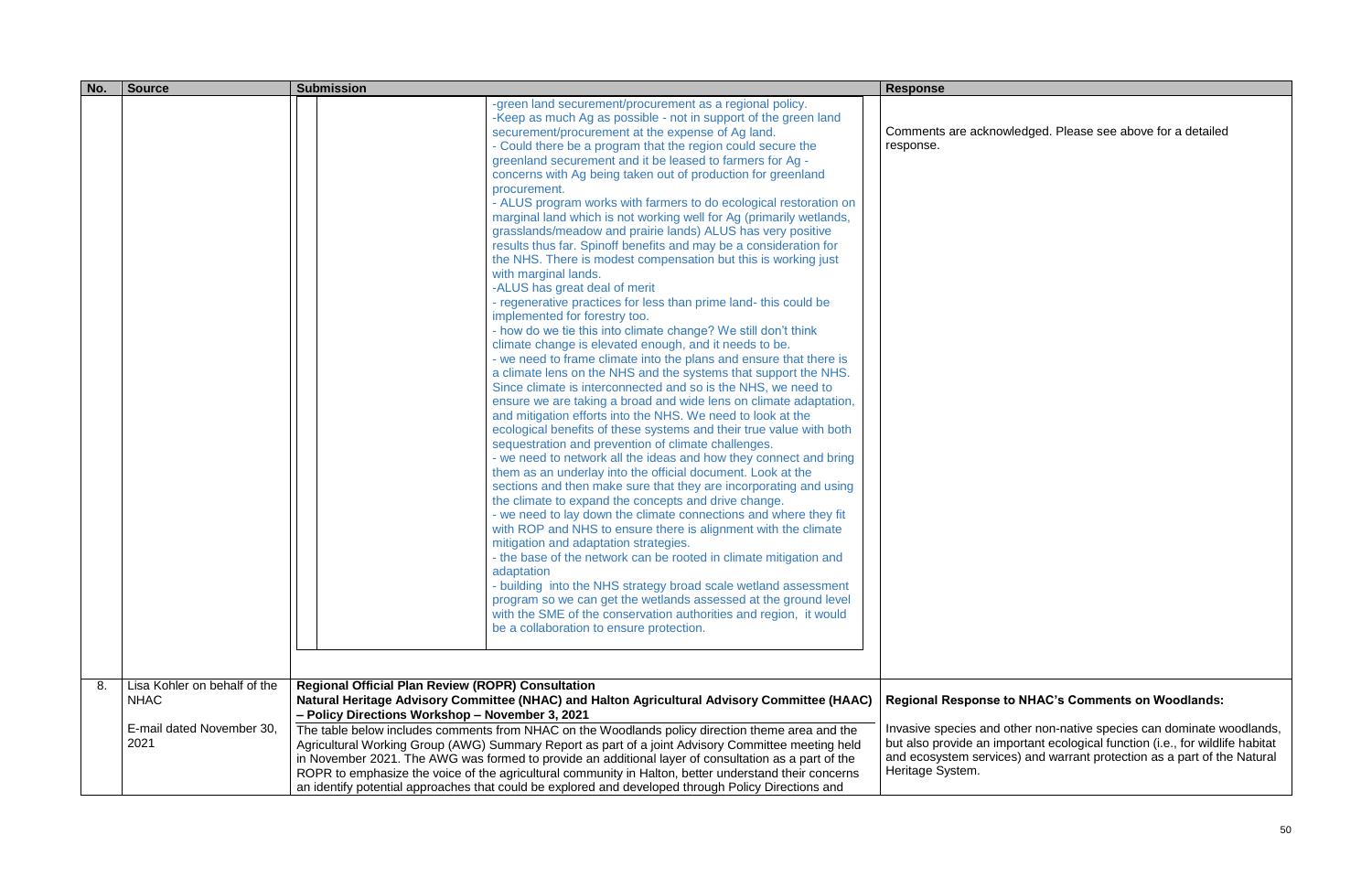| No. | <b>Source</b> | <b>Submission</b>                                      |                                                                                                                                                                              | <b>Response</b>                                                               |
|-----|---------------|--------------------------------------------------------|------------------------------------------------------------------------------------------------------------------------------------------------------------------------------|-------------------------------------------------------------------------------|
|     |               |                                                        | Phase 3 of the ROPR. Regional staff prepared a summary report of the consultation with the AWG and<br>circulated it to NHAC (and HAAC) for their consideration and comments. | Halton Region works v<br>assist in providing reso                             |
|     |               |                                                        |                                                                                                                                                                              | species within their jur                                                      |
|     |               | <b>Policy Direction Theme</b><br><b>Area</b>           | <b>Notes from Breakout Room #1 (NHAC)</b>                                                                                                                                    | partnerships with the C<br>to address invasive sp                             |
|     |               | Woodlands                                              |                                                                                                                                                                              | potential opportunities                                                       |
|     |               | Do you feel your comments                              | Invasive species perspective is not being addressed. Quality                                                                                                                 | part of the developmer                                                        |
|     |               | have been addressed as<br>they relate to woodland      | of woodlands (structure and community) with a focus on<br>invasive species should be evaluated.                                                                              | considered in the ongo                                                        |
|     |               | quality?                                               | Implications of current definitions on page 14 of the                                                                                                                        | Many invasive species<br>local Conservation Aut                               |
|     |               |                                                        | presentation from October 20 <sup>th</sup> Joint meeting. Invasive                                                                                                           | best management pra                                                           |
|     |               |                                                        | species are not factored into what is in a significant woodland,<br>perceived lower ecological value than native species. There is                                           | requirements under the<br>Region's Tree-Bylaw (                               |
|     |               |                                                        | a desire to recognize invasive species in the definition and if<br>they should be included as part of a significant woodland                                                 | offered by the Conserv<br>assistance for invasive                             |
|     |               |                                                        | feature. There needs to be something put in policy that                                                                                                                      |                                                                               |
|     |               |                                                        | encourages better management of invasive spaces if you<br>want to encourage movement back to native species.                                                                 | Regional staff acknow<br>Classification (ELC) Sy<br>(i.e., NH-8) staff are co |
|     |               |                                                        | Response: There is a lack of flexibility in land use<br>$\circ$<br>planning. With invasive species there are concerns                                                        | policy updates. Halton<br>heritage protection cor                             |
|     |               |                                                        | that invasive are included in woodlands and there are<br>perceptions that this shouldn't be the case. There is a                                                             | assessment of woodla<br>approach (i.e., woodla                                |
|     |               |                                                        | desire to see more flexibility with regards to woodlands                                                                                                                     |                                                                               |
|     |               |                                                        | with invasive species, whereas currently there is no<br>flexibility to acknowledge this.                                                                                     | It is acknowledged tha<br>sequestration. Opportu<br>environmental and clin    |
|     |               |                                                        | ELC process is a careful process and can serve as a guide in                                                                                                                 | addressed through the<br>considered as a part o                               |
|     |               |                                                        | assessing a woodlot vs the perceived value of it. There<br>should be more importance to the landscape as a whole.                                                            |                                                                               |
|     |               |                                                        |                                                                                                                                                                              | As a part of the woodk<br>conducted a comprehe                                |
|     |               |                                                        | What is the sequestration level of the woodlands and what is                                                                                                                 | approaches for woodla                                                         |
|     |               |                                                        | the carbon value? This information would be beneficial as it<br>would show a different value set.                                                                            | <b>Contextual differences</b>                                                 |
|     |               |                                                        |                                                                                                                                                                              | Staff anticipate that ad                                                      |
|     |               | Do you have any questions<br>or comments regarding the | Feel based on the NorthSouth Environmental presentation<br>that the criteria that they are using is not comprehensive.                                                       | 3 of Phase 3 of the Re                                                        |
|     |               | proposed draft policy                                  | Each Region is different, if you compare the criteria Halton                                                                                                                 | The Region's Tree-Byl                                                         |
|     |               | directions for woodlands?                              | was using is contradictory to other criteria that other Regions                                                                                                              | and harvesting. There                                                         |
|     |               |                                                        | are using. Not sure what the motivation was to use a limited                                                                                                                 | through the ongoing R                                                         |
|     |               |                                                        | criteria.                                                                                                                                                                    | continues to remain ar<br>Plan policy implement                               |
|     |               |                                                        | Is Halton Region using a reduced or enhanced criteria to                                                                                                                     | monitoring can be con                                                         |
|     |               |                                                        | classify Significant Woodlands from before? York Region used                                                                                                                 | which is being recomm                                                         |
|     |               |                                                        | 22 criteria that were evaluated by the public. Recommend that                                                                                                                | Plan Review.                                                                  |
|     |               |                                                        | Halton Region lists the criteria used to determine Significant                                                                                                               | Landscape permanen                                                            |
|     |               |                                                        | Woodlands and have the public vote on their top five of<br>importance or at a minimum expand the number of criteria                                                          | elements of Natural He                                                        |

with the affiliated Conservation Authorities who ources and controlling the spread of invasive risdictions. The Region will continue to explore Conservation Authorities and Local Municipalities becies management within the Region, with for landowner stewardship to be determined as a nt of the Natural Heritage Strategy which is being oing Regional Official Plan Review.

s may also retain the potential for restoration. The thority and/or the Regional Forester can advise on ctice opportunities and determining any re Conservation Authority's Regulation and/or the (121-05). There may also be landowner programs vation Authorities that provides environmental e species management.

ledge the value of the Ecological Land ystem and through the woodland policy direction onsidering ways to bolster its recognition through Region's system-based approach to natural ntinues to remain. This includes the protection and ands on a features basis rather than a piecemeal ands are a continuous feature on the landscape).

It woodlands can play a valuable role in carbon unities to explore ways of measuring the mate change benefits of natural features can be e Natural Heritage Strategy which is being of the ongoing Regional Official Plan Review.

and policy direction, North-South Environmental ensive jurisdictional review of comparable policy ands in other municipalities, including York Region. were taken into consideration in the analysis. dditional clarification will be provided through Stage egional Official Plan Review

law (121-05) speaks to woodland management are no anticipated changes to the Tree By-Law Regional Official Plan Review. The Tree-Bylaw n important tool for regulation and Regional Official ation. Opportunities for data collection and isidered through the Natural Heritage Strategy nended as a part of the ongoing Regional Official

ce and stewardship continue to be important eritage System planning in Halton. Staff anticipate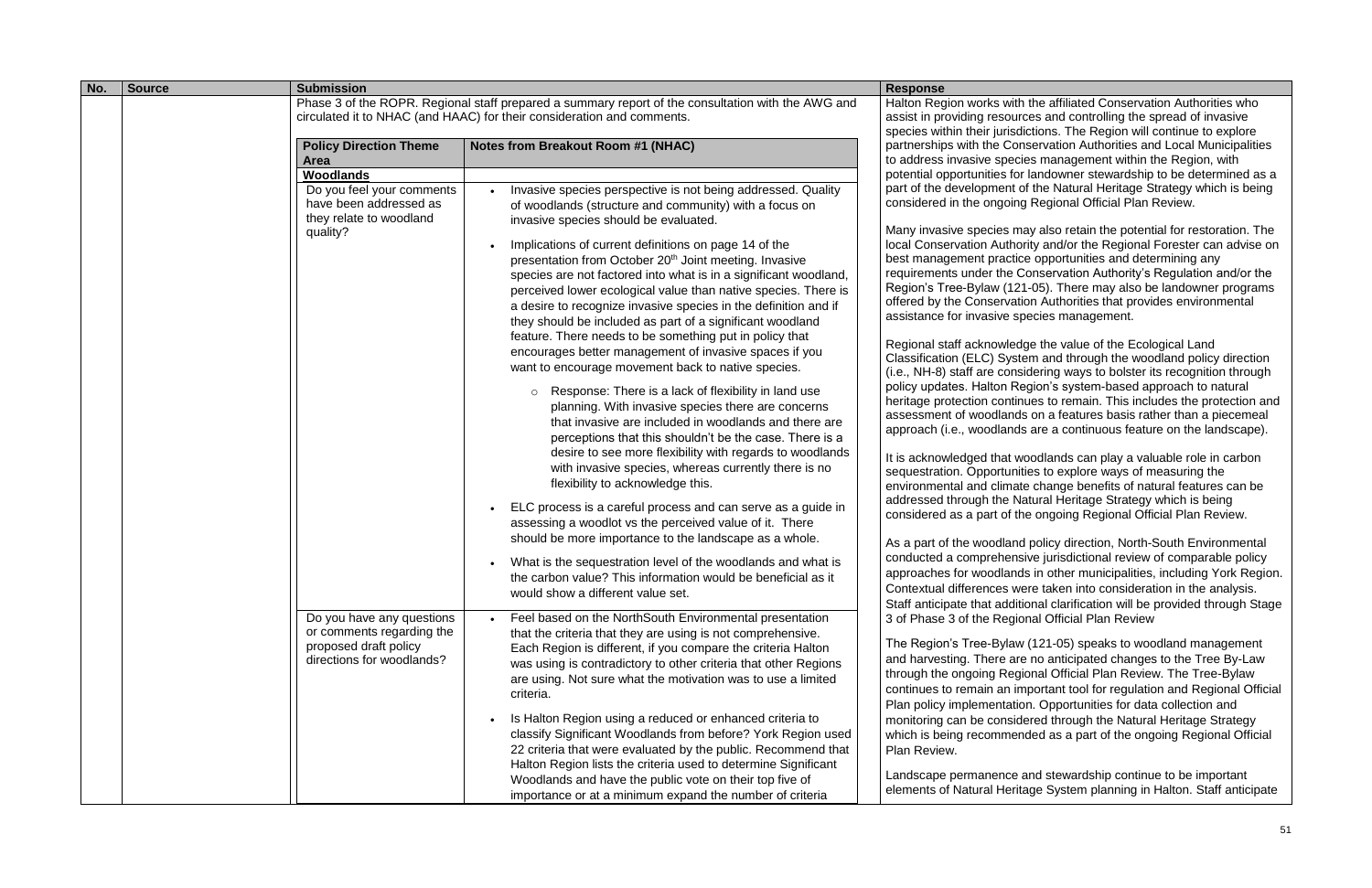| No. | <b>Source</b> | <b>Submission</b>                                                                                    |                                                                                                                                                                                                                                                                                                                                                                                                                                                                                                                                                                                                                                                                                                                                                                                                                                                                                                                                                                                                                                                                                                                                                                                                                                                                      | <b>Response</b>                                                                                                                                                                                                                                                                                                                                                                                                                                                                                                                                                                                                                           |
|-----|---------------|------------------------------------------------------------------------------------------------------|----------------------------------------------------------------------------------------------------------------------------------------------------------------------------------------------------------------------------------------------------------------------------------------------------------------------------------------------------------------------------------------------------------------------------------------------------------------------------------------------------------------------------------------------------------------------------------------------------------------------------------------------------------------------------------------------------------------------------------------------------------------------------------------------------------------------------------------------------------------------------------------------------------------------------------------------------------------------------------------------------------------------------------------------------------------------------------------------------------------------------------------------------------------------------------------------------------------------------------------------------------------------|-------------------------------------------------------------------------------------------------------------------------------------------------------------------------------------------------------------------------------------------------------------------------------------------------------------------------------------------------------------------------------------------------------------------------------------------------------------------------------------------------------------------------------------------------------------------------------------------------------------------------------------------|
|     |               |                                                                                                      | used to determine significant woodlands in Halton Region.<br>Feel like we may have missed capturing some Significant<br>Woodlands in the Region. (Suggest to look at additional<br>cirteria used on page 38 of the following report:<br>https://www.york.ca/wps/wcm/connect/<br>yorkpublic/fb3e688f-00f3-41fe<br>$-ba5d-c41a29b6780d/YORK+$<br>REGION+SIGNIFICANT+<br>WOODLANDS+STUDY.pdf?MOD=<br>AJPERES&CVID=mu9bA0s)<br>Woodland management on a farm situation is of interest as                                                                                                                                                                                                                                                                                                                                                                                                                                                                                                                                                                                                                                                                                                                                                                                 | that more opportunities<br>with other agencies like<br>through the Natural He<br>Plan Review.<br>Regarding the last bull<br>earlier on invasive spe<br><b>Regional Response to</b><br><b>Report:</b>                                                                                                                                                                                                                                                                                                                                                                                                                                      |
|     |               |                                                                                                      | most farmers think of 20 year cutting as woodlands is a crop<br>for good wood. Will this still be a common policy and accepted<br>through the Regional Official Plan (ROP).<br>Would suggest gathering baseline information and doing<br>some monitoring of diverse NHS elements such as<br>woodlands, significant bird populations and where are they<br>are nesting, insect monitoring etc Data is extremely valuable.<br>(Queen's University has good information on this and direction<br>for next steps)<br>A clear description of ecological functionality must be<br>developed explaining and describing the ecological concepts<br>behind that perspective to ensure understanding of the<br>concept and increase awareness and appreciation of the<br>importance of woodlot conservation. Such appreciation and<br>conservation must become a tangible objective of the OPR.<br>At the same time, there must be a clear plan to address<br>invasive species in woodlots and in fields that are of<br>immediate concern to agriculture (Fragmites seems to be on<br>such species). Such a plan must also be part of the OPR,<br>eventually to be addressed through ecosystem restoration and<br>biodiversity enhancement – linking back to the first point.) | <b>Policy Direction RAS-1</b><br>comments regarding th<br>Heritage Systems withi<br>designation and mappi<br>rural lands and key fea<br>NHS is an overlay. Poli<br>mapping and designati<br>property, landowners w<br><b>Policy Direction RAS-6</b><br>review process with the<br>municipalities the NEC<br>providing clarity and ce<br>opportunity to consider<br>site plan process (Reco<br>to identify its role in the<br>developing a concierge<br>applications (Recomme<br>9). Furthermore, for co<br>Region does not contro<br>pursue. With the updat<br>diversified uses, there<br>processing. Additionall<br>with farm viability. |
|     |               | <b>AWG Summary Report</b><br>Do you agree with the                                                   | <b>General Question/Comments:</b>                                                                                                                                                                                                                                                                                                                                                                                                                                                                                                                                                                                                                                                                                                                                                                                                                                                                                                                                                                                                                                                                                                                                                                                                                                    | The ability to ground tri<br>applications or higher le<br>are completed by the a                                                                                                                                                                                                                                                                                                                                                                                                                                                                                                                                                          |
|     |               | following<br>recommendations?<br>Do you have any questions<br>or concerns?<br>Is there anything that | Maintain the balance between the Agriculture and Natural<br>Heritage System within the Region. Moving away from the<br>focus that development is encroaching on both the NHS and<br>Ag system                                                                                                                                                                                                                                                                                                                                                                                                                                                                                                                                                                                                                                                                                                                                                                                                                                                                                                                                                                                                                                                                        | planning approvals pro<br>Heritage System mapp<br>planning approvals pro<br>be updated at the time                                                                                                                                                                                                                                                                                                                                                                                                                                                                                                                                        |
|     |               | Regional staff should be<br>aware of or consider<br>further?                                         | The idea of a mosaic of landscapes, we should have the<br>freedom to have land not for development but for repurposing.                                                                                                                                                                                                                                                                                                                                                                                                                                                                                                                                                                                                                                                                                                                                                                                                                                                                                                                                                                                                                                                                                                                                              | Preserving the natural<br>planning period is a ket<br>Regional Official Plan.<br>proposing policy directi<br>with this vision and will                                                                                                                                                                                                                                                                                                                                                                                                                                                                                                    |

that for education and awareness – in partnership e the Conservation Authorities – can be explored ritage Strategy component of the Regional Official

let point, please refer to the response provided cies and non-native species.

## **Regional Response to NHAC's Comments on the AWG Summary**

reflects NHAC's general AWG Summary Report e balance between the Agricultural and Natural in the Region. RAS-1 recommends a land use ing approach whereby prime agricultural areas, atures are designated and the remainder of the icy Direction NH-6 provides additional direction on ions. When there is a mapping update for a vill continue to be notified by the Region.

Frecommends streamlining the development e goal of encouraging coordination of regulation, and agencies, decreasing costs, as well as ertainty for the applicant. RAS-6 provides opportunity and explore NHAC's support for streamlining the ommendation 3), the Region to work with the NEC application process (Recommendation 5), e service for agricultural-related development endation 8), and waiving fees (Recommendation mments provided for Recommendation 3, the ol what form of agriculture a farmer chooses to ted of agriculture-related uses and on-farm are additional opportunities with respect to ly, broadened permissions are expected to assist

uth mapping occurs on a site by site basis when level studies such as subwatershed studies that applicant and submitted to the Region as part of a pcess. Any refinements to Halton's Natural bing must be accepted by the Region through a pcess. The Natural Heritage System mapping will of a municipal statutory review.

heritage system both during and beyond the y component of Halton's planning vision in the In keeping with this vision, Regional staff will be ions for Council's consideration that are in keeping I serve to strengthen the long-term viability of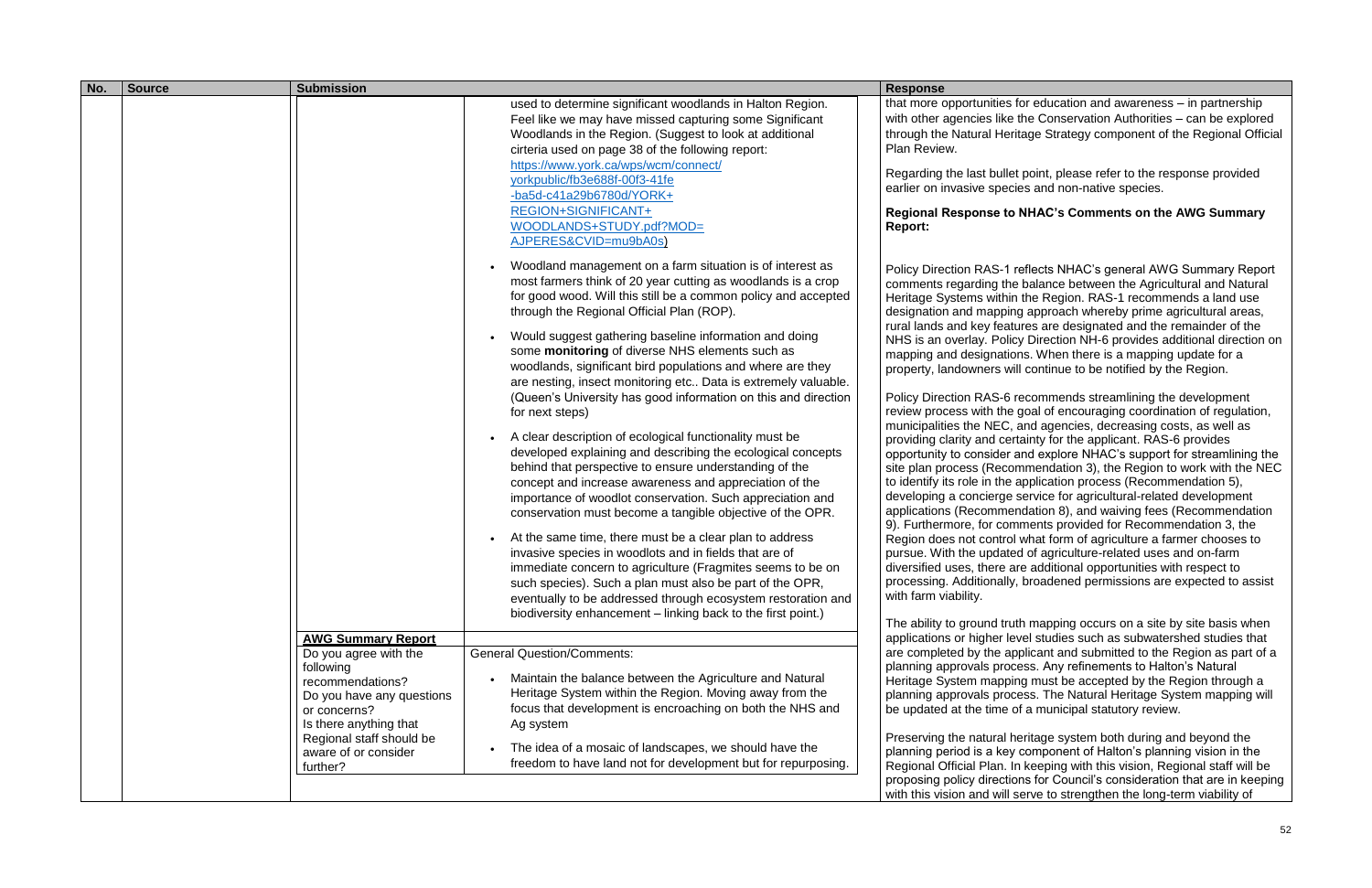| No. | <b>Source</b> | <b>Submission</b>                                                                                                                                                                                                                                                                                                                                                                                                                                                 |                                                                                                                                                                                                                                                                                                                                                                                                                                                                                                                                                                                                                                                                                                                                                                                                                                                                                                                                                                                                                                                                                                                                                                                                                                                                                                                                                                                                                                                                                                                                                                                                                                                                                                                                                                                                                                                                                                                                                                                                                                                                                                                                                                                                                                   | <b>Response</b>                                                                                                                                                                                                                                                                                                                                                                                                                                                                                                                                                                                                                                                                                                                                                                                                                                                                                                                      |
|-----|---------------|-------------------------------------------------------------------------------------------------------------------------------------------------------------------------------------------------------------------------------------------------------------------------------------------------------------------------------------------------------------------------------------------------------------------------------------------------------------------|-----------------------------------------------------------------------------------------------------------------------------------------------------------------------------------------------------------------------------------------------------------------------------------------------------------------------------------------------------------------------------------------------------------------------------------------------------------------------------------------------------------------------------------------------------------------------------------------------------------------------------------------------------------------------------------------------------------------------------------------------------------------------------------------------------------------------------------------------------------------------------------------------------------------------------------------------------------------------------------------------------------------------------------------------------------------------------------------------------------------------------------------------------------------------------------------------------------------------------------------------------------------------------------------------------------------------------------------------------------------------------------------------------------------------------------------------------------------------------------------------------------------------------------------------------------------------------------------------------------------------------------------------------------------------------------------------------------------------------------------------------------------------------------------------------------------------------------------------------------------------------------------------------------------------------------------------------------------------------------------------------------------------------------------------------------------------------------------------------------------------------------------------------------------------------------------------------------------------------------|--------------------------------------------------------------------------------------------------------------------------------------------------------------------------------------------------------------------------------------------------------------------------------------------------------------------------------------------------------------------------------------------------------------------------------------------------------------------------------------------------------------------------------------------------------------------------------------------------------------------------------------------------------------------------------------------------------------------------------------------------------------------------------------------------------------------------------------------------------------------------------------------------------------------------------------|
|     |               | <b>Recommendation 1: The</b><br>Region will continue<br>working with the agricultural<br>community on the<br>development of updated key<br>feature mapping to ensure<br>that the mapping is as<br>accurate as possible in the<br>next iteration of the ROP.<br><b>Reference: Report sections</b><br>6.1 (p. 13-15) and 6.2 (p.<br>$15-16$<br><b>Recommendation 2: The</b><br>Region will continue to<br>directly contact those that<br>may be affected by updated | Ex. Land to re-grow to forest rather that limiting things on<br>specific lots. The forest is not a uniform landscape.<br>Bring the Ecological footprint of the Region back and<br>benchmark where we were before and where we are now.<br>State of NHS report etc Can we tie this back through the<br>ROPR.<br>Could a Key Feature be the ecological benefit concept?<br>(biodiversity, sequestration, water quality, validate the function<br>of the land etc)<br>Response: Could be considered as Natural Asset.<br>(FCM project) possibly something moving towards for<br>next ROPR, include that as direction in this ROPR.<br>LIDs to be included when supporting some of the<br>recommendations.<br>Looking at the application of Green development standards to<br>some of these recommendations<br>Ability to ground truth, the mapping is not as good as it should<br>$\bullet$<br>be. HRFA would be promoting the ability to ground truth when<br>an application goes forward. Verification of mapping lines at<br>that time and community scientists can be called upon.<br>Immediately refine the Region's mapping after ground truthing<br>has taken place. The mapping and monitoring are incredibly<br>important. Outcomes of complete studies are very valuable.<br>Worried we have lost the "Systems based approach" as much<br>of the conversation is based on "Features". Worried about the<br>links and losing the systems based approach. So much<br>pressure for a farmers to sell, Class 1, 2,3 farmland seems to<br>be leaving. What can we do to make sure the farms exist and<br>the features exist to make a better and linked system?<br>Incorporate a carbon sequestration lens to help show the<br>values of both the farming community and natural heritage<br>system. Natural function, water, soil retention and the idea of<br>compensation other than buildings (alternative land use<br>system). How can we create capacity within the system in<br>Halton Region (smart prosperity institute out of u Ottawa).<br>There is an economy in trees more than cutting them down,<br>beyond carbon etc<br>Very important, landowners should know what to expect when<br>a designation is changing. | Halton's natural herita<br>provides direction that<br>the existing compreher<br>enhancing natural feat<br><b>Policy Direction NH-11</b><br>ROP to recognize agrie<br>direction recommends<br>(ex. NHAC references<br>permissions for agricul<br>the existing policy fram<br>Policy Direction NH-10<br>Strategy and reflects c<br>framework" for other p<br>and Agricultural Strate<br>initiatives, greenlands<br>NHAC's comments on<br>a carbon sequestration<br>NHS is reflected in the<br>Directions in the Rural<br>areas (RAS-1 and NH-<br>rural area for their carb<br>Concerns were also ex<br>Region (Recommenda<br>introducing new policie<br>promote urban agricult<br>production.<br>Additionally, general co<br>development standard<br>Agricultural policy dire<br>support the use of thes<br>policy directions.<br>Lastly, Regional staff a<br>consultation efforts thre<br>members of NHAC to<br>preserving and enhand |
|     |               | mapping.                                                                                                                                                                                                                                                                                                                                                                                                                                                          |                                                                                                                                                                                                                                                                                                                                                                                                                                                                                                                                                                                                                                                                                                                                                                                                                                                                                                                                                                                                                                                                                                                                                                                                                                                                                                                                                                                                                                                                                                                                                                                                                                                                                                                                                                                                                                                                                                                                                                                                                                                                                                                                                                                                                                   |                                                                                                                                                                                                                                                                                                                                                                                                                                                                                                                                                                                                                                                                                                                                                                                                                                                                                                                                      |

ge and water resources. Policy Direction NH-7 updates to the policies and mapping will build on nsive systems approach to protecting and tures and functions of Halton's NHS.

updates and enhances current policies in the iculture in components of the NHS. This policy that the Region explore additional opportunities as-of-right permissions) for clarification on lltural buildings and uses within the RNHS within nework.

recommends the creation of a Natural Heritage comments regarding providing an "umbrella rograms and initiatives, complementing the Rural egy, and carbon sequestration, stewardship securement, monitoring. etc.

Recommendation 1 regarding the incorporation of n lens to illustrate the value of farming and the climate change lenses applied to Policy and Agricultural and Natural Heritage theme -7) which recognize the importance of lands in the bon sequestration potential.

xpressed about agriculture moving out of the ation 3) and Policy Direction CC-7 recommends es and enhance existing policies in the ROP to tural opportunities and locally-sourced food

comments on low impact development and green Is are not within the scope of the Rural and ctions, but information on how the Region will se tools can be found within the climate change

acknowledge NHAC's acclaim of the on-going roughout the ROPR and will continue to work with explore opportunities to support and assist in cing Halton's NHS for future generations.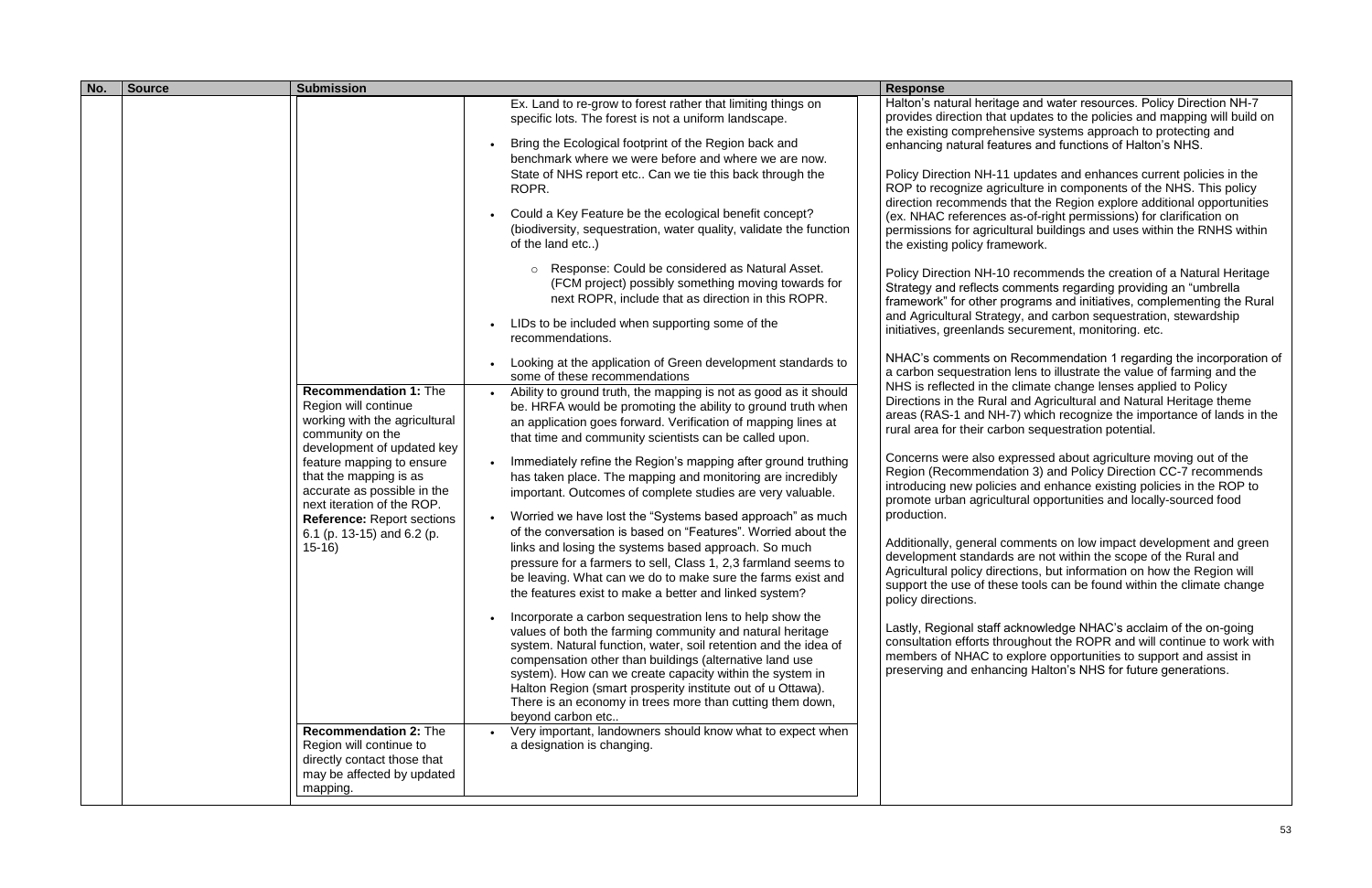| No. | <b>Submission</b><br><b>Source</b>                                                                                                                                                                                                                                                                                                  |                                                                                                                                                                                                                                                                                                                                                                                                                                                                                                                                                                                                                                                                                                                                                                                                                                                                                              | <b>Response</b>                  |
|-----|-------------------------------------------------------------------------------------------------------------------------------------------------------------------------------------------------------------------------------------------------------------------------------------------------------------------------------------|----------------------------------------------------------------------------------------------------------------------------------------------------------------------------------------------------------------------------------------------------------------------------------------------------------------------------------------------------------------------------------------------------------------------------------------------------------------------------------------------------------------------------------------------------------------------------------------------------------------------------------------------------------------------------------------------------------------------------------------------------------------------------------------------------------------------------------------------------------------------------------------------|----------------------------------|
|     | <b>Reference: Report section</b><br>6.2 (p. 15-16)<br><b>Recommendation 3: The</b><br>Region will explore<br>opportunities that would<br>allow municipalities to<br>streamline the site plan<br>process, if they determine<br>that it is appropriate to do<br>SO.<br><b>Reference: Report section</b><br>$6.3$ (p. 16-17)           | argument, good to streamline but not compromise. What<br>mechanism is going to be used to streamline?<br>Response: Region has no control over Site Plan<br>$\circ$<br>Approval, we can provide advice to the locals. We can<br>streamline in a way that minimized impacts on the<br>agricultural community but at what point does this<br>become a challenge with regards to other Regional<br>interests?<br>Hope that the Region will still be involve when it comes to<br>moving agricultural systems ahead. We are lucky that we<br>have an Agriculture advocate on Regional staff. How can her                                                                                                                                                                                                                                                                                           | Comments are acknow<br>response. |
|     |                                                                                                                                                                                                                                                                                                                                     | position help Halton Hills and Milton with helping agriculture to<br>continue to improve and move forward to service the south.<br>This could be enhanced by a proposed Regional<br>$\circ$<br>concierge services as noted in the Report.<br>Agriculture processing is moving further outside of the Region,<br>we should streamline Site Plan process to keep full system of<br>agricultural operations within the Region. More permissive<br>consideration should be given if for a local food system.<br>Should look for the new and big opportunities here.<br>Don't think the Region should/could control what is planted<br>within the Region and the farmer should be within their rights<br>to do so. Lots of opportunities in the Region for Agriculture<br>processing and that means farmers are able to stay here. Ex.<br>Biomass, hay and forages, etc. don't want to lose those |                                  |
|     | Recommendation 4: The<br>Region will update its EIA<br>guidelines to provide<br>greater clarity on triggers,<br>scoping and the waiving of<br>EIAs, with these guidelines<br>based on an updated ROP<br>policy framework.<br><b>Reference: Report sections</b><br>6.3 (p. 16-17) and 6.6 (p.<br>22)<br><b>Recommendation 5: The</b> | opportunities.<br>I agree, but unclear how it could be hurtful. Clarity for EIAs<br>within ANSIs for example would be helpful.<br>Hope the Region can work with NEC. If they want to keep                                                                                                                                                                                                                                                                                                                                                                                                                                                                                                                                                                                                                                                                                                    |                                  |
|     | Region will work with the<br>Niagara Escarpment<br>Commission and develop                                                                                                                                                                                                                                                           | Agriculture in the north end of the Region, it will be important                                                                                                                                                                                                                                                                                                                                                                                                                                                                                                                                                                                                                                                                                                                                                                                                                             |                                  |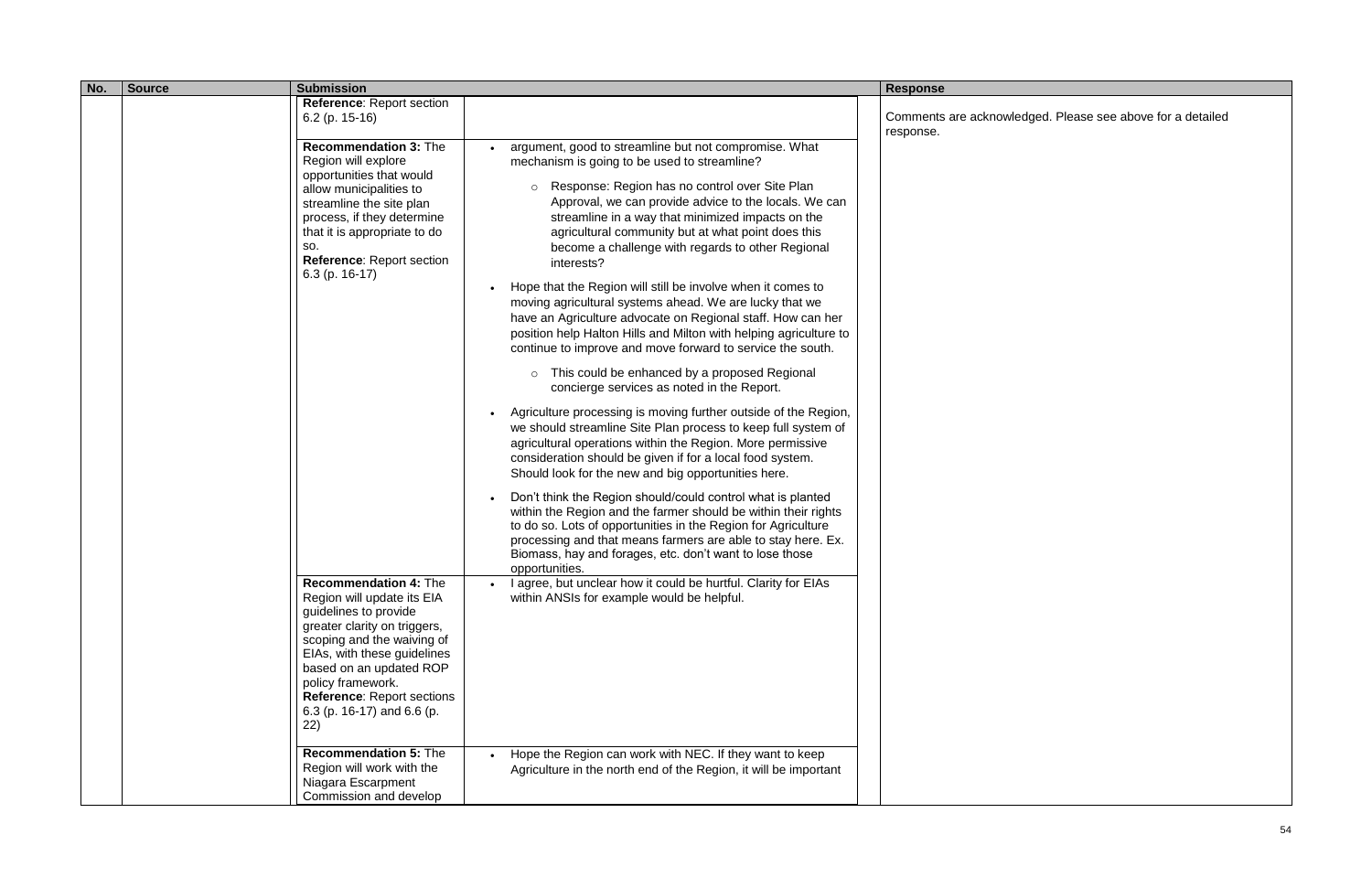| No. | <b>Source</b> | <b>Submission</b>                                                                                                                                                                                                                                                                                                                                                                                                                                                                                                                                                                                                                   |                                                                                                                                                                                                                                                                                                                                                                                                                                                                                                                                                                                                                                                                                                                                                                                                                                                                                                                                                                                                                                                                                                                                            | <b>Response</b>                  |
|-----|---------------|-------------------------------------------------------------------------------------------------------------------------------------------------------------------------------------------------------------------------------------------------------------------------------------------------------------------------------------------------------------------------------------------------------------------------------------------------------------------------------------------------------------------------------------------------------------------------------------------------------------------------------------|--------------------------------------------------------------------------------------------------------------------------------------------------------------------------------------------------------------------------------------------------------------------------------------------------------------------------------------------------------------------------------------------------------------------------------------------------------------------------------------------------------------------------------------------------------------------------------------------------------------------------------------------------------------------------------------------------------------------------------------------------------------------------------------------------------------------------------------------------------------------------------------------------------------------------------------------------------------------------------------------------------------------------------------------------------------------------------------------------------------------------------------------|----------------------------------|
|     |               | an operational guide that<br>outlines the Region's role in<br>the processing of<br>Development Permit<br>applications.<br><b>Reference: Report sections</b><br>6.3 (p. 16-17) and 6.6 (p.<br>22)<br><b>Recommendation 6: The</b><br>Region will consider<br>opportunities that allow for<br>as-of-right permissions for<br>agricultural uses and<br>buildings to locate within<br>key features and vegetation<br>protection zones, where<br>possible while remaining in<br>conformity with provincial<br>policies and plans, and in<br>consultation with all<br>stakeholders.<br><b>Reference: Report section</b><br>6.4 (p. 17-21) | for the Region to be involved (in next NEP Review in 2025) to<br>help implement Ag systems within the NEC.<br>Being mindful of the NEC/Region relationship.<br>Response: Region is circulated on a number of<br>$\circ$<br>applications, the idea of this Recommendation was to<br>help determine how to move forward without Regional<br>support via a scoping exercise. Possibly provide more<br>of an advocacy role ex. Concierge service.<br>If going to NEC, would like the Region to get involved in the<br>next Hemson report now. Be more proactive than reactive.<br>One window/contact approach is preferred as many people do<br>not what to go through the NEC.<br>Dislike the term "as-of-right", good planning has to be good<br>planning, we have to play by the rules. We can only hope this<br>recommendation goes forward but with not as of right<br>language included. If we are to get acceptance for Agricultural<br>permissions, then it has to be done correctly<br>Don't have an opinion as the language is circular for 6<br>This should be further expanded upon and clarity provided in<br>this Recommendation | Comments are acknow<br>response. |
|     |               | <b>Recommendation 7: The</b><br>Region will prepare updated<br>ROP policies, and through<br>the Rural and Agricultural<br>Strategy and the Natural<br>Heritage Strategy, to further<br>recognize the importance of<br>agriculture, recognize<br>farmers as good stewards<br>and which remove barriers<br>to agricultural investment<br>wherever possible.<br>Reference: Report sections<br>6.4 (p. 17-21) and 6.5 (21-<br>22)                                                                                                                                                                                                       | I would like to see an expanded policies to also recognize the<br>multiple values of the Natural Heritage System and ecological<br>function<br>Ecological lens with regard to carbon sequestration would be<br>helpful                                                                                                                                                                                                                                                                                                                                                                                                                                                                                                                                                                                                                                                                                                                                                                                                                                                                                                                     |                                  |
|     |               |                                                                                                                                                                                                                                                                                                                                                                                                                                                                                                                                                                                                                                     |                                                                                                                                                                                                                                                                                                                                                                                                                                                                                                                                                                                                                                                                                                                                                                                                                                                                                                                                                                                                                                                                                                                                            |                                  |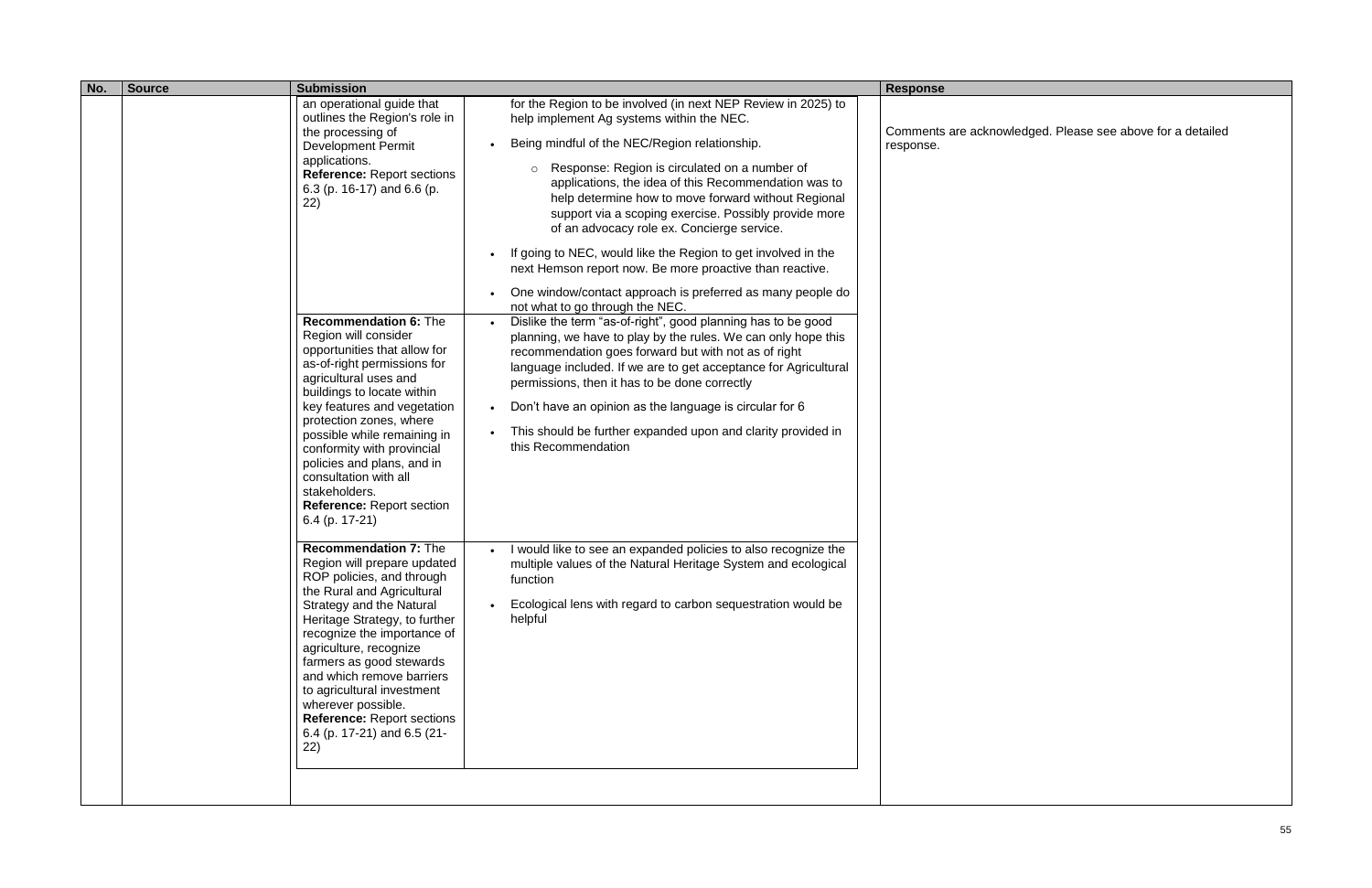| No. | <b>Source</b>                                                           | <b>Submission</b>                                                                                                                                                                                                                                                                         |                                                                                                                                                                                                                                                                                                                                                                                                                                                                                                                                                                                                                                                                                                                                                                                                                                                                                                                                              | <b>Response</b>                                                                                                                                         |
|-----|-------------------------------------------------------------------------|-------------------------------------------------------------------------------------------------------------------------------------------------------------------------------------------------------------------------------------------------------------------------------------------|----------------------------------------------------------------------------------------------------------------------------------------------------------------------------------------------------------------------------------------------------------------------------------------------------------------------------------------------------------------------------------------------------------------------------------------------------------------------------------------------------------------------------------------------------------------------------------------------------------------------------------------------------------------------------------------------------------------------------------------------------------------------------------------------------------------------------------------------------------------------------------------------------------------------------------------------|---------------------------------------------------------------------------------------------------------------------------------------------------------|
|     |                                                                         | <b>Recommendation 8: The</b><br>Region will consider<br>developing a concierge<br>service to provide direct<br>assistance in navigating<br>planning processes when<br>applications to develop<br>agricultural uses are<br>submitted.<br><b>Reference: Report section</b><br>$6.6$ (p. 22) | Would like concierge service for civil society to enable support<br>and help for Natural Heritage System (NHS)<br>Would like to see concierge service for the NHS and Planning<br>and Agriculture and collective action/process so everyone<br>understands their roles/responsibilities within this system.<br>Bringing it all together.<br>Would like concierge service for civil society to enable support<br>and help for NHS.<br>NHS has ability as civil society actors (community groups,<br>schools etc.) to be able to help and assist in the NHS - started<br>dabbling in biodiversity strategy in NHS. There is so much<br>opportunity.<br>Would like to see a concierge service for NHS.<br>Support concierge service for agriculture too.<br>Collective action and process needed too - for citizen science<br>and action from organizations to support concierge service.<br>Would be helpful is it's digestible and consumable | Comments are acknow<br>response.                                                                                                                        |
|     |                                                                         | <b>Recommendation 9: The</b><br>Region will determine if<br>there is an ability to allow<br>for the waiving of fees<br>related to the Regional role<br>in the review of applications.<br><b>Reference: Report section</b><br>$6.6$ (p. 22)                                                | Agree with waiving fees                                                                                                                                                                                                                                                                                                                                                                                                                                                                                                                                                                                                                                                                                                                                                                                                                                                                                                                      |                                                                                                                                                         |
|     |                                                                         | <b>Recommendation 10: The</b><br>Region commits to further<br>consultation with the<br>agricultural community as<br>the policies in the ROP are<br>updated.<br><b>Reference: Report section</b><br>$5$ (p. 11-12)                                                                         | Commend the Region for what they have already done, do<br>believe there has been good consultation. Now need to see<br>the details to see if the things we are looking for are there.                                                                                                                                                                                                                                                                                                                                                                                                                                                                                                                                                                                                                                                                                                                                                        |                                                                                                                                                         |
| 9.  | <b>Michael Toccalino</b><br><b>HRFA Meeting dated April</b><br>12, 2021 | property.<br>NHS:                                                                                                                                                                                                                                                                         | Good morning and thank you for this morning's opportunity to discuss the ROPR as it impacts our<br>I thought that I'd follow-up on our discussion with the following record of some relevant points.<br>Please let me know if I've misunderstood, misinterpreted or simply missed anything.                                                                                                                                                                                                                                                                                                                                                                                                                                                                                                                                                                                                                                                  | Regional Staff have ide<br>woodland and has bee<br>System. Staff recomm<br>feature and delineate t<br>A site visit was conduc<br>based on field observa |

Regional Staff have identified the spruce grow as candidate significant woodland and has been captured in the Draft Regional Natural Heritage System. Staff recommend that a site visit be conducted to examine the feature and delineate the woodland to refine the limits of the RNHS.

A site visit was conducted with Regional Staff. The Region recommends based on field observations and analysis that the woodland feature is not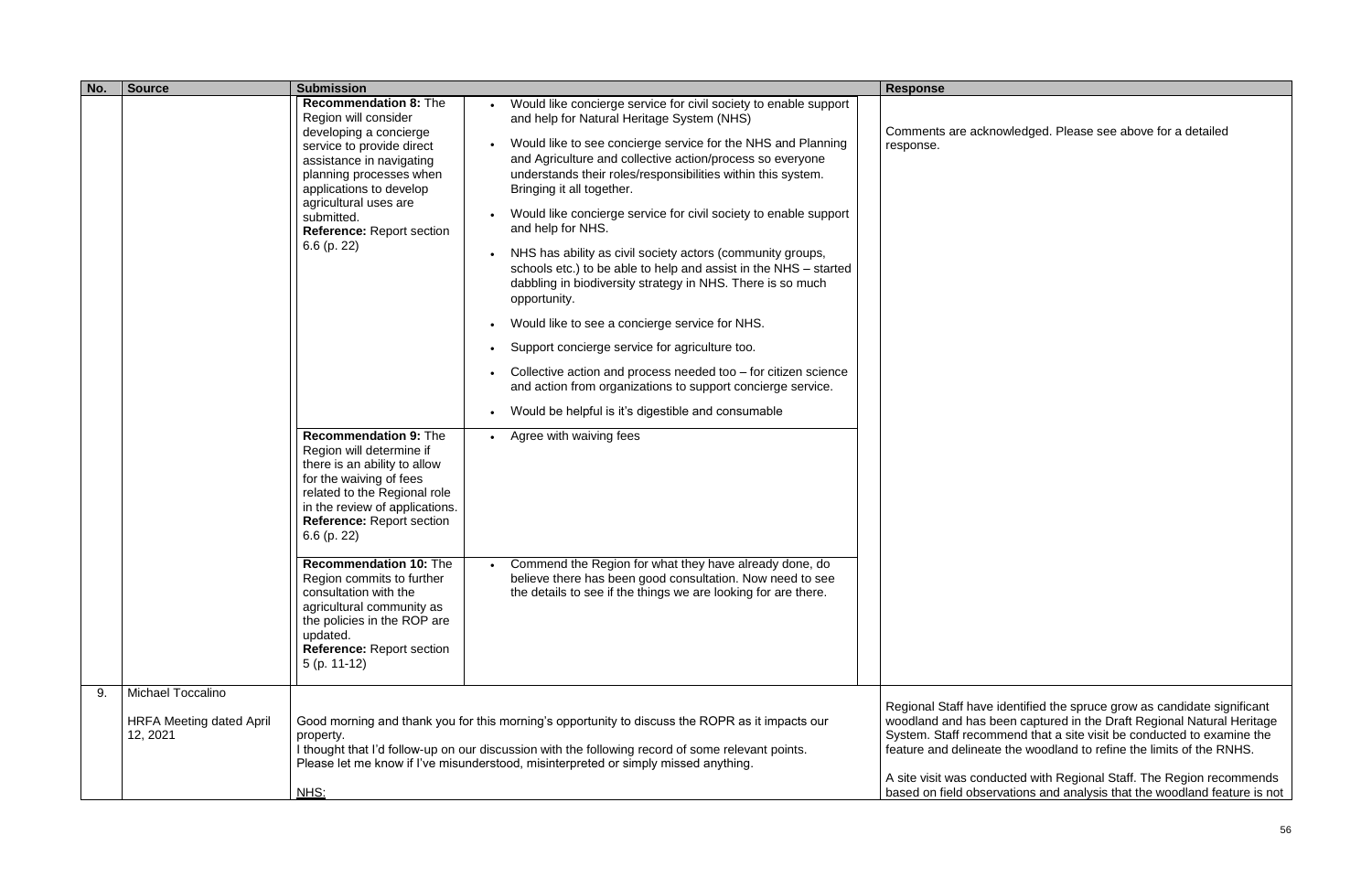stremoved from the draft RNHS mapping. However, the lands will remain in the draft RNHS mapping as a component as the lands are within the Niagara Escarpment Plan Protection and Natural

Comments regarding the request to permit the wider range of Agricultural Uses, Agriculture-Related Uses and On-Farm Diversified Uses is ection RAS-2 and is consistent with the majority of rough the consultation process.

dentified the wooded/vegetated area around the existing barn foundation as candidate significant woodland and has been captured in the draft RNHS mapping. Staff recommend that a site visit be conducted to examine the feature and delineate the woodland to refine

| No. | <b>Source</b>                                                          | <b>Submission</b>                                                                                                                                                                                                                                                                                                                                                                                                                                                                                                                                                                                                                                                                                                                                                                                                                                                                                                                                                                                                                                                                                                                                                                                                                                                                                                                                                                                                                                                                                                                                                                                                                                                                                                                                                                                                                                                                                                                                                                                                                                                                                                                                                                                                                                                                                                                                                                                                                                                                                                                            | <b>Response</b>                                                                                                                                                                                                                   |
|-----|------------------------------------------------------------------------|----------------------------------------------------------------------------------------------------------------------------------------------------------------------------------------------------------------------------------------------------------------------------------------------------------------------------------------------------------------------------------------------------------------------------------------------------------------------------------------------------------------------------------------------------------------------------------------------------------------------------------------------------------------------------------------------------------------------------------------------------------------------------------------------------------------------------------------------------------------------------------------------------------------------------------------------------------------------------------------------------------------------------------------------------------------------------------------------------------------------------------------------------------------------------------------------------------------------------------------------------------------------------------------------------------------------------------------------------------------------------------------------------------------------------------------------------------------------------------------------------------------------------------------------------------------------------------------------------------------------------------------------------------------------------------------------------------------------------------------------------------------------------------------------------------------------------------------------------------------------------------------------------------------------------------------------------------------------------------------------------------------------------------------------------------------------------------------------------------------------------------------------------------------------------------------------------------------------------------------------------------------------------------------------------------------------------------------------------------------------------------------------------------------------------------------------------------------------------------------------------------------------------------------------|-----------------------------------------------------------------------------------------------------------------------------------------------------------------------------------------------------------------------------------|
|     |                                                                        | As property owners, we are concerned with a "Proposed Draft NHS Key Feature" illustrated on<br>1<br>the ROPR mapping on our Lot 12.<br>$\overline{2}$<br>Specifically, a crop of spruce trees at the north east limit of Lot 12 planted by my father ±25<br>years ago has been identified by small scale (ground features are at a smaller, less detailed<br>size) air photo interpretation.<br>3<br>We understand that the ROPR mapping is based on Provincial air photo interpretation from<br>2009 which has never been "Ground-Truthed" to verify status.<br>We believe that this plantation is incorrectly identified on the ROPR mapping as a "Proposed"<br>4<br>Draft NHS Key Feature"<br>5<br>All plantings in this area are the same species (monoculture), age $(\pm 25 \text{ years})$ and size (DBH).<br>6<br>The ROPR team has committed to schedule an on-site review of the area in question with the<br>land-owners and a forestry consultant to correct the Proposed Draft NHS Key Feature<br>designation.<br>Due to current COVID-19 restrictions, this site meeting will not be scheduled until sometime in<br>7<br>May 2021, conditions permitting.<br>Currently a maximum limit of 5 people has been established for outdoor meetings such as this.<br>8<br>9<br>The ROPR team will coordinate the meeting with Michael Toccalino via email<br>(mtoccalino@sympatico.ca).<br>Crop production is considered a compatible agricultural use within the 30M buffer associated<br>10<br>with Proposed Draft NHS Key features.<br>The current practice of crop production to the edge of all other Proposed Draft NHS Key<br>11<br>Features on Lot 12 can be maintained as currently farmed.<br><b>Permitted Uses in Prime Agricultural Areas:</b><br>12<br>The Provincial Policy Statement 2020 (PPS2020) permits a wider range of Agricultural Uses,<br>Agriculture-Related Uses and On-Farm Diversified Uses in prime agricultural areas.<br>The "Guidelines on Permitted Uses in Ontario's Prime Agricultural Areas" (Ontario Ministry of<br>13<br>Agriculture, Food and Rural Affairs - Publication 851) also permits a wider range of Agricultural<br>Uses, Agriculture-Related Uses and On-Farm Diversified Uses in prime agricultural areas.<br>We would like the ROPR to adopt, add and permit the wider range of Agricultural Uses,<br>14<br>Agriculture-Related Uses and On-Farm Diversified Uses in the updated Regional Official Plan.<br>Thank you again for this opportunity to be a part of the ROPR process. | significant and can be<br>the lands will remain in<br>lands are within the Nia<br>Areas Designations.<br>Comments regarding tl<br>Uses, Agriculture-Rela<br>reflected in Policy Dire<br>comments received thr                     |
| 10. | Mathew and Logan Smerek<br><b>HRFA Meeting dated April</b><br>12, 2021 | RNHS – concern with the candidate significant woodlands layer at the North-West corner where the<br>old barn foundation is located and the hedgerow along the neighbour's driveway. Would like the<br>Region to look at that wooded area in more detail and shouldn't be part of the RNHS.<br>ROPA 38 - Agricultural System outside of Prime Agricultural Area<br>Draft Proposed – Prime Agricultural Area. Picked up by the Province as Prime.<br>$\bullet$<br>2009 Region did LEAR study to id what should be part of Prime Agricultural Area - soil capability and<br>$\bullet$<br>other factors weighed to define Prime Ag. Area.<br>Couple years ago, the Province went through same process and slightly difference in weighing factors<br>$\bullet$<br>and smaller units. We used larger evaluation unit. Other Prime Areas that the Province picked up.<br>Concern that the neighbours to the south are "Rural Land Area" and that subdivision may be built.<br>$\bullet$<br>Regional Staff advised, they wouldn't be able to build a subdivision there.                                                                                                                                                                                                                                                                                                                                                                                                                                                                                                                                                                                                                                                                                                                                                                                                                                                                                                                                                                                                                                                                                                                                                                                                                                                                                                                                                                                                                                                                             | Regional Staff have ide<br>existing barn foundatio<br>captured in the draft RI<br>conducted to examine<br>the limits of the RNHS.<br>A site visit was conduc<br>based on field observa<br>woodland feature is no<br>RNHS mapping. |

A site visit was conducted with Regional Staff. The Region recommends based on field observations and analysis that this portion of the woodland feature is not significant and can be removed from the draft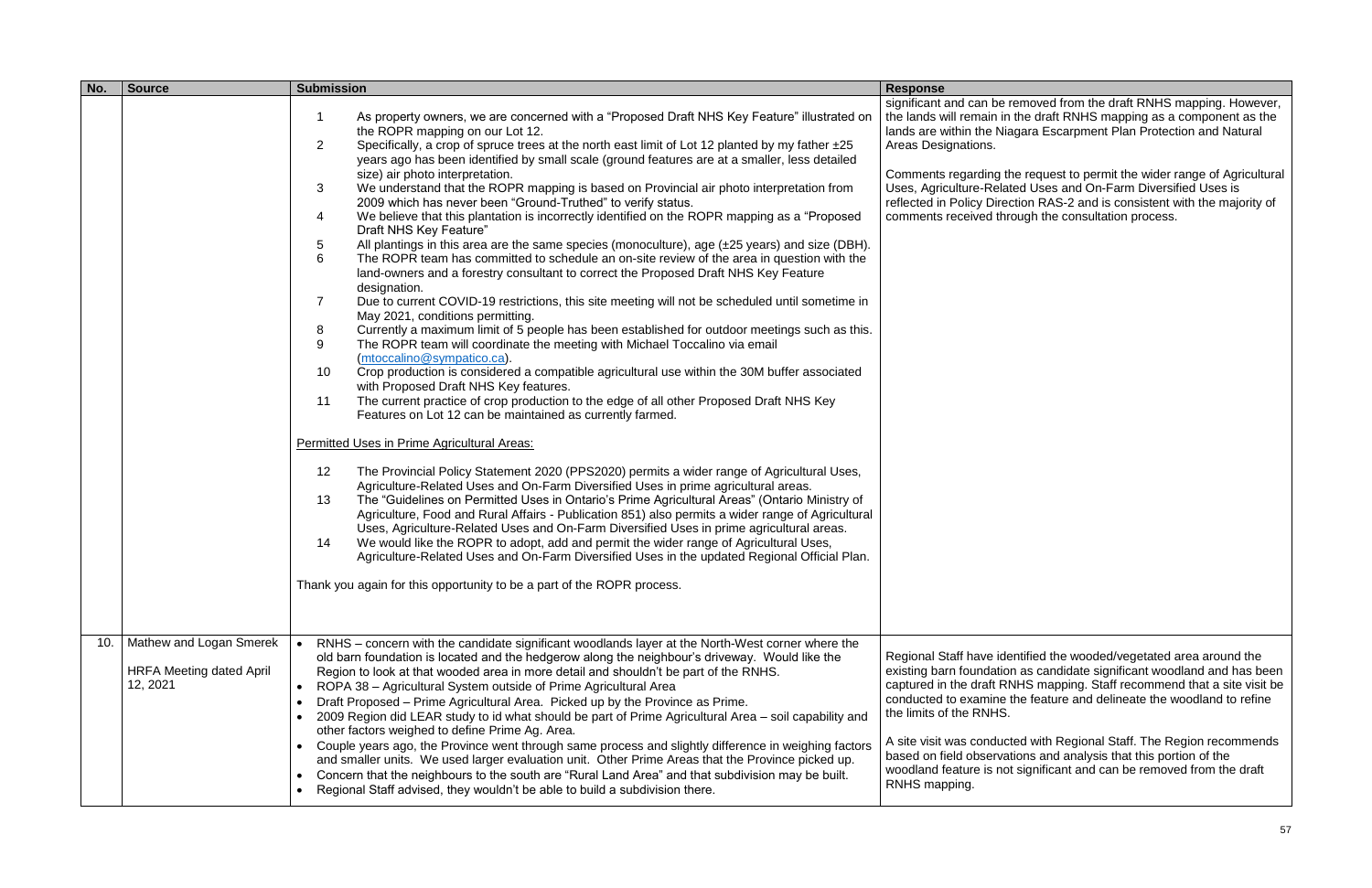| No. | <b>Source</b>                               | <b>Submission</b>                                                                                                                                                                                                                                                                                                                                                                                                                                                                  | <b>Response</b>                                                                                                                                                                                                |
|-----|---------------------------------------------|------------------------------------------------------------------------------------------------------------------------------------------------------------------------------------------------------------------------------------------------------------------------------------------------------------------------------------------------------------------------------------------------------------------------------------------------------------------------------------|----------------------------------------------------------------------------------------------------------------------------------------------------------------------------------------------------------------|
|     |                                             | Future growth areas are being identified through the Region's Growth Concepts work.<br>Province identifies new non-agricultural uses such as cemeteries, which may be steered to Rural<br>Lands vs. Prime Agricultural Areas.                                                                                                                                                                                                                                                      | <b>Confirmed that Region</b><br>identify and propose d<br>lands, as reflected in F<br>addressed and it is no<br>Cemeteries are being<br>as reflected in RAS-3,<br>phase 3. Cemeteries v<br>agricultural areas. |
| 11. | Larry Campbell                              | There are several properties in question                                                                                                                                                                                                                                                                                                                                                                                                                                           | <b>Regional Staff reviewe</b>                                                                                                                                                                                  |
|     | <b>HRFA Meeting dated April</b><br>12, 2021 | Mentioned that there is 1 acre that was sold off of 40 acres and it appears that 2 lots are being<br>developed on the one parcel<br>There are some issues with the Geo Warehouse and that the full extent of the property was not                                                                                                                                                                                                                                                  | well as the implication:<br>put up a new structure<br>farm practices can cor<br>as per the Region's pe                                                                                                         |
|     |                                             | adequately reflected in the viewer.<br>There were no changes to the NHS on subject property                                                                                                                                                                                                                                                                                                                                                                                        |                                                                                                                                                                                                                |
|     |                                             | An existing tree nursery appears in the NHS system in the area identified as a component to the<br>system (NEC Protection Area).                                                                                                                                                                                                                                                                                                                                                   |                                                                                                                                                                                                                |
|     |                                             | Reference was made to the EIA Guidelines                                                                                                                                                                                                                                                                                                                                                                                                                                           |                                                                                                                                                                                                                |
|     |                                             | There were some small changes made to the Agricultural system mapping. There were candidate<br>areas that were changed to Prime Ag given that the majority of land in and around the area where<br>already identified as prime compared to ROPA 38                                                                                                                                                                                                                                 |                                                                                                                                                                                                                |
|     |                                             | Subject land owner asked if Halton's Tree By-law still allow for cutting trees to allow for firewood. The<br>By-law does permit a certain amount for this purpose. Subject land owner has a copy of the by-law<br>already.                                                                                                                                                                                                                                                         |                                                                                                                                                                                                                |
| 12. | Ammar Aljoundi                              | PROPERTY DESCRIPTION:                                                                                                                                                                                                                                                                                                                                                                                                                                                              | Regional Staff explain                                                                                                                                                                                         |
|     | <b>HRFA Meeting dated April</b><br>12, 2021 | Subject landowner's property consists of Prime Ag (1/3) and Agricultural Area (1/2) with the remainder<br>in NHS including key features and components. Soils are predominantly Class 2 and 3. The property<br>is within the NEP Area (Esc. Protection). The Province (Growth Plan mapping) shows that the<br>Agricultural Area is a Candidate Prime Ag Area.<br><b>AGRICULTURE:</b>                                                                                               | Procedures provided o<br>assessed - soil class,<br>met all the relevant cri<br>are no material differer<br>Agricultural Area in the                                                                            |
|     |                                             | Subject landowner asked why his property (Candidate Area) was included in the Prime Ag<br>Designation. It was explained                                                                                                                                                                                                                                                                                                                                                            | urban expansions into<br>It was further explaine<br>Rural Lands and that t                                                                                                                                     |
|     |                                             | Subject landowner then asked what the differences in policy meant for his development and<br>operational rights.                                                                                                                                                                                                                                                                                                                                                                   | additional policies/perr                                                                                                                                                                                       |
|     |                                             | NEP AREA: It was explained to subject landowner that the ROPR process was going to add<br>permissions to the PA Area, including on-farm diversified uses and ag-related uses and that these<br>uses were also recognized in the NEP.                                                                                                                                                                                                                                               | designation. We enco<br>ROPR process and to<br>Designation.                                                                                                                                                    |
|     |                                             | NHS: It was explained in detail that the NHS was not being changed on subject landowner's property.<br>$\bullet$<br>He was given a full description of the features and components on his property and the associated<br>permissions and restrictions for each component.                                                                                                                                                                                                          |                                                                                                                                                                                                                |
| 13. | Scott Stewart and Holly<br><b>McGaffin</b>  | . All the properties were in the Prime Ag designation with some NHS key features. Soils were<br>predominantly Class 1 and 2. Provincial Growth Plan mapping shows the properties are within their<br>Prime Ag area. The various properties are within the NEP Area, including Esc. Rural, Esc. Protection                                                                                                                                                                          | Regional Staff had pre<br>written submission. Sta<br>would include that upd                                                                                                                                    |
|     | <b>HRFA Meeting dated April</b>             | and Esc. Natural.                                                                                                                                                                                                                                                                                                                                                                                                                                                                  | across the street would                                                                                                                                                                                        |
|     | 12, 2021                                    | <b>AGRICULTURE:</b><br>Subject property owners had questions regarding severances for two of the properties. The first was<br>a possible candidate severance for a surplus farm dwelling. A second proposal to merge two "non-<br>conforming" 1/2 acre lots and then sever a portion of their large acreage as compensation was<br>discussed. It was again offered to the owners that they get in touch with someone from Community<br>Planning to review the proposal thoroughly. | confirmed that subject<br>perspective that the ro<br>and any SWH and wor<br>future single family dw<br>Guidelines. Without ha                                                                                  |

nal and Provincial LEAR studies were used to lesignation of prime agricultural areas and rural RAS-1. Concerns about subdivisions have been ad permitted use being pursued for rural lands. recommended as a permitted use for rural lands, subject to criteria that will be further developed in will be restricted from being permitted in prime

ed all of the NHS key features on the property as is if landowner chose to expand his existing barn or and when studies might be triggered. Normal ntinue including the existing horticultural operation ermitted uses (ROP 117.1).

ed that the Growth Plan Mapping Implementation quidance as to how the Candidate areas were to be slope, adjacency to other PA etc. The property iteria and was thus included. explained that there nces in policies between the Prime Ag Area and e current OP, save and except for policies for the PA Area (and that these would not affect him). d that the Agricultural Area may be re-named as the Region was currently consulting on whether missions would be available in the Rural Lands ouraged subject land owner to participate in the provide feedback regarding the Rural Lands

eviously provided a response to subject landowners aff confirmed that the next version of the mapping date. However, the 30m buffer from the woodlands d still be shown on the property. Staff further t to NEC permission, from a Regional NHS pad would likely act as a barrier to the woodlands uld likely not trigger the requirement of an EIA for velling but is subject to the Region's EIA aving done a thorough review of the property and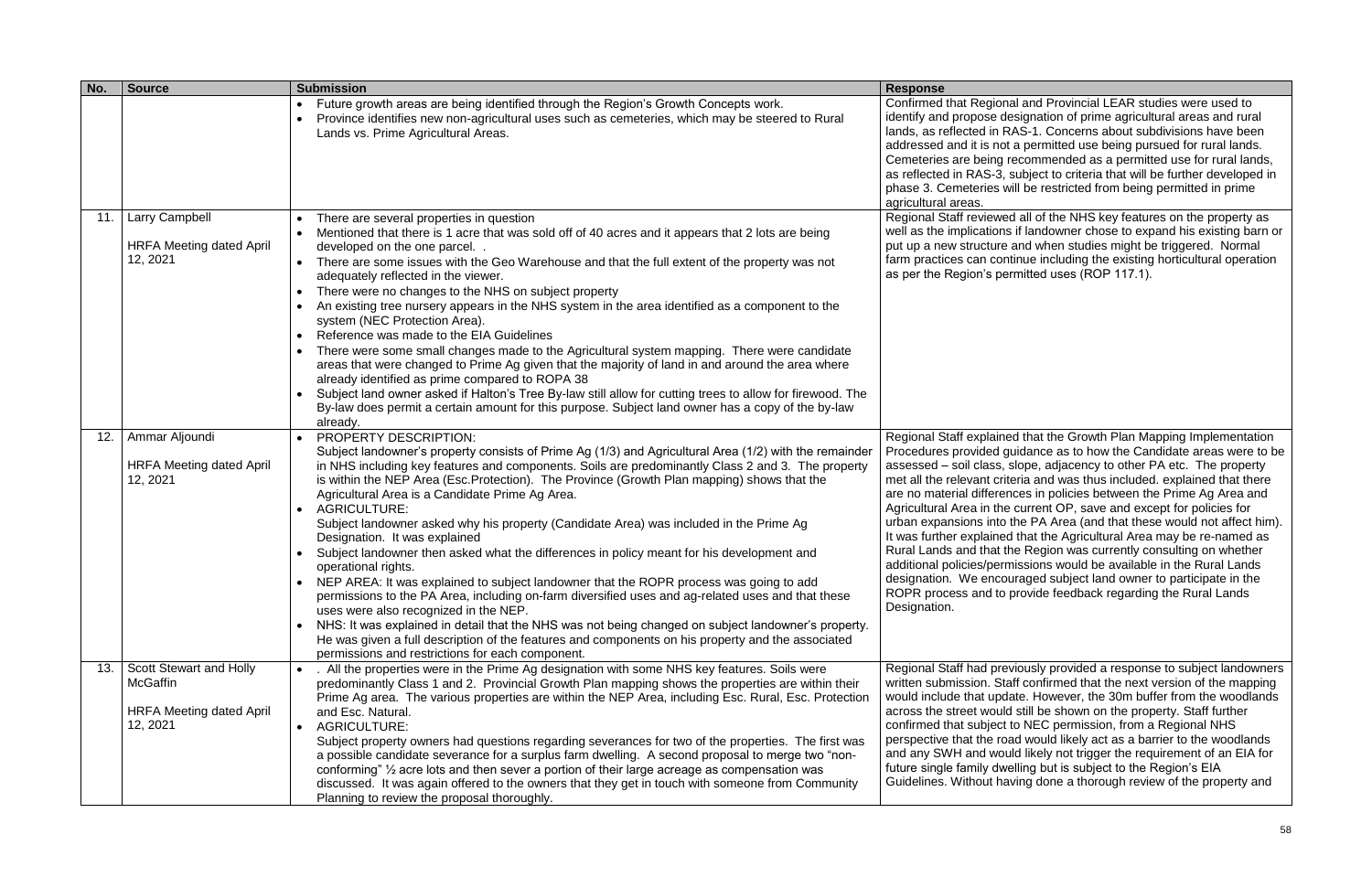| No. | <b>Source</b>                                                        | <b>Submission</b>                                                                                                                                                                                                                                                                                                                                                                                                                                                                                                                                                                                                                                                                                                                                                                                                                                                                                                                                                                                                                                                                                                                                                                                                                                                                                                                                                                                                                                                                                                                                                                                                                                                                                                                                                                                                         | <b>Response</b>                                                                                                                                                                                                                                                                                                                                                                                                                             |
|-----|----------------------------------------------------------------------|---------------------------------------------------------------------------------------------------------------------------------------------------------------------------------------------------------------------------------------------------------------------------------------------------------------------------------------------------------------------------------------------------------------------------------------------------------------------------------------------------------------------------------------------------------------------------------------------------------------------------------------------------------------------------------------------------------------------------------------------------------------------------------------------------------------------------------------------------------------------------------------------------------------------------------------------------------------------------------------------------------------------------------------------------------------------------------------------------------------------------------------------------------------------------------------------------------------------------------------------------------------------------------------------------------------------------------------------------------------------------------------------------------------------------------------------------------------------------------------------------------------------------------------------------------------------------------------------------------------------------------------------------------------------------------------------------------------------------------------------------------------------------------------------------------------------------|---------------------------------------------------------------------------------------------------------------------------------------------------------------------------------------------------------------------------------------------------------------------------------------------------------------------------------------------------------------------------------------------------------------------------------------------|
|     |                                                                      | Guidelines and the ability to waive and scope an EIA if it was triggers through Regional policies.                                                                                                                                                                                                                                                                                                                                                                                                                                                                                                                                                                                                                                                                                                                                                                                                                                                                                                                                                                                                                                                                                                                                                                                                                                                                                                                                                                                                                                                                                                                                                                                                                                                                                                                        | severance proposal, R<br>touch with Community                                                                                                                                                                                                                                                                                                                                                                                               |
| 14. | <b>Robert McClure</b><br><b>HRFA Meeting dated April</b><br>12, 2021 | <b>Submitted Question:</b><br>"What notice was given to affected land owners in the brand new study area we just found out about<br>regarding submissions by Halton Region to the Environmental Registry of Ontario that proposes adding<br>additional lands of white belt to the Greenbelt? How does it affect or tie into ROPR because this was not<br>part of any mapping shared with us last fall?"<br><b>Meeting Notes:</b><br>Subject property is all Prime Ag in the current OP. The Provincial Growth Plan mapping also shows<br>the property as Prime Ag. Soils are all Class 1. Does contain NHS buffer to the woodlands on the<br>adjacent property to the south.<br>Other subject property is mostly Prime Ag with NHS key features. The property is also within the<br>Greenbelt Plan Natural Heritage System.<br><b>AGRICULTURE:</b><br>As an overall comment, subject landowners believe that conversion of lands to the Greenbelt Plan (or<br>an Ag Preserve) is a bad idea. They fear that it will discourage successional plans. Land taxes are<br>also a problem e.g. if you rent land and the taxes increase, so will the rent for that property. The<br>subject property owners strongly encourage the Region to push the Province for full consultation on<br>Greenbelt expansion.<br>Regional staff spoke about the inclusion of added permissions such as on-farm diversified uses and<br>ag-related uses, which the subject landowners were in agreement with.<br>Subject landowners stated that the woodland in the south-western corner of subject property contains<br>majority of Ash and would like to harvest that out. Explained the difference between the Tree-By-law<br>and the ROP in terms of mapping a woodland. Will provide him with Ron's contact information as a<br>follow-up. | Regional Staff confirme<br>mapping for the proper<br>Regional Staff further e<br>and the ROP in terms<br>following up with the R<br>Staff further clarified th<br>that the landowner wou<br>EIA may be triggers. R<br>Guidelines and the pot<br>Guidelines for the subje                                                                                                                                                                    |
| 15. | John Opsteen<br><b>HRFA Meeting dated April</b><br>14, 2021          | Half of the house is in the key feature. Subject property owner has been trying to keep back the trees<br>as much as possible. Any hazardous trees that could fall on the house will need to come down. Ex.<br>Ash may need to be cut down. Front lawn, few trees on the front lawn. His whole pool is covered in<br>the Key Feature. He's been trying to keep back the woodlot from the buildings. Down by the barns,<br>some trees close to the barn, some are Ash that are dead. He's had an arborist come look at the<br>trees and wood pecker affecting.<br>Driveway and hydro corridor, there are some trees and grass - driveway needs to be at least 50 ft<br>wide for equipment and storage of snow.<br>Around the chicken barn, wild birds are an issue and nesting in trees, so he's cleared an area and is<br>grass.<br>Refine the woodland layer around the house. Min 30 m around the buildings shouldn't be in sig.<br>woodlands.<br>We don't have a system of environmental goods and services yet. Need to work with our landowners.<br>Person with larger area, when come forward with permits, incentive to help them with the process –<br>percentage of property is feature on the property – waive the EIA because they are doing the right<br>thing already. The NHS is for all the people in Halton. The people who have it on their property have<br>more restrictions than the people who don't. The commitment needs to be the same from all people.<br>Effects on property value.<br>Currently RNHS is a land use designation. Halton is a system, not just features. More advanced than<br>other municipalities who are just designating the features and now other system components. Should<br>we be more in line with the other municipalities?                                           | <b>Email Response Sumn</b><br>review of the draft prop<br>although the candidate<br>0.5ha or larger, it would<br>criteria as outlined in S<br>Therefore, Region staff<br>woodlands that is 0.76<br>property from the draft<br>(please see attached n<br><b>Natural Heritage Syste</b><br>of the system (light gre<br><b>Natural Heritage Syste</b><br>Halton Region is requir<br>System within its Officia<br><b>Greenbelt Natural Heri</b> |

egional staff offered to put subject landowners in Planning section to discuss the proposal.

ed that there were no changes to the NHS rty. Property is located within the Greenbelt NHS. explained the difference between the Tree-By-law of mapping a woodland and recommended egional Forester (contact information provided). ne 30m buffer on the woodlands and in the event uld like to expand any structures into this area, an egional staff also discussed the Region's EIA tential use of the EIA Waiving Tool from the ect properties.

nary sent June 25, 2020. Based on Regional staff oosed NHS mapping, we have determined that although the candidate significant woodlands meets the size criteria of d not meet one or more of the subsequent four Gection 277 of the Regional Official Plan. f will be removing the candidate significant ha in size that has been mapped at the front of the proposed Natural Heritage System mapping (please note that the draft proposed Halton's m mapping will continue to map this area as part en) as the property is located within the Greenbelt  $\overline{a}$  as mapped in the Greenbelt Plan (2017). red to identify the Greenbelt Natural Heritage  $\frac{1}{2}$ ial Plan. In the current Regional Official Plan, the itage System is shown as an overlay.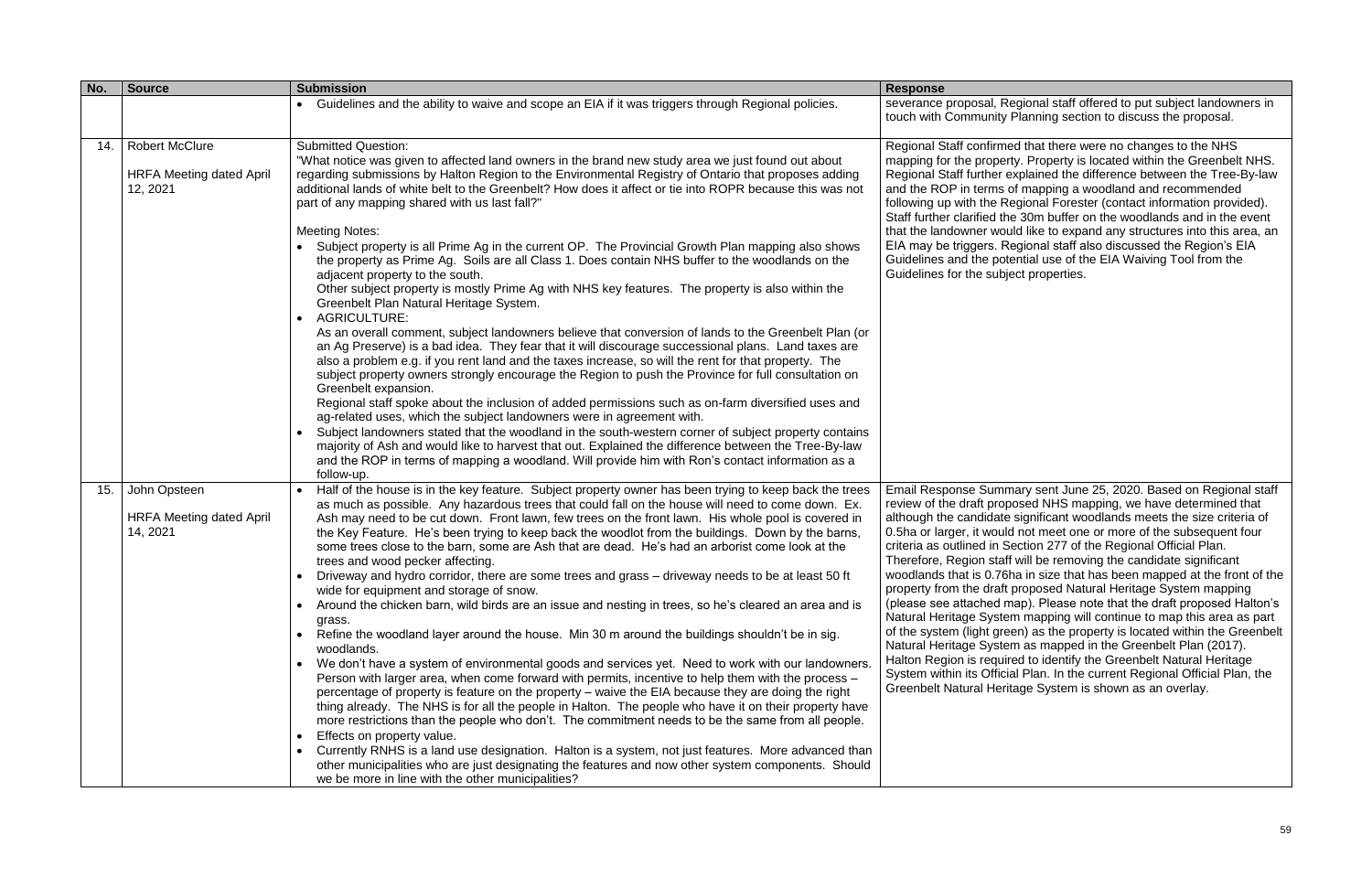| No. | <b>Source</b>                                                             | <b>Submission</b>                                                                                                                                                                                                                                                                                                                                                                                                                                                                                                                                                                                                                                                                                                                                                                                                                                                                                                                                                                                                                                                                                                                                                                                                                                                                                                                                                                                                                                                                                                                                                                                                                                                                                                                                                                                                                                                                                                                                                                                                                                            | <b>Response</b>                                                                                                                                                                                                                                                                                                                    |
|-----|---------------------------------------------------------------------------|--------------------------------------------------------------------------------------------------------------------------------------------------------------------------------------------------------------------------------------------------------------------------------------------------------------------------------------------------------------------------------------------------------------------------------------------------------------------------------------------------------------------------------------------------------------------------------------------------------------------------------------------------------------------------------------------------------------------------------------------------------------------------------------------------------------------------------------------------------------------------------------------------------------------------------------------------------------------------------------------------------------------------------------------------------------------------------------------------------------------------------------------------------------------------------------------------------------------------------------------------------------------------------------------------------------------------------------------------------------------------------------------------------------------------------------------------------------------------------------------------------------------------------------------------------------------------------------------------------------------------------------------------------------------------------------------------------------------------------------------------------------------------------------------------------------------------------------------------------------------------------------------------------------------------------------------------------------------------------------------------------------------------------------------------------------|------------------------------------------------------------------------------------------------------------------------------------------------------------------------------------------------------------------------------------------------------------------------------------------------------------------------------------|
|     |                                                                           | We want to look at rural stewardship opportunities - look at other examples in municipalities and<br>conservation authorities. John - need to be aware of when neighbours and landowners plant an area<br>Farm cluster $-30$ m buffer around the farm cluster to allow the management of vegetation $-$ would<br>avoid that conflict<br>Farmers don't want to plant trees on their property because they would lose control of their<br>operations. But we want them to replant for example EAB.                                                                                                                                                                                                                                                                                                                                                                                                                                                                                                                                                                                                                                                                                                                                                                                                                                                                                                                                                                                                                                                                                                                                                                                                                                                                                                                                                                                                                                                                                                                                                             |                                                                                                                                                                                                                                                                                                                                    |
| 16. | <b>Barb and Tom Parker</b><br><b>HRFA Meeting dated April</b><br>14, 2021 | Raised issue of the white pine plantations on the farm in the forest management plan 7 acres<br>Talk about how those are mapped and to raise this on a high level when look at stewardship practices<br>that they have done along the creek<br>Want to know if the buffer is considered a buffer or key feature. Would there be a buffer on a buffer.<br>Definition of significant woodlands under ROPA and the Regions bylaw that speaks to an exemption<br>for plantings.<br>Would a forest management plan that identifies the plantation area and signed off by the Regional<br>forester be placed into policy in the upcoming ROP?<br>A plantation with respect to woodland definition has been flagged. Subject landowner comments<br>would be welcome on this matter as policy direction has not yet been established. Feels that the<br>definitions should be better aligned.<br>Under the tree cutting bylaw, under the definition, measurements by trees but does not include an<br>activated tree plantation, plantation maintained for the purposes of harvesting.<br>The Parkers would like the definition of the woodland to be consistent between the ROP and the Tree<br>By-law.<br>Discussed the definition in the forestry bylaw vs the Plan because it comes from the Forestry Act<br>definition.<br>Questions about where buffers start with respect to additional plantings that were added. Would like a<br>better understanding about any impacts to stewardship projects. A 30 m buffer from the edge of the<br>wetlands was picked up. The watercourse uses a 30 m buffer on either side.<br>The draft RNHS map, referring to the step down, there is a clearing where there is a house that is<br>severed off and there is a hook shaped clearing. That is a NHS component (buffer) but before it was<br>all a key feature. The layer was updated to recognize the edge of the woodland.<br>No issues with the ag system mapping.<br>Some GBNHS appears on subject landowner's property (which is not on the neighbours property). | <b>Regional Staff conduc</b><br>refinement to the draft<br>observations. . Staff c<br>tree, fruit and nut and<br>minimum size, tree de<br>the Region to classify<br>certification of a planta<br>purpose of harvesting<br>most Woodlands and<br>Forestry practices (GF<br>submit additional com<br>further explained the o<br>NHS. |
| 17. | Jack Pemberton<br><b>HRFA Meeting dated April</b><br>14, 2021             | <b>Submitted Question:</b><br>"Are there any changes proposed for my property? if so what are those changes ? Does the property<br>adjacent to me on the north side have same or different classifications? "<br><b>Meeting Notes:</b><br>Wanted to see if there were any changes.<br>There has been a small reduction in the amount of key features to more accurately reflect the wooded<br>areas on the property<br>The remaining property is rural and was previously designated as Agricultural Area<br>$\bullet$<br>Inquired about the property to the north<br>Again there were small changes as the wetlands were updated following a 2011 evaluation.<br>ROPA 38 identified the rest of the property as Agricultural Area which would now be reflected as rural<br>lands                                                                                                                                                                                                                                                                                                                                                                                                                                                                                                                                                                                                                                                                                                                                                                                                                                                                                                                                                                                                                                                                                                                                                                                                                                                                            | <b>Regional Staff acknow</b><br>response is required.                                                                                                                                                                                                                                                                              |

Regional Staff conducted a site visit to the subject properties and minor refinement to the draft proposed RNHS occurred based on field observations. . Staff confirmed that plantations, other than Christmas I tree nurseries, are considered Woodlands if the ensities and species are met. It is not the intent of the Region to classify these plantations as non-Woodlands through certification of a plantation specifically planted and maintained for the purpose of harvesting as certified in writing by an Officer. Harvesting of most Woodlands and Significant Woodlands is permitted using Good Forestry practices (GFP). The subject landowners were encouraged to submit additional comments to [www.halton.ca/ROPR.](http://www.halton.ca/ROPR) Regional Staff further explained the difference between the GBNHS and the Regional

wledge the feedback provided. No further action or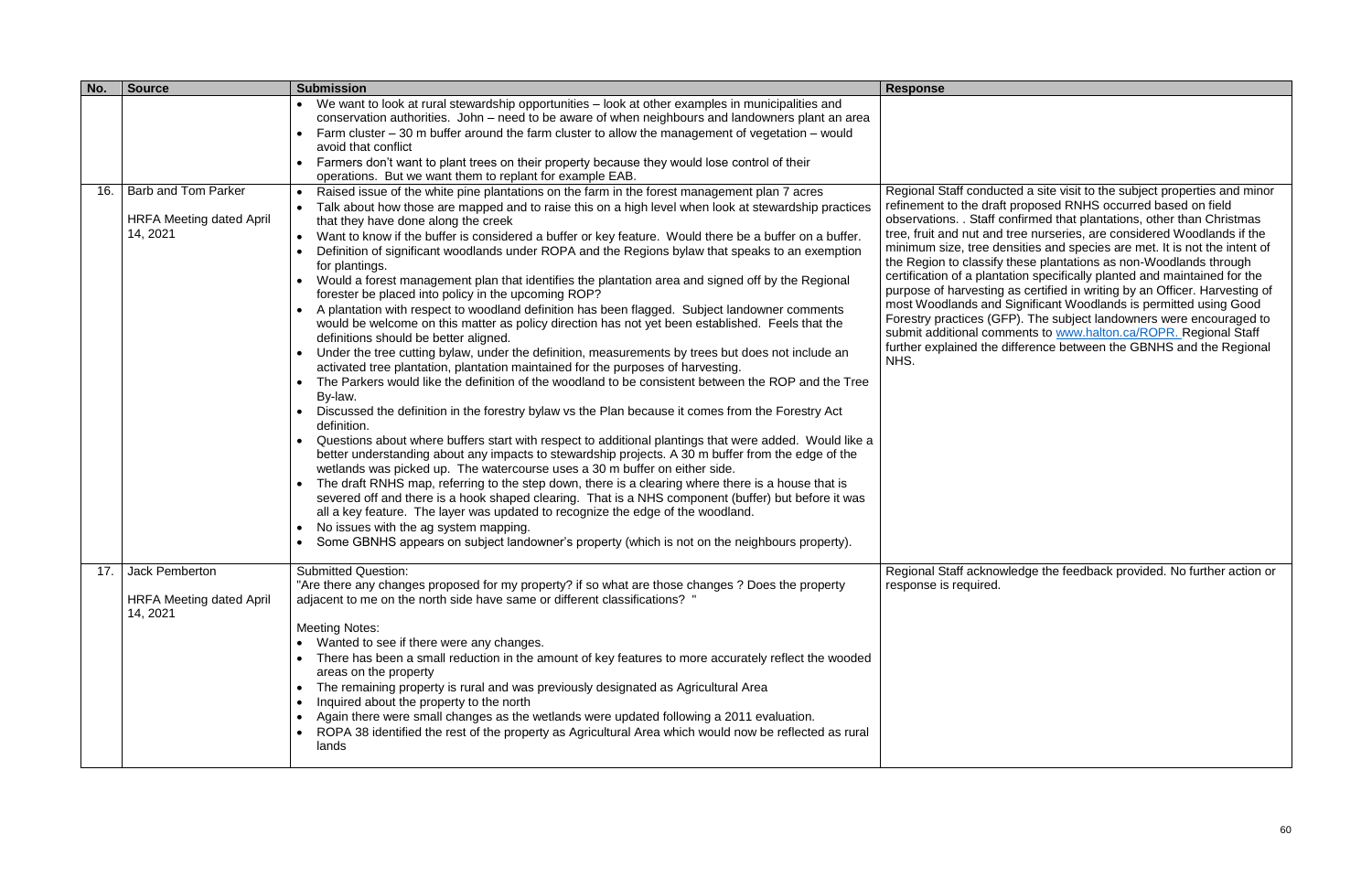(CH) staff conducted a site visit in July 2021. Features were examined and any refinements to the proposed draft RNHS mapping were based on field observations made by CH staff.

med that the only changes to the mapping included a new linkage mapped on one of the subject landowner's property. Regional Staff further offered to conduct a site visit if the owner wishes to further evaluate any potential features on the subject property. To date, a site visit has not been requested. Staff also confirmed that the normal ing farming is permitted within this linkage.

| No. | <b>Source</b>                                                          | <b>Submission</b>                                                                                                                                                                                                                                                                                                                                                                                                                                                                                                                                                                                                                                                                                                                                                                                                                                                                                                                                                                                                                                                                                                                                                                                                                                                                                               | <b>Response</b>                                                                                                                                                        |
|-----|------------------------------------------------------------------------|-----------------------------------------------------------------------------------------------------------------------------------------------------------------------------------------------------------------------------------------------------------------------------------------------------------------------------------------------------------------------------------------------------------------------------------------------------------------------------------------------------------------------------------------------------------------------------------------------------------------------------------------------------------------------------------------------------------------------------------------------------------------------------------------------------------------------------------------------------------------------------------------------------------------------------------------------------------------------------------------------------------------------------------------------------------------------------------------------------------------------------------------------------------------------------------------------------------------------------------------------------------------------------------------------------------------|------------------------------------------------------------------------------------------------------------------------------------------------------------------------|
| 18. | <b>Claudette Taylor</b><br><b>HRFA Meeting dated April</b><br>14, 2021 | <b>Submitted Question:</b><br>"How old are the google maps that you are using for these maps? On attachment #2 what is the yellow<br>grid markings representing that cover our property and property across and behind us? Would like to<br>discuss key features on our property. Is there a notion that our property will be greenbelted or natural<br>heritage or agriculture perseverance on top of being designated as agriculture?"                                                                                                                                                                                                                                                                                                                                                                                                                                                                                                                                                                                                                                                                                                                                                                                                                                                                        | <b>Conservation Halton (</b><br>Features were examir<br>RNHS mapping were                                                                                              |
|     |                                                                        | <b>Meeting Notes:</b><br>Questions were raised about what version of Google maps is being used for aerial. It was explained<br>that Google maps is not used but rather Provincial mapping and the aerial photos were from 2019.<br>Yellow markings on maps - These indicate the GP NHS. The arm is being removed.<br>Questions around the key features and components on the property. There is a water course that<br>used to flood which is essentially a drain ditch that holds water in the spring. A potential meeting with<br>a consultant was trying to be arranged to discuss the water course.<br>A wooded area and wetlands are picked up as NHS key feature.<br>A CH site visit was requested to evaluate the water course. There are a couple of arms branching off<br>of the south of the property as key features which are picked up as wetlands. The owners indicated<br>that while most of the area is mapped correctly, the extended arms are currently farmed and dry.                                                                                                                                                                                                                                                                                                                       |                                                                                                                                                                        |
| 19. | Paul and John Fisher<br><b>HRFA Meeting dated April</b><br>16, 2021    | <b>Submitted Question:</b><br>"Several questions: Do these new proposed mappings increase the Greenbelt area on my property?<br>Why was the ditch which has some winter run off when the snow melts but is dry for 50 weeks of the year<br>shown as a creek? Did anyone walk these fields before drawing lines on the map? If the purpose of the<br>maps is to protect the swamp lands to the north west of my property why is my land included as my lands<br>do not drain to the swamp in the north west? There is no creek on my property although the map shows<br>a creek. How can a natural heritage area be under a 600 volt hydro line? Hydro Ontario took away all<br>the trees and bushes. Do these proposed mappings affect my farming operations in the future? "<br><b>Meeting Notes:</b><br>Wanted to know if there was any mapping difference from the current Regional Official Plan mapping<br>to the proposed<br>NHS: On one of the subject properties, there is a new linkage mapped on the property. No changes to<br>the other subject property (Greenbelt NHS)<br>Owner stated that the winter run off drains through this area but there is no water for the rest of the<br>year.<br>Subject landowner wanted to confirm that he could continue to farm in these areas, specifically the | <b>Regional Staff confirm</b><br>a new linkage mapped<br><b>Regional Staff further</b><br>further evaluate any p<br>site visit has not been<br>farm practices includir |
| 20. | <b>Eldon Williams</b><br><b>HRFA Meeting dated April</b><br>16, 2021   | linkage.<br><b>Submitted Question:</b><br>"My concern is that a portion of my property has been identified as wet land. It is not, and is unusually dry<br>because it abuts the cut made to lower the CN tracts that run along our orchard. I ran into this issue with<br>Conservation when we put an addition onto our house. They showed no interest in correcting their<br>mistake; in fact, they told me that I would have pay for a proper assessment and correction. I gave up<br>even though I was raised to believe that if a job was worth doing at all, it was worth doing right."<br><b>Meeting Notes:</b><br>Subject landowner does not agree with the mapped wetland on his property.<br>The wetland is mapped by CH and includes a 30m buffer.<br>Subject landowner stated that it is a small piece that is mostly walnut and pine trees. There are many<br>dead trees within the area as well. It is wetland there due to the CN rail line to the North.                                                                                                                                                                                                                                                                                                                                         | <b>Conservation Halton (</b><br>Features were examir<br>RNHS mapping were                                                                                              |

(CH) staff conducted a site visit in July 2021. Features were examined and any refinements to the proposed draft RNHS mapping were based on field observations made by CH staff.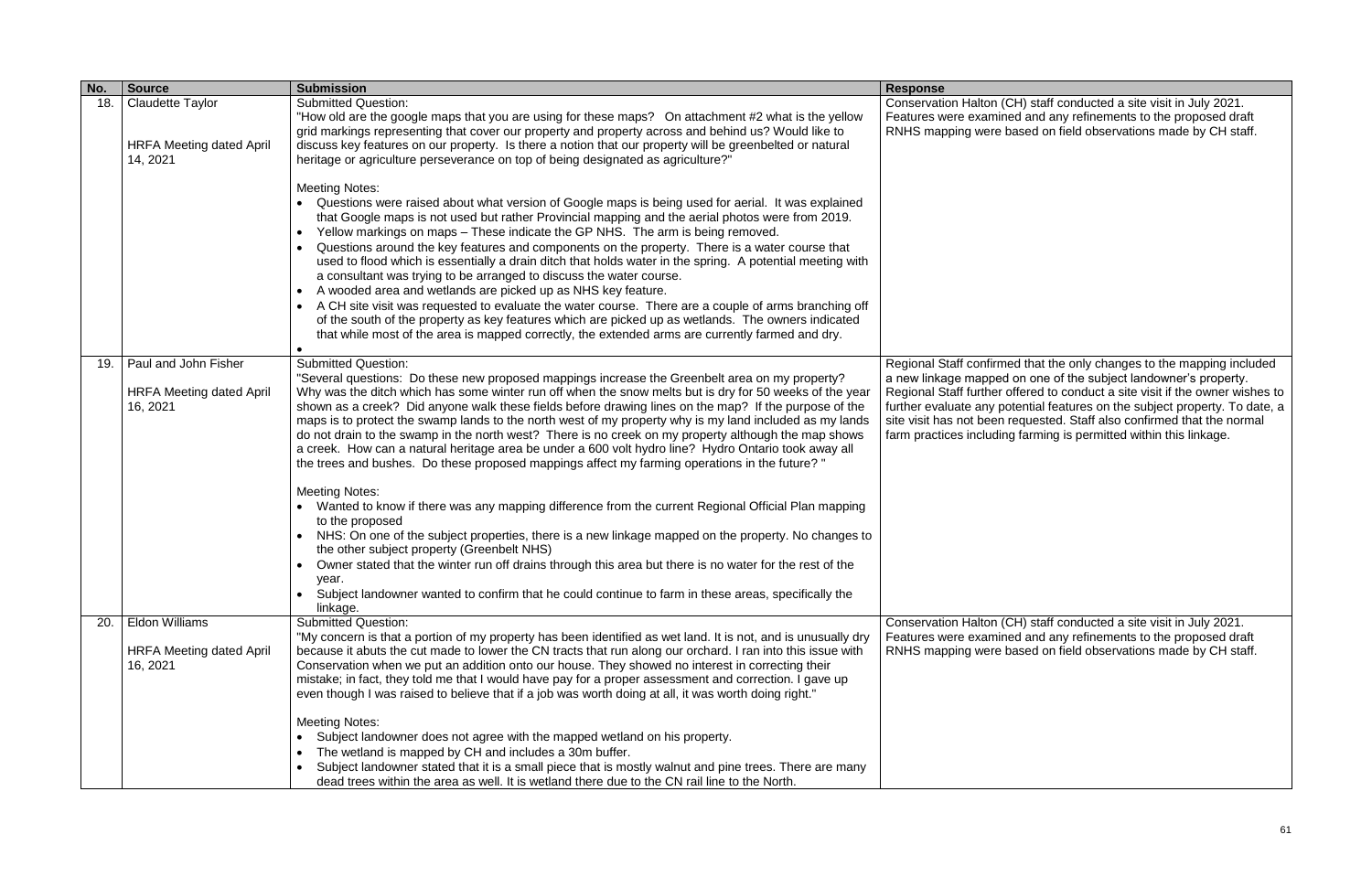| No. | <b>Source</b>                                                       | <b>Submission</b>                                                                                                                                                                                                                                                                                                                                                                                                                                                                                                                                                                                                                                                                                                                                                                                                                                                                                                                                                                                                                                                                                                                                                                                                                                                                                                                                                                                                                                                                                                                                                                                                                                                                                                                                                                                                                                                                                                                                                                                                                                                                                                                                                                                                                                                                                                                                                                                                                                                                                                                                                                            | <b>Response</b>                                                                                                                                                                                                                                                                                                                                                                                                                   |
|-----|---------------------------------------------------------------------|----------------------------------------------------------------------------------------------------------------------------------------------------------------------------------------------------------------------------------------------------------------------------------------------------------------------------------------------------------------------------------------------------------------------------------------------------------------------------------------------------------------------------------------------------------------------------------------------------------------------------------------------------------------------------------------------------------------------------------------------------------------------------------------------------------------------------------------------------------------------------------------------------------------------------------------------------------------------------------------------------------------------------------------------------------------------------------------------------------------------------------------------------------------------------------------------------------------------------------------------------------------------------------------------------------------------------------------------------------------------------------------------------------------------------------------------------------------------------------------------------------------------------------------------------------------------------------------------------------------------------------------------------------------------------------------------------------------------------------------------------------------------------------------------------------------------------------------------------------------------------------------------------------------------------------------------------------------------------------------------------------------------------------------------------------------------------------------------------------------------------------------------------------------------------------------------------------------------------------------------------------------------------------------------------------------------------------------------------------------------------------------------------------------------------------------------------------------------------------------------------------------------------------------------------------------------------------------------|-----------------------------------------------------------------------------------------------------------------------------------------------------------------------------------------------------------------------------------------------------------------------------------------------------------------------------------------------------------------------------------------------------------------------------------|
| 21. | <b>Laurent Viel</b><br><b>HRFA Meeting dated April</b><br>16, 2021  | <b>Submitted Question:</b><br>"The main reason for requiring a session with you is to clarify and understand our land designation as per<br>Halton ROPR draft proposal. We find it confusing and conflicting as per the various documents (ROPR<br>and ROPA 38-RNHS) which would put us as proposed buffer and enhancement linkage versus OMAFRA<br>Prime Agriculture Candidate. "                                                                                                                                                                                                                                                                                                                                                                                                                                                                                                                                                                                                                                                                                                                                                                                                                                                                                                                                                                                                                                                                                                                                                                                                                                                                                                                                                                                                                                                                                                                                                                                                                                                                                                                                                                                                                                                                                                                                                                                                                                                                                                                                                                                                           | Regional Staff explaine<br>the Regional Official P<br>Significant Wetland tha<br>GRCA. In the event that<br>NEC permit or planning<br>an EIA may be triggere                                                                                                                                                                                                                                                                      |
|     |                                                                     | <b>Meeting Notes:</b><br>Wanted to know the difference between the existing and proposed mapping.<br>$\bullet$<br>Has farmed these lands for 37 years<br>$\bullet$<br>NHS: Minor changes in the key feature mapping to better reflect the woodlands boundary<br>$\bullet$<br>Subject Landowner asked about harvesting for firewood. Regional staff explained that the Region has<br>$\bullet$<br>a Tree By-law that is administered by the Regional Forester.<br>Subject landowner asked if there was guidance on what can be done in areas that are NHS.                                                                                                                                                                                                                                                                                                                                                                                                                                                                                                                                                                                                                                                                                                                                                                                                                                                                                                                                                                                                                                                                                                                                                                                                                                                                                                                                                                                                                                                                                                                                                                                                                                                                                                                                                                                                                                                                                                                                                                                                                                    | allow waiving and scop<br>Official Plan policies th<br>agricultural buildings w<br>for staff to attend an or<br>be provided.                                                                                                                                                                                                                                                                                                      |
| 22. | <b>Brad Clements</b><br><b>HRFA Meeting dated April</b><br>16, 2021 | <b>Submitted Question:</b><br>"My understanding of the map is that agricultural land is surrounding my property on roughly three sides,<br>but my Christmas tree farm is not included in the agricultural designation. I would ask that this be<br>changed."<br><b>Meeting Notes:</b><br>ROPA 38 - Prime Agricultural Land<br>$\bullet$<br>Proposed Draft Prime Agricultural Land - Prime Ag still applies.<br>$\bullet$<br>Provincial Prime Agricultural mapping - Class 1-2 soils, other factors such as fragmentation. Outside<br>of Prime Agricultural Lands, "Rural Lands".<br>NHS – concern with small woodland at the south-east corner – willow trees around the watercourse<br>have been removed.<br>NHS - "L" shape woodland to the north-west, more of a hedgerow and some trees on the watercourse<br>bank.<br>Will the land use designation change overtime? Through this OP review, the Province has changed<br>definition of "agricultural related" operations. Had to service your farm. Now can provide services for<br>other neighbouring farms. On-farm diversified uses - 2% of land holdings. To help with farm viability<br>to have a strong agricultural system. Provide additional revenue streams and incubator for additional<br>businesses that will help our farms in moving forward.<br>Right now farm is in Christmas trees. Small building on north side of parking lot. NEC approved use<br>of non-grown items - snack bar, some vending and retails sales. Your coming more in-line with the<br>Niagara Escarpment, example grape and wine growing.<br>The ROP allowed for retail spaces as long as majority products are locally grown. On-farm diversified<br>piece really broadens what can be done on the farm – creative ideas that may or may not be linked<br>with the farm. Some criteria that needs to be met. Farming still needs to be main farming activity as<br>long as criteria be met can explore those ideas for the farm.<br>He brings some trees that he can't grow on his farm – that would be on-farm diversified use.<br>Examples wreaths from somewhere else and not grown on farm would be classified as on-farm<br>diversified uses. We are broadening those permissions for a wider variety to explore.<br>Guidelines on permitted uses - OMAFRA. Anna can send link. Criteria and examples of what would<br>fall under on-farm diversified uses. Example, on-farm cideries and meateries, cafes.<br>He's concerned with it being more restricted. NEC is generally supportive of expansion of agricultural<br>$\bullet$<br>uses. | Regional Staff, conduc<br>investigations, the can<br><b>Natural Heritage Syste</b><br>west, is wider than the<br>contains a watercours<br>However, a small patc<br>east corner of the prop<br>from the draft propose<br>woodlands and it has b<br>provide the OMAFARA<br>provided to register for<br>Comments advocating<br>RAS-2 where Regiona<br>of agricultural uses, ag<br>uses as outlined by the<br>Prime Agricultural Area |
|     |                                                                     | We do want to protect agricultural land from non-agricultural uses and strengthen the system.<br>Broaden uses would allow for other revenue streams and hopefully strengthen the agricultural system.                                                                                                                                                                                                                                                                                                                                                                                                                                                                                                                                                                                                                                                                                                                                                                                                                                                                                                                                                                                                                                                                                                                                                                                                                                                                                                                                                                                                                                                                                                                                                                                                                                                                                                                                                                                                                                                                                                                                                                                                                                                                                                                                                                                                                                                                                                                                                                                        |                                                                                                                                                                                                                                                                                                                                                                                                                                   |

ed that normal farm practices are permitted under lan. Noting that there is a large Provincially at cannot be altered and is Regulated by the at they wish to put up a building that requires an ng act applications, and depending on the location, ed. Further, the Region has EIA Guidelines that ping of these studies. As well, there are Regional hat direct staff to offer in-kind assistance for when an EIA is triggered. The first step is always n-site visit. A copy of the Region's Tree By-law to

cted a site visit in May 2021. Based on our field ididate significant woodlands as shown in Halton's em mapping is connected to the wider patch to the required minimum width of 20 metres and e and seepage that is visible within this area. th of candidate significant woodlands in the southperty that is 0.22ha in size that has been mapped ed RNHS does not meet the definition of significant been removed from the mapping. The Region is to A guidelines for permitted uses. A link is to be ongoing ROPR updates and notices.

for broader uses are reflected in Policy Direction al staff are recommending permitted the full range gricultural-related uses, and on-farm diversified e Provincial Guidelines on Permitted Uses on as to address the need for other revenue streams.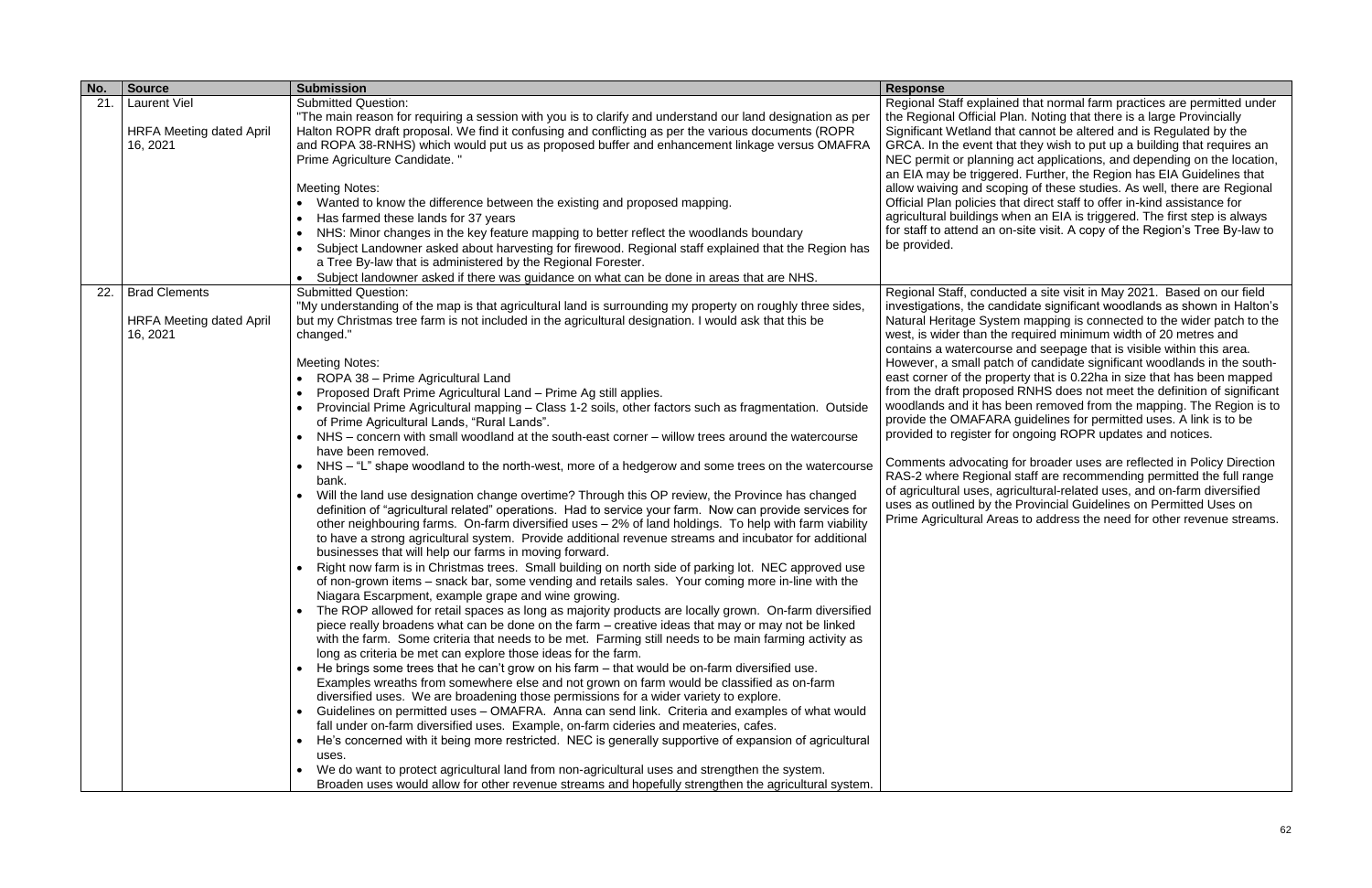| No. | <b>Source</b>                                              | <b>Submission</b>                                                                                                                                                                                                                                                                                                                                                                                                                                                                                                                                                                                                                                                                                                                                                                                                                                                                                                                                                                                                                                                                                                                                                                                                                                                                                                                                                                                                                                                                                                                                                                                                                                                                                                                                                                                                                                                                                                                                                                                                                                                                                                                                                                                                                                                                                                                                                                                                                                                                                                                                                                                                                                                                                                                                                                                                                                                                                                                                                                                                                                                                                                                | <b>Response</b>                                                                                                                                                                                                                                                                             |
|-----|------------------------------------------------------------|----------------------------------------------------------------------------------------------------------------------------------------------------------------------------------------------------------------------------------------------------------------------------------------------------------------------------------------------------------------------------------------------------------------------------------------------------------------------------------------------------------------------------------------------------------------------------------------------------------------------------------------------------------------------------------------------------------------------------------------------------------------------------------------------------------------------------------------------------------------------------------------------------------------------------------------------------------------------------------------------------------------------------------------------------------------------------------------------------------------------------------------------------------------------------------------------------------------------------------------------------------------------------------------------------------------------------------------------------------------------------------------------------------------------------------------------------------------------------------------------------------------------------------------------------------------------------------------------------------------------------------------------------------------------------------------------------------------------------------------------------------------------------------------------------------------------------------------------------------------------------------------------------------------------------------------------------------------------------------------------------------------------------------------------------------------------------------------------------------------------------------------------------------------------------------------------------------------------------------------------------------------------------------------------------------------------------------------------------------------------------------------------------------------------------------------------------------------------------------------------------------------------------------------------------------------------------------------------------------------------------------------------------------------------------------------------------------------------------------------------------------------------------------------------------------------------------------------------------------------------------------------------------------------------------------------------------------------------------------------------------------------------------------------------------------------------------------------------------------------------------------|---------------------------------------------------------------------------------------------------------------------------------------------------------------------------------------------------------------------------------------------------------------------------------------------|
|     |                                                            | Opportunities for him to register online for ROPR for updates. Right now we are looking at growth<br>$\bullet$<br>concepts. But additional opportunities to provide input on policy directions and write the policies. We<br>typically identify these opportunities to HRFA to send out to members through the newsletter.<br>Is there a list of what is going to be allowed or not allowed? Provincial guideline has a list. Region<br>cannot be more permissive, but more restrictive. One of the questions is do we adopt what the<br>Province has proposed in the guidelines?<br>There isn't zoning in Milton plan because of the NEP.<br>$\bullet$<br>The NEP policies for Niagara Protection Area allow for agriculture-related uses and on-farm<br>$\bullet$<br>diversified uses. Policies are aligning to support unique agricultural opportunities.                                                                                                                                                                                                                                                                                                                                                                                                                                                                                                                                                                                                                                                                                                                                                                                                                                                                                                                                                                                                                                                                                                                                                                                                                                                                                                                                                                                                                                                                                                                                                                                                                                                                                                                                                                                                                                                                                                                                                                                                                                                                                                                                                                                                                                                                     |                                                                                                                                                                                                                                                                                             |
| 23. | Dawn Jarvis<br><b>HRFA Meeting dated April</b><br>16, 2021 | Two linear wooded area planted as shelter beds are now identified as part of the NHS.<br>$\bullet$<br>They would like to keep these wooded areas as agricultural land, because they are starting the<br>process to revert the areas back into agriculture and need the area to build new agricultural buildings<br>to storage.<br>The Region has a copy of the arborist report owner has completed for the wooded area behind the<br>house and shed.<br>There are invasive species and Pine Beetle affecting the trees.<br>$\bullet$<br>They would maintain the larger woodland as part of their Forest Management Plan. It is only the two<br>$\bullet$<br>shelter beds that they would like designated agriculture not NHS.<br>Proposed Draft Ag. System - Prime Ag.<br>$\bullet$<br>ROPA 38 - Agricultural Area<br>$\bullet$<br>Outside of the Halton Prime Agricultural Study Area. They don't quality the grading system based on<br>$\bullet$<br>soil.<br>The property to the north was picked up as Prime Agriculture. The Province has identified this for us<br>$\bullet$<br>to look and why it is picked up as proposed Prime Agricultural Area right now. Province tries to have<br>large contiguous properties. Where there is large Prime Agricultural land, the Province has flagged<br>adjacent areas for the Region to look at to include as Prime. Permissions between Agricultural and<br>Prime are the same.<br>Subject landowner feels the supporting rationale isn't fair. If the Provincial identifies as potential<br>$\bullet$<br>Prime, it is up to the municipalities to decide if it is.<br>There is some Rural Lands located to the south and the east.<br>$\bullet$<br>She would like it to stay Agricultural Land. Not sure the difference with the new category of Prime.<br>$\bullet$<br>With the new Provincial mapping, either Prime or Rural. The existing Agricultural Land would have<br>the same permissions as the draft proposed Prime Agricultural Area. Rural Land would have similar<br>permissions as well.<br>Because a lot of Prime to the north and in the corridor, likely why her property was picked up as<br>Prime.<br>She is looking for more information around the logic for why one area picked as Prime over another,<br>other than due to size.<br>There were discrepancies between the Provincial LEAR and Region's study. There were areas that<br>$\bullet$<br>we must include, and areas we can look at to determine whether designate as Prime or Rural. We<br>looked at if there was Prime around those property, slope, infrastructure. At a Regional scale. If she<br>would like the Region to look at Rural we can look at that.<br>There isn't much policy differences between the layers.<br>$\bullet$<br>Halton Region approach, we recognize all agricultural land is important and we are looking to protect<br>$\bullet$<br>all agricultural land. So there isn't much difference between the Prime and Rural Land designation<br>uses. Cemeteries may be a particular non-agricultural use directed to the Rural Lands vs. Prime<br>Agricultural Lands. | <b>Regional Staff conduc</b><br>was planted as shelter<br>mapping. Refinements<br>were removed. Staff o<br>tree, fruit and nut and<br>minimum size, tree de<br>the Region to classify<br>certification of a planta<br>purpose of harvesting<br>most Woodlands and<br>Forestry practices (GF |

cted a site visit to examine the wooded area that in beds and now within the proposed draft RNHS is were make and portions of the features mapped were removed. Staff confirmed that plantations, other than Christmas tree, fruit and nut and tree nurseries, are considered Woodlands if the minimum size, tree densities and species are met. It is not the intent of the Region to classify these plantations as non-Woodlands through certification of a plantation specifically planted and maintained for the purpose of harvesting as certified in writing by an Officer. Harvesting of most Woodlands and Significant Woodlands is permitted using Good FP).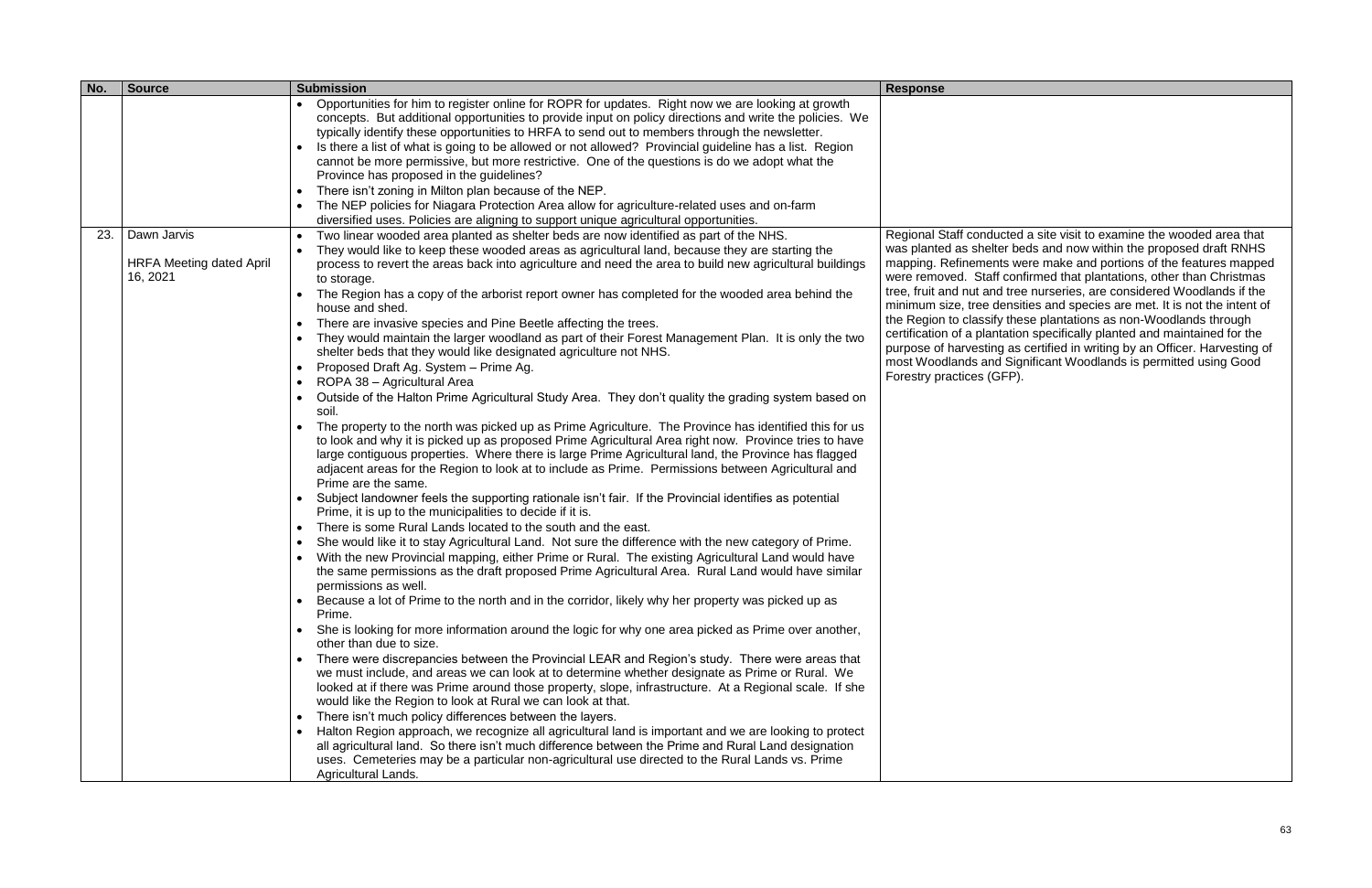| No. | <b>Source</b>                                               | <b>Submission</b>                                                                                                                                                                                                                                                                                                                                                                                                                                                                                                                                                                                                                                                                                                                                                                                                                                                                                                                                                                                                                                                                                                                                                                                                                                                                                                                                                                                                                                                                                                                                                                                                                                                                                                                                                                       | <b>Response</b>                                                                                                                                                                                              |
|-----|-------------------------------------------------------------|-----------------------------------------------------------------------------------------------------------------------------------------------------------------------------------------------------------------------------------------------------------------------------------------------------------------------------------------------------------------------------------------------------------------------------------------------------------------------------------------------------------------------------------------------------------------------------------------------------------------------------------------------------------------------------------------------------------------------------------------------------------------------------------------------------------------------------------------------------------------------------------------------------------------------------------------------------------------------------------------------------------------------------------------------------------------------------------------------------------------------------------------------------------------------------------------------------------------------------------------------------------------------------------------------------------------------------------------------------------------------------------------------------------------------------------------------------------------------------------------------------------------------------------------------------------------------------------------------------------------------------------------------------------------------------------------------------------------------------------------------------------------------------------------|--------------------------------------------------------------------------------------------------------------------------------------------------------------------------------------------------------------|
|     |                                                             | Currently we have Prime Agricultural Lands as an overlay. Now the Province says we need to<br>designated Prime Agricultural Lands, and if outside, then Rural Lands.<br>We are developing policy direction and there will more opportunity for further input. We encourage<br>them to stay involved in ROPR process and see what is being written for policies. We always saw<br>rural lands as being important part of the agricultural system.<br>Dawn is looking at the difference between policy.<br>Prime and Rural are both the Agricultural System. Permissions are identical.<br>HRFA will let members know as policy directions come forward and as we draft policies there will<br>opportunities with weigh in.<br>When do the maps and policies get approved?<br>Mapping and policies<br>She heard the mapping would be finalized in spring<br>Ideal but the new building behind her house in the wooded area to keep off the productive agricultural<br>land.<br>OFA encouraging members to become involved in the municipal processes. There may be some<br>$\bullet$<br>education tools. Each county needs is different and OFA is working with them.<br>Comes down to the details and those would be in the policies.<br>$\bullet$<br>Need to look at mapping and policies together.<br>Permitted uses and restrictions - comes out in the next steps in planning policies.<br>Region is looking at broadening permission - on-farm diversified uses. Looking to be more<br>entrepreneurial to do more on your farm, there would additional permissions - both Prime Agricultural<br>and Rural Lands. We are sorting out what that looks like.<br>What is the dream wish list for the property and feed into the discussion and see if those uses would<br>be permitted. |                                                                                                                                                                                                              |
| 24. | Jamie Fisher<br><b>HRFA Meeting dated April</b><br>16, 2021 | <b>Submitted Question:</b><br>"For the Key features which type or types are they and where do they apply if not all of mapped key<br>feature?"<br><b>Meeting Notes:</b><br>Reviewed the NHS existing and proposed mapping, and the Key Features vs. Enhancement Area<br>NSE reviewed the Regional Linkages and the property falls within the Medad Valley Regional Linkage<br>using the Sustainable Halton 3.02 Report. Appears to be some refinements to include small sliver on<br>the east portion of the property within the Regional Linkage Area. We currently don't include the<br>Regional Linkages in out NHS mapping. Still determining if we will include them as a component in<br>the system mapping. Offered a follow up meeting with Jamie and NSE to review the methodology for<br>including that small portion.<br>• What can you do in Enhancement Area. This is the area where agricultural uses are promoted and<br>encourage while protecting and enhancing the Key Features.<br>For example, opportunities for improvement wildlife movement, and see dispersal.<br>Key Features on the property:<br>$\circ$ Significant woodlands<br>o Small portion of a CH regulated wetland<br>$\circ$ Potential significant valleyland (Bronte Creek) – this feature is not mapped and would be<br>confirmed on-site through top of bank staking and geotechnical work for long-term stable top<br>of slope if needed.<br>Part of the candidate significant woodland along southern boundary is used for cattle pasture and<br>$\bullet$<br>quite sparse. They will look at definition of woodland.                                                                                                                                                                          | Regional Staff can confirm that Enhand<br>refined at the time of a development ap<br>larger Regional Linkage Areas aim to e<br>larger core areas such as PSW comple<br>Science ANSI and Valley to the south. |

Regional Staff can confirm that Enhancement Areas are confirmed and refined at the time of a development application through an EIA. The larger Regional Linkage Areas aim to enhance connections between larger core areas such as PSW complexes and the Bronte Creek Life